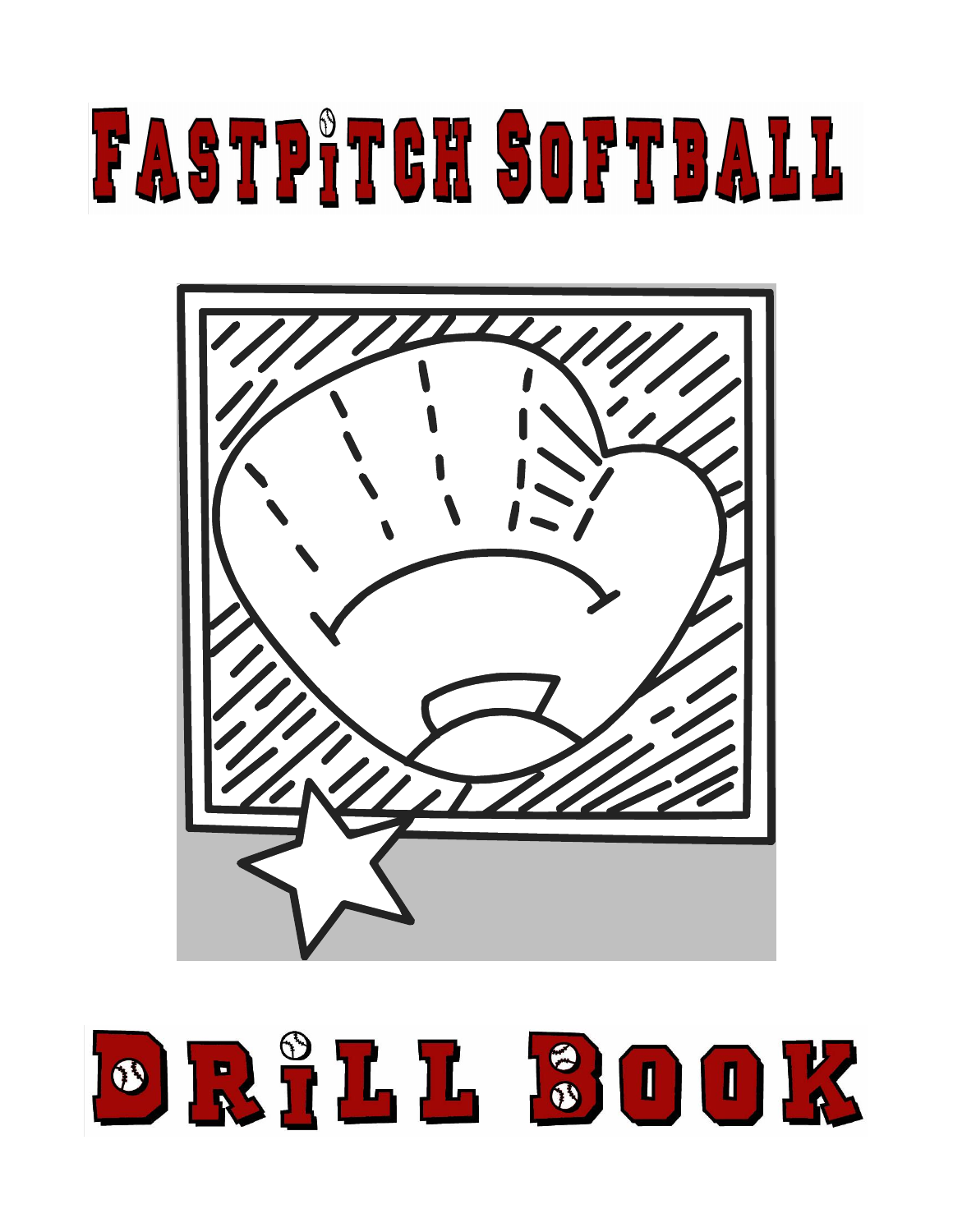# **Table of Contents**

| <b>Section</b> | <b>Title</b>                                            | Page      |
|----------------|---------------------------------------------------------|-----------|
| 1              | <b>Defensive Drills</b>                                 |           |
|                | Throwing & Catching                                     | $4 - 7$   |
|                | <b>Fielding Ground Balls</b>                            | $7 - 15$  |
|                | <b>Catching Fly Balls</b>                               | $16 - 21$ |
|                | <b>Outfield Positions</b>                               | $21 - 29$ |
|                | Catcher                                                 | 29-34     |
|                | Infield                                                 | 34-37     |
|                | Pitcher                                                 | 37-38     |
| $\mathbf{2}$   | <b>Pitching</b>                                         |           |
|                | <b>Mental Aspects</b>                                   | 39-40     |
|                | <b>Mechanics</b>                                        | $41 - 42$ |
|                | <b>Drills</b>                                           | 43-44     |
|                | <b>Common Errors</b>                                    | 45-46     |
|                | <b>Mechanics Checklist</b>                              | 47        |
|                | The Peel Drop                                           | 48        |
|                | The Turn Over Drop                                      | 49        |
|                | The Rise                                                | 50        |
|                | The Curve                                               | 51        |
|                | The Off Speed                                           | 52        |
|                | The Pitch Out                                           | 53        |
|                | <b>Calling Pitches</b>                                  | 54        |
|                | Pre Game Warm Up                                        | 55        |
|                | <b>Fielding Responsibilities</b>                        | 56        |
|                | Use of Charts & Stats                                   | 57        |
|                | Video Taping & the Use of the Mound                     | 58        |
|                | Special Article - Searching Within for the Real Pitcher | 59-60     |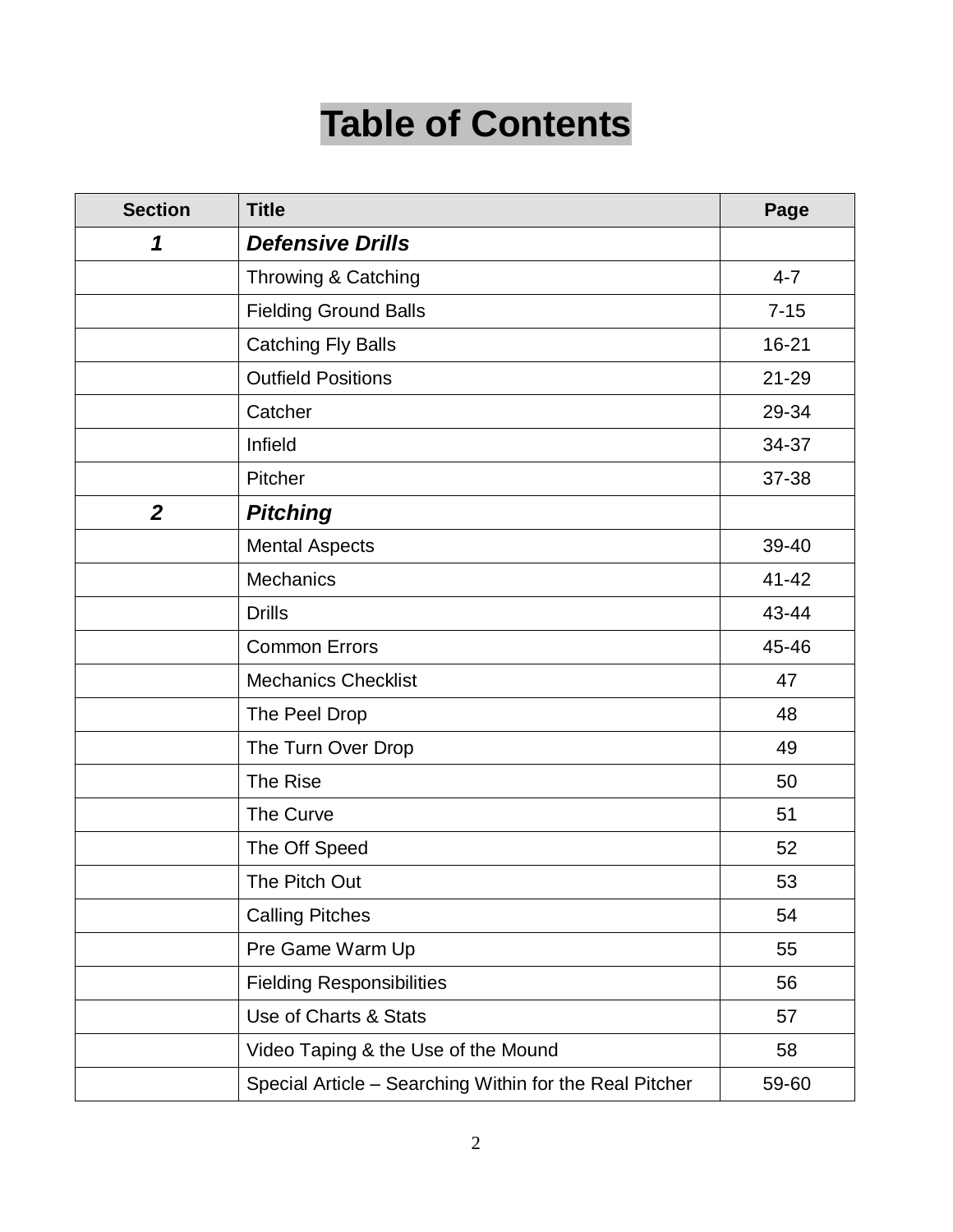|                | Dealing with the Umpire           | 61        |
|----------------|-----------------------------------|-----------|
| 3              | <b>Hitting/Bunting/Slapping</b>   |           |
|                | <b>Hitting Basics</b>             | 62        |
|                | <b>Hitting Mechanics</b>          | 63        |
|                | <b>Hitting Fundamentals</b>       | 64-65     |
|                | <b>Hitting Drills</b>             | 66-68     |
|                | <b>Bunting</b>                    | 69-70     |
|                | Left Handed Running Slap          | $71 - 72$ |
| 4              | <b>Base Running</b>               |           |
|                | <b>Skills</b>                     | 73-75     |
|                | <b>Drills</b>                     | 76        |
| 5              | <b>Team Strategies</b>            |           |
|                | <b>Bunt Defenses</b>              | 77-78     |
|                | <b>Outfield Game Plan</b>         | 79-81     |
|                | <b>Outfield Play</b>              | 82-83     |
|                | Key Points for all Outfielders    | 84        |
| 6              | <b>Conditioning</b>               |           |
|                | <b>Drills</b>                     | 85-88     |
| $\overline{7}$ | <b>Coaching</b>                   |           |
|                | <b>Practice Plans</b>             | 89-90     |
|                | <b>Basic Coaching Information</b> | 91-92     |
|                | <b>Coaching Tips</b>              | 93-94     |
|                | "Ideal" Batting Order             | 95-96     |
|                | <b>Offensive Skills Checklist</b> | 97        |
|                | <b>Defensive Skills Checklist</b> | 98        |
|                | <b>Coaches Score Cards</b>        | 99-101    |
|                | <b>Game Summary</b>               | 102       |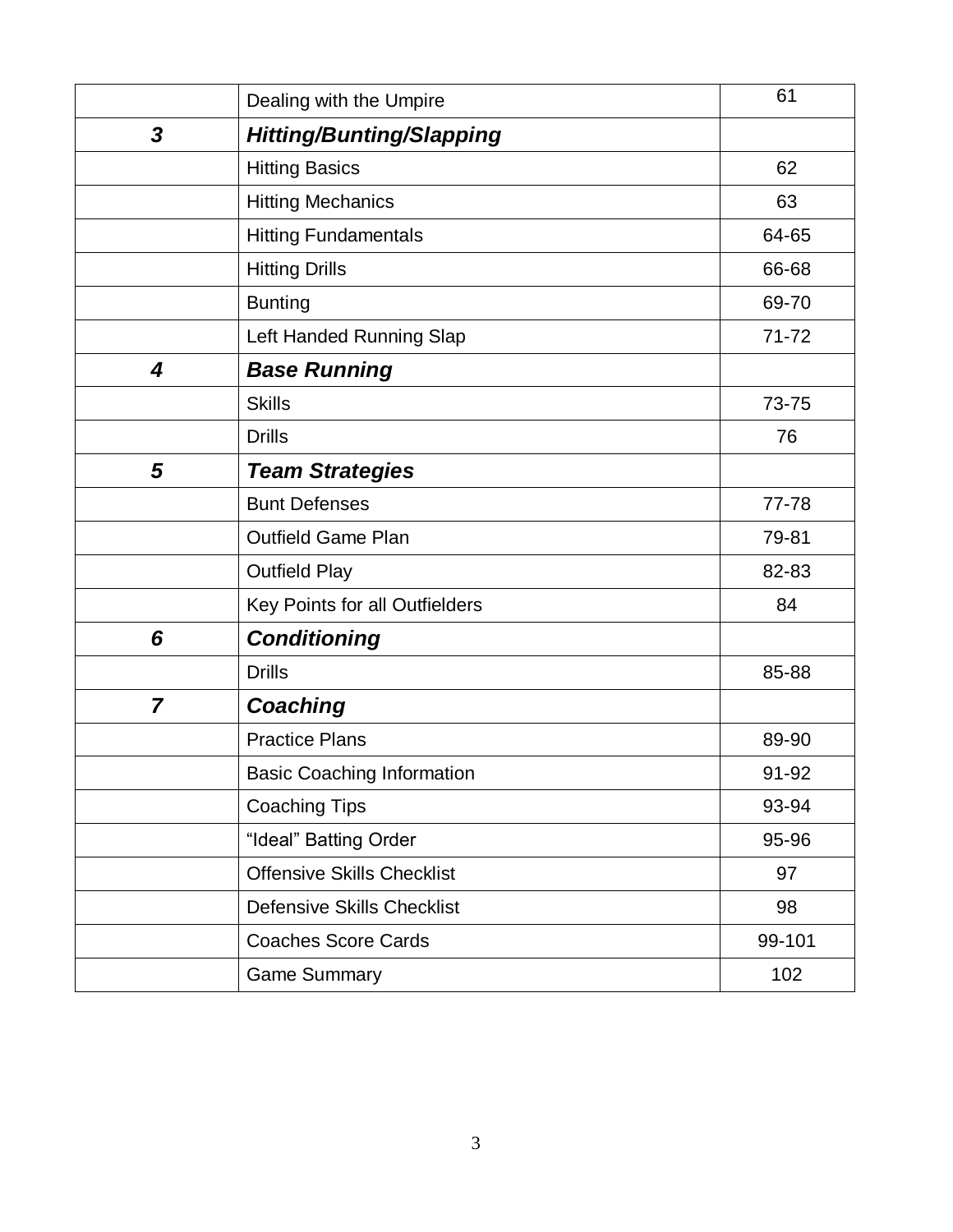# **Throwing & Catching**

# **1. Tracking the Ball**

- a. In partners, 1 ball per group
- b. Face each other, 2' apart
- c. Hold ball above the head of your partner (fingers of glove up)
- d. Move the ball to waist level (glove up)
- e. Move ball to ground level (glove down)
- f. Partner follows ball with glove and hand; turns glove up or down
- g. Move ball from side to side; faster; change directions
- h. Object: to follow the ball with proper glove position

#### **2. Quadrant Catching**

- a. The team lines up 5'-8' away from the coach
- b. The coach has a basket of balls and stands out in front facing the first person in line
- c. The coach throws a ball to the first player in line to quadrant #1
- d. Player catches the ball with the glove in the proper position and then jogs over and drops the ball in the bucket and returns to the end of the line
- e. The second time around the coach throws the ball to the player in quadrant #2
- f. Drill is repeated until the coach throws to all four quadrants
- g. After players learn proper glove position the coach may begin mixing up the throws without telling the player which quadrant he/she is going to throw to





#### **3. Catching Ball (warming up)**

- a. Give partner a target with 2 hands
- b. Step toward the ball when receiving it
- c. Reach out and softly pull it in
- d. Over emphasize following the ball with the eyes

#### **4. Throwing Overhand**

- a. Grip ball w/2 or 3 fingers and thumb across seams
- b. Begin w/ left side to the target (right handed)
- c. Point glove hand at target; hold ball up level with the ear and the arm at 90 angle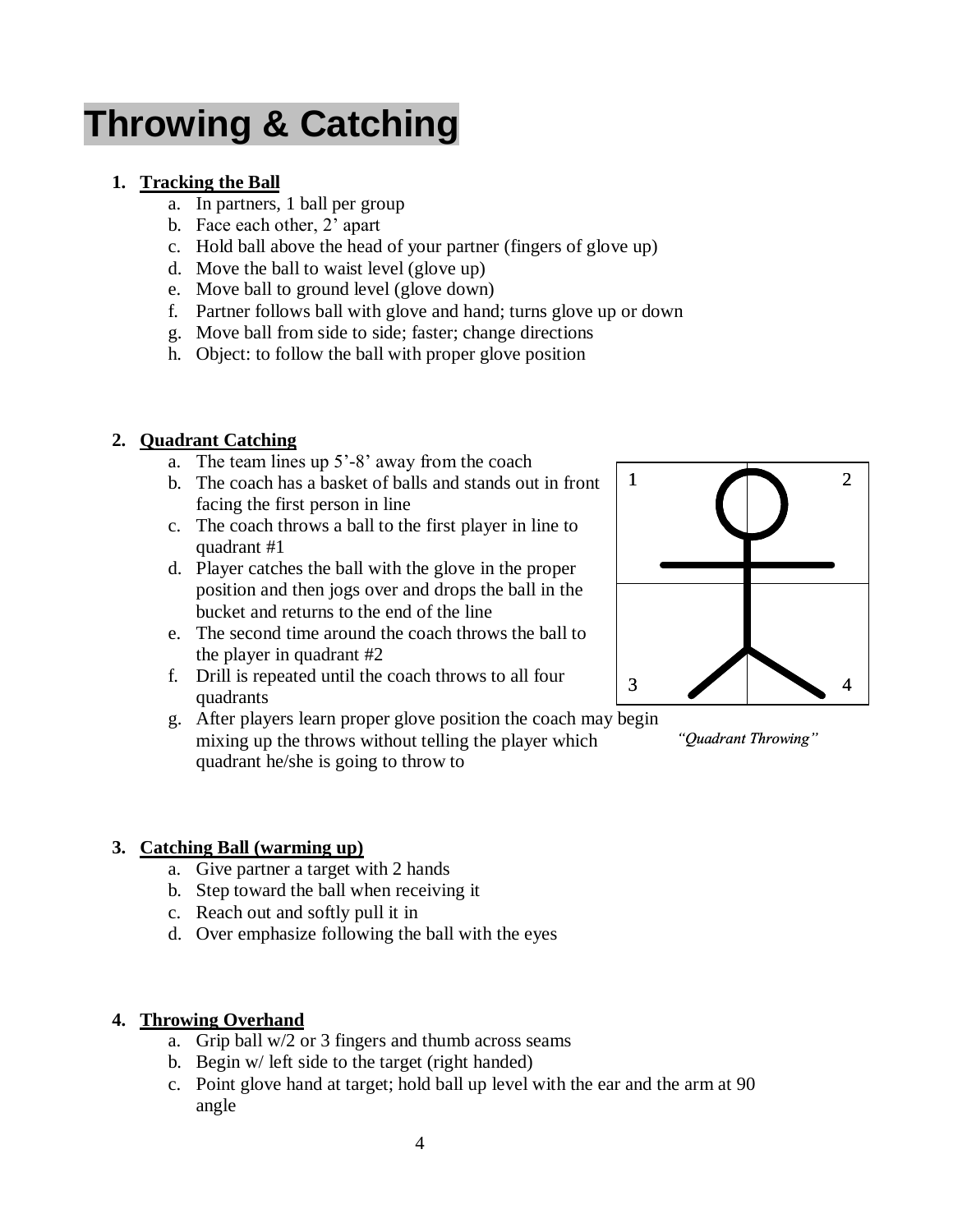d. Pull glove hand down toward thigh, rotating shoulders and snapping the wrist as the ball is thrown

#### **5. Throwing with Football**

- a. Use a football to emphasize the proper throwing mechanics
- b. If the ball is thrown overhand correctly, the ball will spiral not wobble
- c. This is a fun change of pace when working on throwing

#### **6. Reaching Out**

- a. Place a ball approximately 3' in front of each player
- b. Step Hop, reach out and pull the ball in
- c. This helps develop soft hands and the concept of reaching out





# **7. Four Corner Throwing**

- a. 4 players per group with 1 ball (keep extra balls near the drill in case the ball is thrown past a player)
- b. Players form a square, use 4 cones to set the boundaries
- c. Throw ball clockwise, players must turn body correctly to throw the ball towards their left
- d. Stress good footwork
- e. Change direction, again stressing correct footwork



*"Four Corner Throwing"*

# **8. Box Throwing**

- a. Allows infielders to practice covering their bases and receiving the ball for tags and forces
- b. 1B  $\&$  3B are at their bases, while SS, 2B  $\&$  C are at their defensive positions
- c. The C throws the ball to 1B, the 1B throws to 3B, the 3B throws to 2nd w/ the 2B covering the base, & the 2B throws to the C. The C throws the ball back to  $2<sup>nd</sup>$  w/ the SS covering, the SS throws the ball to 1B, the 1B throws to 3B and the 3B throws it back to the catcher

**Variation:** SS & 2B switch places in the rotation

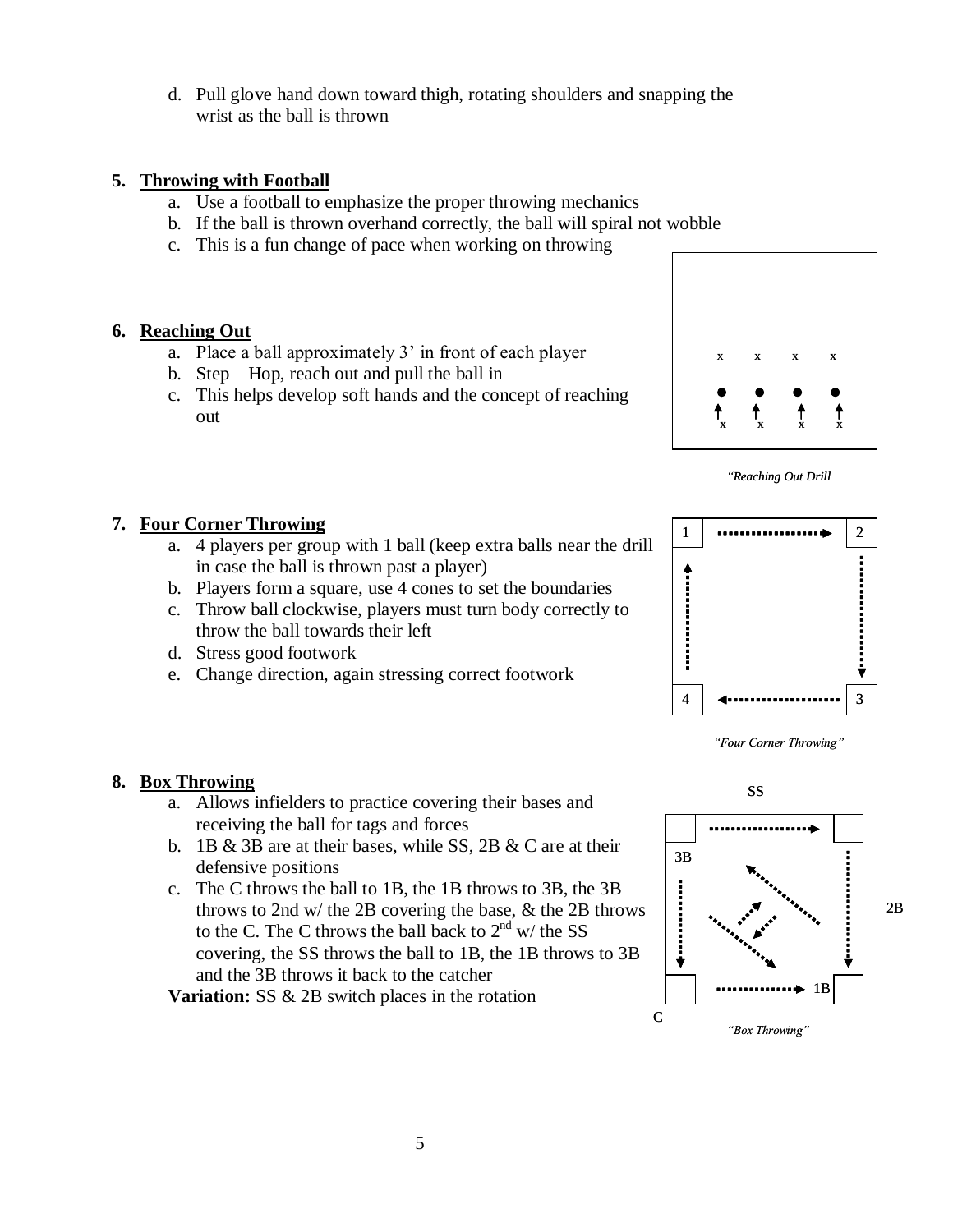#### **9. Circle Throwing**

- a. Players form a circle  $w/1$  player in the center of the circle  $w/a$ ball
- b. On a signal, the player in the center throws to a designated player who immediately throws back to the center
- c. Continue until the ball has been thrown to everyone

**Variation:** If the ball is dropped the group must start over

#### **10. Quick Throws**

- a. In partners w/ 1 ball after warming up arms
- b. On signal, count the number of times each pair can successfully throw back and forth within a certain time limit
- c. Start with 30 sec, then 45 sec, then 1 minute
- d. Excellent conditioner!

#### **11. "Z" Drill (Quick Release/Accuracy)**

- a. Players form two lines facing each other 15-20 feet apart
- b. The coach flips a ball to the first player. That player throws to the player across from them. That player immediately throws to the next player in the line across from them
- c. After the ball is flipped by the coach, another is introduced immediately, this continues for a designated time, or until the ball is dropped



*"Z Drill (Quick Release/Accuracy)"*

# **12. The Star**

- a. 5 players per group w/ 2 balls (start w/ incrediball)
- b. Start w/ 1 ball: throw to every other player to form a star
- c. Stress catching the ball in front w/ the left foot (right handed player), then hop right and step left to make the throw
- d.  $2<sup>nd</sup>$  ball can be added



*"Star Throwing"*

#### **13. Rundown Shuttle**

- a. 5 players per group w/ 1 ball
- b. 3 players line up in a single file line with a ball
- c. 2 players line up approximately 25' away in a single file line
- d. On the signal, the first player w/ the ball holds the it up and runs as fast as she can towards her teammate



*"Circle Throwing"*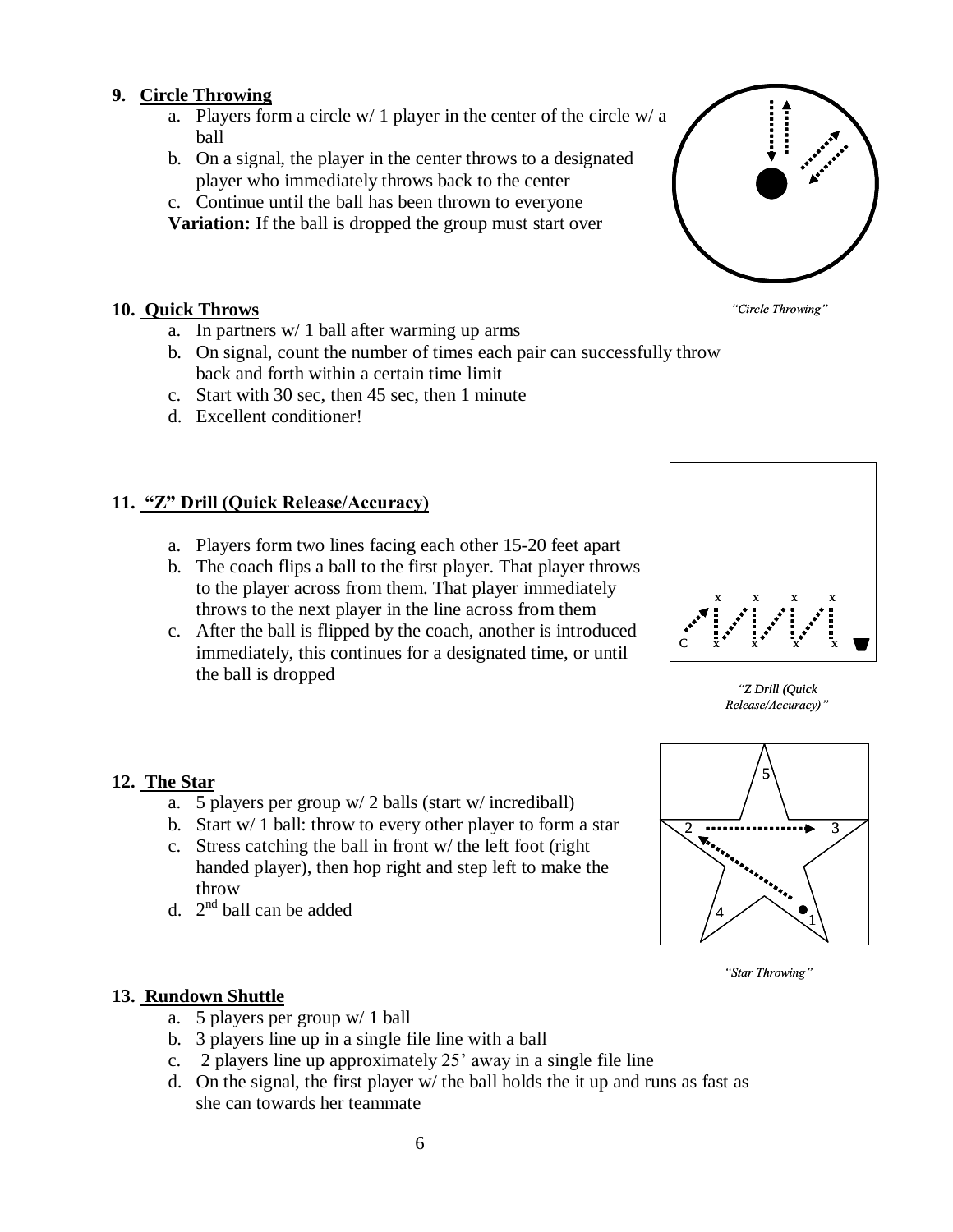- e. When her team mate says "NOW" she uses a dart-like throw and follows the ball to the right and goes to the end of the line
- f. The next player repeats above
- g. The player must give a target for the ball outside the imaginary path of the runner and immediately gets out of the way
- h. Each time the drill is done, gradually move back until players are 40' apart



*"Rundown Shuttle"*

# **Fielding Ground Balls**

# **14. Pick Up (4 parts)**

- a. In partners w/ 1 ball
- b. Roll 20-25 ground balls to partner of 4 different types
- c. Straight on, glove side, hand side and short hops
- d. Switch after each set
- e. Roll ground balls to partner w/ bowling motion
- f. Stress correct footwork

# **Variations:**

- Same drill as above, but use a wooden paddle rather than a glove- this works on having soft hands
- If you don't have wooden paddles have the players field using their gloves



*"Pick Up (4 Parts)"*

# **15. Lateral Movement Drill**

- a. Place 6 balls between  $1^{st}$  &  $2^{nd}$ , and 6 between  $2^{nd}$  and  $3^{rd}$
- b. Can be preformed by 3-6 players at a time
- c. One group starts in a defensive position between  $1^{st}$  &  $2^{nd}$ and the other between  $2<sup>nd</sup>$  &  $3<sup>rd</sup>$ . Both groups start in front and between balls 3 & 4
- d. Each group uses a crossover step to the first ball on the right & jogs back to the starting position, pauses and then uses a cross-over step to the first ball on the left and jogs back to the starting position, pauses and continues in this manner
- e. Make sure players stay low while moving to balls

# **Variations:**

8 Balls instead of six



*"Lateral Movement Drill"*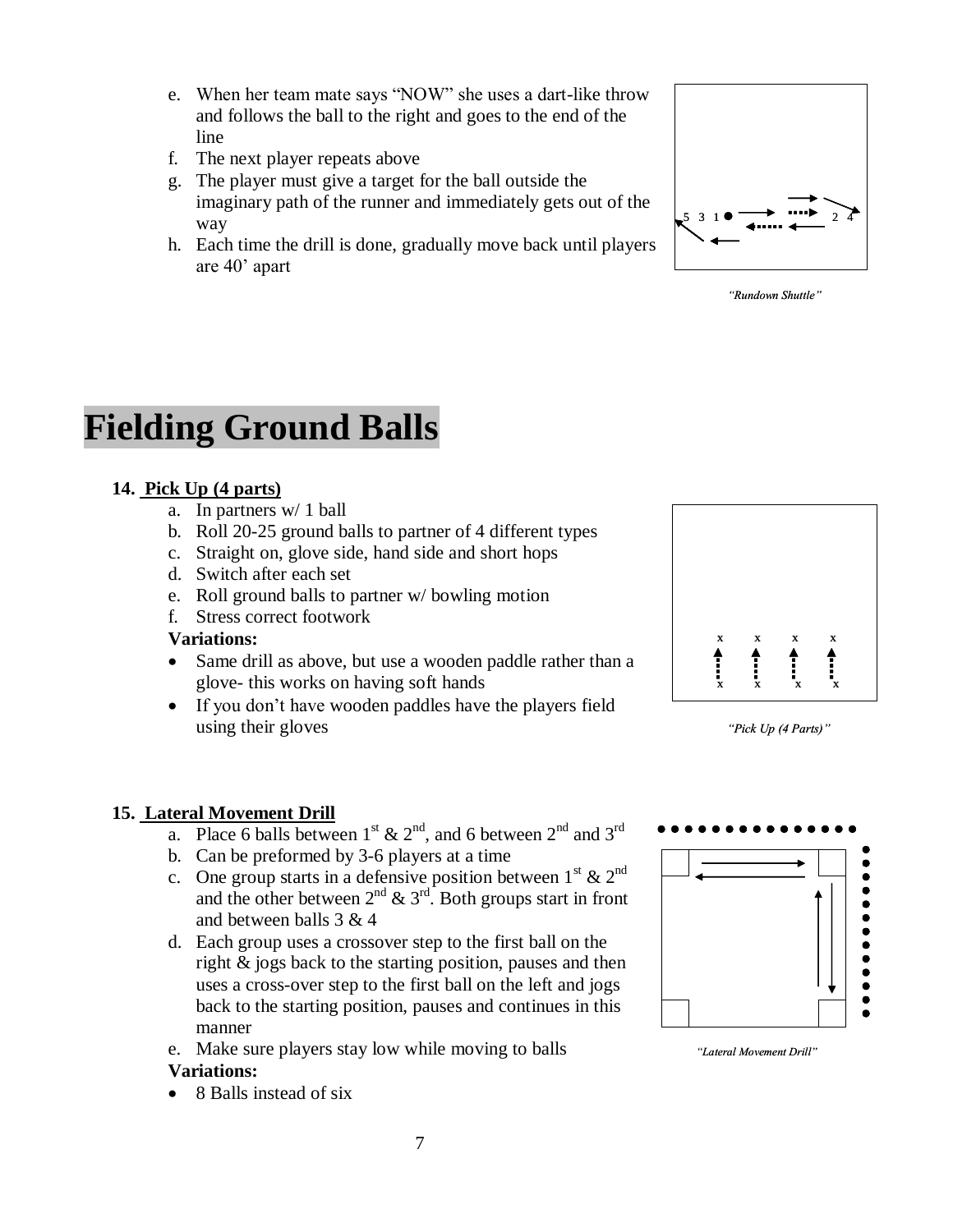• Roll or hit the balls using cones as targets instead of starting w/ the balls stationary

#### **16. Underhand Toss/ Egg Rolls**

- a. In partners  $w/2$  balls approx 3' away
- b. Player w/ balls rolls  $1<sup>st</sup>$  ball to fielders right
- c. Fielder slides over w/ glove down, picks up ball w/ her glove and hand, splits hands apart and straight-arms the ball back to her partner
- d. As soon as the  $1^{st}$  ball is picked up the  $2^{nd}$  ball is rolled out to her left
- e. Stress correct mechanics for the underhand toss including good footwork (hop right, step left & toss)
- f. Great Conditioner!



*"Underhand Toss/ Egg Rolls*

#### **17. Running Line Drives**

- a. Team lines up 10'-15' away from wall
- b. Coach has a bucket of balls and stands 20' away
- c. When the coach holds the ball up, the  $1<sup>st</sup>$  player sprints across
- d. Coach throws a leading line drive, player catches it on the run and jogs to the end of the line by way of the bucket



*"Running Line Drives"*

#### **18. Wall Drills**

#### Drill 1

- a. When the field is too wet, workout on the asphalt or in the gym
- b. Divide the team into 5-6 groups
- c. Stand 7 to 10' away from the wall
- d.  $1<sup>st</sup>$  &  $2<sup>nd</sup>$  players in each line have balls
- e. On the signal the player throws the ball against the wall as fast as possible
- f. If the ball is missed, the  $2<sup>nd</sup>$  player in line gives her the other ball
- g. Second player in line counts completed attempts in 30-60 seconds
- h. Stress correct footwork and throwing mechanics



*"Wall Drill - 1"*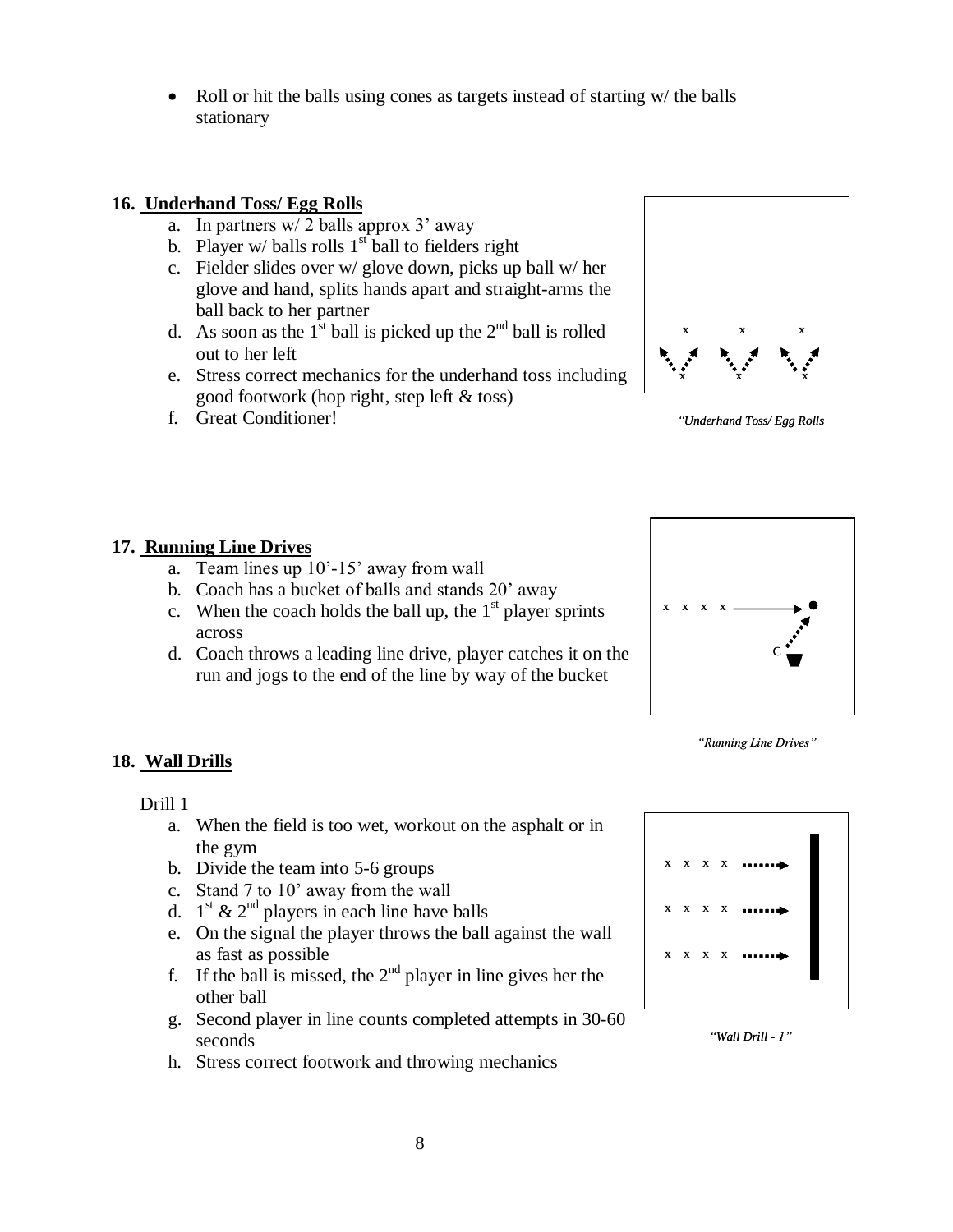# Drill 2

a. Each player throws one ball and rotates to the end of her line

b. Use ground balls, line drives and fly balls

# Drill 3

a. Coach throws ball at the wall at an angle

b. The player must read the angle of the throw by the coach and field the ball c. After fielding the ball the player gives the ball back to the coach and rotates to the end of the line d. Next player moves up quickly to field the next throw from the coach



*"Wall Drill - 2"*



*"Wall Drill - 3"*

#### Drill 4

a. Partner (controller) next to the fielder throws the ball into the wall b. After fielder fields the ball both rotate to the end of the

opposite line

c. Controllers are on right side to start and after a specific number of rotations the controller becomes the player on the left side



*"Wall Drill - 4"*

# **19. Circle Fielding**

- a. Same formation as circle Throwing
- b. Player in center rolls out different types of ground balls
- c. Add bunts (fielder must use underhand toss)



*"Circle Fielding"*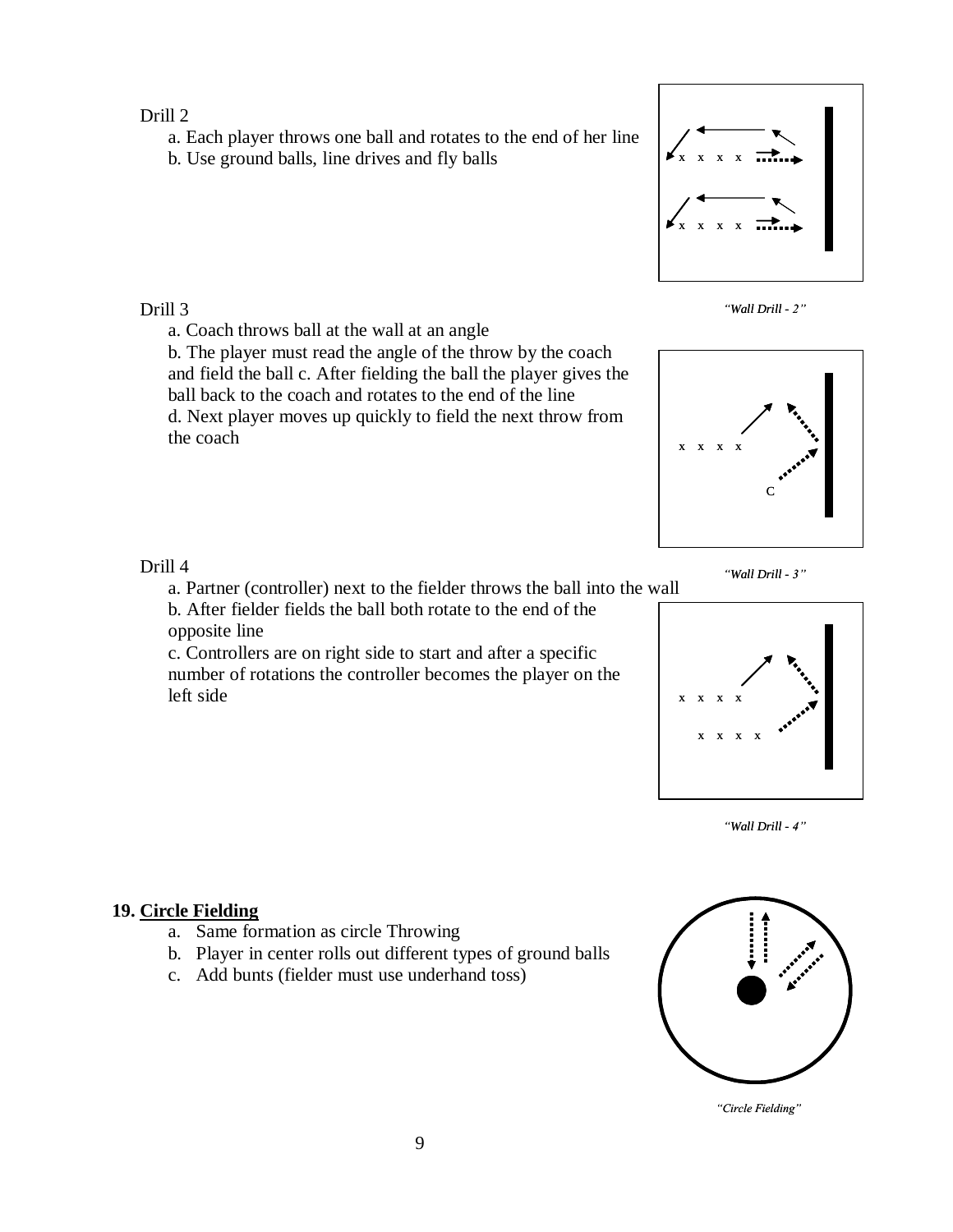#### **20. Running Fungo**

- a. Players line up at home w/ their glove and a ball
- b. Coach stands on  $3<sup>rd</sup>$  base side
- c.  $1<sup>st</sup>$  player runs towards  $1<sup>st</sup>$  base and rounds the bag
- d. Just before the player rounds  $1<sup>st</sup>$  the coach hits a ground ball towards  $2<sup>nd</sup>$  base
- e. The player must turn quickly and field the ball on the run
- f. Players run around the infield and return to the line





#### **21. Two Line Running Fungo**

- a. Same as "Running Fungo" except coaches are on 3rd base side of home, and the  $1<sup>st</sup>$  base side of  $2<sup>nd</sup>$
- b. Two lines of players are at home and  $2<sup>nd</sup>$
- c. On the signal both players run towards  $1^{st}$  &  $3^{rd}$  at the same time
- d. They field the ball and run to the end of the opposite line



*"Two Line Running Fungo"*

#### **22. Coaches Fungo**

- a. Coaches or players stand in front of three lines w/ bucket of balls and a catcher
- b. Players line up in a single file line
- c. Coach has one ball catcher has one ball
- d. Coach hits to first player in each line three times
- e. Fielder throws  $1^{st}$  &  $2^{nd}$  balls to catcher, and carries in the 3rd ball
- f. Catcher rotates to the end of the next line
- g. Fielder is now the catcher

# **23. Arm Saver Fungo**

- a. 4 Players per group- 2 hitters, 2 fielders, 2 buckets of balls
- b. Hitters line up diagonally across from each other
- c. On signal both hitters hit ground balls to fielders
- d. Fielders field balls and place them in the bucket
- e. Hitter takes ball from bucket and continue to hit
- f. Use this drill when players have done a lot of drills that involve throwing



*"Coaches Fungo"*



*"Arm Saver Fungo"*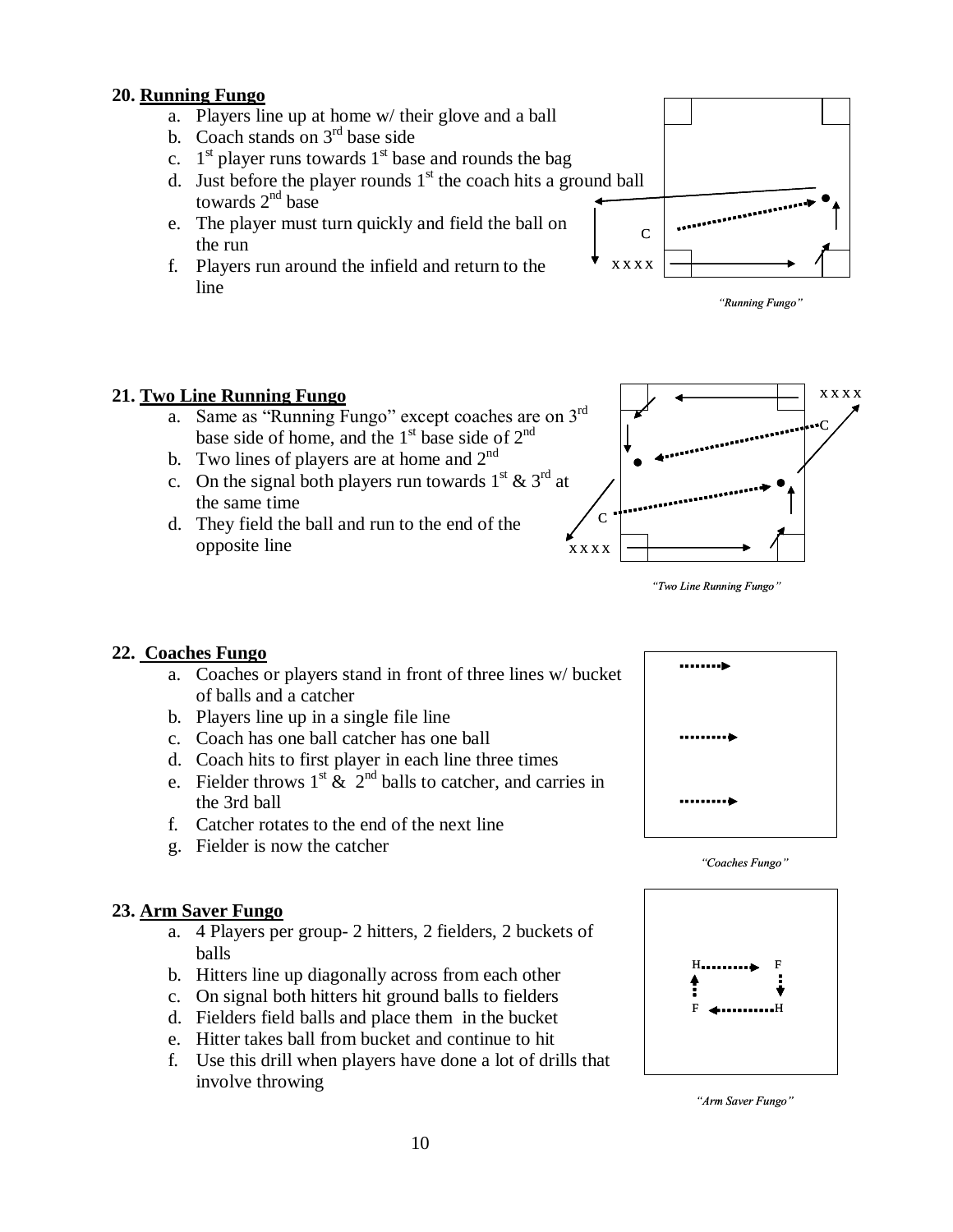#### **24. Lateral Line Drill**

- a. Drill can have 6-8 tossers
- b. Tossers are spaced 8-10 feet apart w/ each tosser having a ball
- c. 1 player is 40-50 feet in front of tosser 1
- d. Tosser 1 throws a ground ball to the player
- e. The player fields the ball and throws it back to tosser 1
- f. The player moves across and in front of tosser 2, who then rolls a ground ball to player 1 who throws it back
- g. The drill continues until the last tosser throws a ground ball to the player
- h. After player 1 throws the ball back to the last tosser everyone moves one spot to their left and tosser 1 becomes player 1

**Variation 1:** Have more than one player moving along in front of each of the tossers

**Variation 2:** Have the tossers throw line drives or fly balls to the player(s)

#### **25. Charging Drill**

**26. 2 Player Fungo**

handed player)

the fielder

hitter

a. The tosser throws a ground ball so that the player has to charge the ball at about midway between the tosser and the player, then throws the ball back to the tosser. The fielder then turns to the right  $\&$  jogs back to the end of the line

**Variation:** Charging a ball that has come to a complete stop

a. 2 players per group w/ 2 balls and 1 bat

b. Hitter has ball in glove and bat in right hand (right

d. Fielder fields the ball and throws it back to the fungo

e. Hitter must choke up on the bat or use a smaller bat





*"Lateral Line Drill"*

*"Charging Drill"*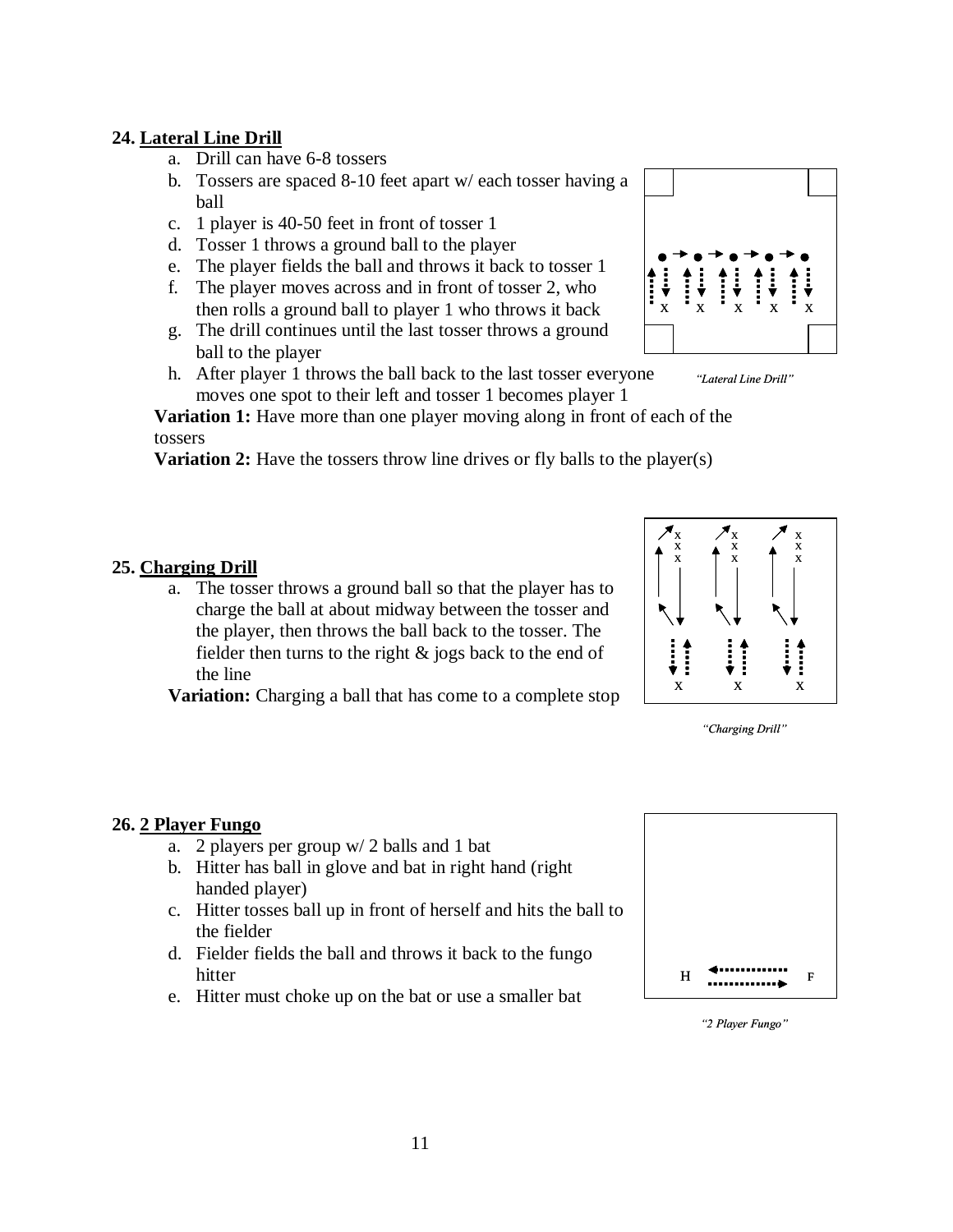#### **27. 3 Player Fungo**

- a. In  $3's \le 1$  bat and 6 balls
- b. Hitter has one ball and catcher has another
- c. Hitter hits ball to fielder, fielder throws ball to catcher
- d. As soon as the first ball is hit the catcher gives the hitter the  $2^{nd}$  ball
- e. Fielder must make the throw and get ready for the next ball
- f. You can time the drill for 30 seconds to 4 minutes

a. Same as above except add a  $4<sup>th</sup>$  player b.  $4^{\text{th}}$  player is at  $1^{\text{st}}$  or  $3^{\text{rd}}$  base side

g. Great Conditioner!



*"3 Player Fungo"*



*"4 Player Fungo"*

#### **29. 5 Player Fungo**

**28. 4 Player Fungo**

a. Similar to 3 player fungo except there are 2 hitters, 2 catchers and only 1 fielder

c. Ball goes from hitter to fielder to baseman to catcher

- b. The fielder is stationed between the two groups
- c. As soon as the fielder throws the ball to the catcher, she must turn all the way around and field the ball from the other hitter
- d. Stress correct footwork and proper throwing mechanics

# **30. Do or Die Pick Ups and Throws**

- a. In 2's w/ 1 ball approximately 25' apart
- b. Player rolls ball to partner (bowling motion)
- c. Fielder must pick up the ball on the run outside of her body and throw back to her partner
- d. This fielding technique is used when the run that may score is the winning run from your opponent

**Variation 1**: Use the same technique, except have players line up at  $2^{nd}$  and shortstop

**Variation 2**: Add a catcher and fungo hitter (coach) at the plate. The player must pick the ball up on the run and throw it home

*"5 Player Fungo"*

 $H \bullet_{\bullet}$   $H$ F  $X \triangle^{N}$   $X$ 



*"Do or Die Pick Ups and Throws"*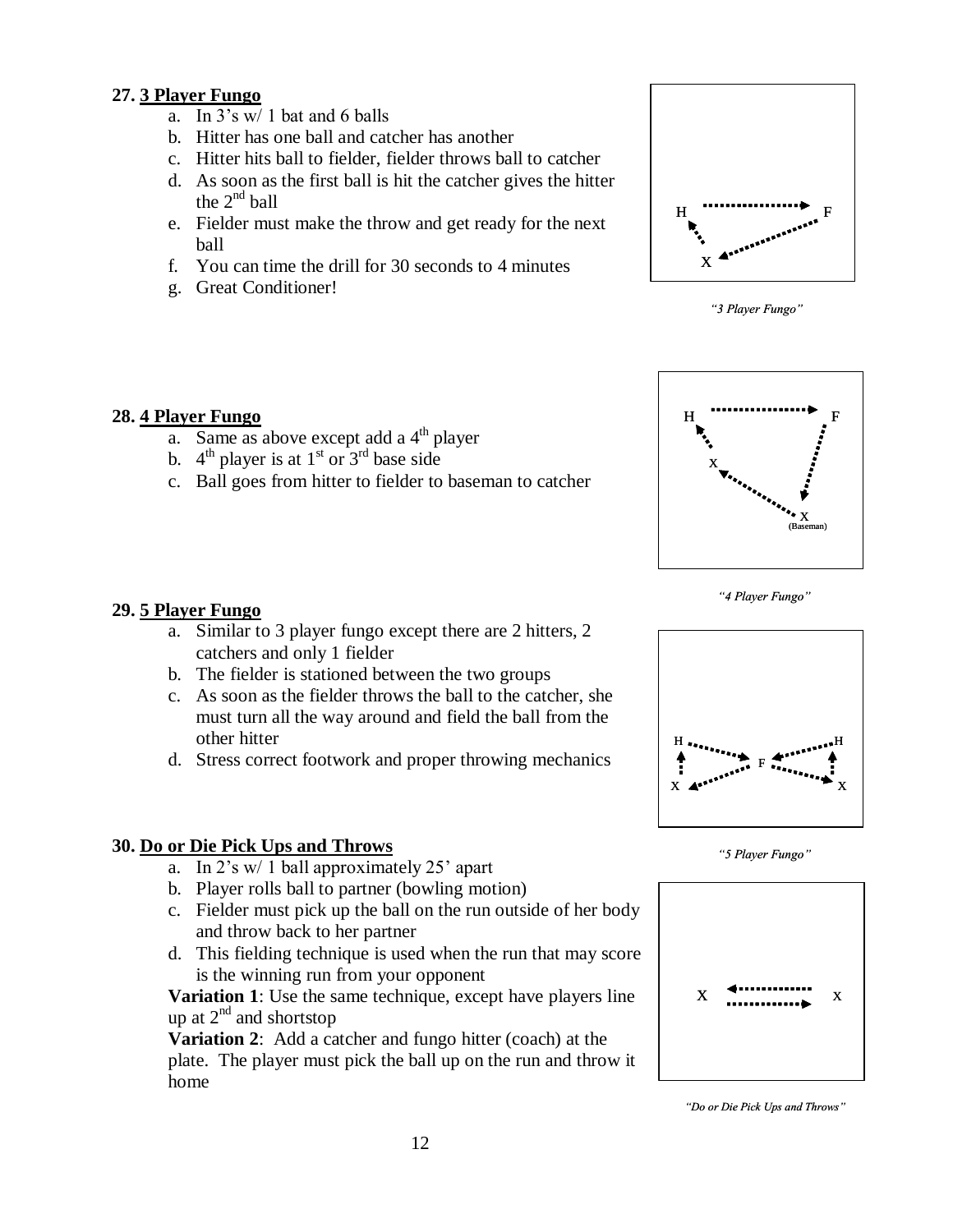#### **31. Knock Down Drill**

- a. Coaches stand in front of two lines w/ bucket of balls
- b. Players line up single file 5' away from each other
- c. Coach rolls ball hard to outside of each line
- d. Player must cross over and dive for the ball
- e. Player must jog towards the basket and drop the ball in before going up the middle to return to the opposite line
- f. Players must do everything possible to knock the ball down



*"Knock Down Drill"*

#### **32. Bare Hand Drill**

- a. The only time the player should bare hand the ball is when there is absolutely no time to pick it up w/ the glove
- b. Place 6 balls near the pitcher
- c. The SS and  $3<sup>rd</sup>$  baseman alternate running up to that ball, picking it up w/ their bare hand and throwing it to  $1<sup>st</sup>$  on the run



*"Bare Hand Drill"*

#### **33. Hot Box**

- a. 1 hitter, 1 catcher, two  $1<sup>st</sup>$  basemen and a fielder at third
- b. Team lines up in foul territory in front of third base
- c. The first player stands approximately 10' in front of third
- d. The coach hits three balls in a row as quickly as possible  $x x x \mid x$
- e. The  $3<sup>rd</sup>$  baseman must field the ball and make a throw to 1 st
- f.  $1<sup>st</sup>$  baseman tosses the ball to the other  $1<sup>st</sup>$  baseman in foul territory who throws it to the catcher
- g. If the ball is fumbled or missed, the player must look for the next ball
- h. After three balls have been hit the next player in line gets into position at 3rd
- i. Stress quick reactions and quick release of the ball

#### **34. The Pit**

- a. Similar to "Hot Box" except teams work in 2's
- b. Coach stands near the pitcher's mound facing home
- c. 2 players stand on opposite sides of home plate facing the coach
- d. Coach has large bucket of balls and a bat



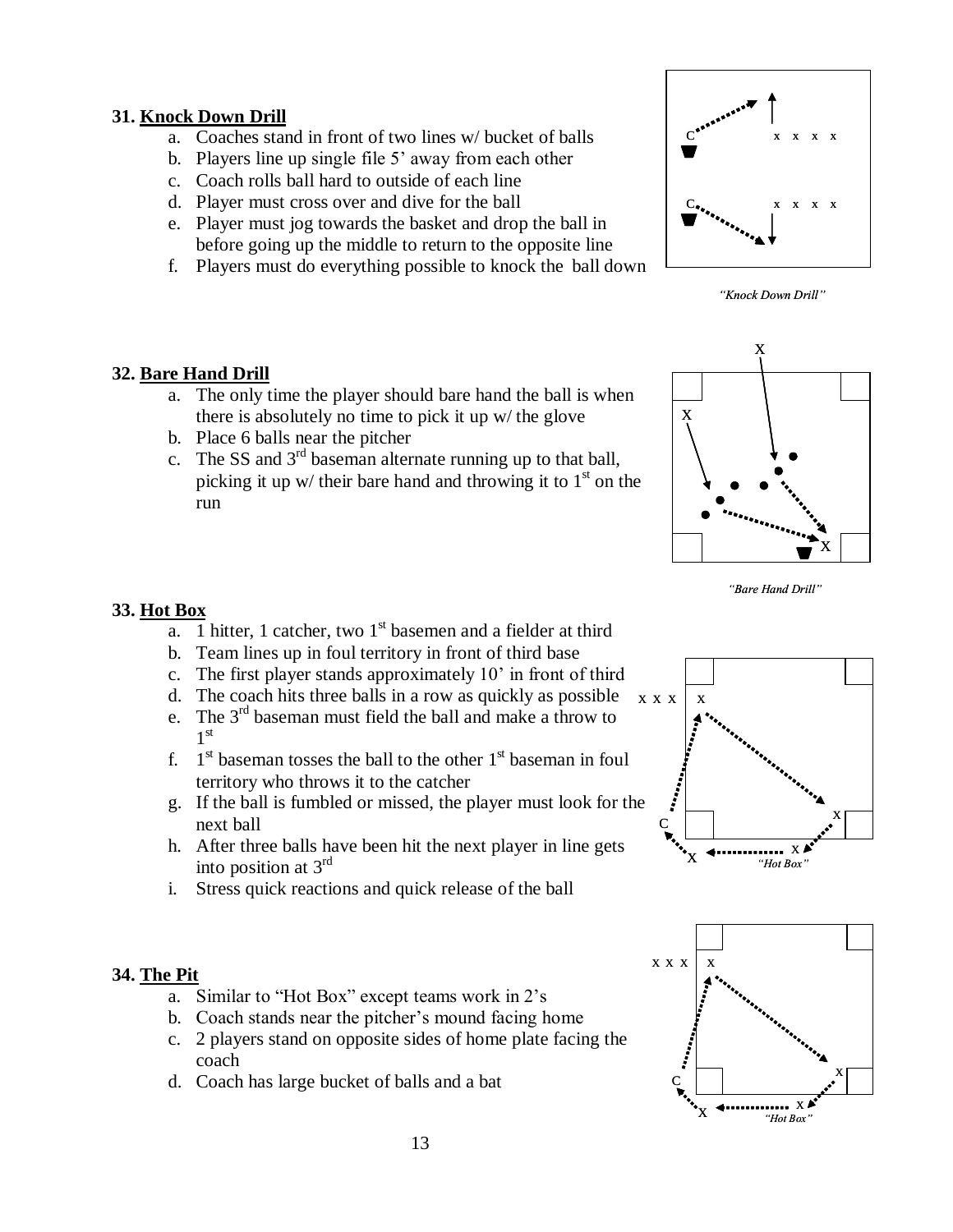- e. Rest of the team forms a circle on both sides between coach and fielders
- f. The coach begins to hit balls as quickly as he/she can to the two players in the "pit"
- g. Players field balls and toss to the side, teammates pick up balls and pass them back to the feeder
- h. Keep score: 2 pts for a ball that is caught; 1 point for stopping it; -1 if it goes through to the backstop
- i. You can do this drill for a specific number of balls or a specific amount of time

#### **35. Double Fungo- Skills**

Drill 1: Hit to 4 Infield positions

- a. Team splits up into 4 equal groups
- b. Each group lines up single file at  $1<sup>st</sup>$ ,  $2<sup>nd</sup>$ ,  $3<sup>rd</sup>$  & SS
- c. 1 coach stands on the foul line on the  $3<sup>rd</sup>$  base side of home and the other coach stands on the foul line on the  $1<sup>st</sup>$  base side of home
- d. Hitter 1 hits to  $1<sup>st</sup>$  and  $2<sup>nd</sup>$ , who throw back to catcher 1
- e. Hitter 2 hits to  $3<sup>rd</sup>$  and SS, who throw back to catcher 2

Drill 2: Force at  $1^{\text{st}}$  &  $3^{\text{rd}}$ 

a. H1 to  $2^{nd}$  who throws to  $1^{st}$  for the force out, then throws to catcher 1

b. H2 to SS who throws to  $3<sup>rd</sup>$  for the force out, then throws to catcher 2



*"Double Fungo - 1"*

X X X X

X X

 $H2$  X2

X X

X X

X

H1 X1



Drill 3: Double Play

- a. H1 to P to C1 to  $3^{rd}$  base
- b. H2 to  $2^{nd}$  to SS (at  $2^{nd}$ ) to  $1^{st}$  to C2

Drill 4: Force at  $3^{\text{rd}}$  DP at  $2^{\text{nd}}$  and  $1^{\text{st}}$ a. H1  $2^{nd}$  (at  $2^{nd}$ ) to  $1^{st}$  to C1 b. H2 to LF to  $3^{\text{rd}}$  (at  $3^{\text{rd}}$ ) to C2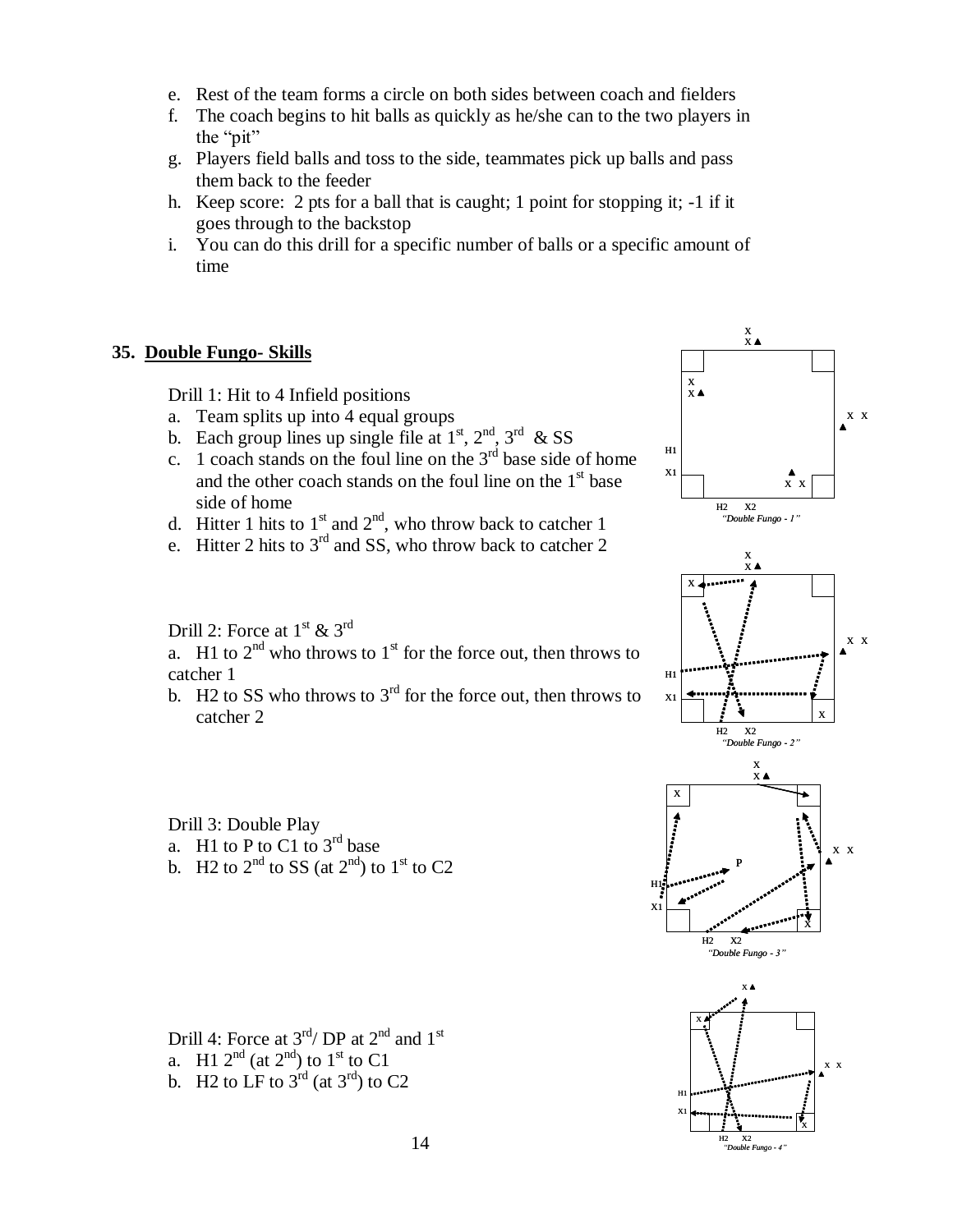Drill 5: Bunt Coverage

- a. H1 bunts down  $1^{\text{st}}$  base line-  $1^{\text{st}}$  throwsto  $2^{\text{nd}}$  at  $1^{\text{st}}$  to C1
- b. H2 bunts down  $3^{\text{rd}}$  baseline-  $3^{\text{rd}}$  throws to SS at  $3^{\text{rd}}$  to C2



#### **36. Double Fungo- Positions**

Drill 1: Hit to 4 Infield positions

- a. H1 hits to  $2^{nd}$  who throws to  $3^{rd}$  and then throws to C1
- b. H2 hits to SS who throws to  $1<sup>st</sup>$  and then throws to C2

Drill 2: Flies and Grounders

- a. H1 hit's to  $1<sup>st</sup>$  and  $1<sup>st</sup>$  throws to H1's catcher
- b. H1 hit's to  $2<sup>nd</sup>$  and  $2<sup>nd</sup>$  throws to H1's catcher
- c. Machine 1- easy fly ball to SS1, SS1 throws to C at M1
- d. Machine 2- easy fly ball to SS2, SS2 throws to C at M2
- e. H1=hits ground balls
- f. M1=machine 1=feeder & catcher
- g. M2=machine2=feeder & catcher

#### Drill 3: Infield & Outfield

- a. Same as above except move 2 lines at SS back to LF
- b. Catch "can of corn"

Drill 4: Fielding Slow Rollers and Bunts

- a. Divide team into 4 lines;  $1^{st}$ ,  $1^{st}$  base side of the mound,  $3^{rd}$  base side of the mound,  $3<sup>rd</sup>$  base
- b. Coaches with two catchers are on opposite sides of home with 2 baskets of balls
- c. 2 cones are set up on opposite sides of the pitchers mound, this indicates starting positions for fielders 1 and fielders 2
- d. H1 rolls ball to F1, F1 fields ball and throws to  $3<sup>rd</sup>$ ,  $3<sup>rd</sup>$  throws to C1
- e. H2 rolls ball to F2, F2 fields ball and throws to  $1<sup>st</sup>$ ,  $1<sup>st</sup>$  throws to C2
- f. All players go to the end of their own line
- g. After 4 rounds, H1 and H2 drop balls like bunts
- h. Rotate all lines counter clockwise
- i. Rotate until all groups have been at each station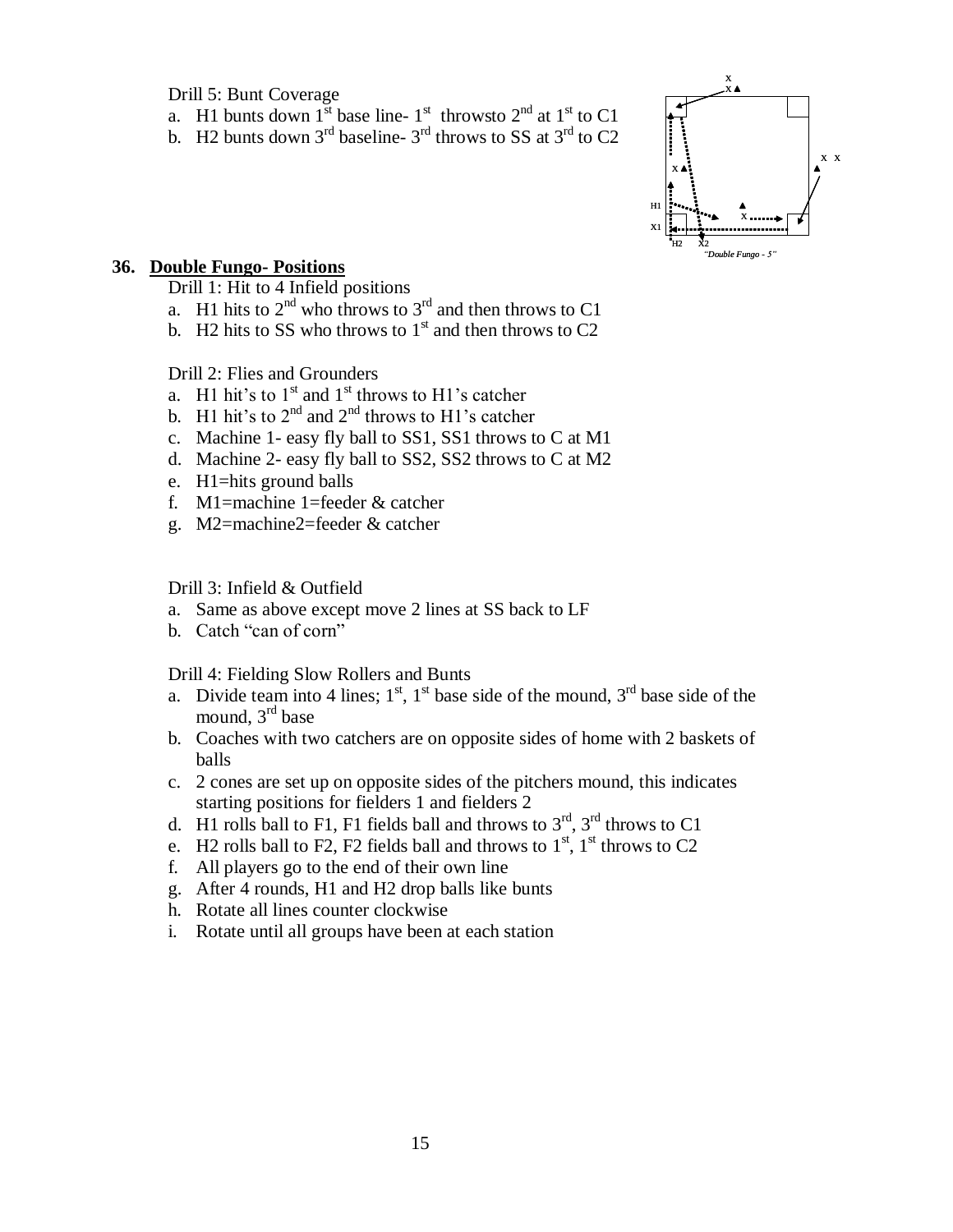# **Catching Fly Balls**

# **37. Tracking Balls Overhead**

- a. In 2's (with 1 ball) facing each other 2' apart
- b. Player holding ball does not have a glove on
- c. On signal, player holds ball up w/ right hand
- d. Partner steps w/ left foot and runs to her left
- e. After 4-5 steps partner switches ball in her left hand
- f. Player opens up to the ball by pivoting on left foot and stepping right w/ right foot and continues to run back
- g. Each time the ball is switched to the other hand, player opens up to change directions
- *"Tracking Balls Overhead"* h. At no time does the defensive player "back pedal" or turn her back to the ball

#### **38. Toss to Self and Throw**

- a. In 2's (with 1 ball) approx. 35' apart
- b. Player with the ball tosses it up in front of herself, makes the catch and then throws to her partner
- c. Partner repeats drill back to her partner
- d. Stress: step w/ left foot (right handed player) on catch then hop right and throw left



x ` ...........<del>.</del> x X X

*"Toss to Self and Throw"*

#### **39. Toss to partner and Throw**

- a. Same as above except toss easy fly balls to partner
- b. Partner catches the ball on the run; stepping w/ left foot on the catch (right handed player)
- c. Stress: catching the ball on the throwing side and getting rid of it quickly



*"Toss to Partner and Throw"*

# **40. Going Back w/ Variations**

- a. Line up single file facing the coach (approximately 5 feet away)
- b. When coach holds the ball up, player steps with left foot at sharp angle and runs back
- c. Coach tosses a high fly ball; player catches ball on the run
- d. Player jogs behind coach and puts ball in the basket

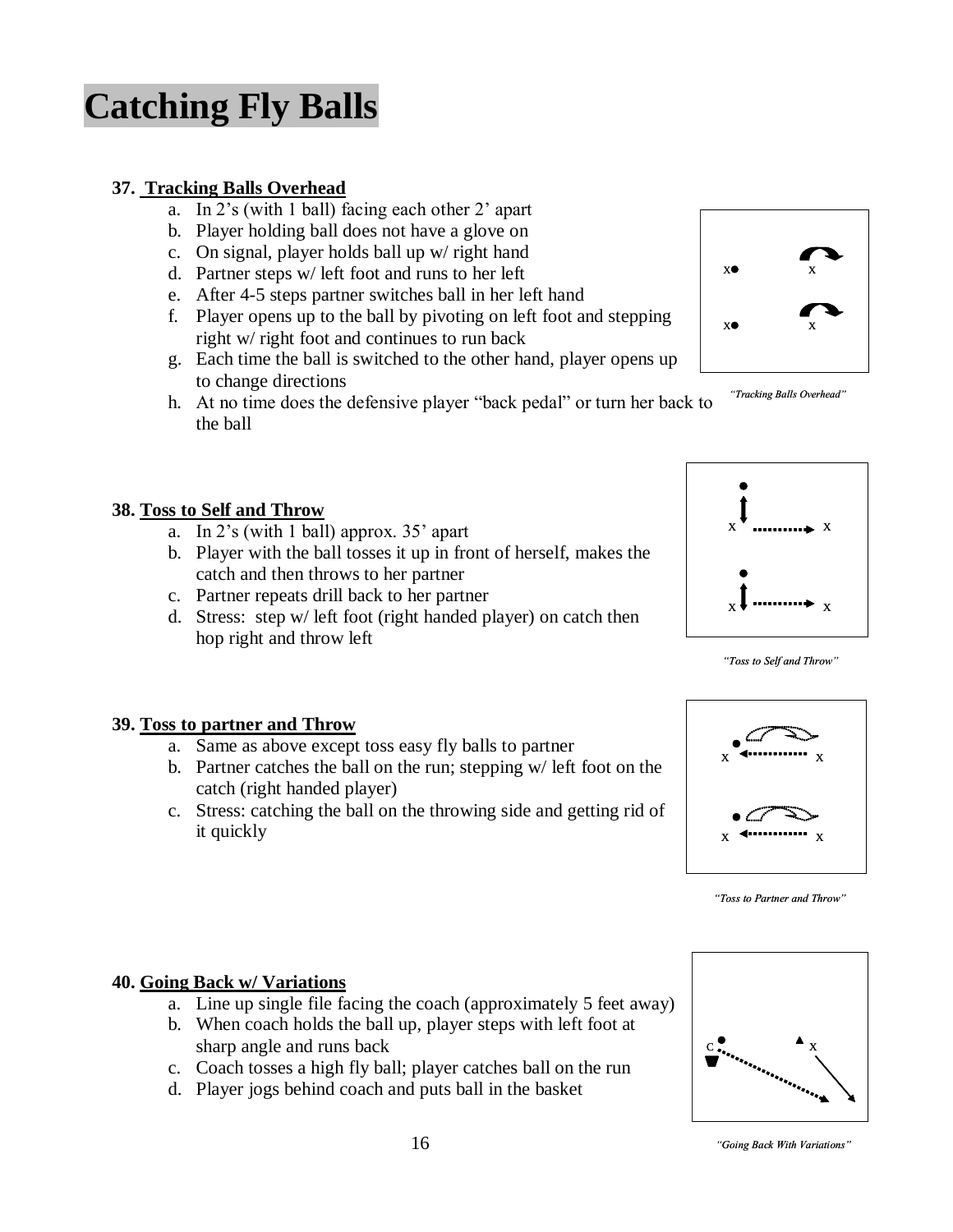e. As soon as the ball is caught the coach holds up the next ball and the next player in line runs

f. After everyone has run to the left, players run to the right

**Variation 1:** Use a catcher and when player catches ball, she must stop quickly and throw ball to catcher

**Variation 2:** Use shallow drills when teaching footwork

**Variation 3:** Add balls that are thrown directly overhead

**Variation 4:** Add players making initial wrong turn, then turning the correct way

# **41. Balls in the Sun**

#### Drill 1

- a. Coach lines players up side by side looking into the sun
- b. Teach players to get glove up above their head to block the sun
- c. Their glove should cast a shadow over their face

Drill 2

- a. Once the players have learned to block the sun add a ball to the drill
- b. Players line up facing the coach and the sun
- c. Coach tosses the ball up into the sun for players to practice blocking the sun and making the catch
- d. After catching the ball and having to toss it back to the coach the player rotates to the end of the line
- e. You may want to start the drill using incrediballs

# **42. One Player Blind Drill**

- a. Players line up single file approximately 10' in front of the coach, with their back to the coach
- b. As soon as he/she tosses up a pop up he/she tells the player to turn around, the player must turn quickly, find the ball, call it and catch it
- c. Player jogs over, puts ball in basket and returns to the end of the line

**Variation:** When you toss the ball up toss it to the players left or right and then mix it up. You can also toss long or short so that the

player has to make quick adjustments to the ball. This drill can be done in combination with the Ball in the Sun Drill







*"Ball in the Sun"*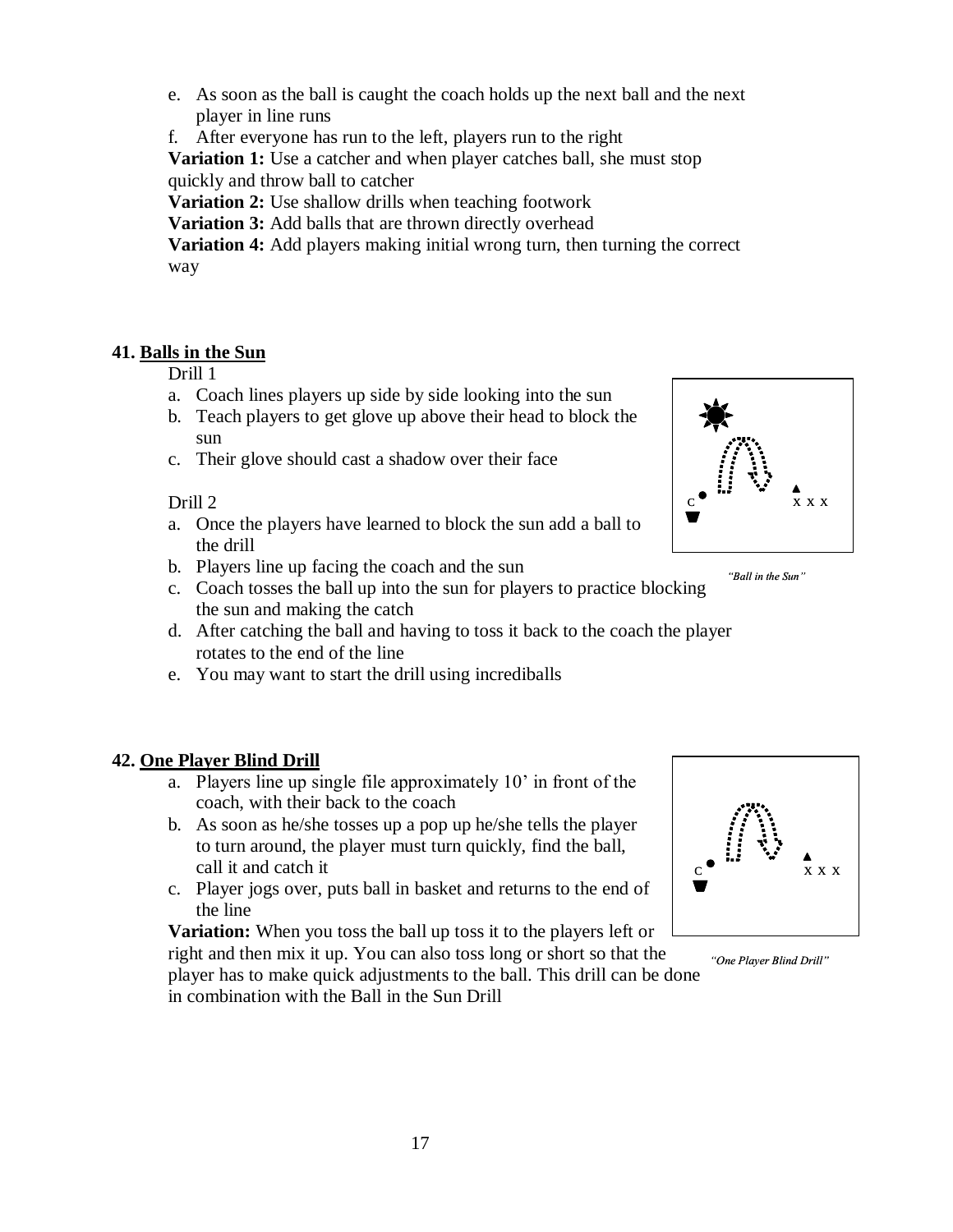#### **43. Blind Drill**

- a. In two single file lines, fielders line up with their backs to the coach 10-15' away from each other
- b. Coach says "Go" and players run away from the coach in a straight line
- c. When the coach says "Turn" both players turn towards the middle and look for the ball
- d. One player calls "Mine" and catches the ball while the other player says "Take it" and backs her up
- e. Both players jog back through the middle
- f. Players switch lines and the next two players go when the coach says "Go"

# **44. Football Pass Without Glove**

- a. Players line up in a single file line next to the coach
- b. Each player has an incrediball
- c. When the player gets to the front of the line she gives the ball to the coach
- d. The player then jogs out and turns to the left looking for the ball
- e. The player calls for the ball catches it with two hands and returns to the end of the line
- f. After a couple of rounds the player jogs out and turns to the right
- g. Players must catch the ball with their hands and can not trap it against their bodies
- h. Works on hand-eye coordination, soft hands and catching the ball with two hands

# **45 Quarterback Drill**

- a. Players line up in single file approx. 5' in front of the coach facing away
- b. On the signal the player sprints straight out away from the coach
- c. Coach says "right" or "left" and then throws it in that direction
- d. Player must sprint after the ball, then jog in and return it to the basket

**Variation:** Coach says "stop" and the player must stop and immediately turn around in a different direction

# **46. Sliding Under the Ball**

a. Players line up in single file approx. 20' away from coach



*"Blind Drill"*





x x x C X

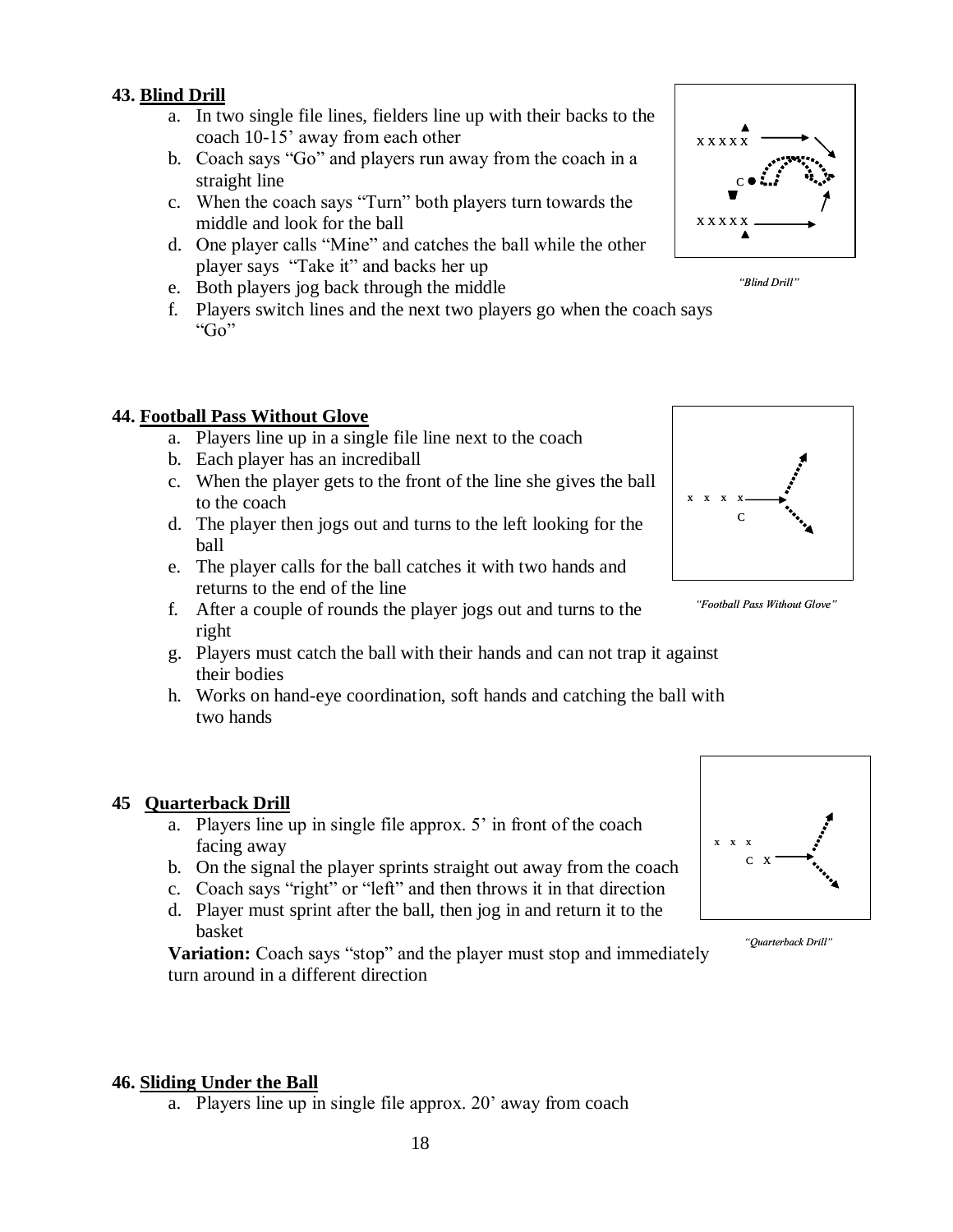- b. When coach holds ball up, players sprint towards marker (cone)
- c. Just before player reaches the cone the coach tosses a low ball just out of her reach

d. Player must slide feet first under the ball and make the catch **Variation:** Player must get up and throw the ball home **Note:** Follow teaching progression for feet first sliding

# **47. Long/ Short/ Short Drill- LS2**

- a. Players line up next to the coach
- b. One at a time the coach tosses a long fly ball and the player runs out and makes the catch-throws to  $2<sup>nd</sup>$  player in line
- c. As soon as she throws the ball in, the coach tosses a  $2^{nd}$  ball in front of her- throw back; then another short
- d. Each player catches 3, then rotates to the end of the line



*"Slide Under Ball For Catch"*



*"Long/Short/Short – AKA LS<sup>2</sup>"*

# **48. Communication Drill on Bloopers- IF/OF**

- a. 2 Lines approximately. 30' apart (SS & LF)
- b. A ball is thrown by coach in between the two lines
- c. IF goes back as the OF comes in-OF calls "Mine" or "Take It"
- d. Rotate to the end of the opposite line

# **49. Three Way Bloopers**

- a. 3 Lines- SS,  $2<sup>nd</sup>$ , CF (use cones to designate starting positions)
- b. Coach stands at mound with a basket of balls. The coach throws, hits or uses a machine for bloop fly balls
- c. The ball must land between the 3 players
- d. CF must call "Mine" or "take it"
- e. SS and  $2<sup>nd</sup>$  can also call "mine" or "take it"
- f. Players throw ball to catcher
- g. CF has precedent; then SS; then  $2<sup>nd</sup>$





*"Three Way Bloopers"*

# **50. Fly Ball Drill**

- a. 1 tosser and 1 player per group (you can have as many groups as you desire)
- b. Player starts 90' away from tosser. Tosser throws a ball around 75' where the player must run up to catch or retrieve the ball. The player then throws the ball back to the tosser and runs back to the starting position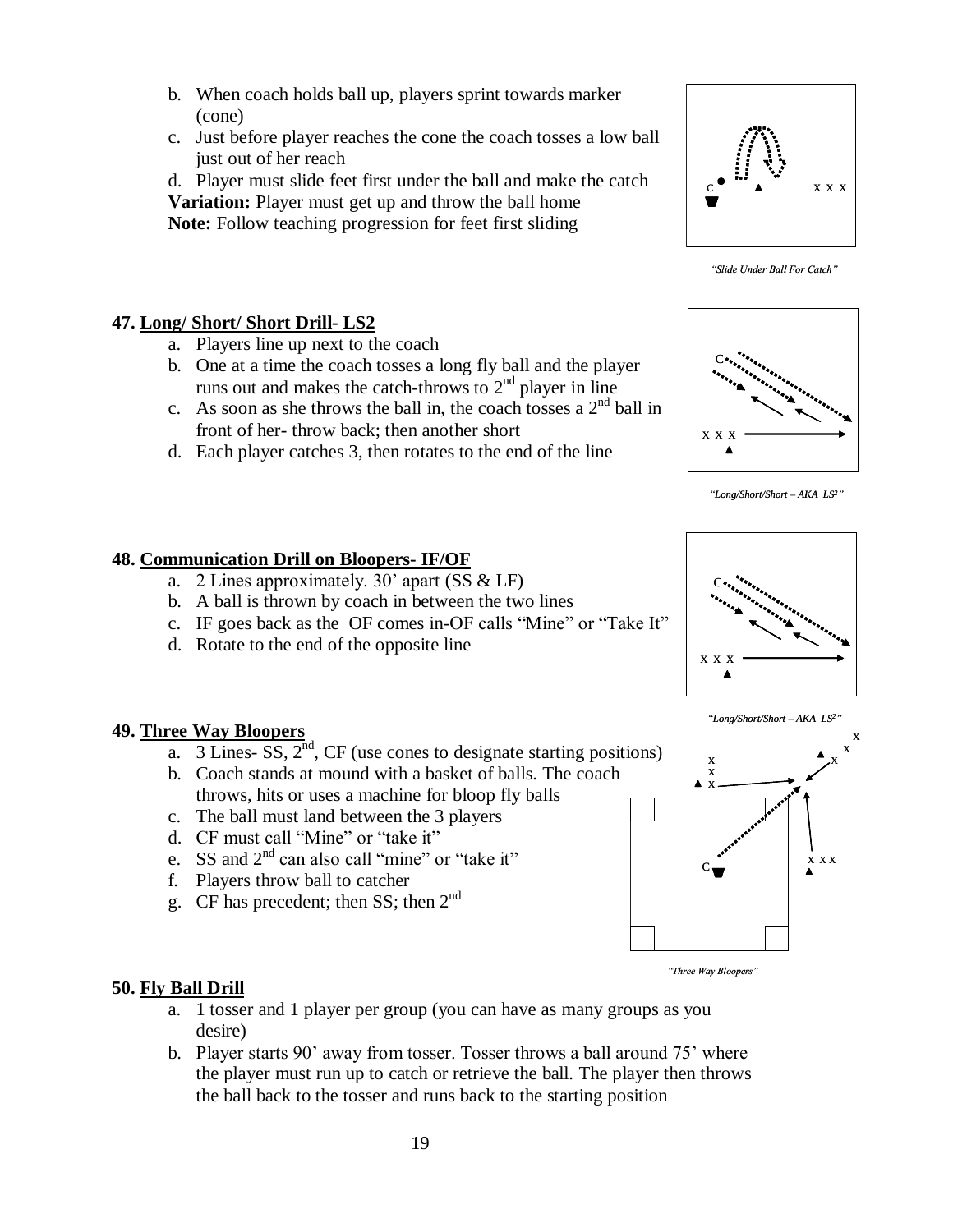- c. The drill continues in the same manner w/ the tosser throwing the ball to about 60', then 45' and then 30' and finally 15'
- d. Each time after catching the ball the player throws the ball back to the tosser and then runs back to the starting position
- e. This drill can be used as a conditioning drill and it is a good indoor drill

#### **51. Box Communication**

- a. Set-up four cones in a square box about 6 feet apart
- b. Two players stand inside the four corners of the cones
- c. The coach or tosser throws balls consecutively to different areas within the cones
- d. Players must communicate to see how many balls they can catch out of the 10 balls thrown
- e. The tosser doesn't wait for them to catch the ball before tossing the next one
- f. The players toss the balls outside the box area after catching each one

#### **52. Over the Shoulder Catch**

- a. You must have 4 or more players in each line & each player must have a ball
- b. Tosser stands on left side of player. The player hands the ball to the tosser and then runs out. The tosser leads the player with a fly ball so the player has to reach to catch the ball over her left shoulder
- c. After catching and retrieving the ball the player turns to the left and jogs back to the end of the line

**Variation:** Tosser stands on the right side of the player & throws the ball over the player's right shoulder



X



*"Over the Shoulder Catch"*

# **53. LSLS**

- a. Players line up single file-  $1<sup>st</sup>$  player faces coach;  $2<sup>nd</sup>$  player is the catcher
- b. Coach holds up ball-  $1<sup>st</sup>$  player pivots on right foot; takes a big step with her left foot
- c. Player runs at a 45 degree angle; coach throws ball in air over her head
- d. Player catches ball; plants back foot; throws to next player in line
- e. As soon as she throws the ball, coach tosses an easy ball in front of her
- f. Player makes the catch tosses underhand to catcher



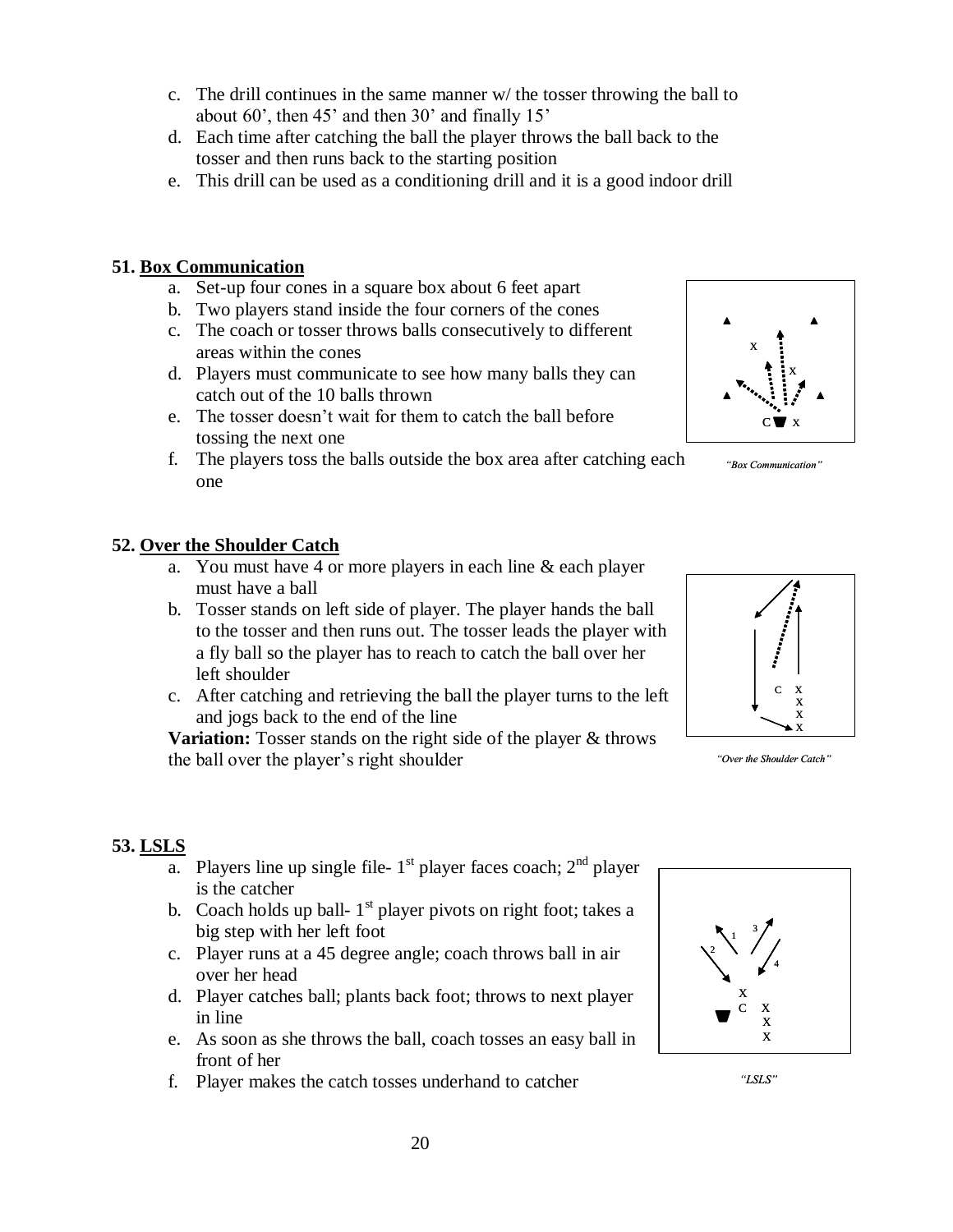- g. Player immediately begins to run at a 45 degree angle; coach throws the ball over her head
- h. As soon as she throws the ball the coach tosses a short ball in front
- i. Player makes catch, tosses under hand to catcher
- j. Fielder goes to the end of the line and catcher becomes the fielder

#### **54. Playing the Angles in the Outfield**

- a. Line up 6 cones in the outfield about 10 feet apart
- b. Have player line up in center of 6 cones
- c. On the coach's command "Go" the ball is thrown in the direction of one of the 6 cones. The player has to run in the direction of the cone and catch the ball.
- d. The drill will allow the outfielders to get the feel for the proper angles necessary for catching the fly balls



*"Playing the Angles in the Outfield"*

# **Outfield**

# **1. Rounding the Ball**

- a. All outfielders line up in a single file line
- b. The coach hits a ground ball out away from the outfielder
- c. The outfielder must sprint out around the cone and get her body in front of the ball
- d. The outfielder fields the ball and throws it back to the coach's catcher
- e. Use the cones to teach outfielders that they must go around the ball to field it, rather than trying to go straight across
- f. The ball will get past the outfielder if she tries to cut it off
- g. Move outfielders and cone to the other side so they can field ground balls to their glove side as well as their hand side

# **2. 2 Balls in the Air**

a. All outfielders line up in a single file line out in front of the coach

- b. Coach throws a ball in the air to the first player in line
- c. The player must cal for the ball and catch it with two hands
- d. Just as the outfielder is getting ready to catch the first ball the coach throws up a second ball







*"2 Balls in the Air"*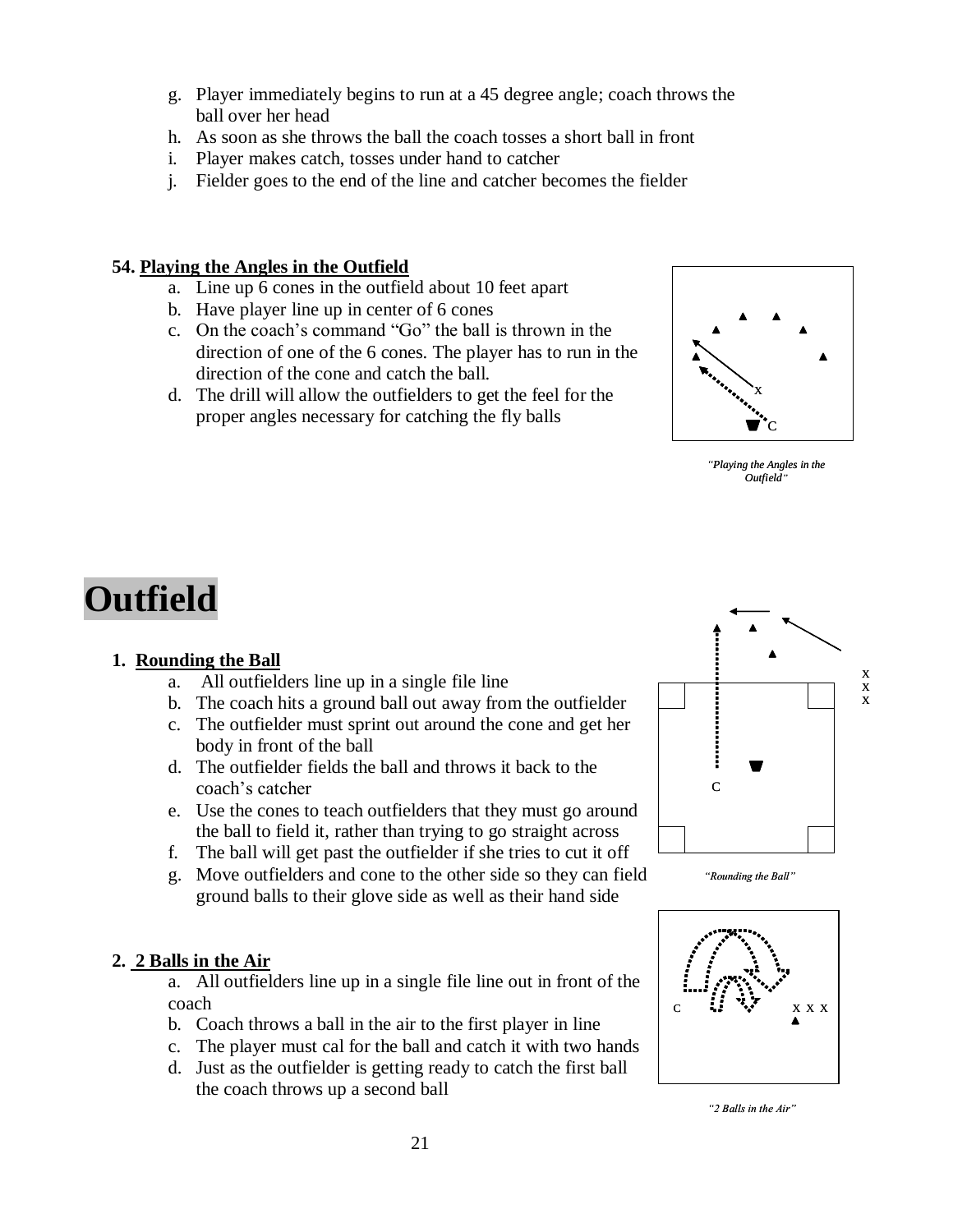- e. The outfielder takes the first ball out of her glove and catches the second one with one hand
- f. The drill is used to teach the outfielder not to panic
- g. After catching the second ball the outfielder jogs around the coach and drops the balls in the basket
- h. As soon as the outfielder catches the second ball the next outfielder steps up to the front of the line and gets in ready position

# **3. Jog and Catch**

- a. All players line up on left field side
- b. 2 coaches w/ catchers are lined up near pitchers mound
- c. Coaches hold ball up and 1 player begins to run toward right field
- d. The coach tosses a high fly ball
- e. The player catches it and throws it back in
- f. The  $2^{nd}$  coach tosses the next ball to the  $1^{st}$  player who has continued to run toward the right field foul line
- g. She catches that ball and throws it back and forms a new line just behind  $1<sup>st</sup>$



i. Repeat in other direction



# **4. Outfield Fungo**

- a. 3 Outfielders are in LF, CF, and RF
- b. 3 fungo hitters w/ baseman face each outfielder
- c. The hitter at  $3<sup>rd</sup>$  hits line drives to LF only
- d. At the same time the hitter at  $2<sup>nd</sup>$  hit's fly balls to CF
- e. Hitter at  $1<sup>st</sup>$  hits ground balls to RF
- f. Each outfielder fields the ball and throws to the correct base
- g. Outfielders rotate

#### **5. Backing Up Drill**

- a. Outfielders line up in LF in a single file line
- b. Infielders line up at home
- c. Situation: Runner at  $2<sup>nd</sup>$
- d. Coach hits ground ball to LF
- e. LF fields the ball and throws home and immediately backs up  $3^{\text{rd}}$  base
- f. Player at home catches the ball and throws to  $3<sup>rd</sup>$  (no one is covering the bag)





*"Backing Up Drill"*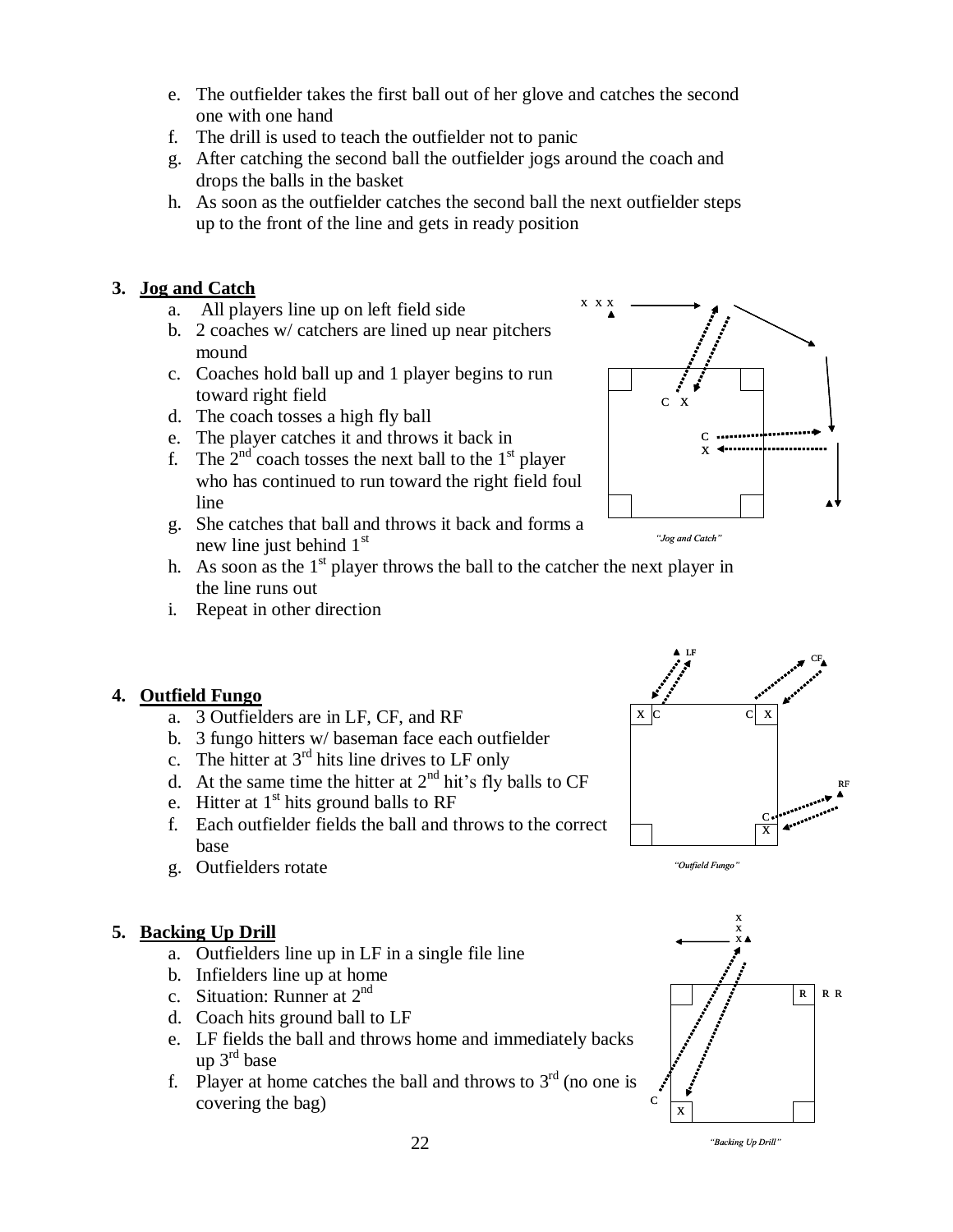g. LF (who is backing up  $3<sup>rd</sup>$ ) retrieves errant throw and throws home

h. Coach hits to next player in line

**Variation:** Drill can be run at CF  $\&$  2<sup>nd</sup> base, and at RF  $\&$  1B

# **6. Rotate Up**

- a. 3 fungo hitters at bases w/ 3 basemen
- b. 3 lines of outfielders LF, CF, RF
- c. Hitter at third hits ground ball down the line past LF
- d. Hitter at second hits a blooper to CF who must slide under ball for a the catch
- e. Hitter at first hits a deep fly ball down the right field line
- f. Outfielders make the catch  $&$  throw  $&$  rotate up to the next line

# **7. Relay w/ Outfield Only**

- a. In groups of three outfielders, with the middle OF acting as the relay person
- b. OF 1 tosses the ball behind her and then goes and retrieves the ball with the proper footwork and throws to OF2, OF2 relays to OF3
- c. OF 3 tosses the ball behind and then goes and retrieves the ball throwing it back to OF2 who in turn relays the ball to OF1. Repeat a number of times and then have outfielders change positions



*"Relay with Outfield Only"*

# **8. Relay**

- a. In groups of 4 w/ 3 balls per group  $& 1$  rubber base
- b. Designate 1 catcher, pitcher, (or cut-off),  $2<sup>nd</sup>$  or SS (relay)  $\&$ and an outfielder
- c. 3 balls are placed approx. 10 feet behind the outfielder's starting position
- d. The 3 players on the field face the catcher
- e. On the signal, each outfielder turns and picks the ball up and throws to the relay
- f. Relay catches ball on her left side, turns left and throws the ball to the catcher aiming at the cut-offs head (right handed player)
- g. Catcher must say "Let it go" or "cut-hold"
- h. Outfielders must plant right foot at ball with left side towards target when picking ball up w/hand and glove

**Variation:** Place the ball further away from the outfielders. Each group can compete against the other group



*"Relay"*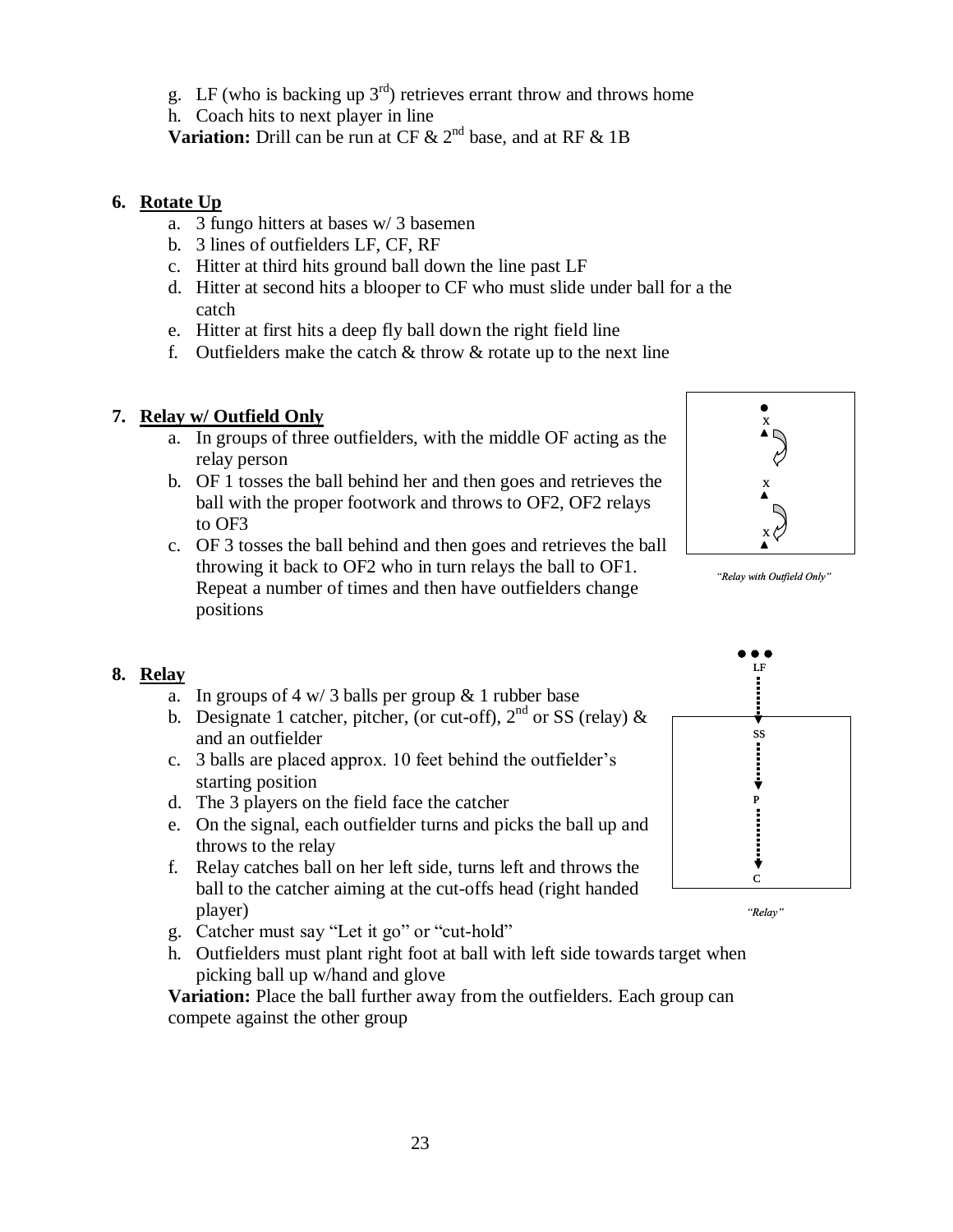#### **9. Shoot the Gap**

- a. Similar to "Jog and Catch"
- b. 2 hitters w/ 2 catchers
- c. Outfielders begin in LF
- d. 1 st hitter hits a ground ball in left/ center gap
- e. Player fields the ball and throws to C2
- f. A new line is formed on RF foul line
- g. Repeat going the other way





LF LF

*"Outfielder's Communication Drill"*

H1 X

X

# **10. Outfielder's Communication Drill**

- a. This drill is used to help improve outfielder's ability to communicate when the ball is hit between two outfielders
- b. On hitter (or tosser) sets up on the right side of home and the other hitter (tosser) sets up on the left side of home plate. Put two or more outfielders at each outfield position
- c. Hitter one hits a ball between the left fielder and the center fielder. One outfielder calls for the ball, the other outfielder moves into position to back up the fielder. The fielder throws the ball to second base
- d. Hitter two does the same thing but hits the ball between right and center field

**Variation:** Rotate outfield positions after a specific number of balls or time



 $2B$  $2E$  CF CF

C X

 $H2$  respectively. The set of  $R$  RF  $_{RF}$ 

# **11. Backhand Drill**

a. Same as the Shoot the Gap drill, but outfielders only work on going to their backhand

#### **12. Ball Off Fence**

- a. Use machine or throw balls over  $1^{st}$  & 3rd
- b. LF  $&$  RF must play the ball off the fence and throw home



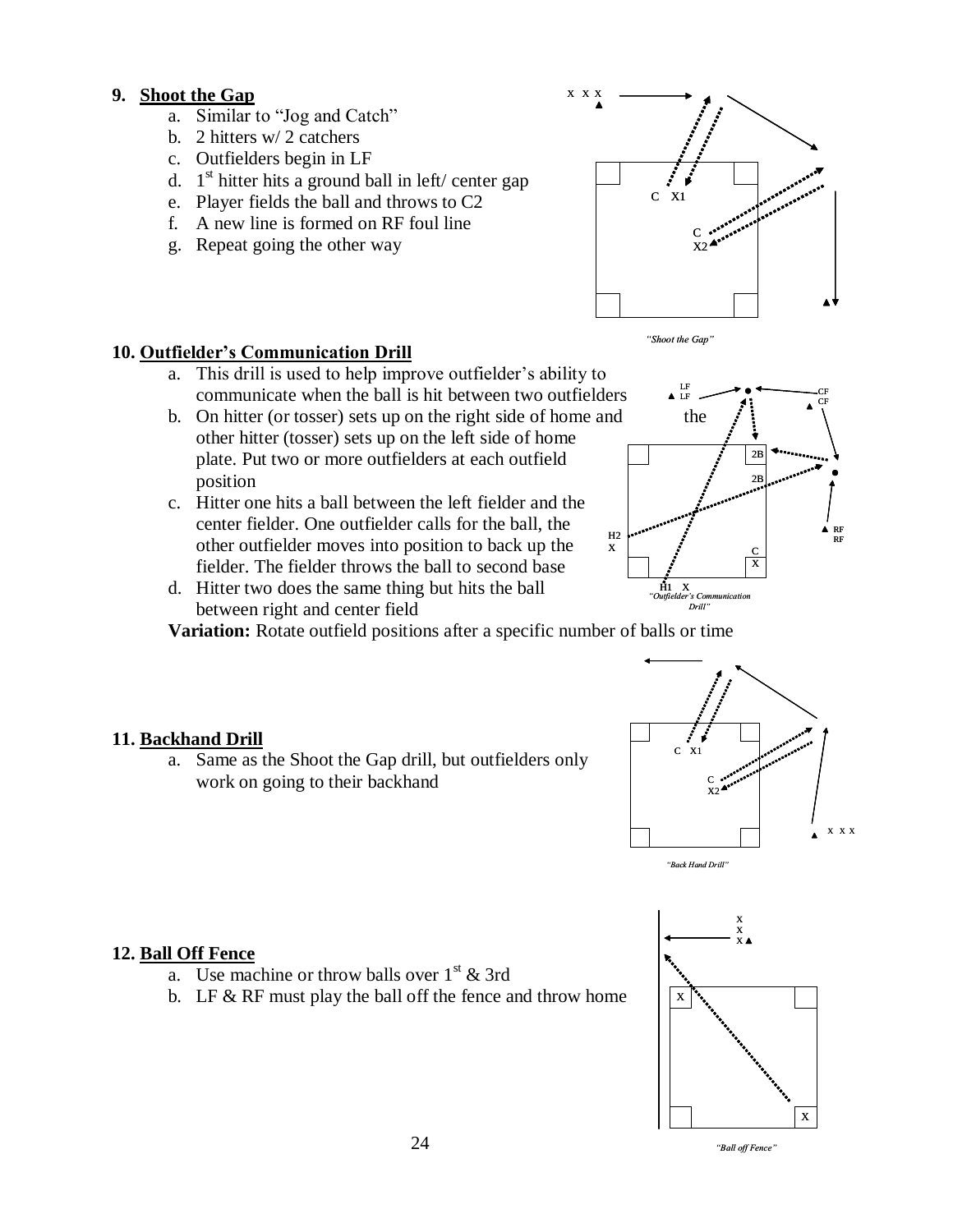# **13. Outfield Fence Drill**

- a. Outfielders practice finding the fence behind them
- b. 3 tossers with a catcher for each
- c. The drill can have more than one outfielder in each position
- d. Outfielders start in their defensive positions
- e. The  $1<sup>st</sup>$  outfielder in each line runs back and finds the fence by touching it. At the same time, the tosser throws a fly ball just short of the fence causing the player to have to come back to catch the ball

# **14. Circuit Throwing**

- a. Minimum of 7 players and a bucket of balls
- b. Players: catch,  $1<sup>st</sup>$ ,  $2<sup>nd</sup>$ ,  $3<sup>rd</sup>$ , LF, CF, RF
- c. Player at  $1<sup>st</sup>$  with a bucket of balls
- d. On signal,  $1<sup>st</sup>$  baseman rolls ground ball to RF
- e. RF fields the ball and throws it back to first
- f.  $1<sup>st</sup>$  rolls ball to CF who fields the ball and throws it to  $2<sup>nd</sup>$
- g.  $2<sup>nd</sup>$  rolls ball to LF who fields the ball and throws it to  $3<sup>rd</sup>$
- $\overline{a}$ .  $3^{\text{rd}}$  turns and throws to the catcher
- i. Catcher throws ball to extra  $1<sup>st</sup>$  baseman in foul territory who puts ball in the bucket
- j. When CF throws ball to SS,  $1<sup>st</sup>$  rolls next ball to RF
- \* Place cones at the starting positions for the outfielders

# **15. Accuracy Throws to Fence**

- a. 1 fungo hitter with a bucket of balls (or hitter can use a tee)
- b. 2 lines of outfielders facing the hitter
- c. A target is hung on the fence next to the fungo hitter
- d. When the ball is hit, one player calls for the ball while the other backs her up
- e. Ball is thrown into fence where target is hanging
- f. Ball should be thrown on the bounce
- g. Hitter gets next ball out of the bucket and hits to the next 2 in line

# **16. Target Practice**

- a. Outfielders start in a single file line facing the target
- b. 1 tosser stands off to the side about 6-10' away from the outfielders
- c. Tosser tosses an easy fly ball, outfielder catches and throws it at the target
- d. This is a more controlled drill than the accuracy throws to the fence drill and you don't need a skilled hitter to hit balls



*"Accuracy Throws to Fence"*

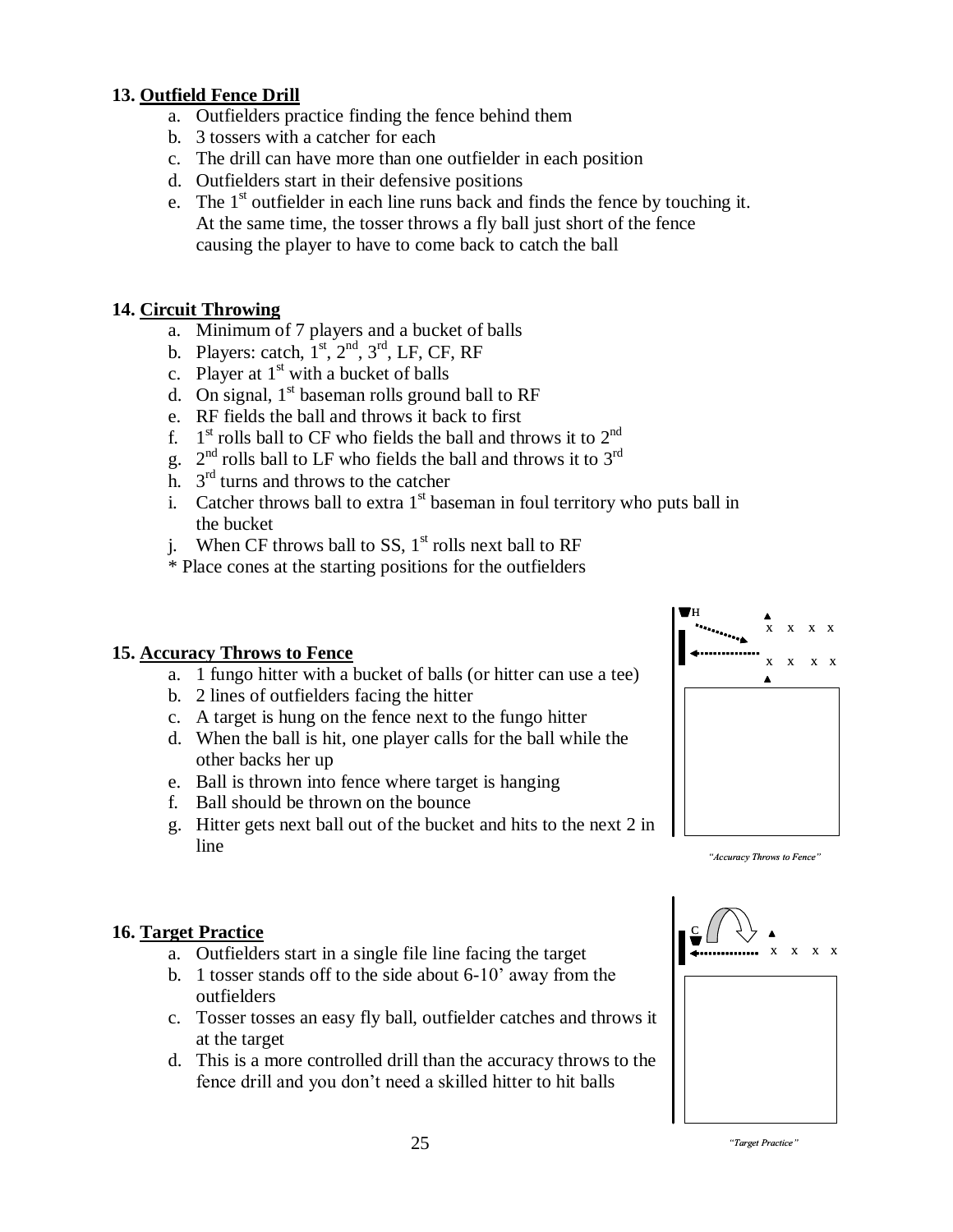#### **17. Finding Range**

- a. Place P, C and LF, CF, or RF in their positions
- b. Base runners line up at third
- c. LF chooses a spot in the outfield where she can successfully throw out a runner at the plate 3 times in a row
- d. She places 3 balls on the ground
- e. When she picks up the first ball that runner takes off for the plate
- f. The LF must hit the cut off and throw the runner out at home
- g. If she cannot she must move forward until she can succeed
- h. All outfielders should become familiar with their range

#### **18. In and Out of Range**

- a. After outfielders know their throwing range, put runners at  $2<sup>nd</sup>$  and 3rd
- b. Coach hits fly balls to LF, CF, RF
- c. If the ball is within their range they throw home for the out
- d. If it is out of her range she must throw the ball to  $3<sup>rd</sup>$  to keep the runner at  $2<sup>nd</sup>$  from advancing

#### **19. Throw Runners Out at the Plate**

- a. LF, P, C,  $3^{\text{rd}}$ ,  $2^{\text{nd}}$  and a fungo hitter
- b. Runners are lined up at  $2<sup>nd</sup>$  and home
- c. Runner at  $2<sup>nd</sup>$  takes a lead
- d. Hitter hits ball to LF and runner at  $2<sup>nd</sup>$  tries to score
- e. LF hits the cut off with the throw home
- f. Catcher lines up pitcher and calls "let it go", "cut-2" or "cut-3"
- g. LF must back up the throw to  $3<sup>rd</sup>$  from pitcher or catcher
- h. Runner tries to fade away from the catcher
- i. All batters/base runners must wear helmets

#### **20. Throw Runner out at the Plate-Tagging at 3rd**

- a. LF, P, C,  $3<sup>rd</sup>$  and fungo hitter
- b. Runners are lined up at  $3^{\text{rd}}$
- c. Runner at  $3<sup>rd</sup>$  takes a lead
- d. Hitter hits ball to LF  $\&$  runner at 3<sup>rd</sup> tags up and tries to score
- e. LF hits the cut off with the throw home
- f. Catcher lines up pitcher and calls "let it go" or "cut-4 or home"
- g. LF must back up throw to  $3<sup>rd</sup>$  in case of a rundown
- h. Runner tries to "fade-away" from catcher
- i. All batters/base runners must wear helmets



X

*Tagging from 3rd"*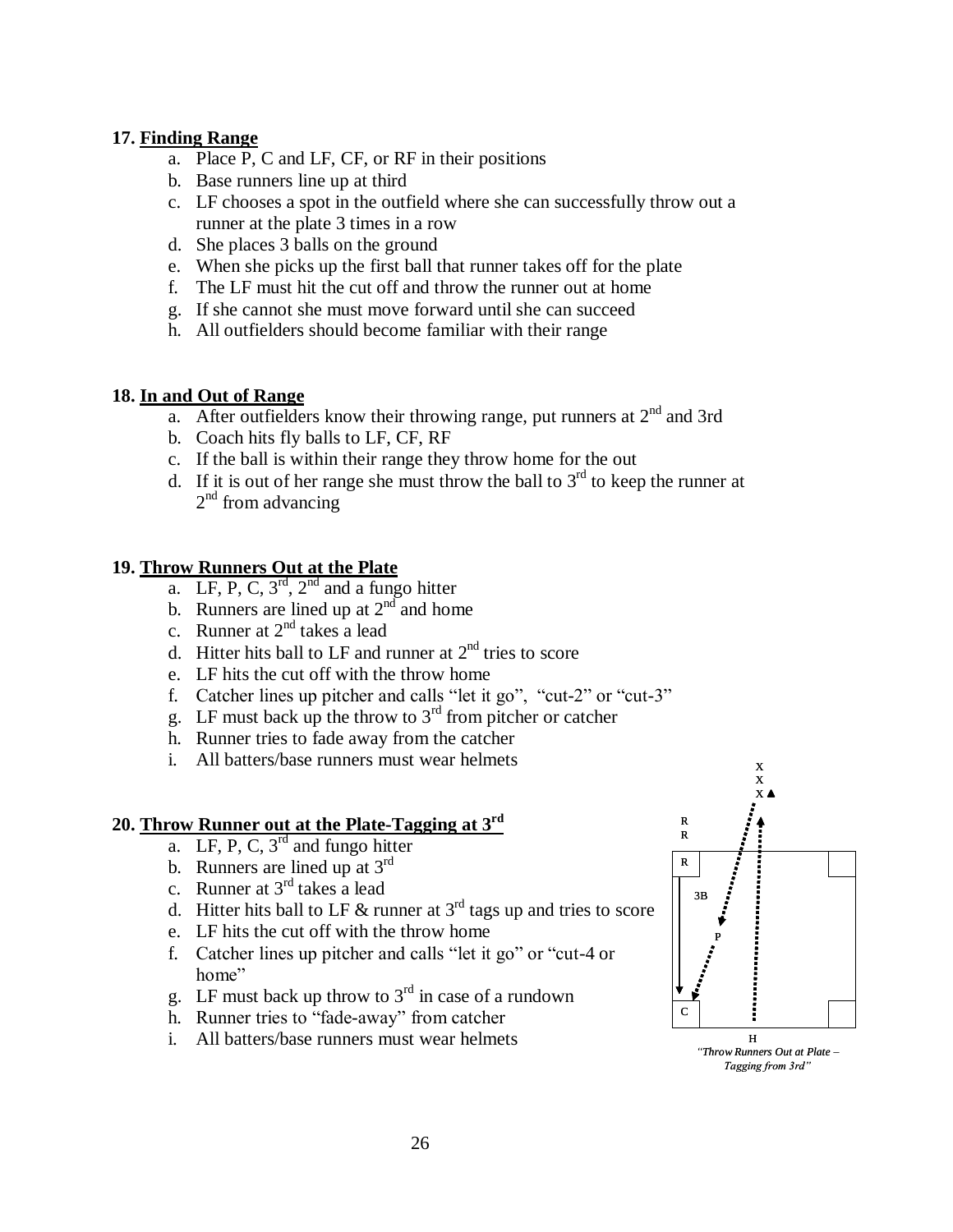# **21. Bounce Throw to Catcher**

- a. Line outfielders up in LF
- b. Place a rubber base or set up cones 15-20' in front of the catcher
- c. Hit or toss flies to Outfielders lined up in LF
- d. Outfielders make the catch and throw the ball home so that it bounces up to the catcher between knee and waist level

**Variation 1:** Hit or toss ground balls

**Variation 2:** Add outfielders in CF and RF

**Variation 3:** Add runners to put pressure on the outfielders

# 22. **Infield/Outfield Jurisdiction**

- a. Drill Has 2 tossers, who are in front of home plate. Each tosser has a catcher
- b. Players are divided into lines at SS,  $2<sup>nd</sup>$ , LF & RF
- c. Tosser 1 throws a fly ball deep in the gap behind  $1<sup>st</sup>$ , while tosser 2 throws a fly ball deep in the gap behind  $3<sup>rd</sup>$  base. The 2<sup>nd</sup> baseman and RF work together to catch the fly ball, while the SS and LF work together to catch the fly ball thrown between them.
- d. The outfielders have jurisdiction over all infielders. If an outfielder calls for the fly ball, the infielders should allow the outfielder to field the ball.

# **23. Dive for All Bloopers and Do or Die Catches**

- a. Situation: bottom of  $7<sup>th</sup>$ , winning run at  $3<sup>rd</sup>$ , 2 outs
- b. A base hit will win the game, so anything in the air must be caught or we lose
- c. Use the machine or a tosser, mark the outfielders starting position with a cone and use a tosser or a machine
- d. Toss bloopers that would barely go over the infielders
- e. Toss balls to right, left and in front of the outfielders
- f. Players must dive or slide under everything

# **24. Picking Up Balls Hit Past OF**

- a. Line up side by side about 5' apart
- b. Balls are placed 5'-10' behind each player
- c. On the signal, each player runs back to the ball, planting their feet with the ball in the middle of their body preparing to make their throw.
- d. The ball is then picked up with two hands press the ball into the glove, pick it up and get into the position to throw
- e. Add a relay player in the middle
- f. Add a contest which group gets ball into catcher first

![](_page_26_Figure_27.jpeg)

![](_page_26_Figure_28.jpeg)

![](_page_26_Figure_29.jpeg)

![](_page_26_Figure_30.jpeg)

*"Dive for all Bloopers/ Do or Die Catches"*

![](_page_26_Picture_32.jpeg)

*"Picking up Balls Hit Past OF"*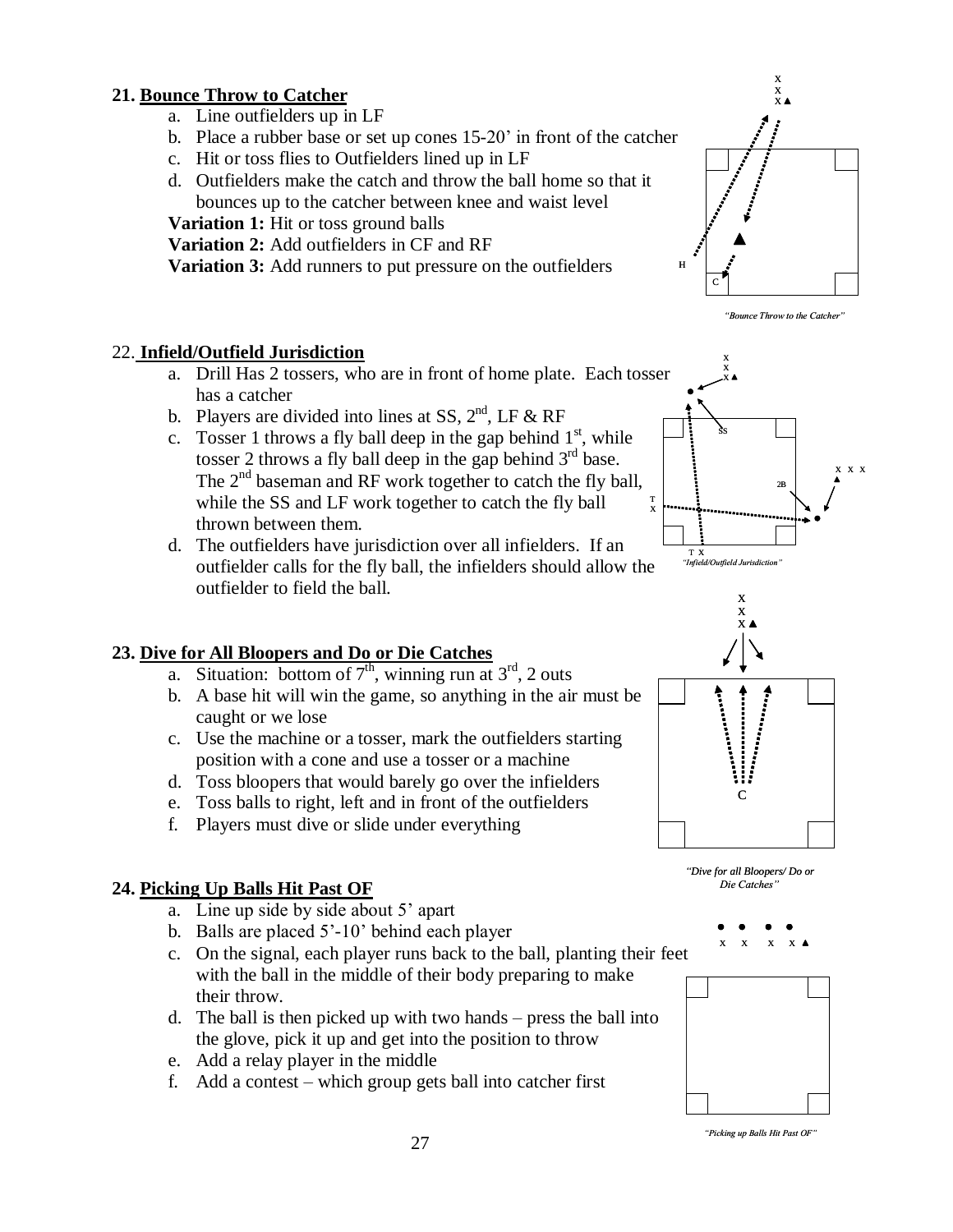# **25. Quick Throws**

- a. 3 tossers and 3 catchers with the catcher covering a base
- b. Each line can have 1 or more outfielders
- c. The outfielders are pulled up in order to get a force play at a base
- d. The tosser throws a quick ground ball to the outfielder, who fields the ball and quickly throws it to the respective catcher

**Variation:** Line drives or short fly balls to turn a double play

# **26. Fielding Long Hops and Throwing to Bases**

- a. One group of outfielders lined up in single file line in right center and one group lined up near the right field line
- b. One group of infielders covers  $2<sup>nd</sup>$  base and the other group covers  $1<sup>st</sup>$  base
- c. The first infielder in each line throws a long hop to the first outfielder in their line. The outfielder fields the long hop and makes a good throw to their infielder

![](_page_27_Figure_10.jpeg)

![](_page_27_Figure_11.jpeg)

d. The next outfielder and infielder step up to the front of their respective lines

**Variation**: Tag play for the infielder and then force play for the infielder

# **27. Situation Assessment and Throw**

- a. This drill is used to assess the ability of the outfielders to react quickly, assess the situation and make an accurate "tag throw" IN FRONT of the runners
- b. Locate the 3 outfielders in their normal fielding positions, place three softballs about 12 inches apart in front of each fielder and have them lay down on their backs with their heads facing home plate
- c. Position the 4 receivers forward of each of the bases and home plate
- d. Start the base runner with a hand signal from home plate with the instruction to run the diamond at full speed
- e. After allowing the runner a head start, call out one of the three outfield positions in a loud voice (i.e. centerfield)
- f. The fielder must scramble to their feet, pick up the ball, quickly ascertain the runners position and make a throw to the base in front of the runners, emphasize "in front of the runner"
- g. By varying the time given to the runner, the outfielders will be required to make throws to all the bases and home plate

**Variations:** add a second runner and introduce a cut off and play on the second runner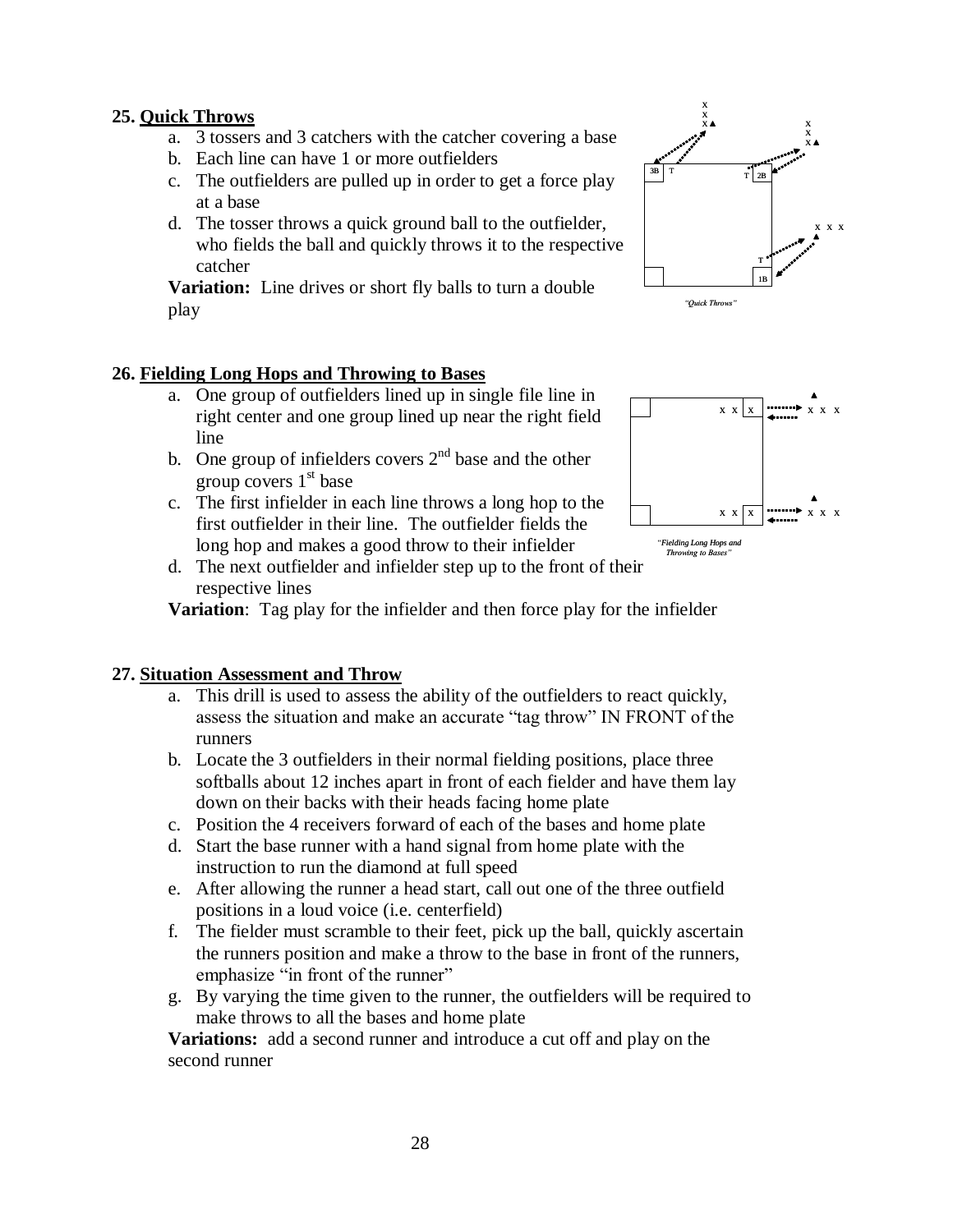#### **28. Conditioner/Fly Ball Development**

- a. Players line up in left field and right field
- b. One fungo hitter will hit fly balls and grounders to left field, the other to right. Each fungo hitter has a bag or bucket full of balls to hit
- c. Players catch ball and run with the ball and put them in the buckets in centerfield. You can have players go back to their same lines or rotate lines
- d. Hit fly balls, line drives, alley shots, etc.
- e. This allows you to work on a lot of different types of catches without wearing out the arm with a lot of throws. Also works on conditioning

![](_page_28_Figure_6.jpeg)

# **Catcher**

# **29. Bite the Ball**

- a. With full gear, partner tosses ball into catcher's mask
- b. Catcher must simulate biting the ball
- c. At the same time, catcher's eyes must spring open!
- d. Helps catcher understand the value of the mask

#### **30. Stance**

- a. With full gear, get into signal stance with feet closer together, butt low and signal given inside legs
- b. Receiving stance Hips up with feet shoulder width apart

# **A. Signal Stance**

- a. Arms resting on thigh
- b. Keep signal in crotch
- c. Fingers pointed down
- d. Slow and deliberate

# **B. Receiving Stance**

- a. Feet apart shoulder width
- b. No glove target
- c. "Fine Tune" on release point
- d. If pitch is inside body, move glove
- e. Frame the pitch
- f. Hold pitch in glove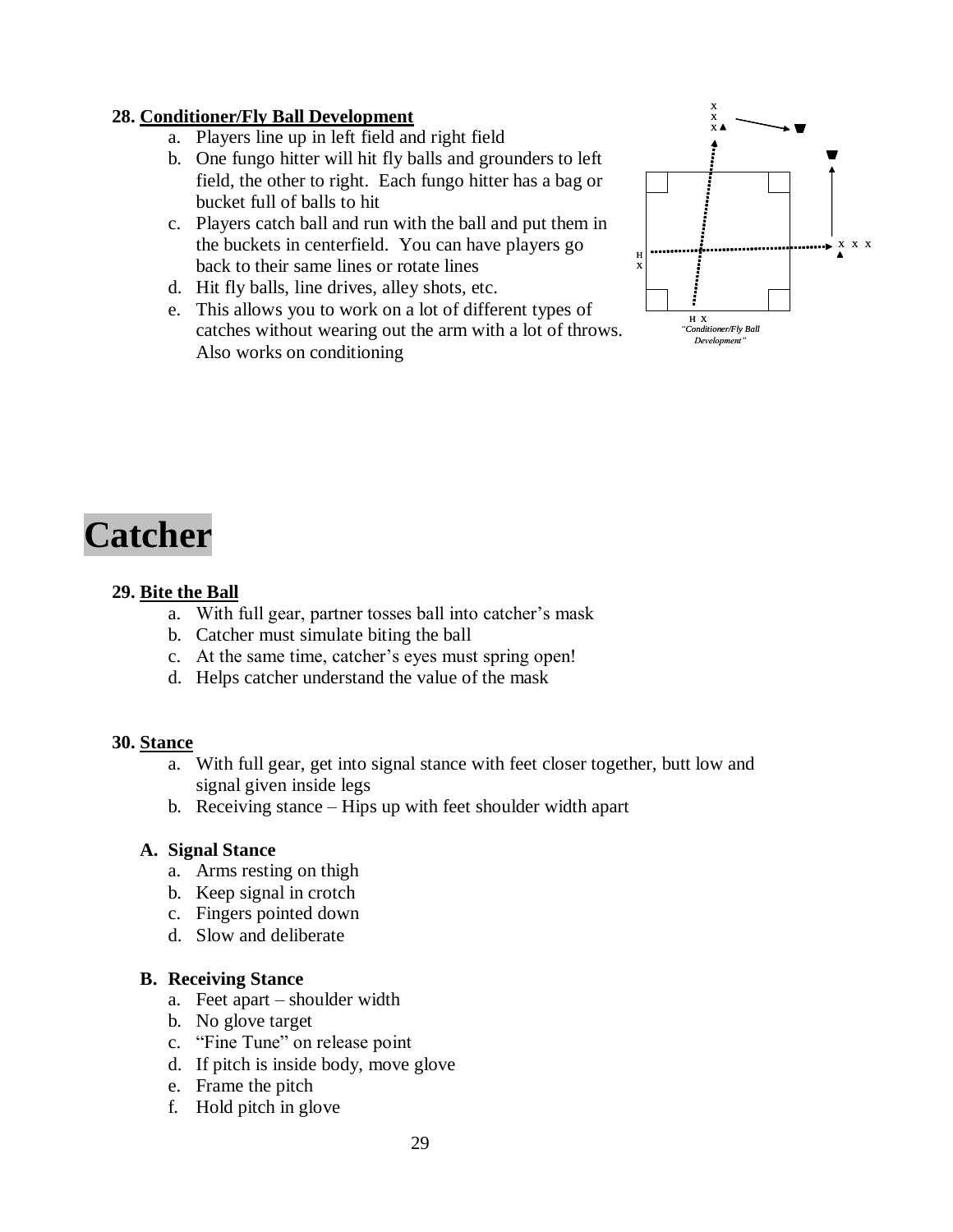- g. If pitch is outside the body, step
- h. Throw glove over shoulder

# **31. One Knee Throwing**

- a. The catchers kneel 20 feet apart on their right knees (right handed catcher). After throwing the ball back and forth for a specific period of time, they move back apart 10 more feet
- b. Keep moving back until they reach the distance equal to that of home plate to  $2<sup>nd</sup>$  base

![](_page_29_Figure_5.jpeg)

- a. Coach throws ball hard from 20-30 feet away to the catcher
- b. The catcher takes a jab step to the left or right attempting to get the middle of the body in front of the ball
- c. **Variation:** Use pitching machine if available

# **33. Blocking Balls**

#### **A**. **Straight on**

- a. Follow ball from release point
- b. Throw knees to ground
- c. Drop glove to ground
- d. Glove is perpendicular to ground
- e. Spread fingers
- f. Glove is resting on thighs, blocking the hole between knees
- g. Hips up thighs perpendicular
- h. Head over the ball

# **B. To Right of Left**

- **a.** Step forward and to the side
- **b.** Push off with other leg
- **c.** Hips face home plate
- **d.** Keep ball in front of home plate

#### **34. Blocking Balls in the Dirt**

- **a.** Start with incrediballs or tennis balls
- **b.** Partner stands approx. 15' away from catcher
- **c.** Partner throws balls in the dirt
- **d.** Catcher must go down on both knees with hips up and head down and keep the ball in front of her
- **e.** Balls can be thrown straight on, or to the left or right
- **f.** If ball is to the side, catcher must take one step up in the direction that ball is thrown

![](_page_29_Figure_31.jpeg)

*"One Knee Throwing"*

![](_page_29_Figure_33.jpeg)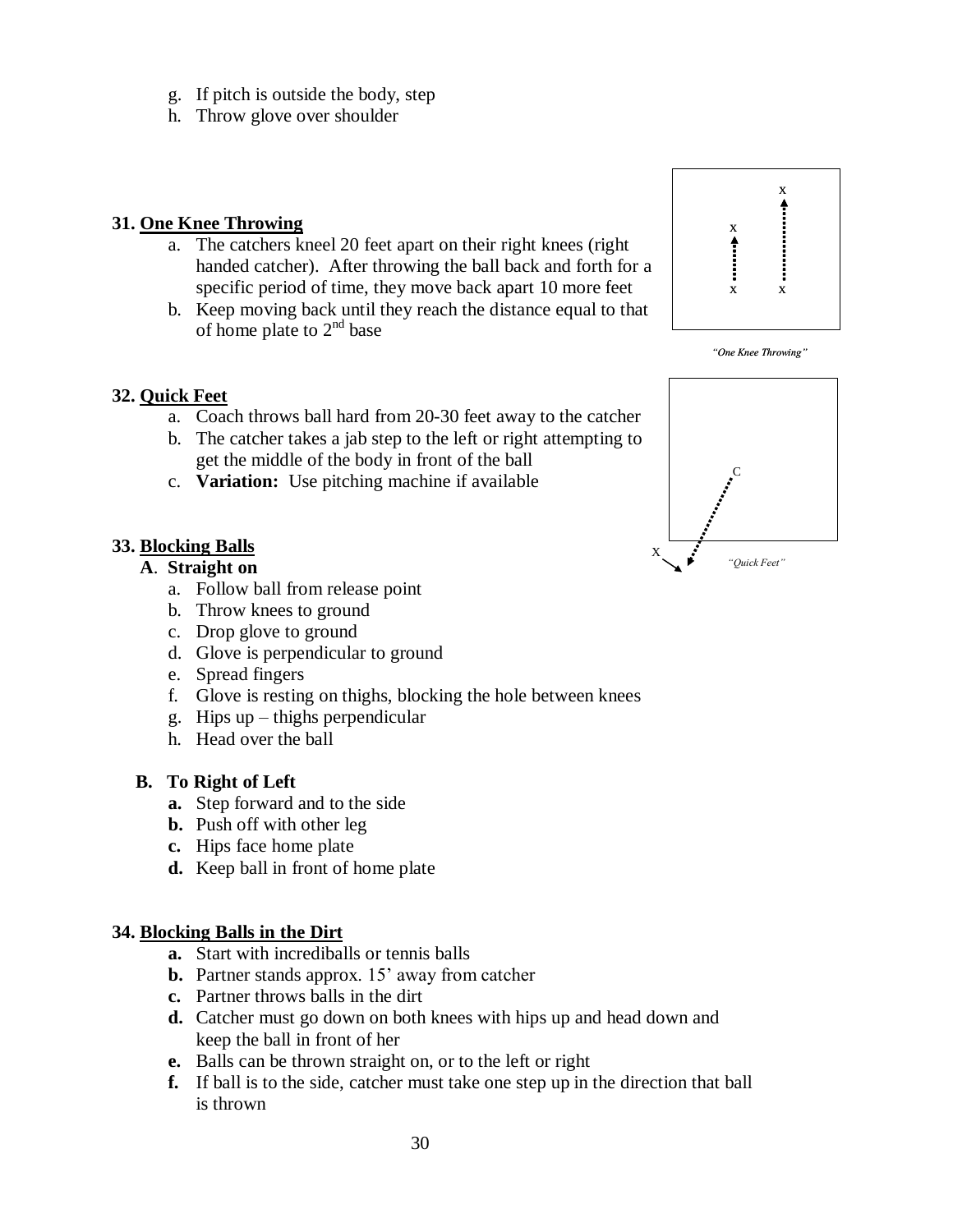- **g.** Important point: catcher's body must be facing home plate when blocking the ball
- **h.** Catcher must use gear to help knock down the ball

# **35. No Hands**

- **a.** Used to work on footwork and body mechanics
- **b.** Coach throws balls from 20-30' away to the catcher
- **c.** The catcher has both hands behind her back, with her head down and shoulders rounded
- **d.** The catcher concentrates on keeping the ball in front of the body
- e. \*\*All protective gear must be worn, except the glove

# **36. Blocking/Receiving Bad Throws**

a. Hit/throw balls to the catcher from  $2<sup>nd</sup>$  base. This is to help the catcher block/receive bad throws

![](_page_30_Figure_10.jpeg)

*"Blocking/Receiving Bad Throws"*

# **37. Block Balls Off the Wall**

- a. Catcher faces the wall
- b. Partner stands behind her with a ball
- c. Partner tosses a ball over catchers right shoulder, then left shoulder
- d. Catcher blocks ball off the wall
- e. The closer to the wall, the harder the ball must be thrown

![](_page_30_Figure_18.jpeg)

*"Blocking Balls off the Wall"*

# **38. Framing Drill**

- a. Used to help improve the catcher's ability to frame pitches and to shift the body weight for pitches that are slightly outside the width of the shoulders
- b. Catcher 1 stands in front of catcher 2 while they use a ball on a stick to simulate pitches that are high, low, inside and outside of home plate
- c. Catcher 3 practices framing the pitches with catcher 1 using the ball on the stick

# **39. Framing Drill With Tennis Balls**

- a. Throw tennis balls to catcher from a few feet away
- b. Catcher receives the ball with only batting gloves. This drill helps the catcher to practice framing the pitch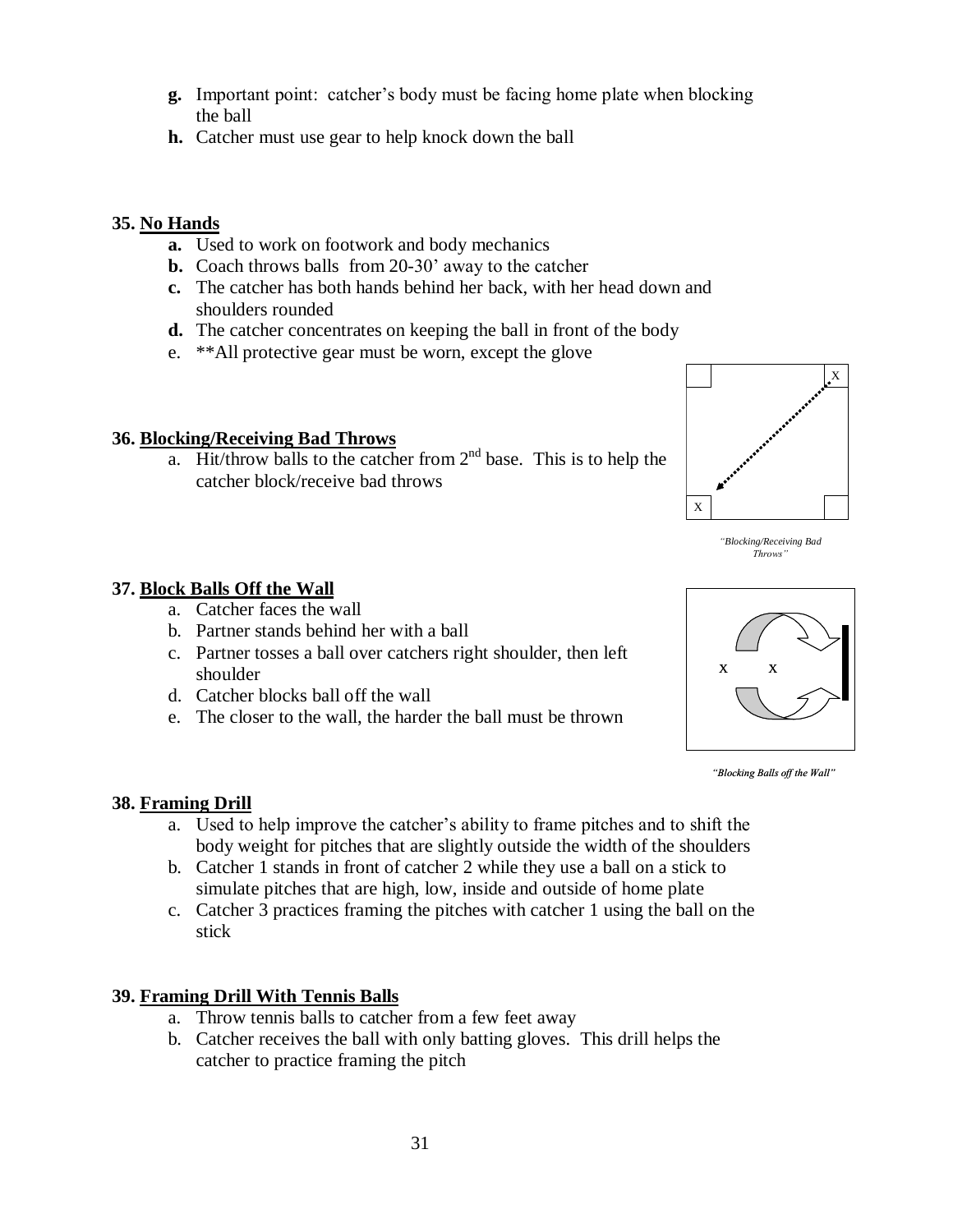# **40. Finding the Fence/Pop Ups**

- a. On all pop ups near the fence, the players should find the fence  $1<sup>st</sup>$ , then catch the ball
- b. Catcher is in receiving stance at home plate
- c. Pitcher stands in front of home plate with the ball
- d. Pitcher tosses ball up and back toward backstop and says "glove" or "hand" indicating the side where ball was thrown
- e. Catcher takes off mask and throws to opposite side
- f. Catcher must find fence  $1<sup>st</sup>$ , then catch the ball

#### **41. Foul Ball Communication**

- a. P, C, 1B and 3B work on communicating with one another on pop ups in foul territory
- b. Each player starts at their respective positions
- c. The coach stands behind the catcher and tosses a ball up in foul territory
- d. The infielders help direct the catcher in the proper direction
- e. The catcher must be in full protective gear
- f. Catcher takes off mask and throws it to the opposite side

#### **42. Pop Fly Communication**

- a. This drill works on communication between the C, P, 1B and 3B
- b. Each player starts at their respective defensive positions with the coach standing behind the catcher at home plate
- c. The coach throws a pop fly between the 4 infielders positions, and the infielders work together in calling for the pop fly
- d. Make sure to have rules regarding the jurisdiction of each player

# **43. Fielding Ball at Backstop**

- a. In 2's, catcher gets into receiving stance
- b. Partner stands 15' in front of home plate with balls
- c. Partner rolls ball past catcher to right, then left side
- d. Catcher lets ball get by her
- e. Catcher runs to backstop, plants right foot (right handed catcher) next to ball with left side toward plate
- f. Catcher picks ball up and uses an underhand toss to partner at the plate

![](_page_31_Figure_26.jpeg)

![](_page_31_Figure_27.jpeg)

![](_page_31_Figure_28.jpeg)

![](_page_31_Figure_29.jpeg)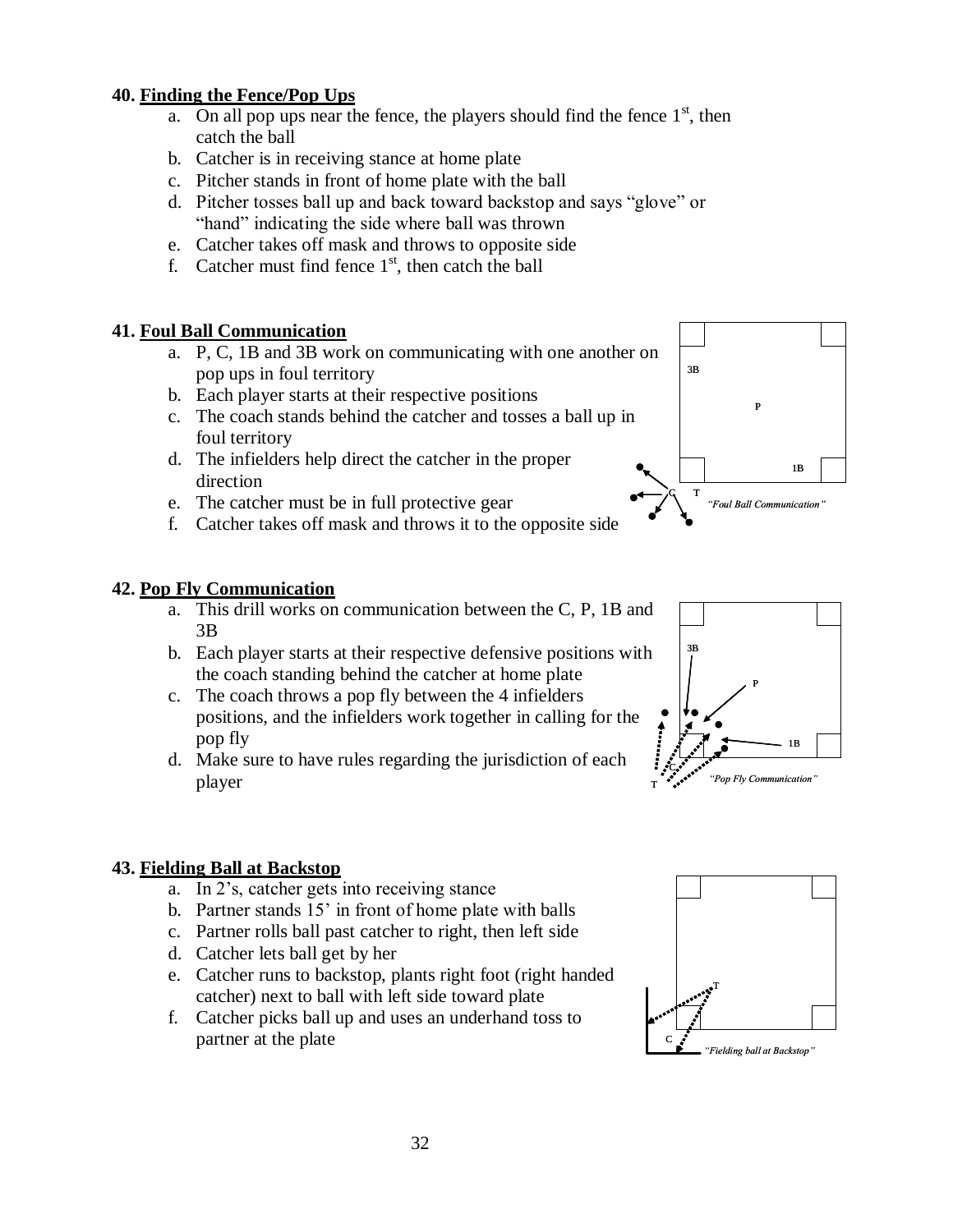# **44. Throws to 1st From Inside/Outside**

- a. Catcher and first baseman
- b. The catcher must always throw to  $1<sup>st</sup>$  on the same side the ball is fielded to prevent throwing across the runner and possibly hitting her
- c. Place a ball in front of the plate and another near the backstop
- d. Catcher begins in her receiving stance and goes to the ball either in front or behind her
- e. 1<sup>st</sup> baseman is calling "inside" for balls fielded inside the diamond
- f. 1 st baseman is calling "outside" for balls fielded outside the diamond
- g. The  $1<sup>st</sup>$  baseman must follow the same procedure when calling for the ball

# **45. Fielding Bunts – Footwork**

- a. With the catcher in her receiving stance, the coach drops a ball in front of the plate
- b. The catcher springs out of her stance, picks the ball up with both hands pressing the ball into her glove
- c. The glove is thrown over her shoulder and the throw is made to  $1<sup>st</sup>$  base on the inside of the diamond

**Variation:** Add throws to 2<sup>nd</sup> and 3<sup>rd</sup>

# **46. Fielding Bunts – Conditioning**

- a. Set six balls down the first baseline and six down the third baseline
- b. Have the catcher(s) practice springing out of the box to field the bunt
- c. Emphasize quickness and proper footwork

**Variation:** Time them or have a contest between your two catchers

![](_page_32_Figure_18.jpeg)

*"Fielding Bunts - Conditioning"*

# **47. Force Plays at Home**

- a. One player at 3B, C, 1B
- b. The catcher has a bucket full of balls for the coach to hit
- c. 1B has an empty bucket to put balls in
- d. Coach hits to 3b, the 3B throws to the catcher at home
- e. The catcher makes the force out at home and then throws to 1B for the double play
- f. After catching the ball, the 1B puts the ball in the bucket
- g. When all balls have been hit, the catcher and 1B exchange buckets
- h. **Variation**: Add SS, 2B and hit to these positions also

![](_page_32_Figure_29.jpeg)

*"Force Play at Home"*

![](_page_32_Picture_31.jpeg)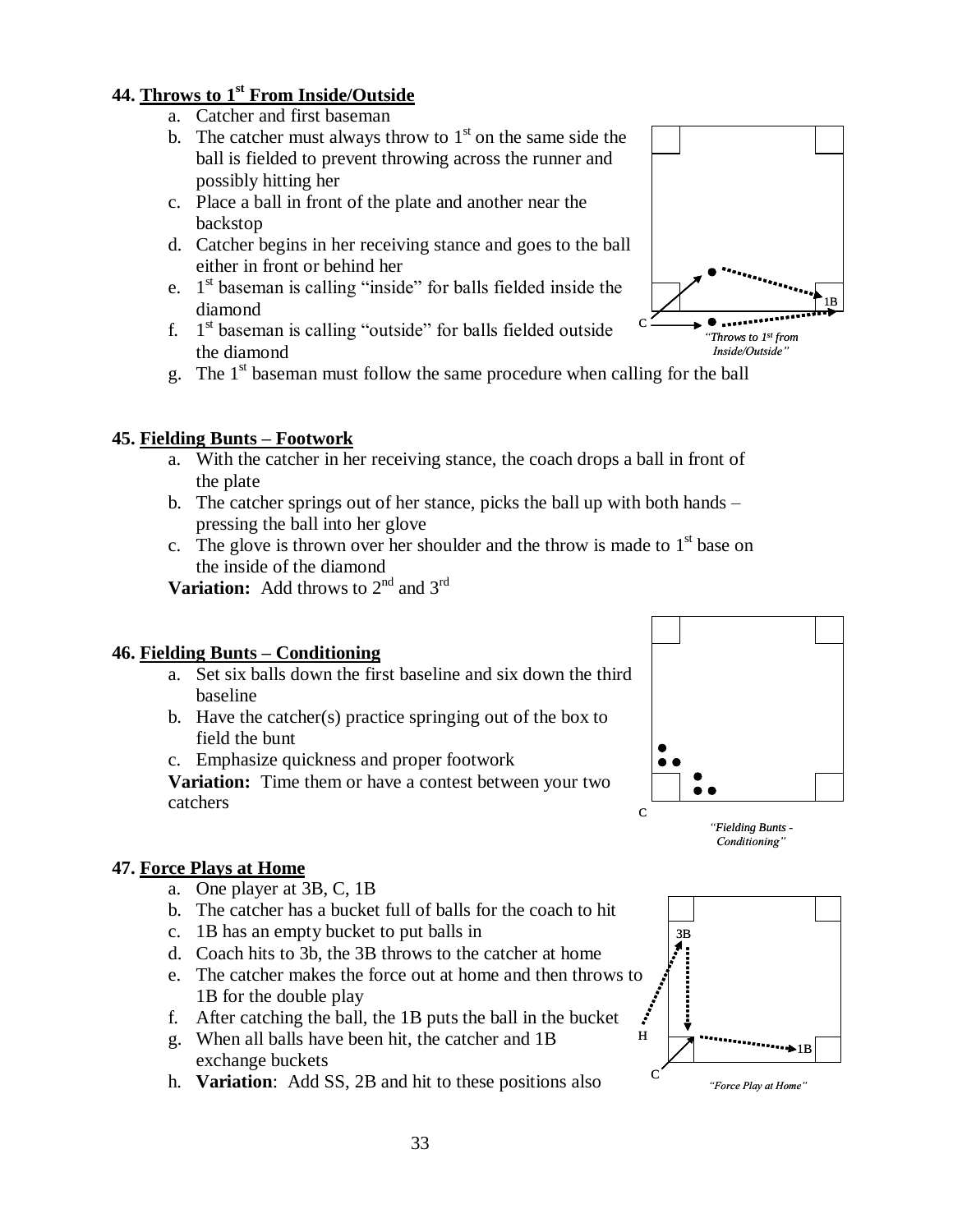#### **48. Throwing to Second Base**

- a. Have catcher throw to second base
- b. Move shortstop five to ten feet behind second base
- c. This teaches the catcher to throw through the base

![](_page_33_Figure_4.jpeg)

*"Throwing to Second Base"*

# **Position Drills**

# **Infield**  $-1$ <sup>st</sup> and  $3^{\text{rd}}$

#### **49. Footwork/Getting Back to the Bag**

- a. Place 2 rubber bases between  $1<sup>st</sup>$  and  $2<sup>nd</sup>$
- b. Players line up in 3 single file lines
- c.  $1<sup>st</sup>$  player in each line starts in front of bag
- d. Coach faces each line with a ball in her hand
- e. When coach holds ball up, player opens up toward infield with her right foot, then steps left, then right on bag as she turns around (right handed player)
- f. Weight must be on right foot with left foot slightly ahead
- g. As ball is thrown, player must step toward ball with left foot
- h. Player will be off balance is she steps straight and ball is off to right or left side

#### **50. Balls in the Dirt**

- a. Follow same format at #49
- b. Coach throws balls in dirt in front of them, then to sides
- c. Player must field ball between her feet with both hands

![](_page_33_Figure_21.jpeg)

*"Footwork/Getting Back to the Bag"*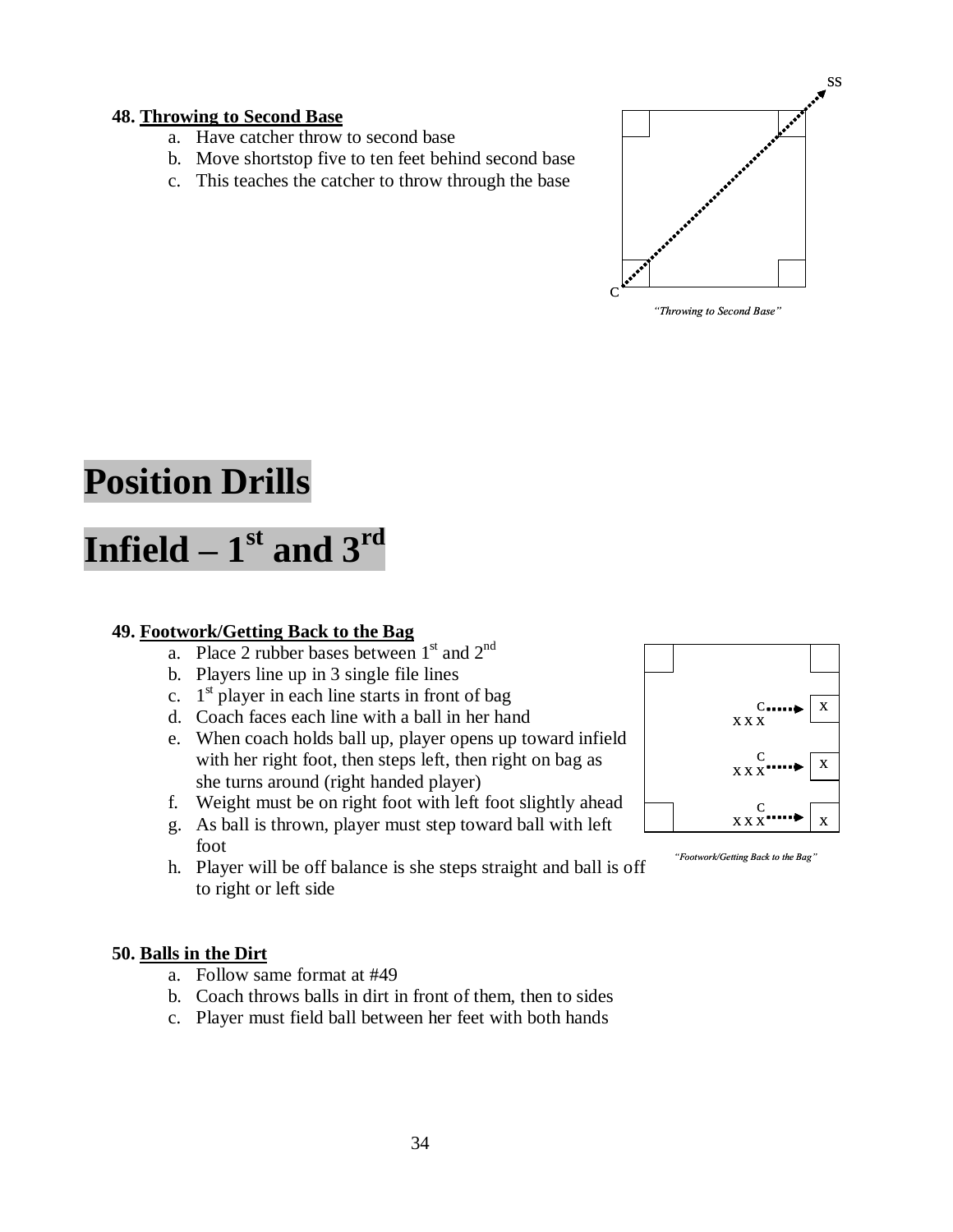# **51. Fielding Bunts**

- a.  $1^{st}$ ,  $2^{nd}$ ,  $3^{rd}$  baseman and catcher
- b. Catcher rolls ball out and  $1<sup>st</sup>$  or  $3<sup>rd</sup>$  fields bunt and throw to  $2<sup>nd</sup>$  baseman covering  $1<sup>st</sup>$
- c. Both players fielding the bunt must plant their right foot next to the ball, turn glove toward  $1<sup>st</sup>$  (right handed player)
- d. Press ball into the glove with the hand
- e. Throw ball to  $1<sup>st</sup>$
- f. Rotate to end of own line

# **52. Find the Fence**

- a. Similar to catcher finding the fence
- b. Coach stands at home and throws pop flies near the fence
- c. Players must run to the fence first, then come back and catch the ball

#### **53. Pick Offs**

- a. P, C,  $1<sup>st</sup>$ ,  $3<sup>rd</sup>$  and SS
- b. Catcher calls for a "pitch out"
- c. Prior to pitch,  $1<sup>st</sup>$  and SS move closer to  $1<sup>st</sup>$  and  $3<sup>rd</sup>$
- d. As the pitcher begins her wind up,  $3<sup>rd</sup>$  charges for a bunt
- e. Catcher moves out to meet ball and throws ball to the inside of  $1<sup>st</sup>$  where  $1<sup>st</sup>$  baseman is straddling the bag or to 3<sup>rd</sup> base where SS has snuck in from behind to straddle the bag

**Variation:** Add a rundown with the runner caught off the bag on the pick off

#### **54. Double Play From Outside Infield**

- a. Teach the footwork to both players for the DP
- b. Players line up single file behind SS or  $2^{nd}$
- c. Coach stands at pitchers mound and rolls or hits a ground ball to  $\overrightarrow{SS}$  or  $2^{nd}$
- d. Ball is fielded and tossed underhand to teammate at 2nd
- e. Rotate to end of line

![](_page_34_Figure_24.jpeg)

![](_page_34_Figure_25.jpeg)

*"Double Play from Outside of Infield"*

#### **55. Double Play From Inside the Infield**

- a. Players line up at SS position and  $1<sup>st</sup>$  base
- b. 1<sup>st</sup> baseman bounces ball to self, turns and throws to SS
- c. Switch lines players line up at  $2<sup>nd</sup>$  and  $3<sup>rd</sup>$

![](_page_34_Picture_32.jpeg)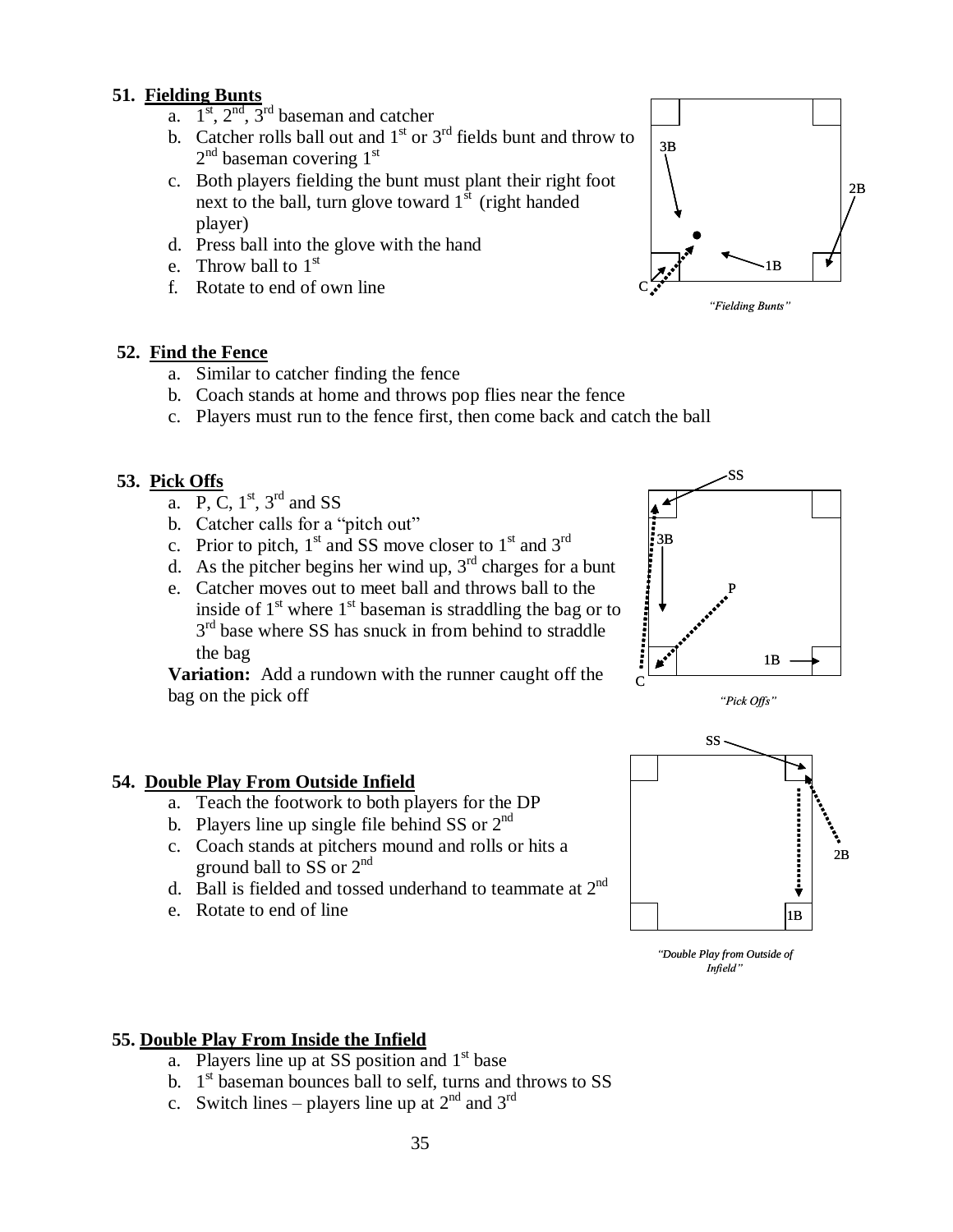- d.  $3<sup>rd</sup>$  baseman bounces the ball to herself, she turns and throws to 2nd
- e. **Variation** 1: add  $1^{\text{st}}$  baseman to complete DP
- f. **Variation 2**: Add fungo hitter hit ground balls to positions above

# **56. Come backer to the Pitcher**

- a. Players line up at  $SS$  and  $2<sup>nd</sup>$  and P
- b. SS and  $2<sup>nd</sup>$  alternate receiving the throw from the P
- c. P bounces ball to herself in front of the mound
- d. P turns and throws ball to  $2<sup>nd</sup>$  base for DP
- e. **Variation:** add fungo hitter hitting ground balls back to P

![](_page_35_Figure_9.jpeg)

*"Double Play from Inside of Infield"*

![](_page_35_Figure_11.jpeg)

*"Come Backer to the Pitcher"*

#### **57. Going Back**

- a. Players line up at SS and  $2<sup>nd</sup>$
- b. Coach tosses or hits bloopers behind SS and  $2<sup>nd</sup>$
- c. Players must turn and run back
- d. After the catch, players throw to  $2<sup>nd</sup>$  base where their teammate is covering the bag
- e. Rotate to the end of the line

![](_page_35_Figure_19.jpeg)

![](_page_35_Figure_20.jpeg)

# **58. Fielding Ball with Runner in Front**

- a. SS,  $2^{nd}$ ,  $1^{st}$  and fungo hitter
- b. Rest of team line up at  $1<sup>st</sup>$  base as the runners
- c. Ground balls are hit directly at  $2<sup>nd</sup>$  baseman
- d. She charges ball and does one of the following:
	- Runs into runner while fielding the ball
	- Fields ball, tags runner and throws to  $1<sup>st</sup>$  for DP
	- Fields ball, throws to SS at  $2^{nd}$  who throws to  $1^{st}$  for DP
- e. **Variation:** hit balls to SS with runners on 2nd
- f. **Variation:** hit ball to SS or  $3<sup>rd</sup>$  with runner at  $2<sup>nd</sup>$  and fake and go behind to  $2<sup>nd</sup>$  base

![](_page_35_Figure_31.jpeg)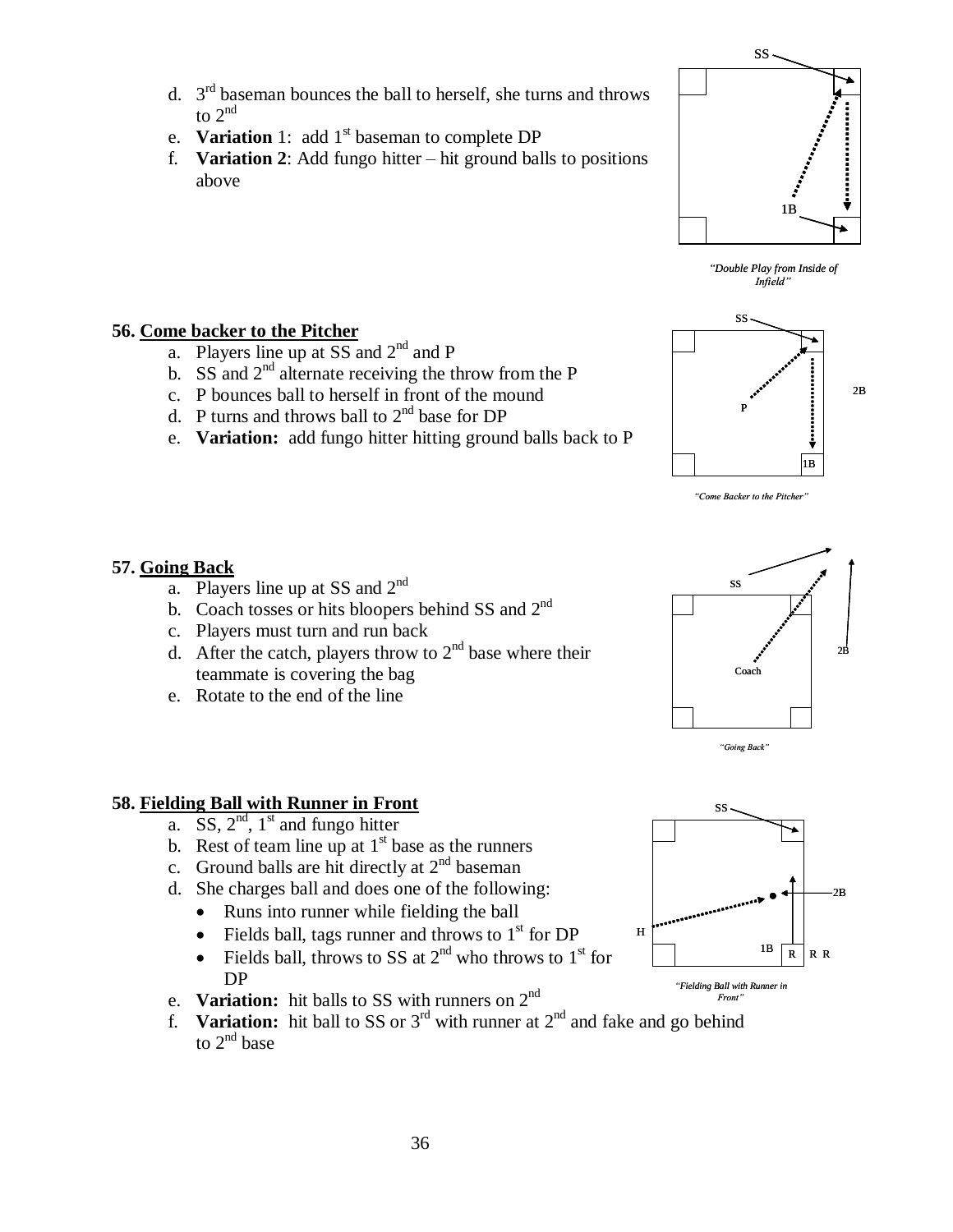#### **59. Pivot Drill**

- a. This drill is used to work on range and explosiveness to balls that are to the back hand and the forehand sides
- b. One fielder starts between and in front of two lines of cones. Another person is stationed facing the fielder in front of each line or cone
- c. These people have buckets of balls. The fielder then sets up in her ready position and the first person facing the cone rolls a quick ball to the line or cone just quick enough so that the person has to pivot and drive to the ball with her back leg and glove.
- d. The fielder then tosses the ball to the side and hustles back to the middle to get into her ready position. Then the other person facing the cone rolls the fielder another ball to the opposite side. The drill then repeats itself until all of the balls are gone.

#### **60. Diving for Balls on the Infield**

- a. This drill is used to teach infielders how to dive for ground balls both to their back hand and to their forehand sides.
- b. The coach stands out in front of the line of infielders with a bucket of balls
- c. The coach starts this drill by rolling balls to the infielders glove side, far enough so that they must crossover and dive for the ball. As the player gets more comfortable diving, then roll the ball farther away from her, so that she must run and then dive for the ball. Do the same progression to the players' hand side.



*"Diving for Balls on the Infield"*

**Variation:** The coach moves back to home plate and hits

balls to the players instead of rolling them. Also move infielders to their specific infield positions

## **Infield – Pitcher**

#### **61. Line Drives**

- a. Work on pitcher catching line drives and throwing to specific bases
- b. P, C, SS, and 3B are at their defensive positions
- c. The pitcher pitches a ball. As the ball gets to the C, the coach hits another ball as a line drive to the pitcher, who catches the ball and throws the ball to  $2<sup>nd</sup>$  base with the SS covering the base

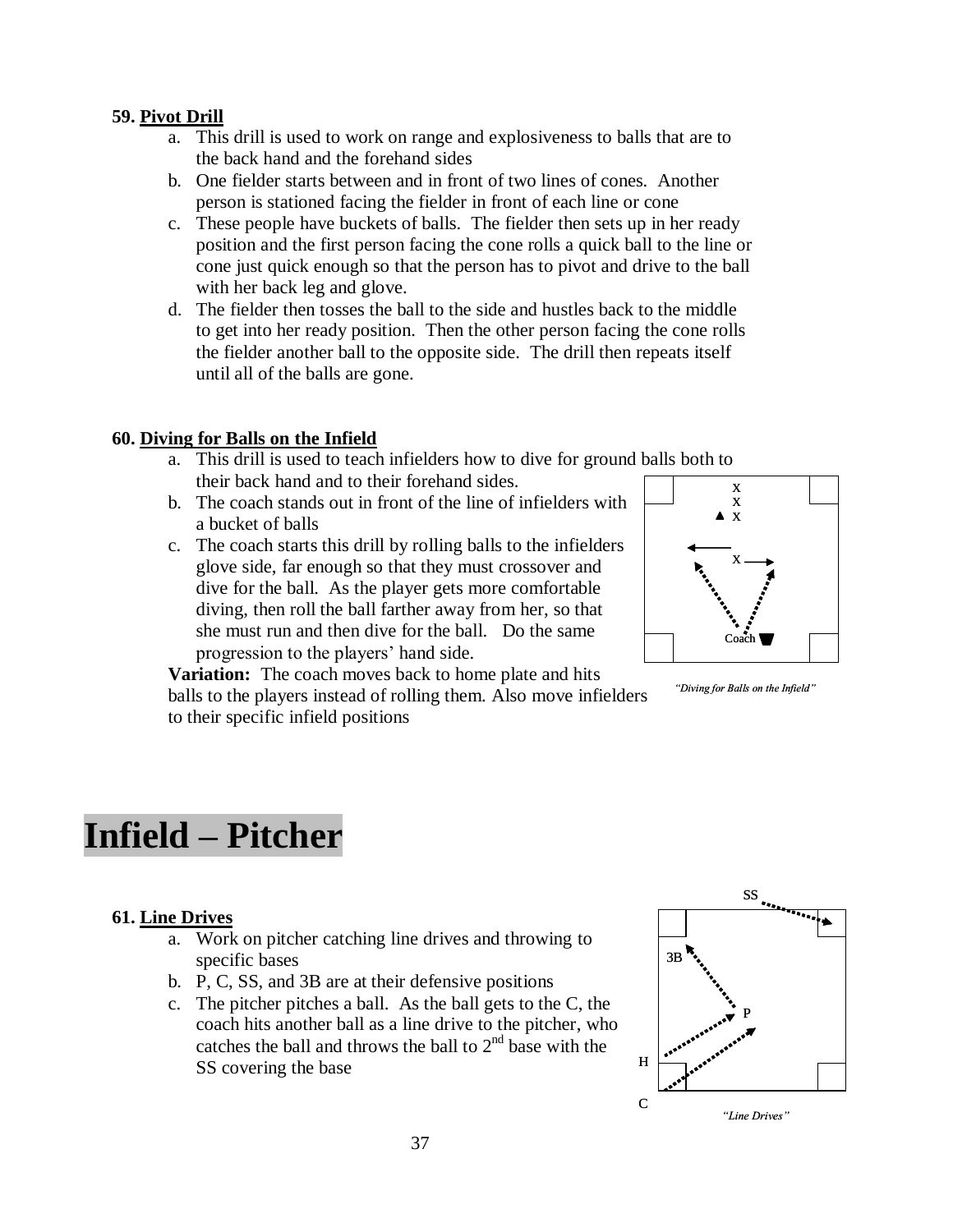d. The pitcher then pitches a second ball. The coach hits another line drive and the P throws this one to 3rd base with the  $3<sup>rd</sup>$  covering the base

**Variation:** Use a machine or have a coach throw instead of hitting the balls Repeat the sequence a specific number of times.

#### **62. Lateral Movement**

- a. P, C, 1B at their respective positions
- b. The pitcher pitches a ball. As the ball gets to the catcher, the coach hits another ball to the right or left of the P, who fields the ball and throws to 1B



#### **63. Fielding Bunts**

- a. 1B and 3B are at their respective bases, while SS is covering  $2<sup>nd</sup>$  and the C is at home
- b. The pitcher throws a pitch to the catcher, as soon as the catcher catches the ball the coach drops a bunt in front of the mound for the pitcher to field
- c. The pitcher fields the first bunt and throws to 1B
- d. After throwing to 1B, she throws another pitch and fields the bunt that the coach dropped and throws it to  $2<sup>nd</sup>$
- e. The sequence continues as the P makes the play at  $3<sup>rd</sup>$ and then at home on the third and fourth bunts
- f. You can repeat this sequence for a specific amount of rotations or a specific amount of time



#### **64. Reaction Drill**

- a. The pitcher pitches against the wall and works on fielding the ball when it rebounds off of the wall
- b. Start at 20-25' and move in as the pitcher improves her skills and becomes more confident
- c. Make sure that the pitcher does not move in so close that the ball comes off the wall and hits her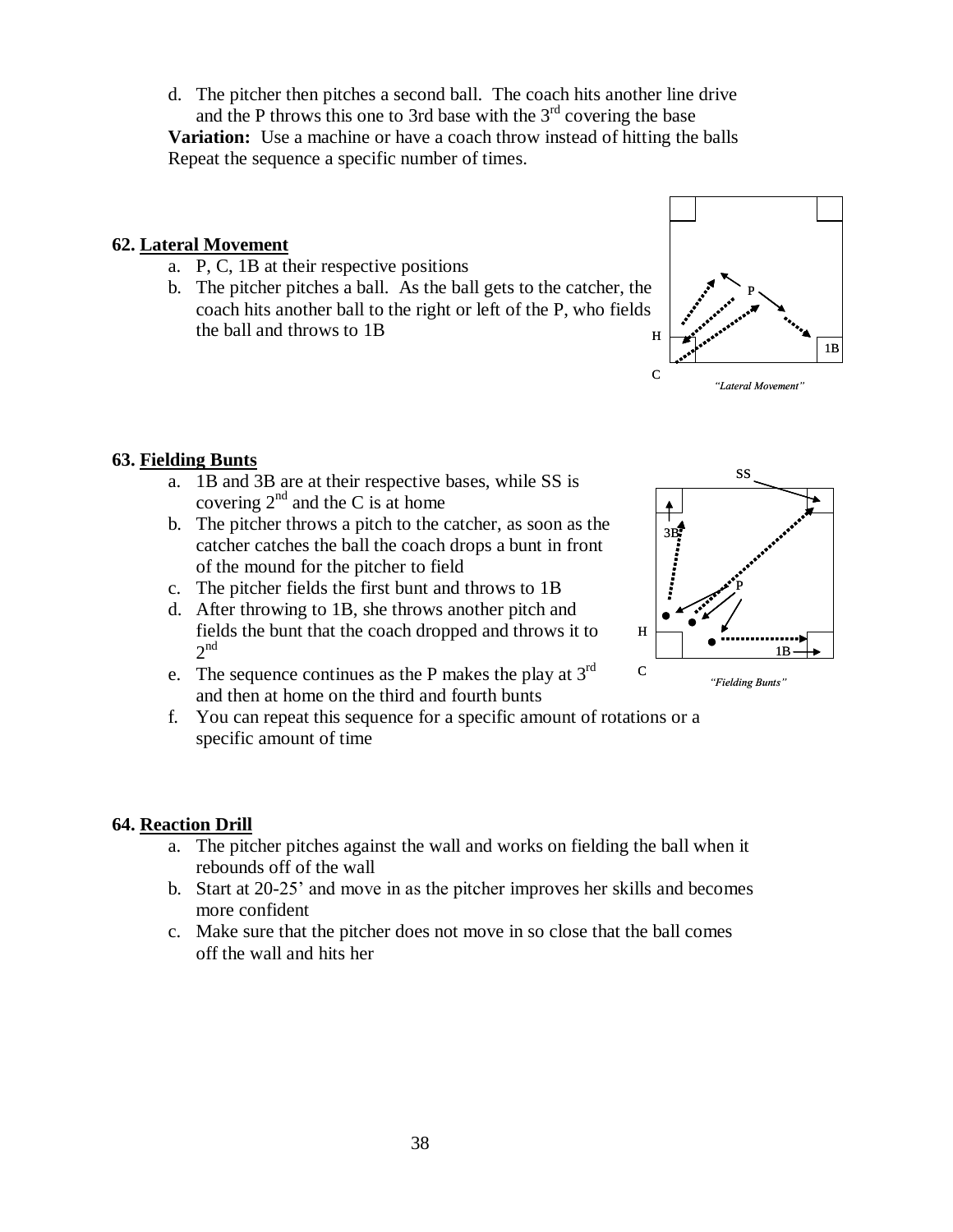## **Mental Aspects of Pitching**

#### Concentration

 To be outstanding in anything, you must learn to concentrate. This means directing your entire mental capacity on a specific objective. Your objective as a pitcher is to throw the ball where you want it to go. You must not allow yourself the luxury of letting your mind think of anything else but where you are going to throw the ball. The mind, the muscles, the concentration and the proper mechanics will enable you to do what you want with the softball.

 You can concentrate on only one thing at a time. The area of focus of the eyes is limited to a very small spot. Therefore, your mind and eyes cannot wander from their determination to throw the ball to a specific spot.

 On each pitch, you must do two things in the following sequence: 1- concentrate on where you want to throw the ball and 2- throw the ball hard.

#### Relaxation

 Relax physically, but never mentally. If you are tense, control and timing is impossible. Learning to relax is a must. The desire to pitch well and be impressive can have a negative effect. Here is one suggestion that may help you relax. Take a deep breathe before you start your motion, let the air out and let yourself relax.

#### Mental Attitude

 Having the proper mental attitude is probably the most important part of successful pitching. If you are confident, you can do the job without the fear of failure, you usually don't tense up. Confidence is developed only by having successful outings. If you want to be a successful pitcher, you must pitch with the proper mechanics, be strong and flexible; pitch every chance you can to improve yourself, gain confidence and learn to relax.

 The proper mental attitude is the basis for success in any player. It consists of the will to win, eagerness to learn, and the intelligence to retain what you have learned from experience. If what you did yesterday still looks good or impressive to you, you have not done much today.

 It is normal to try to be impressive when members of your family, your boyfriend or other friends are in attendance. Trying to throw too hard, you generally rush and create nothing but problems. Learn to relax and concentrate, especially in these situations.

#### Positive Thinking

 Without the proper mental attitude or approach, you cannot succeed because the mind controls the body. The pitcher must have the proper mental attitude toward the batter. The batter is your enemy, with certain strengths and weaknesses.

Think about the following commands in a positive manner:

A. I can learn the proper mechanics and I will practice until I grasp them.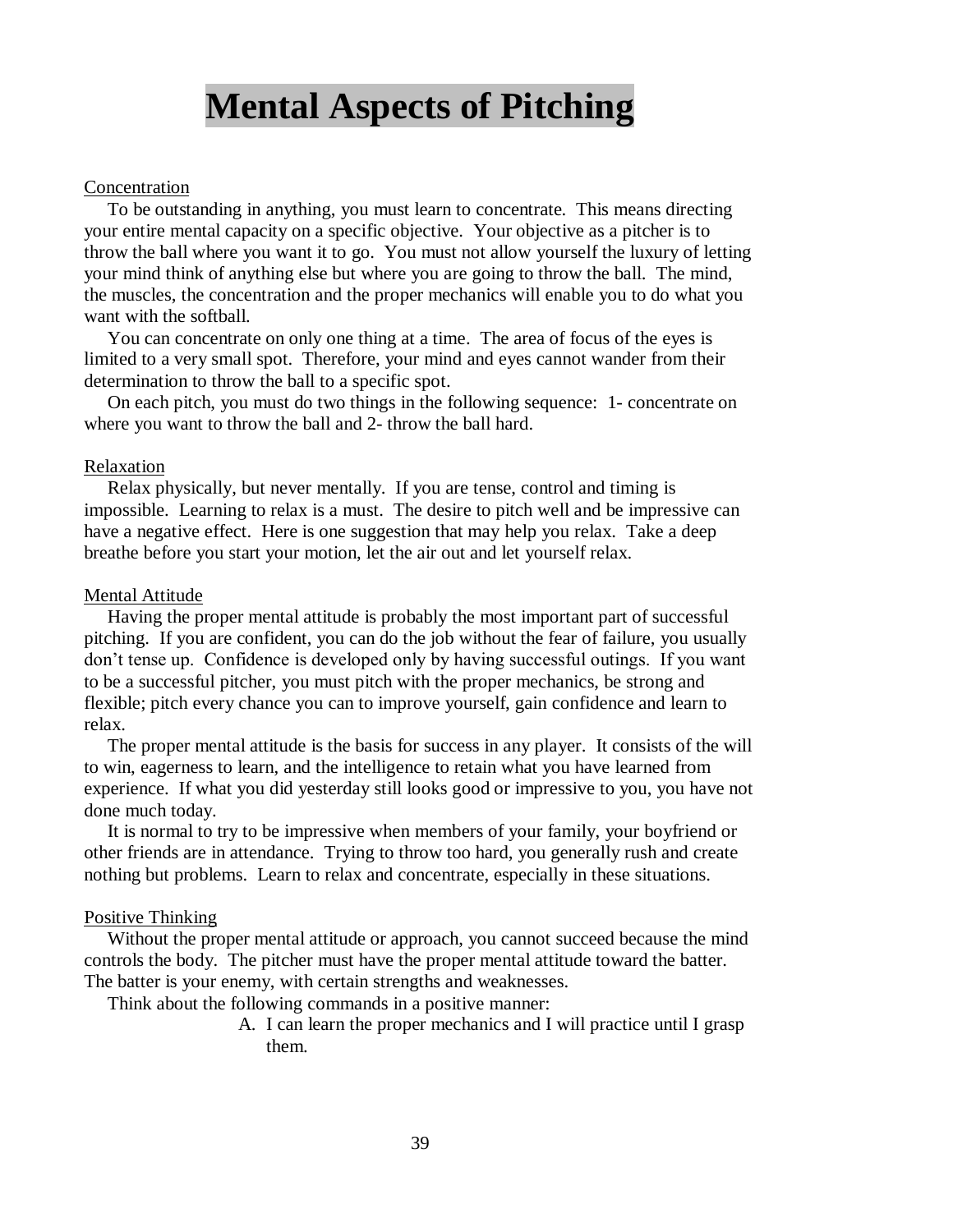- B. I can develop my body physically. I can endure pain and I'm willing to sacrifice pleasure now because in the future, I will be rewarded in many ways.
- C. I can develop myself mentally through study and I have selfdiscipline to do what I know is necessary.

#### Emotional Stability

 Controlling your emotions is something you must constantly work on, both on and off the field. Anger robs the individual of the ability to concentrate. You must have poise and composure, instead of anger and frustration.

 A serious, expressionless face and calm and unhurried actions should be constant when things go badly and when things go well (poker face). When you lose, don't sulk or blame anyone else. Find out what you did wrong, study the game and profit from your mistakes.

 Your attitude and your approach to the game are most important in their effect on the opposition or enemy. Walk to the mound with your head up and with a look of assurance. If you take forever to get to the mound (with lazy steps and head down) you radiate the feeling "maybe I don't belong here".

 With a confident attitude, you should think: I can get her to hit **MY** pitch; I will not give in to her; I will battle her to 3-2 pitch and not lose her to a walk.

#### Butterflies in Your Stomach

 If you get scared, feel nervous or have a sick feeling, don't worry about it. It is a natural feeling for a highly competitive athlete to experience butterflies in the stomach.

#### Intimidation

 Try to intimidate the batter by staring into her eyes from the time she leaves the on deck circle until she is set in the batter's box. Show the batter that you are in control and that you are going to make her hit your pitch and not the pitch she likes.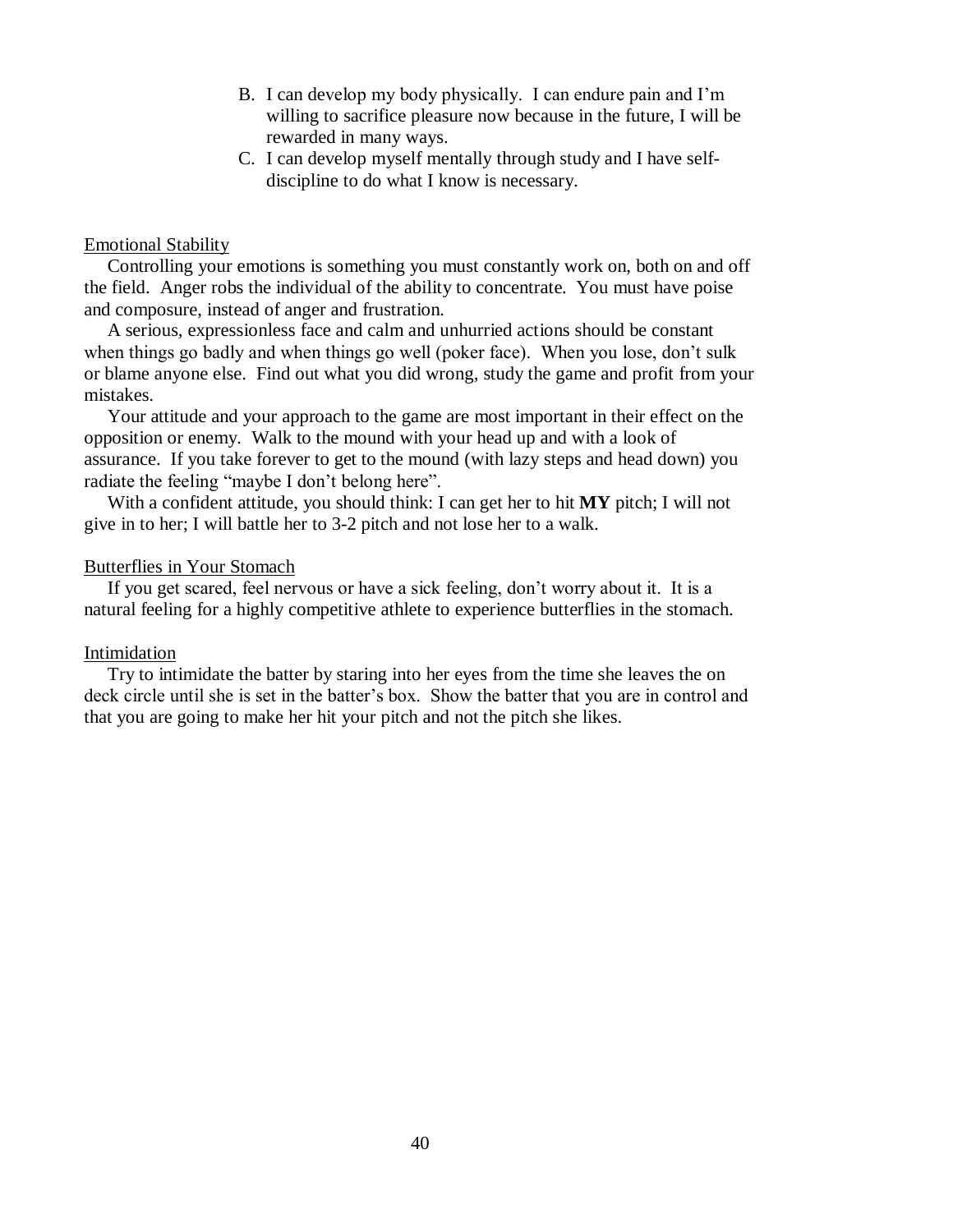# **Pitching Mechanics**

## **Upper Body**

### **Grip**

- Grip the ball across the seams
- Grip it firm, but don't over grip it

#### **Pitching Arm**

- The arm should be fully extended
- The arm stays close to the ear when the arm goes above the head
- Keep the arm close to the hip on the way down
- The farther the arm gets away from the body the less control the pitcher has

#### **Arm Whip**

- The pitching arm should whip down as quick as possible on the downswing
- **•** Create maximum arm speed to add velocity to the pitch

#### **Wrist Snap**

- Snap the wrist as quick as possible at the bottom part of the circle
- The wrist snap should be a violent snapping action
- The ball should roll off the finger tips, not off the palm of the hand
- The pinkie side of the hand should be next to the thigh

#### **Follow Through**

- Follow through is important for speed and control
- The follow through is in a direct line with the ball and the target
- Control is lost when the arm moves away from the body
- The line of the hand and the ball determines where the ball will go
- Follow through is a key factor in control

#### **Glove Hand**

- The glove points at the target and pulls down to the side as the pitching arm comes through
- The arms work in opposition of one another from the top of the motion to the bottom

## **Lower Body**

#### **Stride Leg**

- The length of the stride should be comfortable and well balanced
- Over striding is a common mistake and decreases the amount of power produced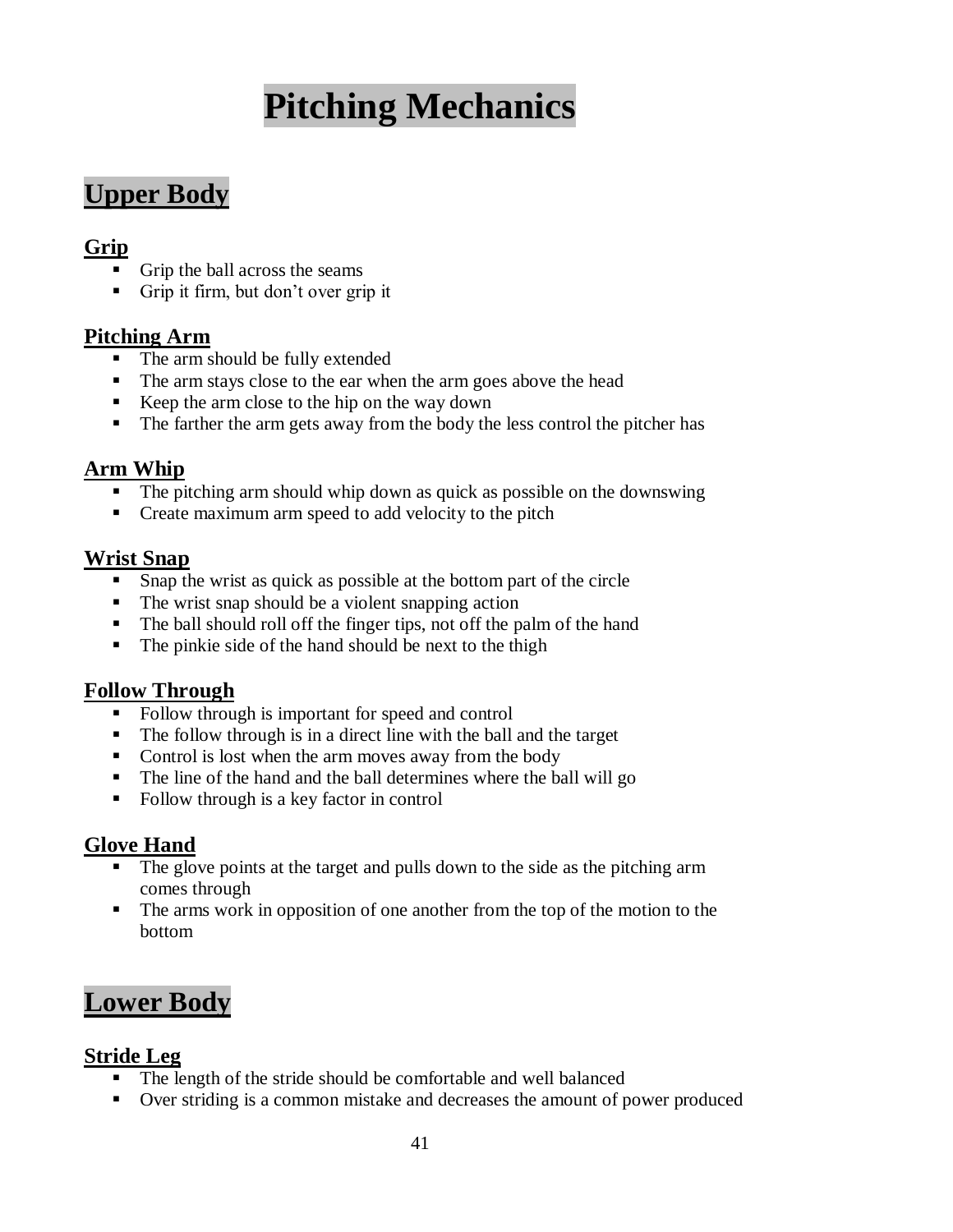- $\blacksquare$  The stride foot is placed right out in front of the pivot (back) foot
- The stride should be a walking stride with the knee slightly bent
- $\blacksquare$  The stride leg supports the weight before the motion begins

#### **Hip Rotation**

- The majority of the power is produced by the hips
- A powerful pivot on the back foot is the key to producing hip rotation

#### **Leg Drive**

- $\blacksquare$  Leg drive is a key factor in the pivot and the production of velocity
- The legs should tire much sooner than the arm
- The pitcher must drive (explode) towards the plate, she should not jump (crow hop)

## **Entire Body**

#### **Pre-Motion**

- The pre-motion should be relaxed and consistent
- It does not add speed to the pitch, it gets the body prepared to begin the pitch
- The pre-motion should not take away any energy that will be used for the pitch itself

#### **Motion**

- The motion should be consistent on every pitch
- The body should remain relaxed, not tense
- The arms should be relaxed and should not be forced back

#### **Control**

- The ball is in the pitcher's hand, so control is determined by where the pitcher's hand is upon release of the ball
- High/low control is determined by the angle of the palm when the ball is released
- Inside/outside control is determined by the arm position in relation to the body. If the arm stays close to the body, it will be an inside pitch. If the arm flows through across the body, the pitch will be an outside pitch. If the arm gets away from the body, control will be lost into the batters (right handed pitcher and right handed batter).
- The step is the same no matter where the pitch is being thrown.
- Cue: snap your wrist to the target.
- Don't slow the motion down to throw strikes!!! Learn to control the speed by working on the release point. When you slow the motion down you change the entire pitching pattern.
- The key to developing control is to develop a smooth, consistent delivery.

#### *"Control is the ability to throw a ball when you want to and a strike when you have to" – Herb Dudley*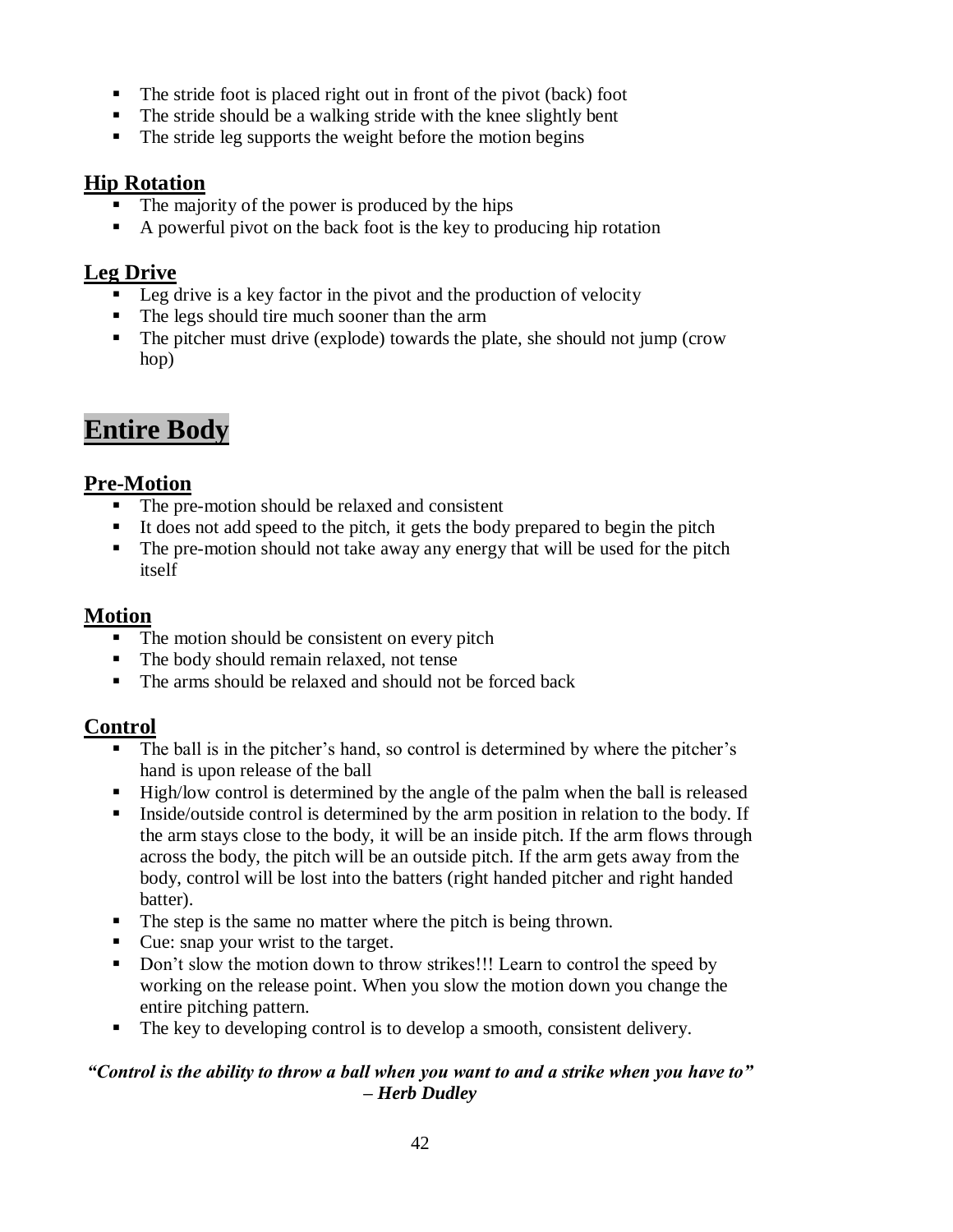# **Pitching Drills**

## **Mechanics**

#### **Wall Pitching**

- Isolate parts of the motion while pitching against a wall.
- With the wall as the catcher, the pitcher can concentrate on her mechanics rather than on getting the ball to the catcher.
- Add wrist snaps into the glove without the circle and then with the circle.

### **Mirror Pitching**

Simulate parts of the motion in front of a mirror

### **Long Distance Pitching**

- Pitch from 50-60 feet.
- The pitcher is working on wrist snap, follow through and leg drive.

### **5-3-1 Continuous Circles**

- Start in the power phase, with your side to the target.
- The pitcher whips her arm around in 5 continuous quick circles. On the  $5<sup>th</sup>$  circle she throws the ball as hard as she can into her glove (which she has extended out in front of her body).
- On the next sequence the pitcher does the same thing, but does 3 continuous circles.
- On the last sequence of this series, the pitcher does one complete circle.
- On the  $2<sup>nd</sup>$  series the pitcher repeats sequence 1 (5 circles), sequence 2 (3 circles), and sequence 3 (1 circle).
- The pitcher does 3-5 sets of the 5-3-1 sequence.
- This drill works on arm whip and wrist snap.

#### **Bat Circles**

- Start in the power phase with your side to the target.
- The pitcher completes arm circles with a bat.
- This drill is used to emphasize arm extension and keeping the arm from going behind the head.

#### **Arm Circles**

- Start in the power phase with your side to the target.
- Without taking a step or using her hips, the pitcher whips her arm around and releases the ball into a wall.
- This drill emphasizes arm whip and wrist snap.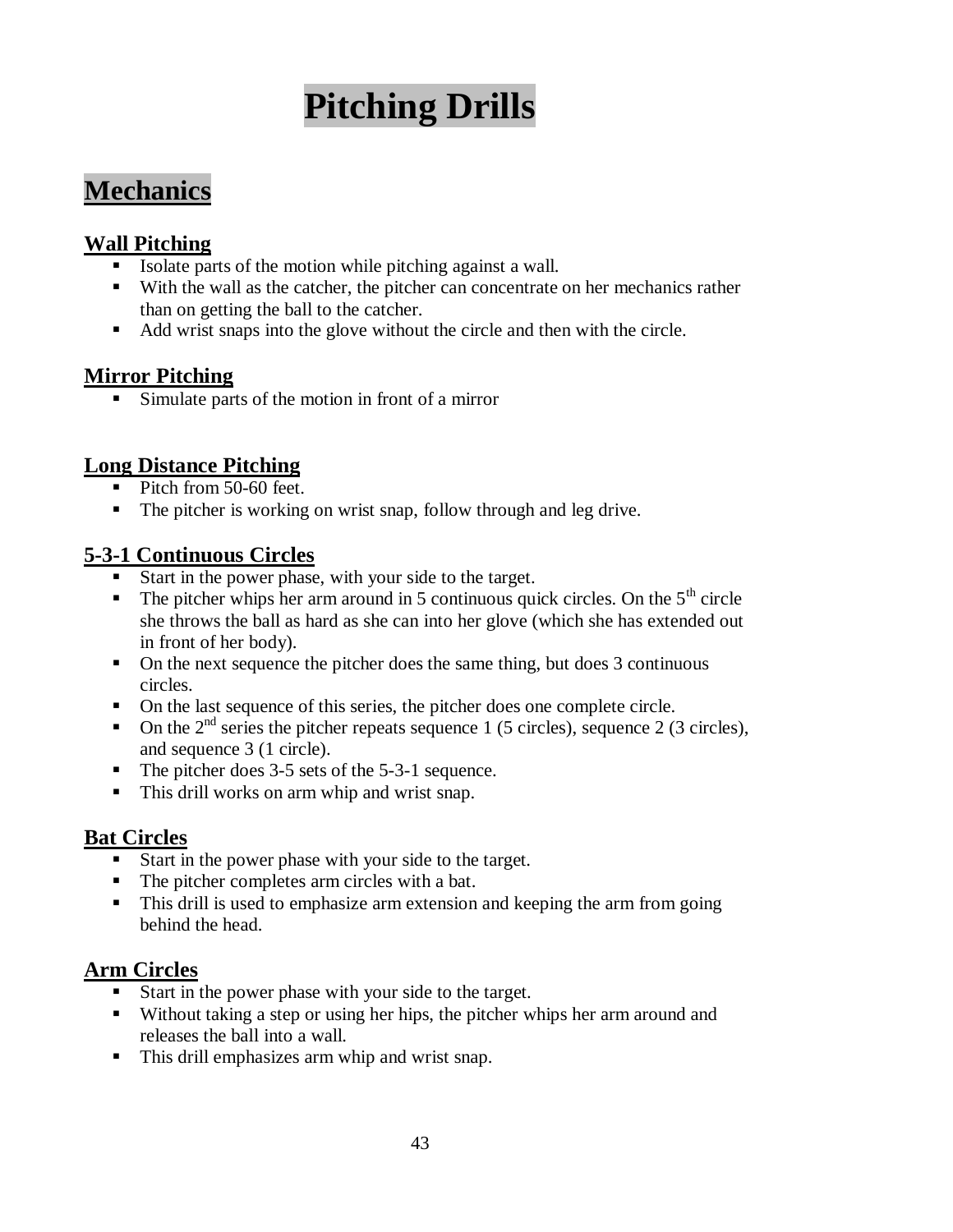### **Arm Circles Without a Ball**

- Same drill as the arm circles drill, but without a ball.
- **Working on arm whip, wrist snaps and follow through.**

#### **Arm Circles With Hips**

- Same drill as the arm circles drill, but now the pitcher is allowed to use her hips.
- As the arm whips down the pitcher quickly drives her hips.
- Working on a quick arm and an explosive hip drive.

#### **Half Circles**

- Start in the power phase with the side to the target.
- The pitcher brings her arm back and up to shoulder height.
- She then whips her arm down, snaps her wrist and releases the ball.

## **Games Like Situations**

#### **Wall Pitching**

Tape a strike zone on a wall and work on hitting spots (working on control).

#### **Pitch to a Catcher**

 With a catcher catching, the pitcher works on controlling her speed and game like situations.

#### **Hitting Stations**

■ The pitcher pitches to batters during batting practice.

#### **Game Situations in Practice**

 With the outfielders executing bunts, steals, hit and runs, etc. the infielders play defense and the pitcher pitches to the batters.

#### **Challenge Pitching**

- As the last drill of the day, the pitcher chooses 3 players from her own team and challenges them to try to get a hit off of her in an "At Bat".
- This is fun for the pitcher and the catcher as well as the hitters.
- Save this drill until your pitcher has gained some confidence.

#### **Spot Pitching**

- With a catcher and someone acting as an umpire, the pitchers choose a type of pitch and a location for their pitch (if the pitcher only has one pitch, then she works on location – inside/outside, high/low).
- Each pitcher gets to pitch 10 pitches at each spot that is selected. Keep score for each target. (Similar to playing "HORSE" in basketball)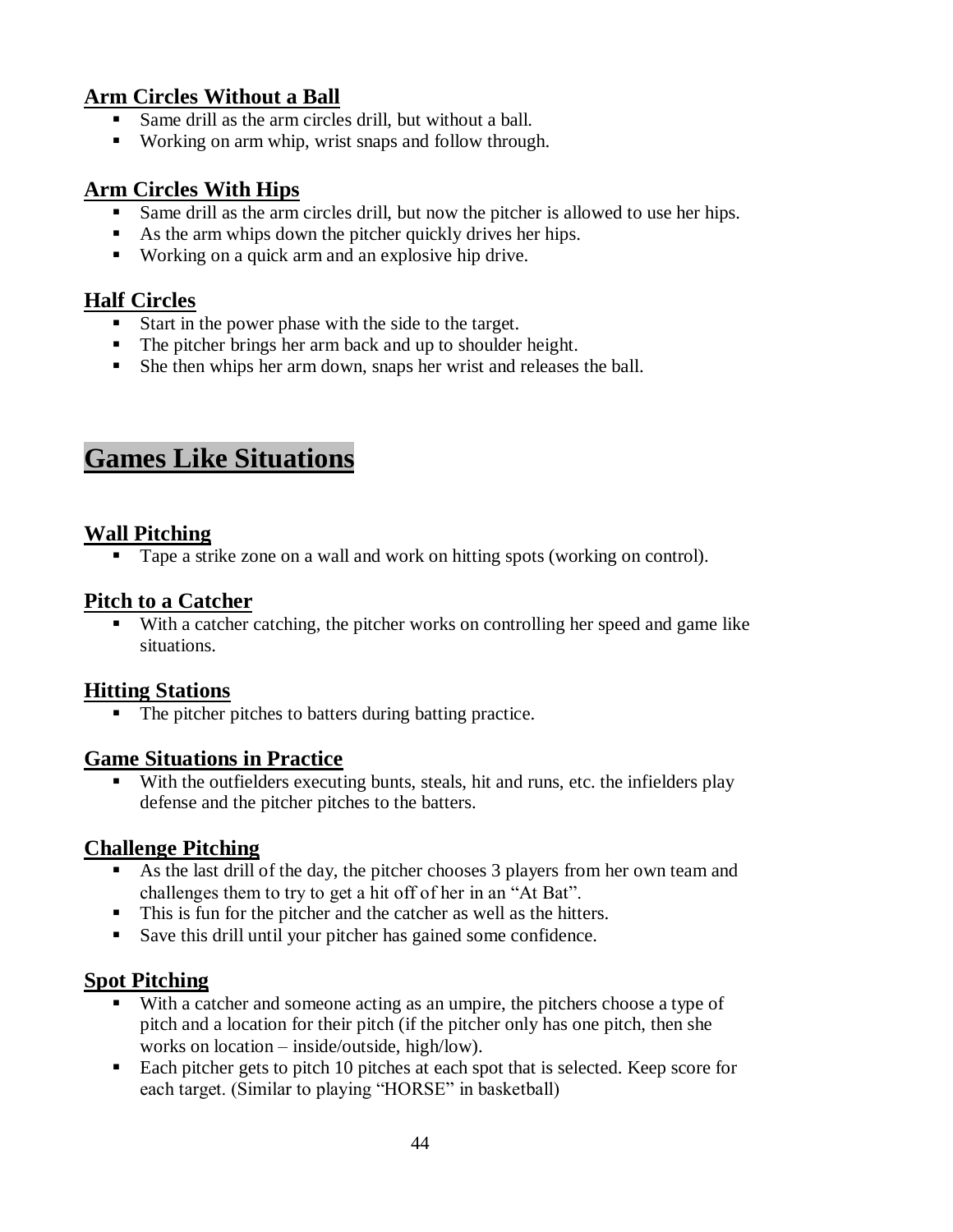*Pitching practice should not be confined to your pitcher pitching batting practice everyday with 13 fielders standing around. Everyone loses their concentration, intensity and interest. Make practice fun, exciting and challenging.*

## **Common Pitching Errors**

### **Mechanical Errors**

#### **Grip**

Over gripping the pitch – causes a stiff wrist and a decrease in speed and control.

#### **Pitching Arm**

 Too much bend in the elbow at the top of the circle – causes a decrease in speed and control.

#### **Arm Whip**

The arm is forced through the downswing rather than whipped through the downswing – causes a decrease in speed.

#### **Wrist Snap**

 Stiff wrist – this causes a lack of a quick wrist snap which causes a decrease in speed and control.

#### **Follow Through**

- No follow through –the arm stops at the release point which causes control problems.
- A straight arm on the follow through causes a lot of high pitches.

#### **Glove Hand**

- $\blacksquare$  The glove hand is not thrown up at the start of the pitch proper shoulder rotation does not occur, therefore no power is generated from the shoulders.
- The glove hand is thrown up, but not pulled back down little power generated from the shoulders.

#### **Stride Leg**

- Stride is too long causes a decrease in speed and control.
- Stepping straight ahead rather than at a 45 degree angle very little power is produced from the hips, so the pitcher uses too much arm.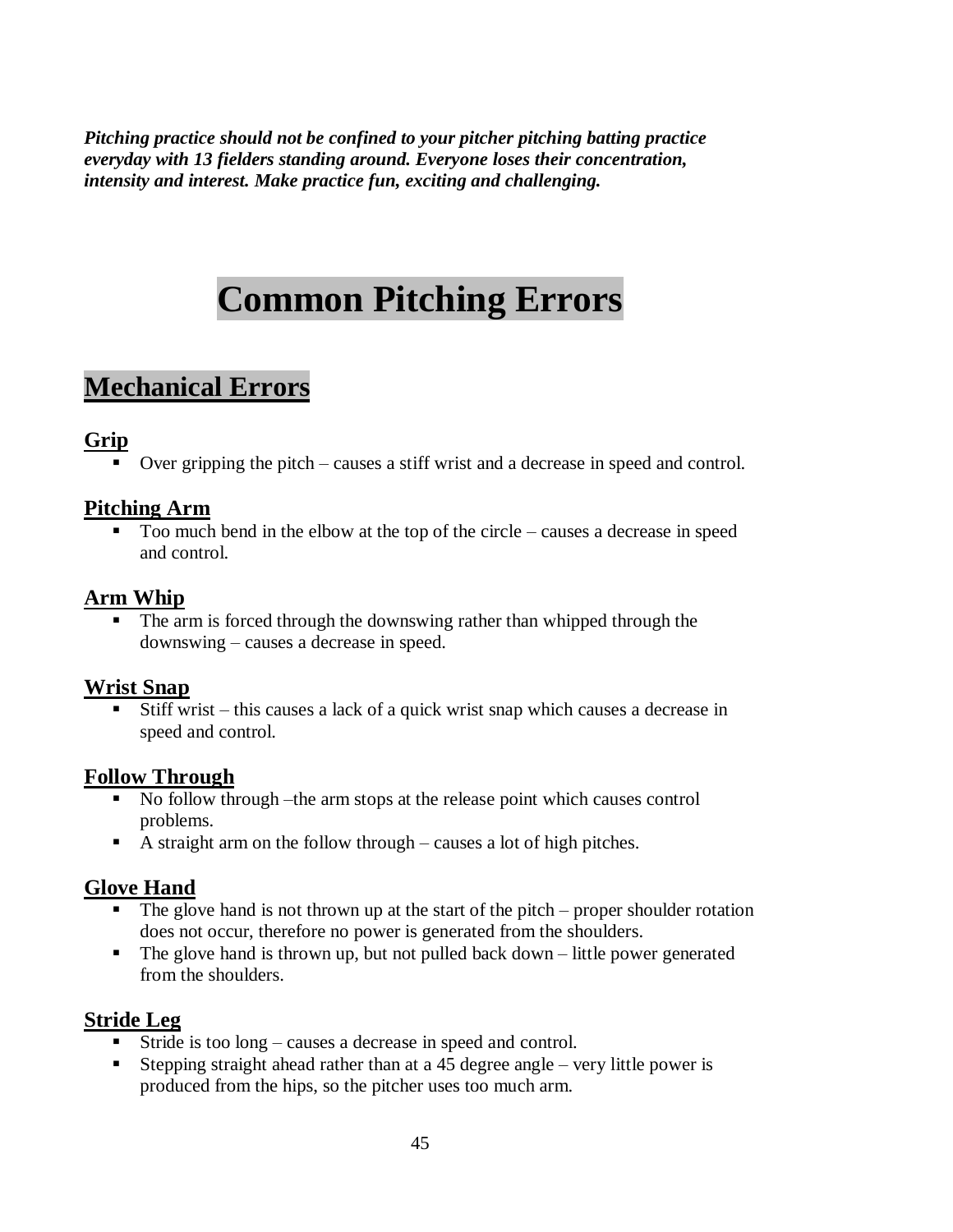Steps across the body on the stride – the entire body goes outside the line of force which should be directed towards the plate. This causes a decrease in speed and control.

#### **Hip Rotation**

 $\blacksquare$  Hip drags through rather than exploding through – usually caused by dragging the foot too hard. Causes a decrease in speed.

#### **Leg Drive**

- $\blacksquare$  The weight shifts onto the front leg so that the leg drive cannot occur decrease in speed.
- If Jumping (Crow Hopping) with the front foot, rather than stepping with the front foot and driving with the back foot – causes a decrease in speed.

### **Entire Motion**

- Inconsistent something different on every pitch.
- Tense body forces the arms back (causes the weight to shift too far forward) decrease in speed.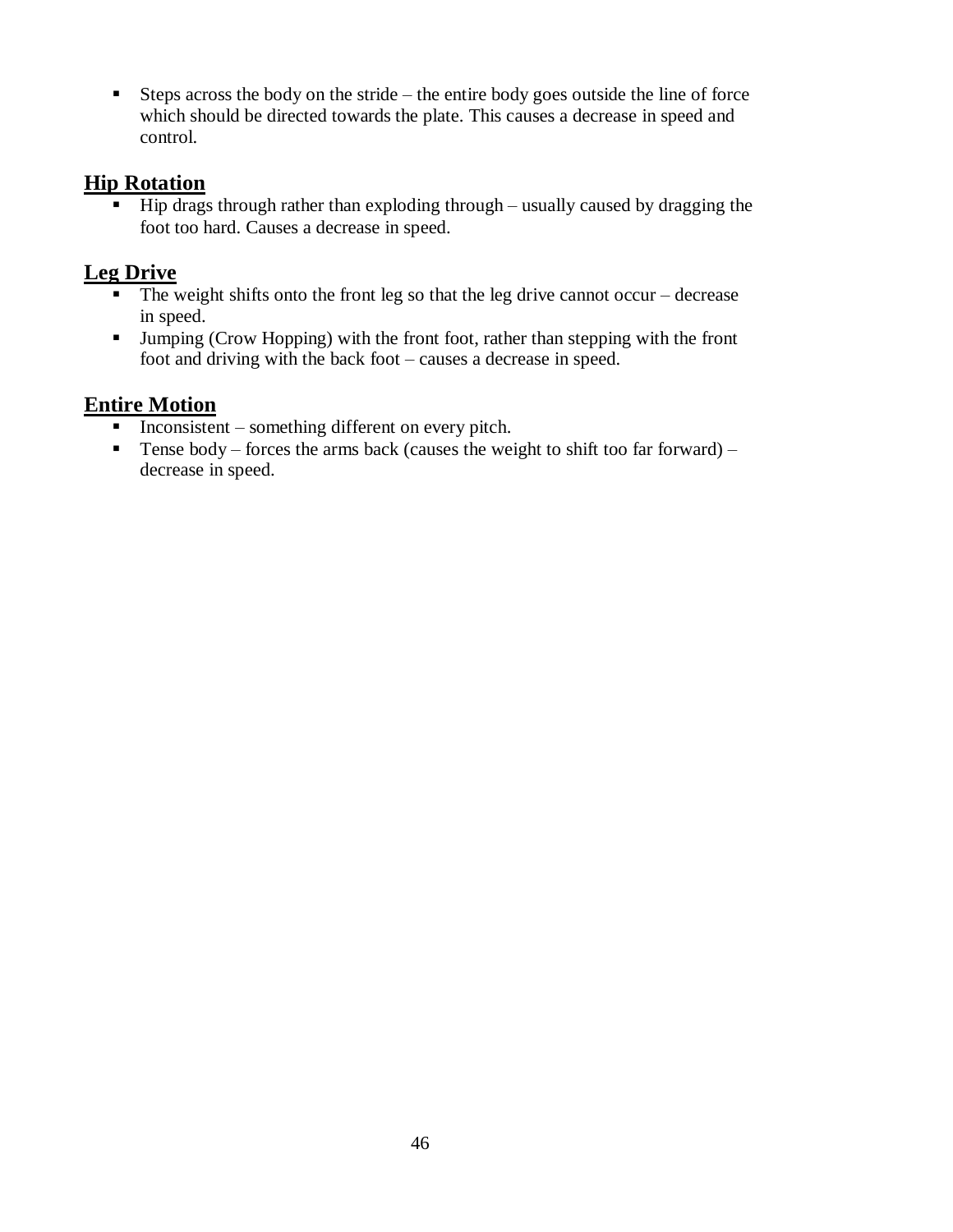# **Common Pitching Errors**

|                                     |                                                                  | Grade | <b>Comments</b> |
|-------------------------------------|------------------------------------------------------------------|-------|-----------------|
| 1. Pitching Arm                     | A. Grip                                                          |       |                 |
|                                     | <b>B.</b> Arm Extension                                          |       |                 |
|                                     | C. Arm Whip                                                      |       |                 |
|                                     | D. Wrist Snap                                                    |       |                 |
|                                     | E. Follow Through                                                |       |                 |
| 2. Glove Hand                       | A. Glove Goes Up                                                 |       |                 |
|                                     | <b>B.</b> Glove Pulls Back<br>Down                               |       |                 |
|                                     | C. Shoulders Rotate                                              |       |                 |
| 3. Stride Leg                       | A. Balanced Stride                                               |       |                 |
|                                     | <b>B.</b> Steps Towards<br>Home Plate                            |       |                 |
|                                     | C. Weight Back                                                   |       |                 |
| 4. Back Foot                        | A. Pivots to Open<br>Hips Up                                     |       |                 |
| 5. Hip<br><b>Rotation/Leg Drive</b> | A. Drives Back Leg,<br><b>Explodes Hips</b><br>Through the Pitch |       |                 |
| <b>6. Entire Motion</b>             | A. Relaxed                                                       |       |                 |
|                                     | <b>B.</b> Consistent                                             |       |                 |

| <b>Grading Key:</b> | Good    | ⊙ |
|---------------------|---------|---|
|                     | Average |   |
|                     | Poor    |   |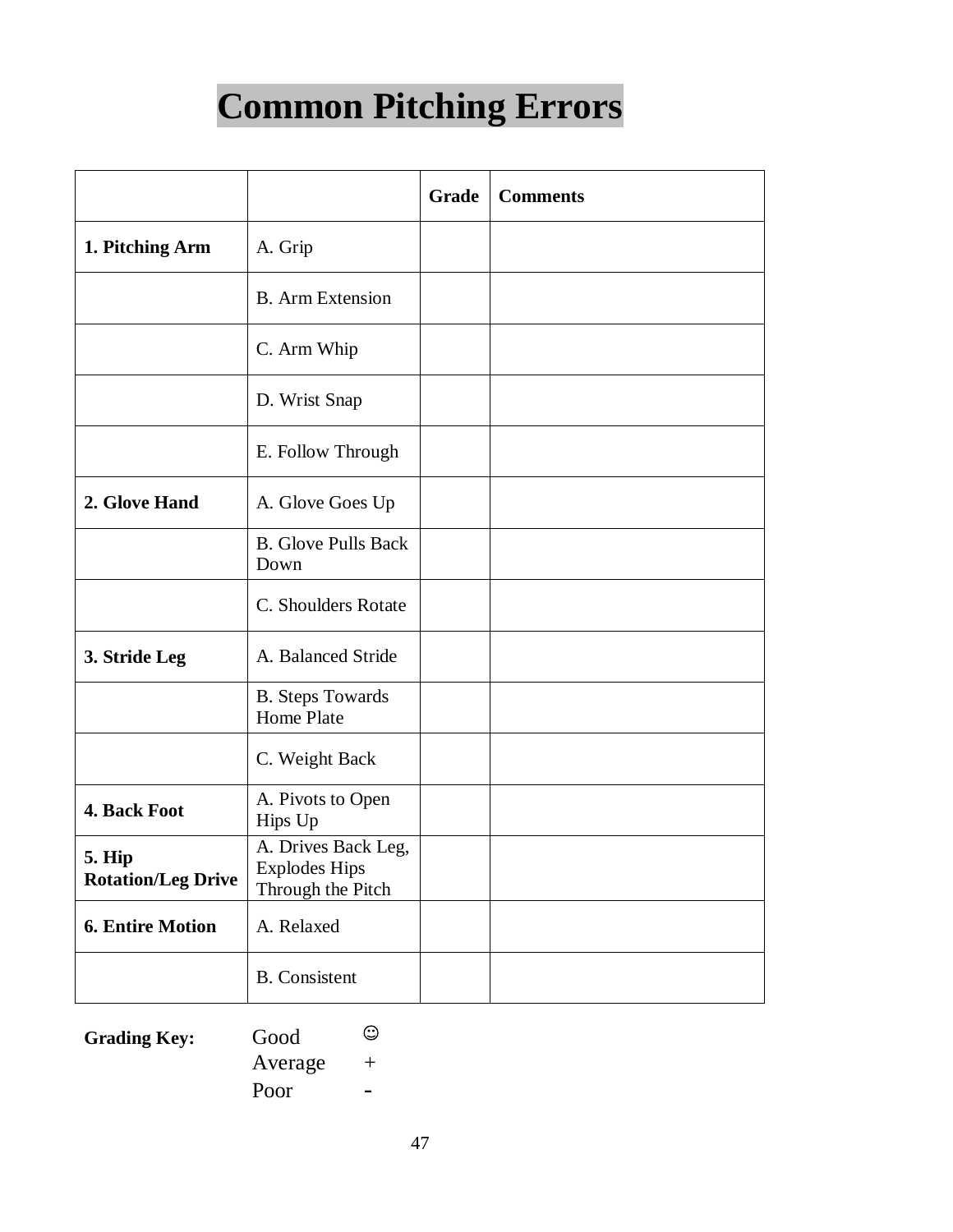## **The Peel Drop**

## **Mechanics**

### **The Grip**

- Hold the ball in the fingers, not in the palm of the hand.
- Hold the ball across the four seams.
- Three fingers are on one seam and the thumb is on the opposite seam, across from the middle finger.
- The four seams must spin downwards towards the plate.

### **The Arm**

• The arm must whip through quickly during the downswing phase of the motion in order to create the necessary speed.

#### **The Front Shoulder**

 The front shoulder leads the motion and should be tilted down slightly in order to get the hand on top of the ball.

#### **The Release**

- Pull the fingers upward quickly to increase the downward spin on the ball.
- The ball must come off the fingertips in order for the ball to spin down. It is a peeling action.
- The hand and fingers are on top of the ball on release. The fingers and the ball should be behind the wrist and the fingers should be driving through the ball towards the catcher.
- The stride is shorter so that you can keep the shoulder tilted down and the hand on top of the ball.

## **Drills**

#### **The Peel Drop**

- Spin the ball to yourself, in the same hand. Work on getting the ball to roll off of the fingertips.
- **Spin the ball to yourself, from one hand to the other hand.**
- Extend your arm down to your side and spin the ball from one hand to the other.
- With a piece of plastic tubing, simulate the downswing phase of the pitch. The emphasis should be on leading with the shoulder and on keeping the fingers behind the wrist.
- Cock the wrist back and spin the ball to a partner standing 6 to 7 feet away.
- Add the backswing with speed and spin the ball to a partner.
- Move back to the regular pitching distance and throw the pitch with the entire pitching motion.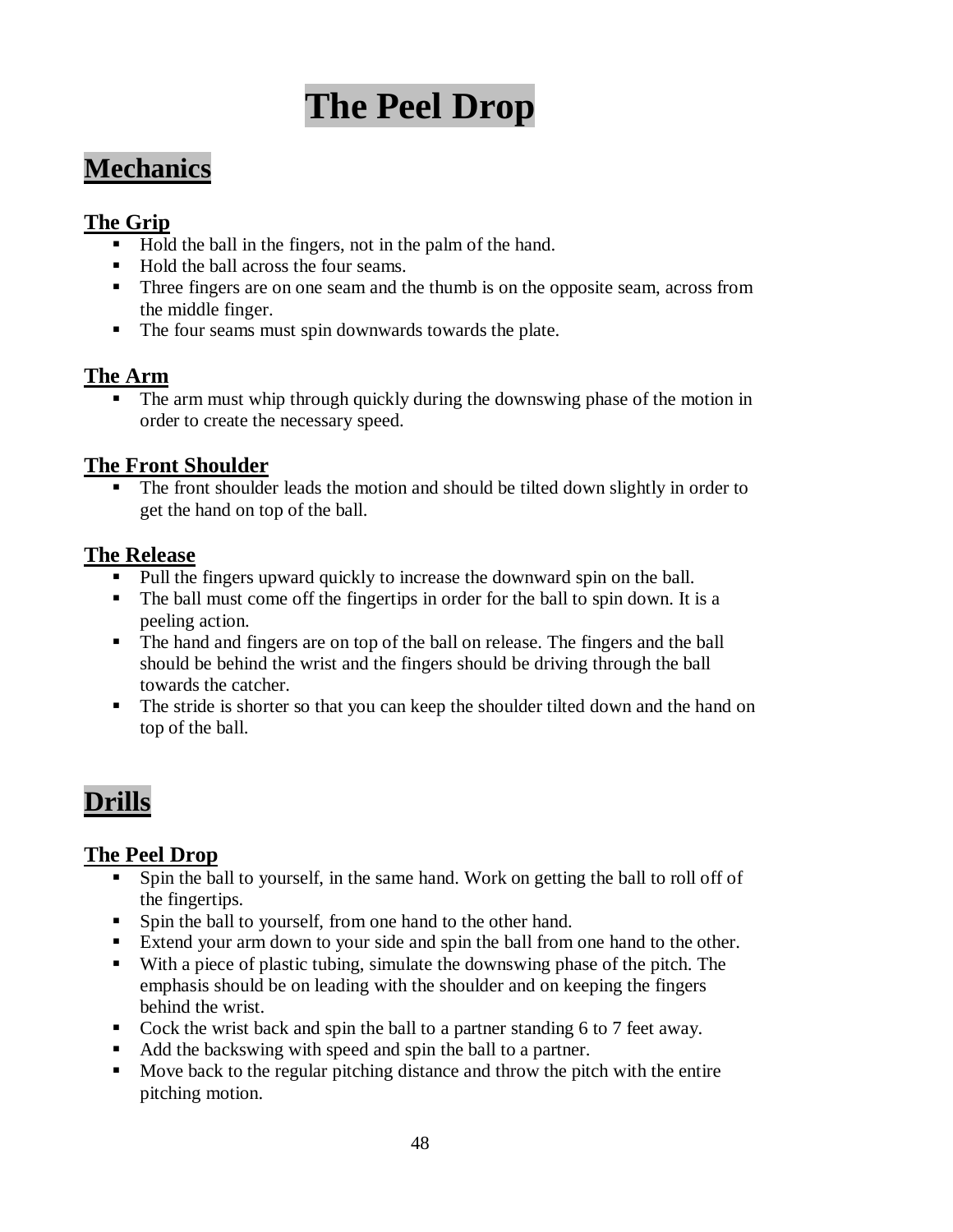# **The Turn Over Drop**

## **Mechanics**

### **The Grip**

- Hold the ball in the fingers, not in the palm of the hand.
- Hold the ball across the four seams.
- Three fingers are on one seam and the thumb is on the opposite seam, across from the middle finger.
- The four seams must spin downwards towards the plate.

### **The Arm**

• The arm must whip through quickly during the downswing phase of the motion in order to create the necessary speed.

### **The Front Shoulder**

 The front shoulder leads the motion and should be tilted down slightly in order to get the hand on top of the ball.

#### **The Release**

- At release, the hand should quickly snap over the top of the ball pushing the spin downward.
- The ball must come off the fingertips in order for the ball to spin down
- The hand and fingers are on top of the ball on release
- The stride is shorter so that you can keep the shoulder tilted down and the hand on top of the ball.

## **Drills**

#### **The Turn Over Drop**

- Without the ball, practice snapping the wrist over the top of the ball (start in the power phase).
- Extend your arm down to your side and snap the wrist over the top of the ball and into your glove.
- With the backswing, cock the wrist back and snap over the top of the ball and release it to a catcher.
- Move back to the regular pitching distance and throw the pitch with the entire pitching motion.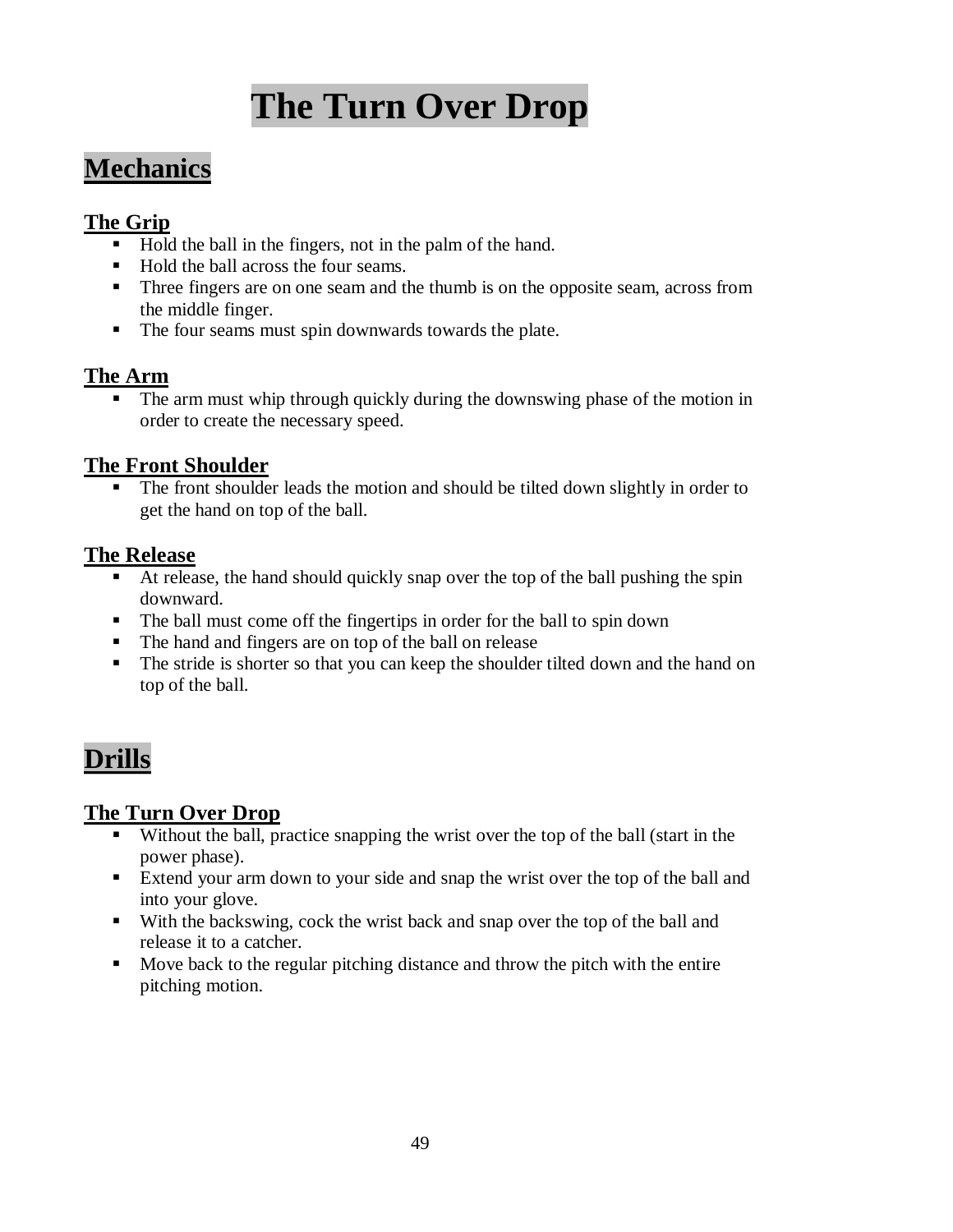# **The Rise**

## **Mechanics**

#### **The Grip**

- Hold the ball in the fingers with the thumb and the middle finger on opposite seams. The index finger is bent or curled and at a slight angle below the seam. As an option you may squeeze the index finger and the middle finger together instead of curling or bending the index finger.
- The ball is held with the two seams rather than across the four seams like the drop.
- The two seams must spin upwards as it approaches home plate.

#### **The Wrist**

- The wrist action is similar to the action of opening up a door knob, it is a turning motion opening from the thumb to the pinkie finger.
- The quicker you snap your wrist, the tighter the spin and the better the movement.
- The ball must spin upward towards home plate.
- The palm faces  $3<sup>rd</sup>$  base (right handed pitcher) as the wrist snaps.
- The pitcher leads with the heel of the hand.
- The snapping action is under the ball, not around it.
- The quicker the wrist snap  $\&$  the downswing, the faster the pitch and the tighter the spin.
- Follow through is a key in getting good spin.

#### **The Arm**

 The arm must whip through quickly during the downswing phase of the motion in order to create the necessary speed.

#### **The Shoulders**

- The front shoulder leads the motion and should be tilted slightly up in order to get the hand under the ball.
- The back shoulder should be pointed down in the back, not out.

#### **The Motion**

- The stride is a little longer so that the pitcher can get her hand under the ball.
- The pitcher must use her entire body to throw this pitch. She cannot throw this pitch with just her arm.

## **Drills**

#### **The Rise**

- Spin the ball to yourself, in the same hand. Work on getting under the ball and feeling it come off your fingertips.
- Extend your arm down to your side and spin the ball from one hand to the other.
- Leading with the heel of the hand, spin the ball to a partner standing 6 to 7 feet away.
- Add the backswing with speed and spin the ball to a partner.
- Move back to the regular pitching distance and throw the pitch with the entire pitching motion.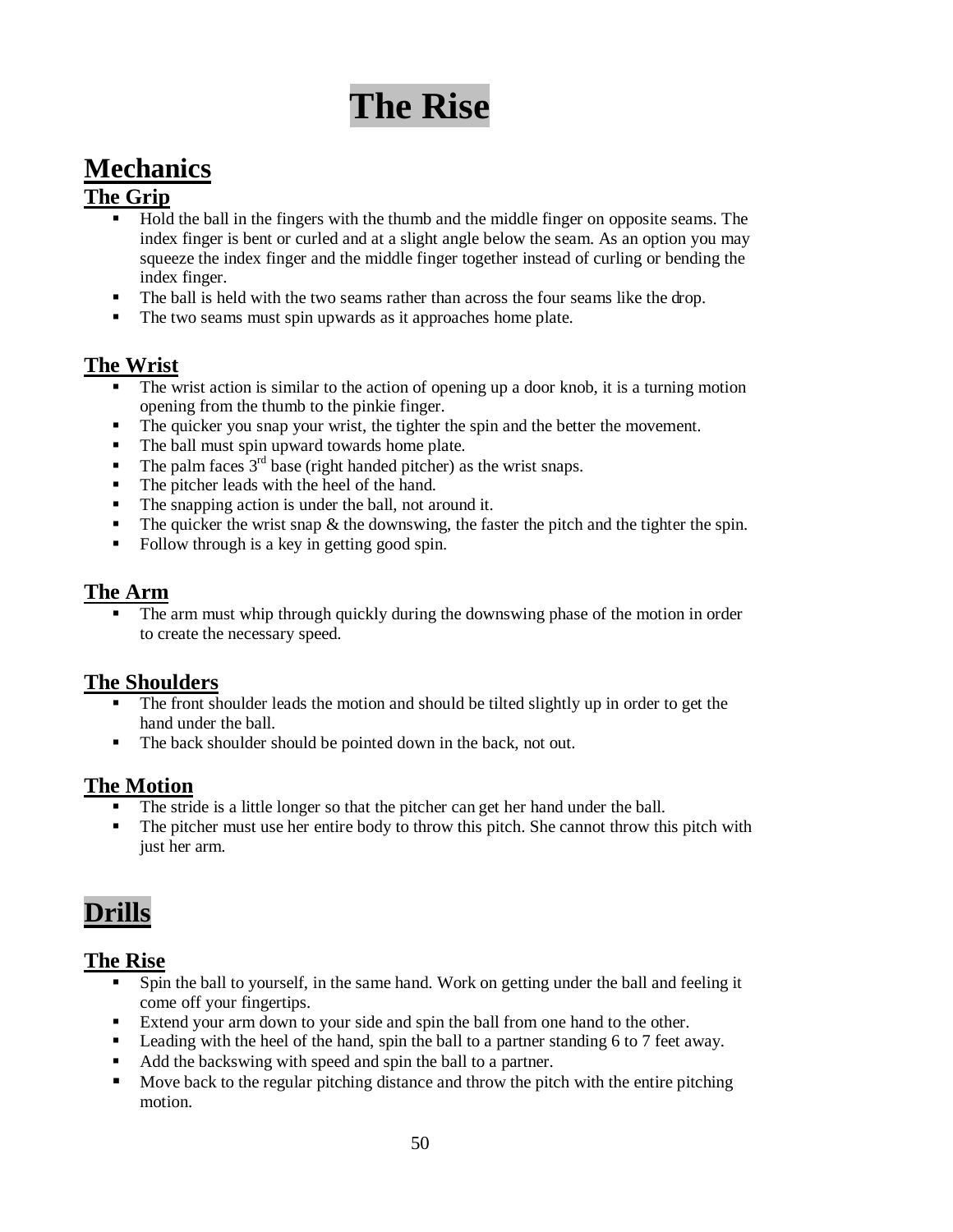# **The Curve**

## **Mechanics**

### **The Grip**

- Hold the ball in the fingers with the thumb and the middle finger on opposite seams. The index finger is bent or curled and at a slight angle below the seam. As an option you may squeeze the index finger and the middle finger together instead of curling or bending the index finger.
- This is the same grip used with the rise.
- The ball is held with the two seams rather than across the four seams like the drop.
- The two seams must spin sideways as it approaches home plate.

#### **The Wrist**

- When thrown by a right handed pitcher, the ball should move away from a right handed batter or into a left handed batter.
- The arm is in tight, with the forearm coming across the thigh.
- The wrist is snapped quickly under the ball and across the body, keeping the follow through below your waist.
- The wrist cuts under the ball and across the body from right to left (right handed pitcher). The action is the same action as if you were trying to skip a rock across the water.

#### **The Shoulders**

• The shoulders should be level.

#### **The Motion**

- The stride is normal.
- The hip comes around through the pitch more so than in the other pitches.
- Keep the chin and eyes down towards home plate.

## **Drills**

#### **The Curve**

- Without the ball, practice cutting the hand under the ball and across your body.
- Extend your glove arm down at your front leg (in your power phase) and snap your wrist under the ball and release the ball across your body and into the glove.
- With the backswing, snap under the ball and release the ball to the catcher.
- Move back to the regular pitching distance and throw the pitch with your entire motion.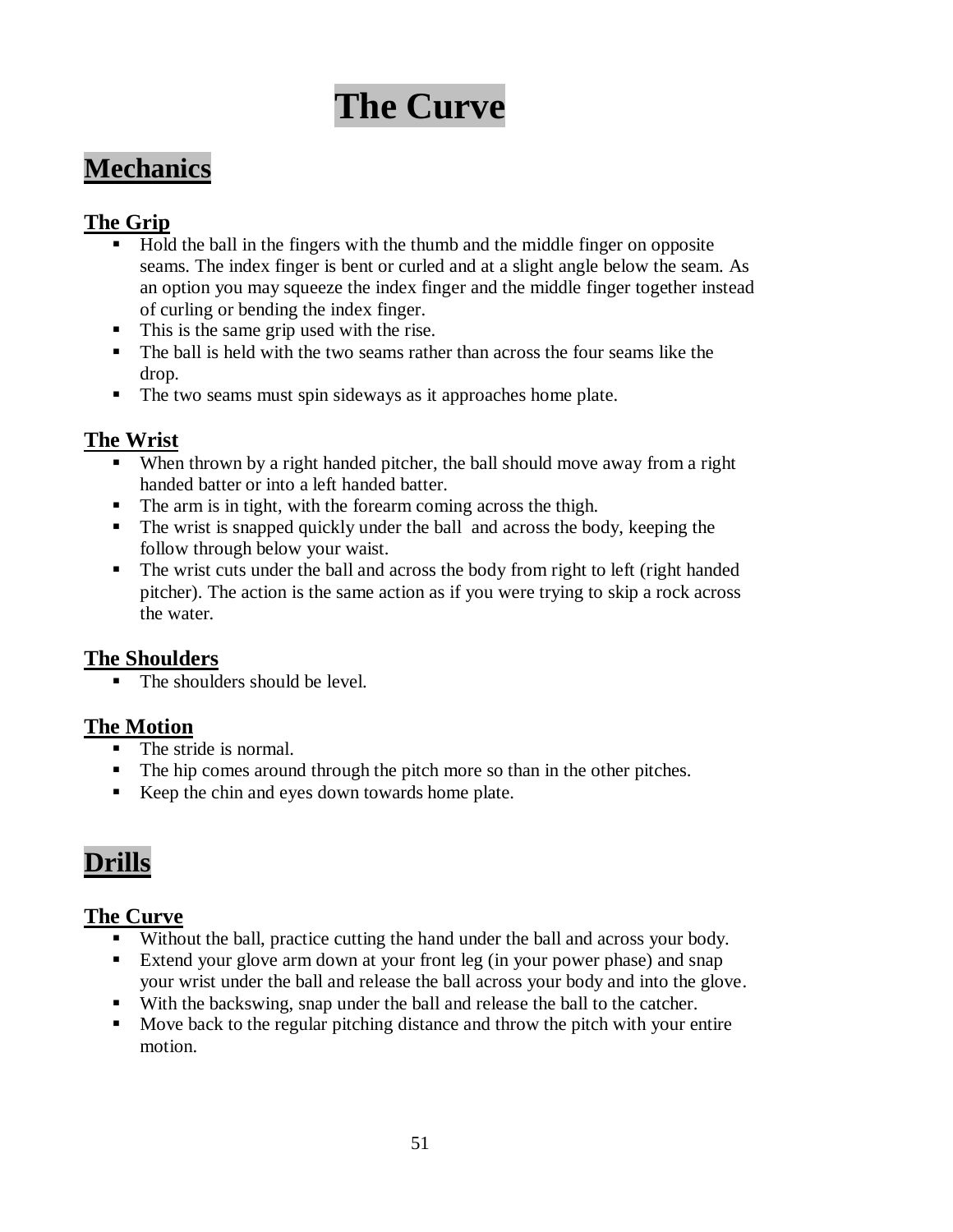# **The Off Speed (Change Up)**

## **Mechanics**

### **The Grip**

- The ball should be held the same way as the drop, except that the ball is held in the palm of the hand instead of in the fingers.
- The tighter the thumb, the stiffer the wrist. The stiffer the wrist, the slower the pitch.

### **The Motion**

- Your motion and your arm speed should be the same as it is for your other pitches.
- The key to throwing a good off speed pitch is keeping the motion the same and making it look like a fastball. You must convince the batter with the motion that a fastball is coming.

### **The Follow Through**

It must be quick. This gives the batter the illusion that the ball is moving fast.

#### **The Release**

- The pitcher takes her thumb off of the ball and rolls her hand over the top of the ball.
- The pitcher turns her hand as if she is reaching out to shake hands with the catcher.

## **Importance of the Off Speed Pitch**

#### **Use of the Pitch**

- Establish this pitch early in the game. It gives the hitter something else to think about even if you don't throw them all for strikes.
- Use it only against the big hitters. You don't **usually** use it against the  $7<sup>th</sup>$ ,  $8<sup>th</sup>$  or  $9<sup>th</sup>$ batters.
- The key to using this pitch is to be unpredictable with it. Use it in a wide variety of situations and different counts. Don't be afraid to throw it on the first pitch, on back to back pitches or on a full count to a very aggressive hitter. Be smart, don't become predictable that is what will hurt you.
- Ideally you want to throw it low and away from the hitter.

## **Drills**

#### **The Off Speed (Change Up)**

- Open the hand up and roll the ball from one hand to the other.
- Extend the arm down at the side and roll the ball from the pitching hand to the glove hand
- Add the back swing and roll the ball to the catcher. (shaking hands with the catcher).
- Move back to the regular pitching distance and throw the pitch with the entire pitching motion.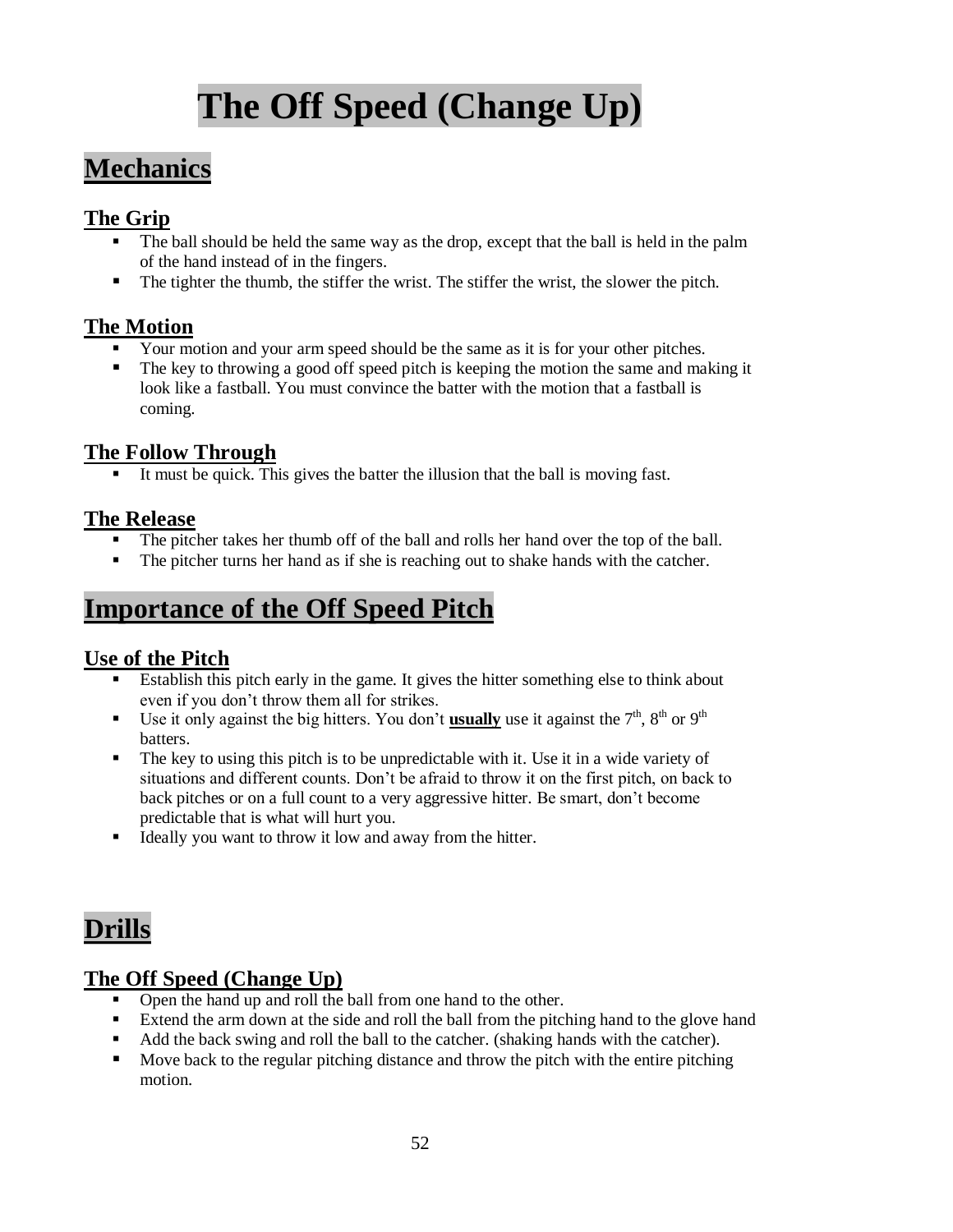# **The Pitch Out**

## **When to Use It**

#### **Use a Pitch Out when you think the offense might:**

- Steal, hit & run, squeeze or bunt & run.
- When the base runner is taking an aggressive lead and you want to pick her off.

#### **Use a Pitch Out when the defensive team wants to:**

- Walk an opponent intentionally.
- Use a trick play.

## **How to Use It**

#### **As a Pick Off**

- Prior to the pitch, the catcher should stand at a spot where the pitcher should throw the pitch out. This is the reference point for the pitcher. She should visualize the spot when the catcher returns to her catching position.
- A signal should be used to indicate to the defensive team that a pitch out is going to be thrown on the next pitch.
- The pitch out should be thrown out far enough so that the batter cannot hit it. It should be high enough so that the catcher can spring out of her stance, catch the ball and make a quick throw.

### **As an Intentional Walk**

- According to the rules, the catcher must stay in her box until the pitch leaves the pitcher's hand. If she does not, an illegal pitch is declared and the base runner is awarded the next base.
- The catcher stands at the edge of the catcher's box with her throwing hand (right handed catcher, right handed batter) extended out as a target.
- As soon as the pitcher release the ball, the catcher can step out of the box to catch it.

## **Why Use It**

#### **Importance of the Pitch Out**

- Pitch Outs are an important part of the game. In a close game, a pitch out could be the difference between winning and losing.
- Pitch outs give the defensive team an extra weapon to attach the opponent with.
- As with every skill, the pitcher and the catcher must practice this pitch and must always throw some prior to the game when warming up with their other pitches.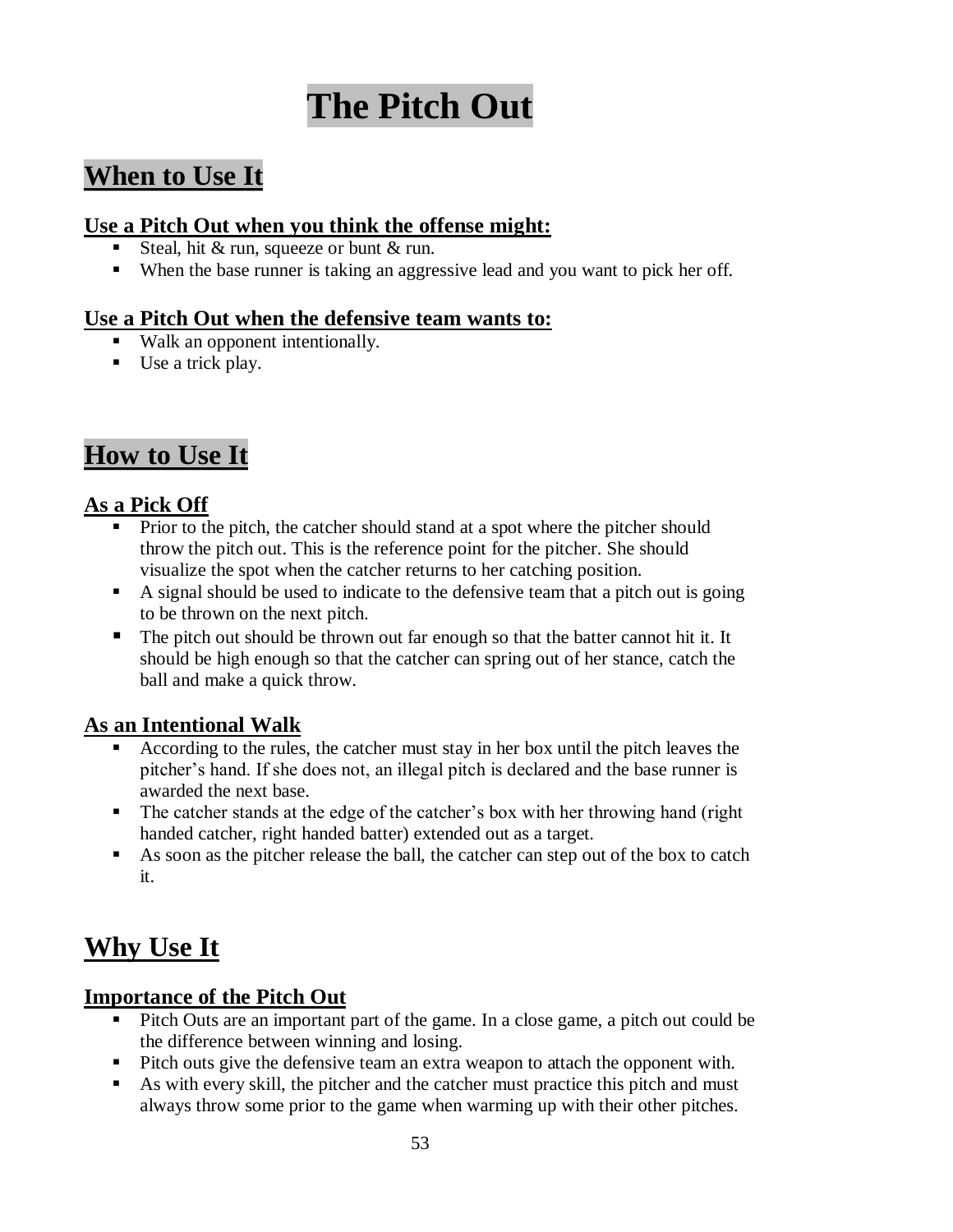# **Calling Pitches**

### **When to use each pitch**

### **Change Up or Knuckle Ball**

- Pull hitter
- Over aggressive hitter
- Over striding hitter
- Batter who stands away from the plate
- Batter who steps out or pulls away from the plate on their swing
- Sometimes when the account is 0-0, 2-0, 3-1 or 3-2, not just  $0-2$

#### **Drop Ball**

- A batter that chops or swings down
- A batter that stands tall and erect
- $\blacksquare$  A batter that stands in the back of the box
- A batter that holds the bat up high
- When there are runners in scoring position,  $2<sup>nd</sup>$  or 3rd

#### **Rise Ball**

- A batter with a hitch
- A batter that chops or swings down
- A batter with an upper cut
- Over striding hitter
- A batter that stands in the back of the box
- $\blacksquare$  A batter that holds the bat down low
- A batter that holds their hands down low

#### **Curve Ball**

- An opposite field hitter
- Open stance right handed hitter, closed stance left handed hitter
- A batter that stands in the back of the box
- A batter that stands away from the plate
- A batter that pulls out away from home plate on their swing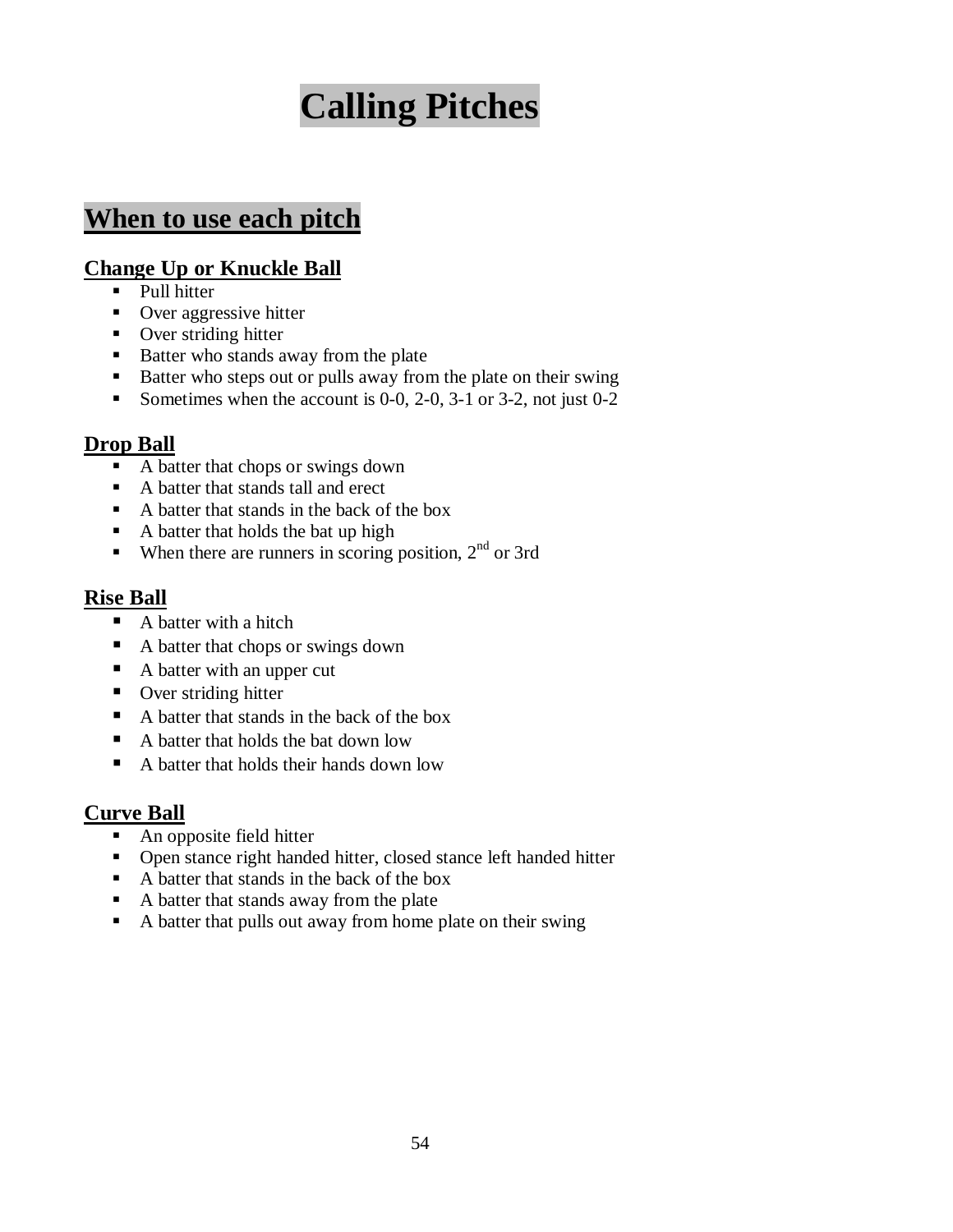## **Pre Game Warm Up**

### **Key Factors**

### **Importance of a Proper Warm Up**

 The pre game warm up is a key factor in the success or failure a pitcher has during the game. A good pre game warm up is essential. The pitcher should be warmed up enough so that when she starts the game she feels like she's in the  $2<sup>nd</sup>$  or  $3<sup>rd</sup>$  inning of the game. Many times pitchers have rocky starts because they are not properly warmed up and prepared to start the game. The time it takes to warm up will vary according to the individual, as it takes some pitchers longer to warm up than others. Each pitcher should know her body and how long it takes to get loosened up and prepared for the game. Don't have the pitcher start warming up too early because she will finish too soon before the start of the game. She will then end up sitting around too long getting cold and stiff again. It is better to be too warm, than not warm enough.

#### **Routine**

- Use the same routine before every game. Don't change your routine because it's hot etc.
- Stretch!!!
- $\blacksquare$  Run!!!
- Warm up Over hand
- Egg rolls the catcher rolls balls to the pitcher's right and left and the pitcher slides over to the ball in a low defensive position. The pitcher picks the ball up and tosses it back to the catcher underhand. Do this 5 to 6 times in each direction. This will get the pitcher's legs warm
- $\blacksquare$  Balls in the dirt the pitcher throws balls in the dirt for the catcher to practice blocking
- Long distance pitching  $(40-50 \text{ feet})$  the pitcher begins loosening up by pitching from a distance that is a little longer than the regular distance
- The pitcher should then move in to the regular distance and finish warming up
- Regular distance the pitcher works on her pitches and spots
- Throw enough of all of your pitches that you will use in the game, including pitch outs
- After the pitcher has almost finished warming up, the catcher mixes up the pitches and calls pitches like she will during the game
- The pitcher should now be ready to start the game
- If there is a delay in the start of the game or you have a long first offensive inning, make sure that the pitcher throws a little more before taking the mound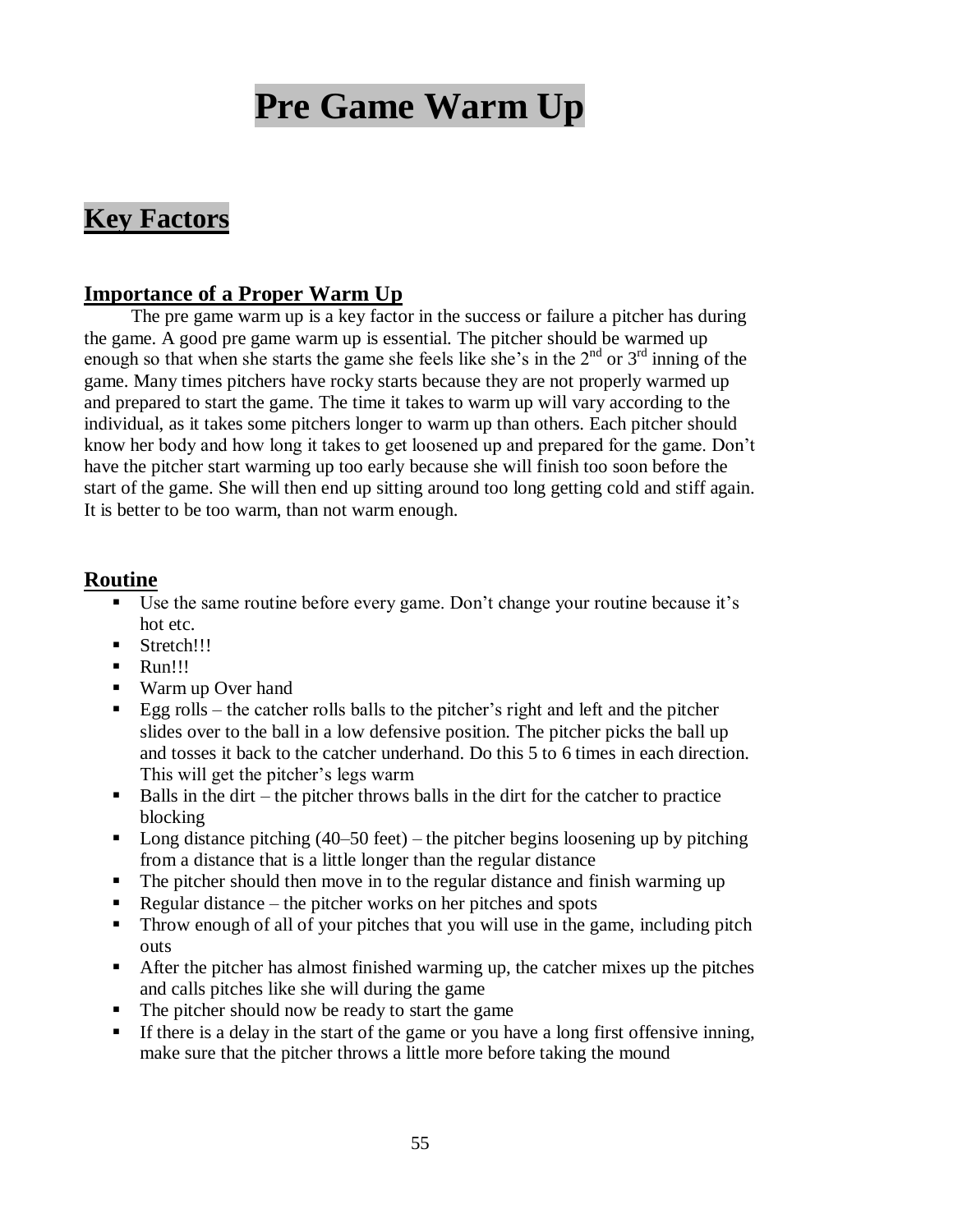# **Fielding Responsibilities of a Pitcher**

#### **Primary Responsibilities**

 The primary responsibility of a pitcher is to pitch, but once she releases the pitch her new responsibility is to be a fielder. After the pitcher releases the pitch, she should be prepared to field. The pitcher has as much of a responsibility to be a good defensive player, as does any other player on the infield. The pitcher must be able to field ground balls and bunts, catch pop ups, handle the ball on a cutoff and cover home plate on balls that get by the catcher.

#### **Backing up the Bases**

- The pitcher is responsible for backing up  $3<sup>rd</sup>$  base when the ball is being thrown in from the outfield.
- She backs up the infielders when the ball is thrown in from an outfielder to an infielder at any of the bases.
- If the pitcher is not the cutoff, then she backs up home plate on balls that are thrown home from the outfield.

#### **Pop Ups**

- The pitcher calls for and catches only those balls that are popped up in front of her.
- The pitcher does not back peddle behind the mound.

#### **Cutoffs**

- The pitcher lines up the outfielder with home plate.
- The pitcher must be ready to cut the ball off and make a throw to a base.

#### **Bunt Coverage**

- $\blacksquare$  On a basic bunt defense with the 1<sup>st</sup> and 3<sup>rd</sup> baseman covering the bunts, the pitcher is responsible for any bunt that is pushed passed the  $1<sup>st</sup>$  or  $3<sup>rd</sup>$  baseman.
- With the  $1<sup>st</sup>$  baseman playing back, the pitcher is responsible for fielding bunts down the  $1<sup>st</sup>$  baseline.
- The pitcher is responsible for fielding the majority of the surprise or drag bunts. She also fields a lot of the squeeze bunts.

#### **Covering Home Plate**

 As soon as the pitcher sees that the ball has gotten by the catcher she sprints towards home plate. As she gets close to the plate, she starts to slow down and uses a jump stop to gather herself in front of home plate (not on the plate). As soon as she catches the ball and puts the tag on, she quickly gets out of the way.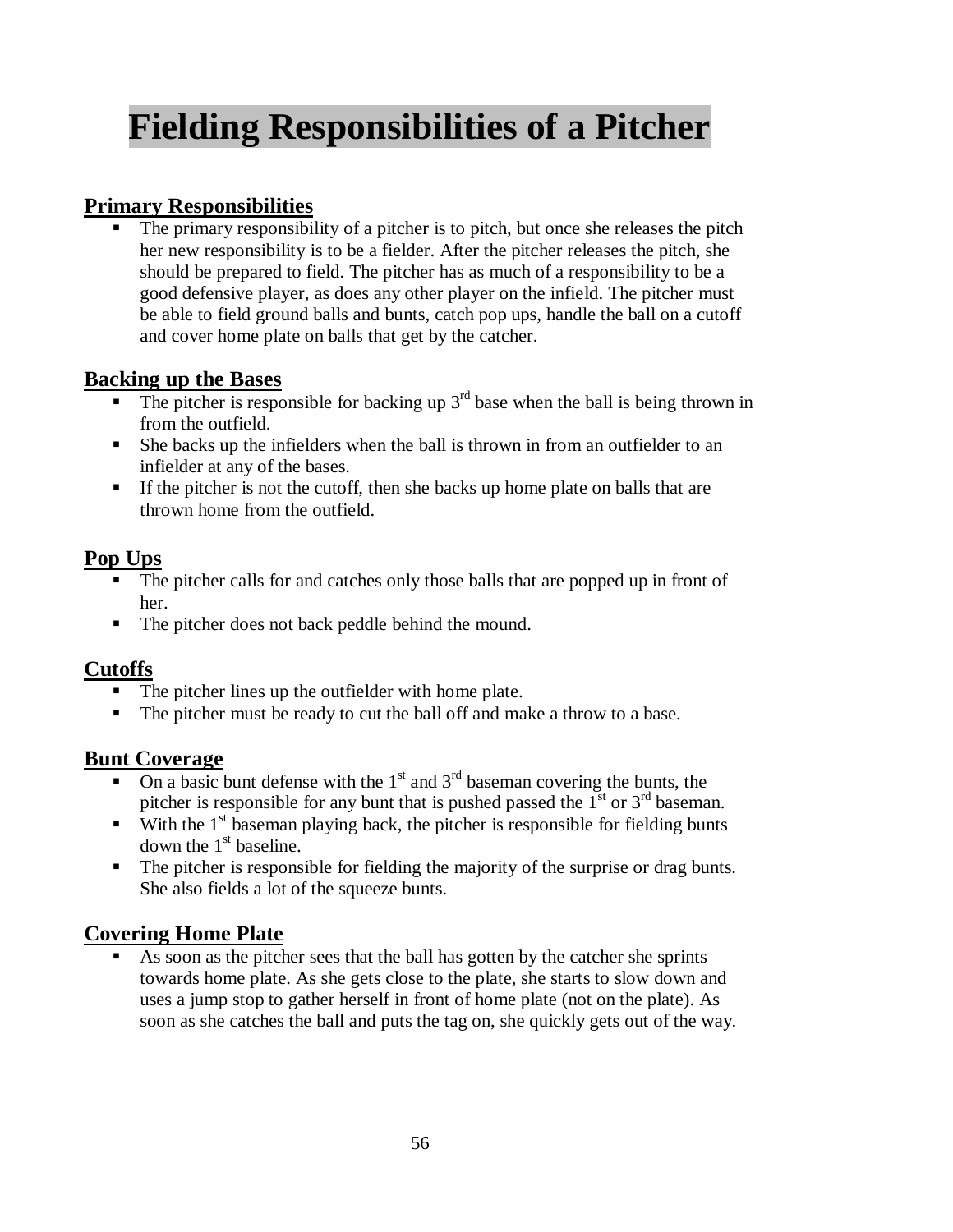# **Use of Charts and Stats**

## **Primary Responsibilities**

- Keep stats that will help you analyze your pitcher's performance
- The win/lose record and the score doesn't necessarily represent the true picture of how your pitcher is performing
- Types of stats that will help you to evaluate your pitcher's performance include:
	- o Number of hits
	- o Number of walks
	- o Ball/strike ratio
	- o Number of hits on a 2 strike count
- If possible, record these types of stats after each game and then compare them to the previous game(s). Many times these types of stats will reveal different pitching patterns. By comparing one game to the next, you can see these patterns develop.
- By spotting these problem areas early, you can try to resolve them before they get out of control.

| Game #                                 | $\mathbf{1}$ | $\overline{2}$ | 3 | $\overline{\mathbf{4}}$ | 5 |
|----------------------------------------|--------------|----------------|---|-------------------------|---|
| Date                                   |              |                |   |                         |   |
| Innings Pitched                        |              |                |   |                         |   |
| Runs                                   |              |                |   |                         |   |
| <b>Earned Runs</b>                     |              |                |   |                         |   |
| # of Hits                              |              |                |   |                         |   |
| # of Hits with 2 strikes on the batter |              |                |   |                         |   |
| <b>Strike Outs</b>                     |              |                |   |                         |   |
| Walks                                  |              |                |   |                         |   |
| <b>Opponent's Batting Average</b>      |              |                |   |                         |   |
| <b>Balls</b>                           |              |                |   |                         |   |
| <b>Strikes</b>                         |              |                |   |                         |   |
| <b>Total Pitches</b>                   |              |                |   |                         |   |
| Fastballs                              |              |                |   |                         |   |
| Change Ups                             |              |                |   |                         |   |
| Rises                                  |              |                |   |                         |   |
| <b>Drops</b>                           |              |                |   |                         |   |
| # of Batters Faced                     |              |                |   |                         |   |
| Win or Loss                            |              |                |   |                         |   |
| Comments                               |              |                |   |                         |   |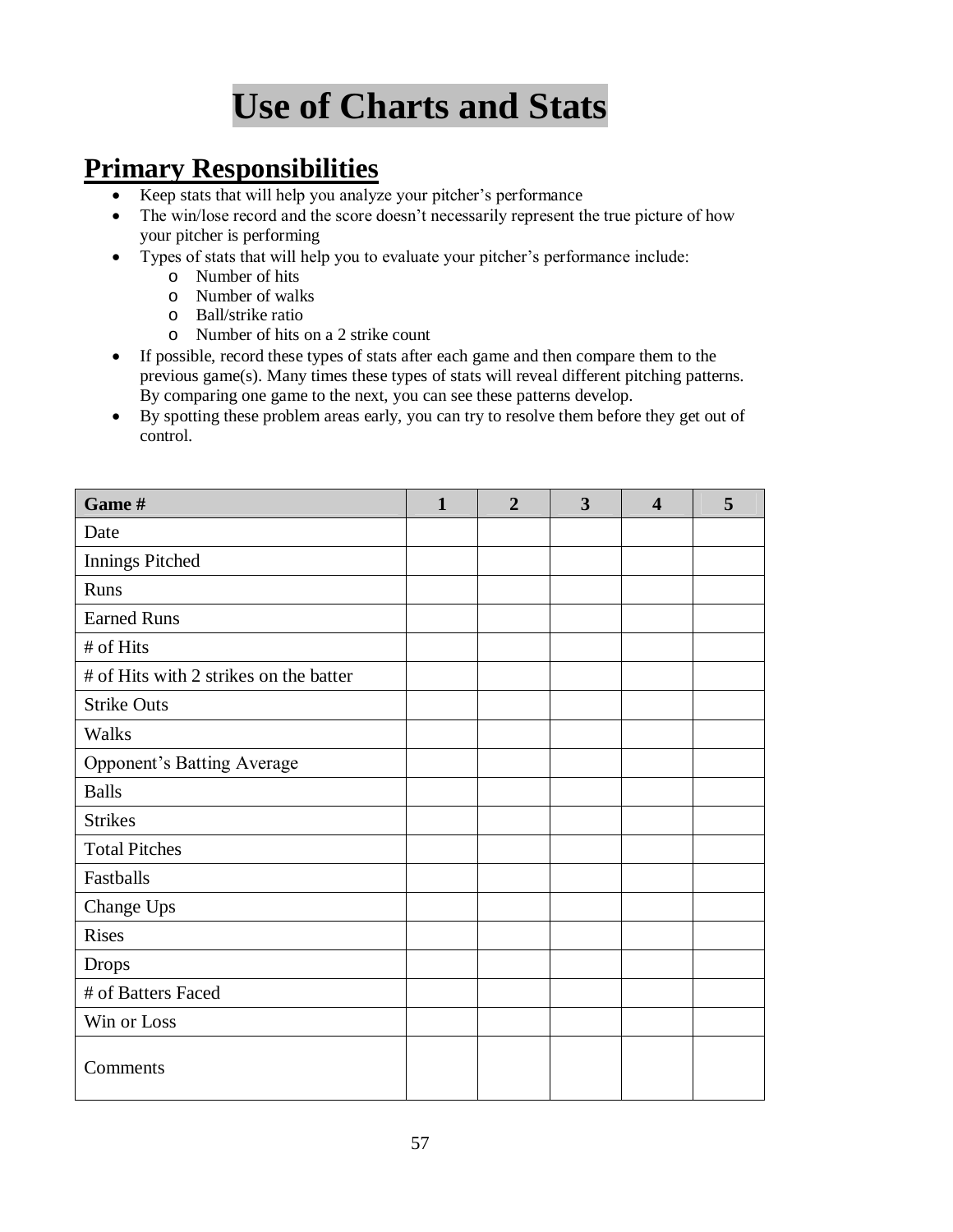## **Video Taping Your Pitcher**

### **Primary Reasons for Video Taping Your Pitcher**

- Video taping your pitcher can be one of the most beneficial things you can do for her and your team. If possible, you should show your pitcher a video of someone doing it correctly. This usually helps the pitcher to understand what you want a little better. Videotaping should not be a one-time event. The more you do it, the more your pitcher will get out of it. Try to video at least every three weeks and more often is she is struggling. Videotaping shows the pitcher's improvement and also helps to spot problem areas that need work. You should try to videotape from two or three different angles, rather than just one. If possible, videotape your pitcher from the front, the side and the back; you will miss a lot of things if you only video her from one angle.
- Videotaping can be a key to your pitcher's improvement and success. Sometimes pitchers have a problem comprehending some of the things you are telling them. But if they see themselves doing it, it tends to sink in more and helps them to improve quicker.
- After videotaping your pitchers, you should evaluate their mechanics. Then show them the video and go over the evaluation with them. If your video equipment has slow motion use it because that will help even more, especially on something that isn't a glaring problem. Make sure you do the evaluation and show them the video as soon as possible. Don't wait two or three weeks before you show them the video. You should keep each evaluation so that you can compare each new evaluation to the previous one(s). This will usually show their improvement and progress. It will also help identify any problem areas. After you evaluate them a couple of times, let them try to evaluate themselves.

### **Use of the Pitching Mound**

#### **Proper Use of the Mound**

 This is one of the keys to a pitcher's success. The pitcher should be given an opportunity during practice to pitch off of the mound. The pitcher should step onto the mound with her feet in the proper position to begin the pitch. One foot should be at the front of the rubber (right foot for right handed pitchers) and the other foot should be at the back of the rubber. They should not be side by side. The pitcher should make sure to have her feet at least should width apart. Practicing off the mound is important for the proper use of the mound and for the pitcher to develop her rhythm and timing coming off of the mound. If the pitcher is not use to the mound, her timing will be off during the game. This will cause a decrease in speed and possibly control.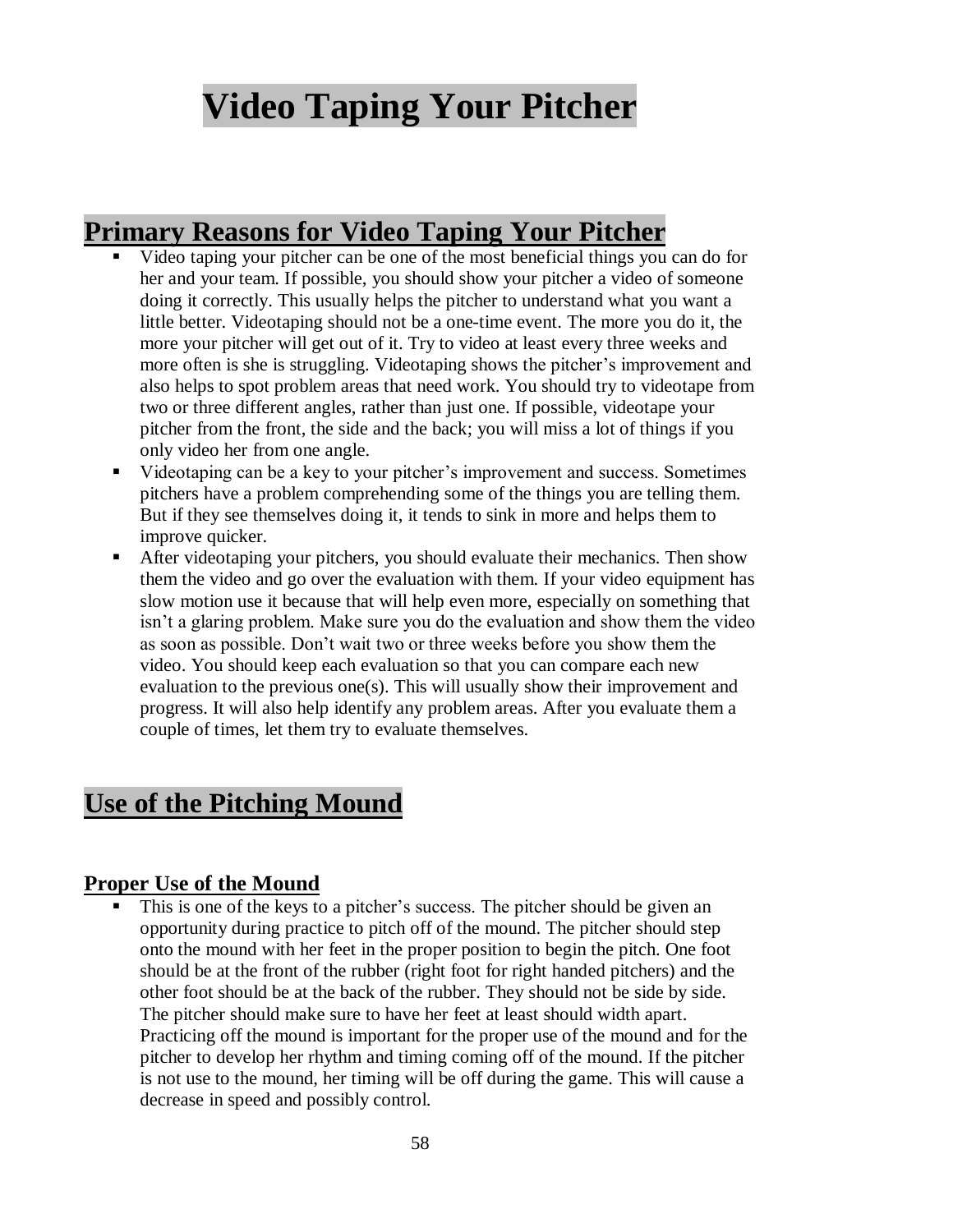## **Searching Within for the Real Pitcher**

When I'm not pitching well, I can blame it on the ball, on an off day, or I can truly ask myself if I have worked hard enough and long enough to deserve to complain. More often than not poor pitching is a result of not enough concentration, lack of true practice, and the lack of enough heart to win (everyone has the desire to win, but the heart of a winner never gives up no matter what the score is).

I have to know within myself why I'm a pitcher. If I <u>love</u> what I do as a pitcher, I owe it to myself and the team to be the best possible pitcher I can be. I will practice hard with patience and heart and know that I can always be better tomorrow than I am today. I must have a goal in my head and my heart to be the best I can be and lead my team to the top, and be willing to accept and shoulder with pride the faith and responsibility the team has invested in me.

 I must decide if I am content to remain the caliber of pitcher I presently am. If so, I have died as a true athlete, and am only marking time until I am too old to compete. If I am not satisfied with my present ability then I must set a personal goal to work hard in all ways mentally and physically to be the best I can be. Everything has a price, and I must be willing to pay the price for success.

 I must truly ask and verify within myself if I am doing just enough to get by. If the answer is yes, then I must realize that I have lost respect for myself by not being my best self, and that I am also hurting the team I supposedly love by not giving them the best I can be.

 I must realize too, that I am a leader. First I must be able to discipline and lead myself. Once this is truly accomplished, being a leader on the field will come easily and earnestly. Yes, my teammates will make mistakes behind me, but I must reassure them that it's okay, that I know they are trying ever bit as hard as I am. They need to see and feel my support because the bottom line is that I am a part of my team and they are truly a part of me . . . and we win together and lose together, and above all stick together through it all.

 Once I begin to blame another for the outcome of the game, I have removed myself as a team member . . . I have divorced myself willingly from a family of friends and teammates that I care about. I truly will feel unhappy and alone and deservingly so.

 I should take the mental challenge of every batter I face. It' two on one, and my catcher and I should never lose. I need to feel close to my catcher; she is the other half of me and together we create our own world of oneness. I need her support and guidance and she needs my devoted attention and concentration to pitch well. In time of disagreement we will work it out and trust one another's judgment. If we fail and the batter beats us, then we learn from the mistake and strive to correct it next time. But it has to be a learning process through communication and discussion. For once I am no longer in tune with my catcher, then once again I or she has divorced ourselves from the team concept and again I feel very alone on the mound.

 I, too, am a vital fielder on the field. I must not neglect my fielding and back up skills. I must be able to change mental gears and know what to do with the ball when I get it and do it with confidence and not hesitate or question what to do with the ball. I must learn to read situations as they develop and go where I am needed to assist my teammates. To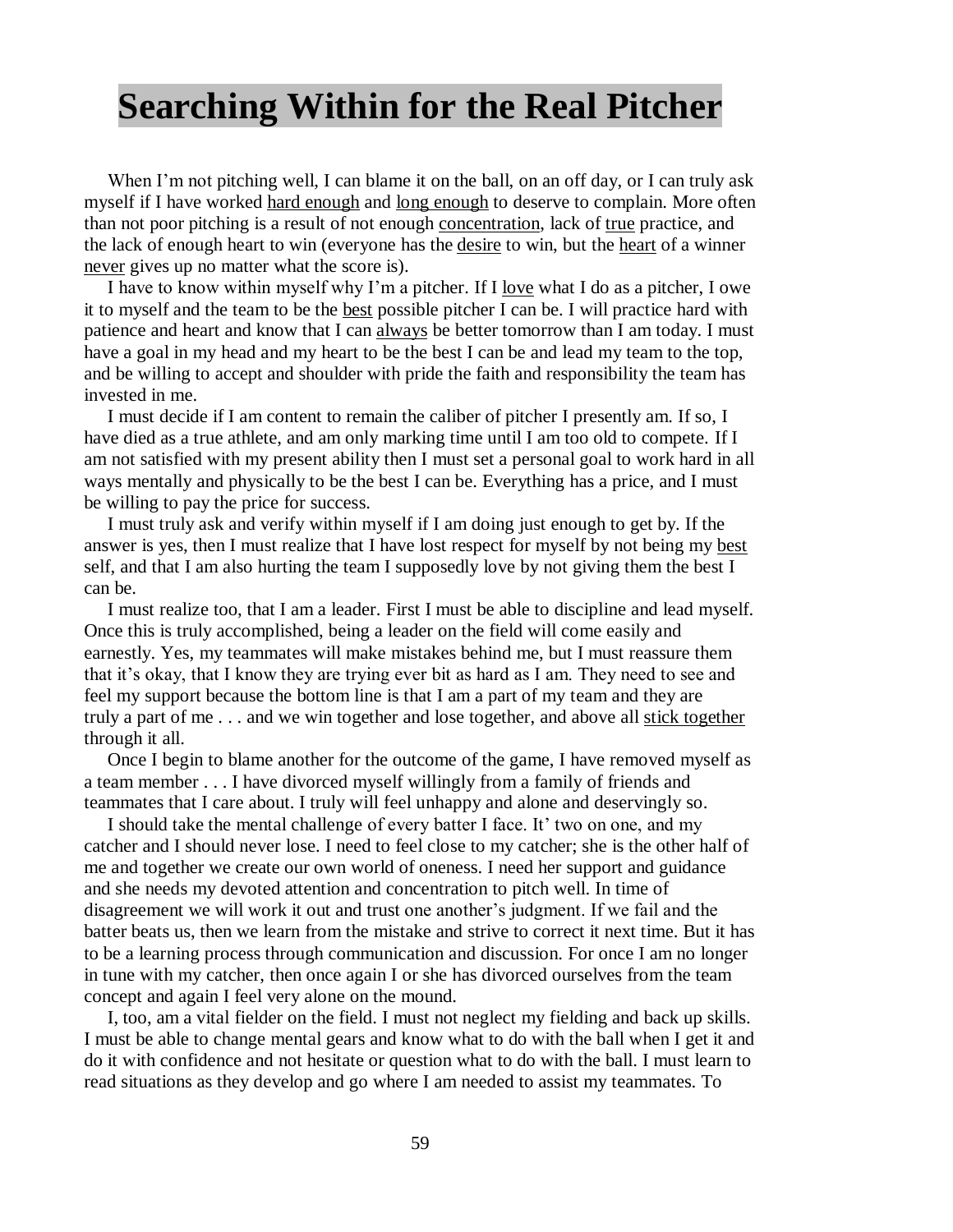forget, I have lost concentration and must regain it immediately and strive to never get caught with my mental pants down again!

 I must strive to know if I am a good hitter and if so, work hard on my hitting also. Pitchers and catchers should be excellent hitters because they know the mental challenge the opposing battery is dealing with. If I am not a good hitter or a fast base runner, then I may have to accept my not hitting and concentrate on my pitching and fielding. My main concern is that the team be as strong as possible and that I do my share to make it and keep it that way.

 I need to be a supporter when I'm not playing. If I'm not, I need to ask myself why I'm not. If I'm sitting on the bench mentally involved in why I didn't start or why I'm not playing, I have again divorced myself from my team family and I will feel very unhappy and alone. If I feel I have true concerns about my lack of playing time, I must make it a point to ask my coach why, but in the meantime I must set my personal concerns aside and support my team family 100%. In doing so, I have put faith in my coach and her decision not to play me, and know that I can question her later if I truly feel the need.

 I need to know, too, that my teammates don't have the answers to the coaching decisions that have been made. Once I spend my time questioning the coach during a practice or a game, I have lost my concentration as a player and hence have not fulfilled my responsibility to the team by giving 100% of my mental time to the game. I must trust my role as a player and my coach, or I will not be happy or productive as a player. I must do my job and strive to do it well.

 I am a champion. If I have never felt this feeling I must strive to do so. I can be a champion without always winning. I can do this by being a champion player and teammate. My goal is always to win and play with authority. I must be confident, but not cocky. I must know I am good because I have worked to get where I am as an athlete. I must now initiate my ability on the field as consistently as possible game after game. Champions are consistent and consistency takes skill and skill takes practice. I must be willing to develop the champion within me to its fullest.

 I love my team. If I don't, then why am I here? They may well be a diverse group of individuals off the field, but as a team I love them and want to work hard to be a successful part of the team. They are my comrades and we represent a school we all are proud of. I am going to hurt and ache when we lose and I'm going to rejoice when we win because my team has touched my heart and I truly care about our playing success. This is not to say everyone on the team will care as much as I do, but then again, I cannot not care. As long as they know and I know I care, I have succeeded in doing my share.

 I must now decide if these convictions are true within me or if they are only words. Only the athlete can decide for me. I must know the answers in my heart before I can continue successfully to be the best athlete I deserve to be. God gave me the healthy body and mind that I need; now what I do with it is truly up to me.

Sandy Fischer, Oklahoma State University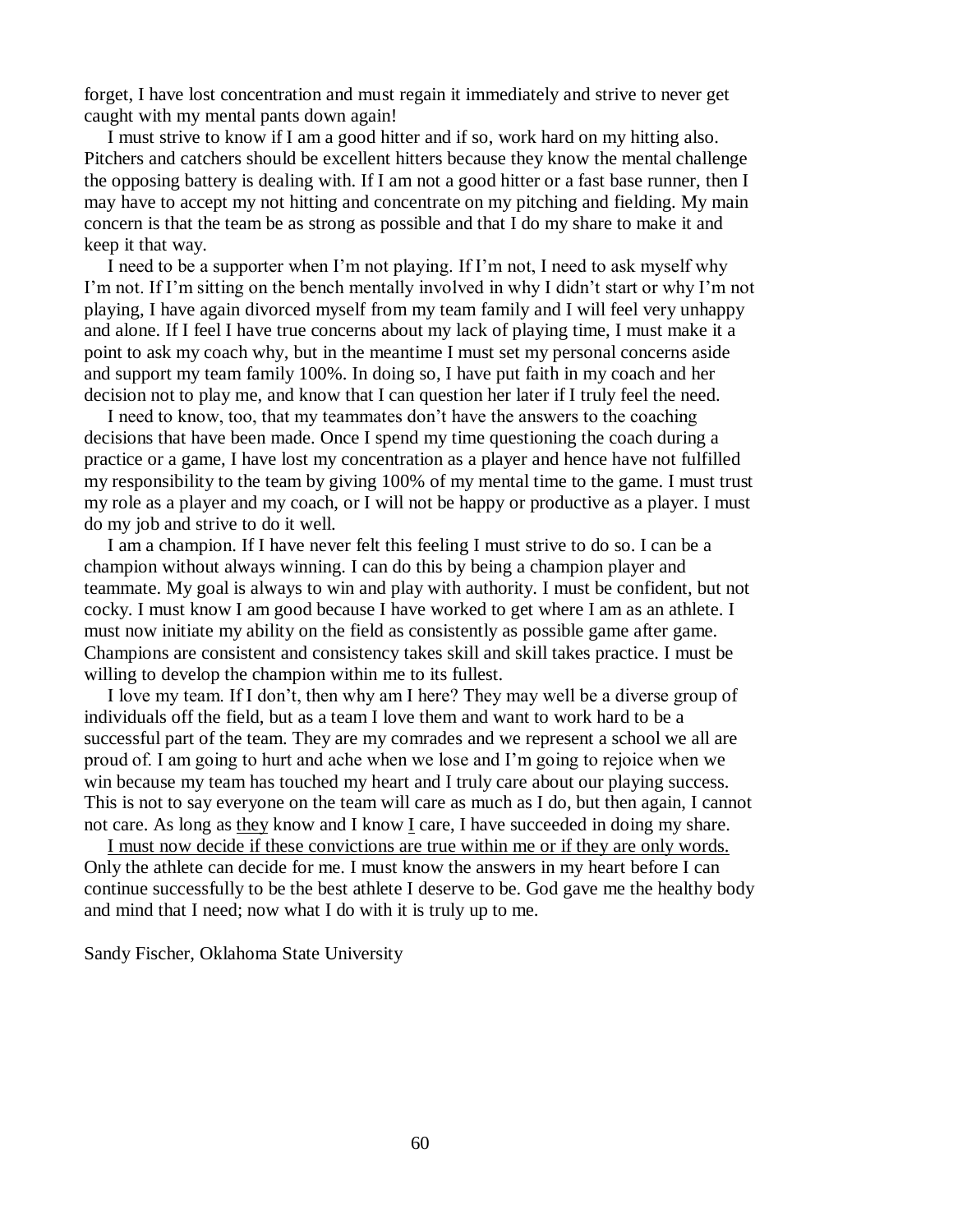## **Dealing with the Umpire**

The catcher's attitudes and actions toward the umpire can affect the umpire's performance. Therefore it is important for the umpire to believe that the catcher respects and submits to his authority. Although intimidation will work with some umpires, and is used quite often, it is not conducive to consistent calls. The following is a guide which will help set the umpire free to call a good game, with your cues foremost in his thoughts.

1. Do not get him on the defensive

2. Be calm, tactful, polite and rational when questioning a call.

3. Do not turn around and talk to the umpire. It is intimidating, because the crowd sees you questioning him. Ask questions while looking straight ahead.

4. Hustle. An umpire appreciates that.

5. Brag on your pitcher. Tell the umpire, prior to the first pitch, that the pitcher has a great breaking drop or rise.

6. If the umpire is not calling a certain pitch, ask the direction in which the pitcher is missing the target.

7. If you hinder the umpire's view, suggest that perhaps he could step around to see, because it is difficult for you to change your style. Make sure, however, you demonstrate that you will attempt to change.

8. Moan at pitches rarely and only when you know it will keep the umpire on his toes without being a threat.

9. If the umpire calls pitches late, relate that it is difficult for you to make a decision. In some situations the decision is based on the umpire's call. For instance, with three balls on the batter, the runner at first could be going; a called strike could mean a stolen base, while a ball could result in a walk. The catcher's reaction to a steal would be to throw down; an unnecessary poor throw means extra bases for the runners.

10. When the umpire takes a shot, make sure to inquire about his condition.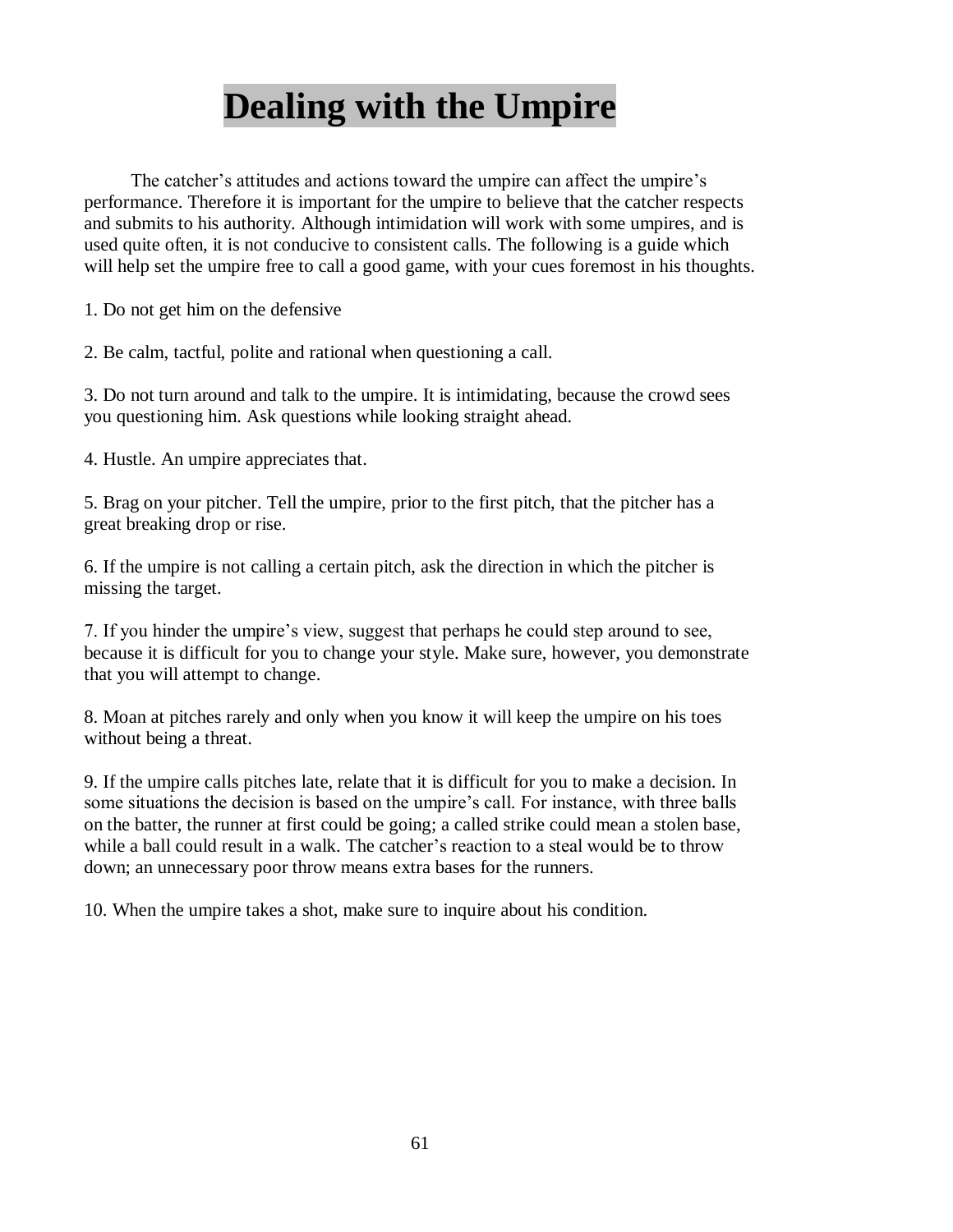## **Hitting Basics**

## **Bat Selection**

### **Criteria Used**

- Length hitting surface must cover all areas within and near the strike zone.
- $\blacksquare$  Weight must be able to handle the weight of the bat without sacrificing control.
- The bat must be comfortable and well balanced.

#### **Changing the Bat Selection**

- $\overline{\phantom{a}}$  Use a lighter bat with a faster pitcher.
- Use a lighter bat when tired.

#### **Adjustment with the Bat**

• Choke up; give up a little power for better control.

### **Drill to Select the Correct Bat**

- With the bat in the right hand (right handed batter), hold a ball in the left hand, with the arm extended towards the pitcher.
- The ball is held with the palm facing down.
- Drop the ball and attempt to hit it with both hands on the bat before the ball hits the ground.
- This shows bat speed and if the bat is the correct weight.

## **Setting up in the Batters Box**

#### **Position in the Box**

- Measure yourself to the plate by holding the bat at the knob with the left hand (right handed batter). Place the tip of the bat on the inside part of the plate. Move feet back with the legs straight. Bend at the waist.
- The fat part of the bat should be over the plate.
- You must be able to reach every pitch that is in or near the strike zone.
- Stand with the left foot (right handed batter) even with the front (flat) edge of the plate.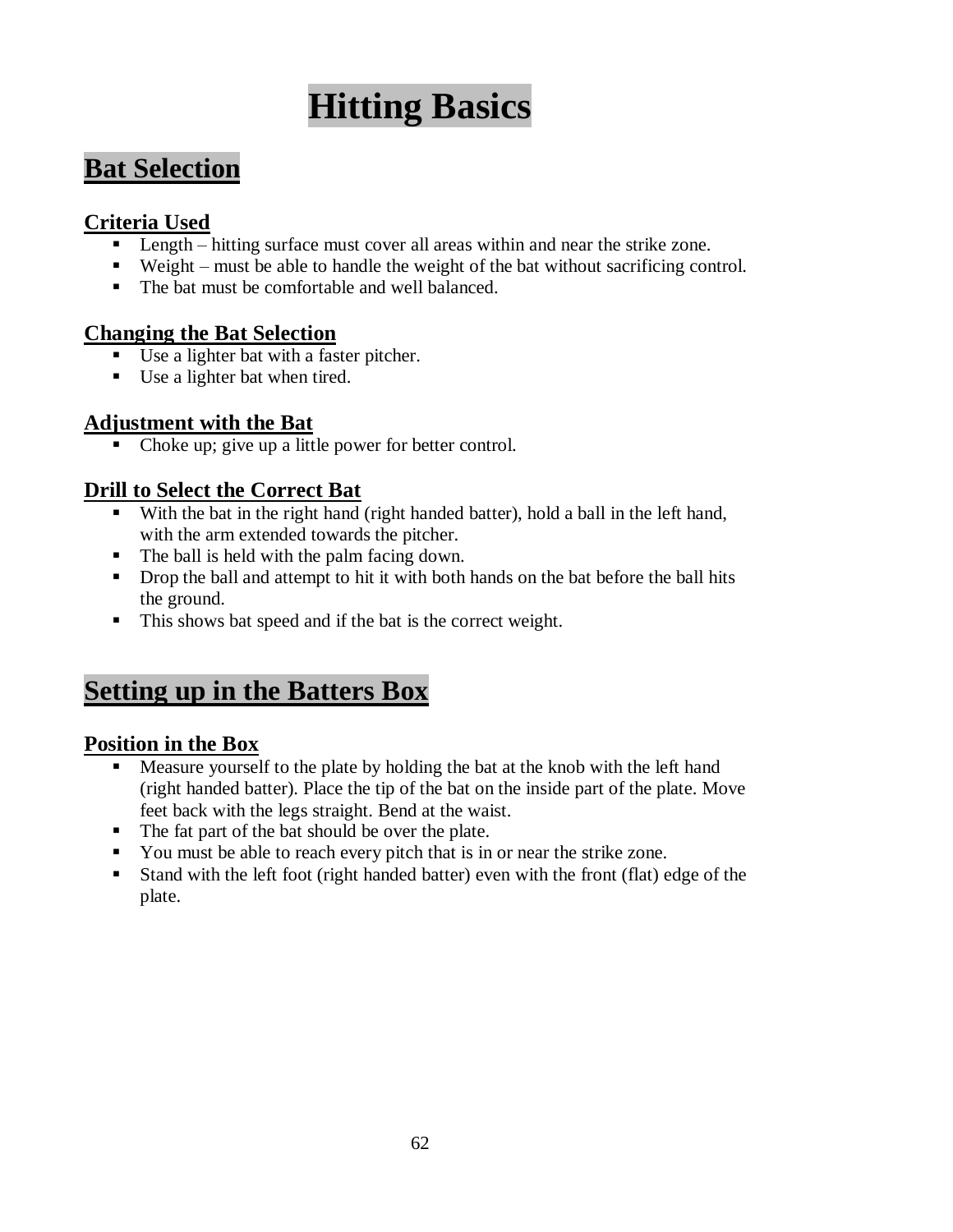# **Hitting Mechanics**

### **Grips**

- Finger Grip quicker bat speed and better bat control.
- Palm Grip more power, but less bat control.

### **Head**

- Before the pitcher starts her motion, turn your head so that both eyes are facing the pitcher.
- Keep the head as still as possible at all times, movement of the head sets off a chain reaction of other unwanted movements.

#### **Eyes**

- The batter's eyes should follow the ball, not the batter's head.
- Concentrate. Your eyes should be on the pitcher's release point.
- Ignore all extra motions by the pitcher.
- Watch the seams on the ball; watch the grip by the pitcher.
- Keep the chin on the front shoulder to start with and finish with the chin on the back shoulder so that the eyes are on the ball (Cue words: Shoulder to Shoulder).

#### **Stance**

■ Shoulder width apart.

#### **Stride**

The stride should be 6 to 8 inches. Step with the stride foot, don't lunge with it. The stride should be soft, don't let the weight shift forward on the stride.

#### **Feet**

 On the swing, the back foot pivots up onto the ball of the foot. The knee bends and the back leg forms an "L" as the heel comes up off of the ground.

#### **Hips**

Rotate hips toward the ball with a quick and explosive movement.

#### **Arms**

- Arms must swing forward in a "Line of Force" not in a circular motion.
- The left arm (right handed batter) PULLS the bat through the zone.
- The right arm (right handed batter) THROWS the bat through the zone.
- Contact the ball out in front of the plate for an inside pitch and over the plate for an outside pitch (the farther the pitch is inside the farther in front of the plate contact must be made). Throw the knob of the bat inside the ball.

#### **Follow Through**

The batter must finish the swing through the zone and around her back.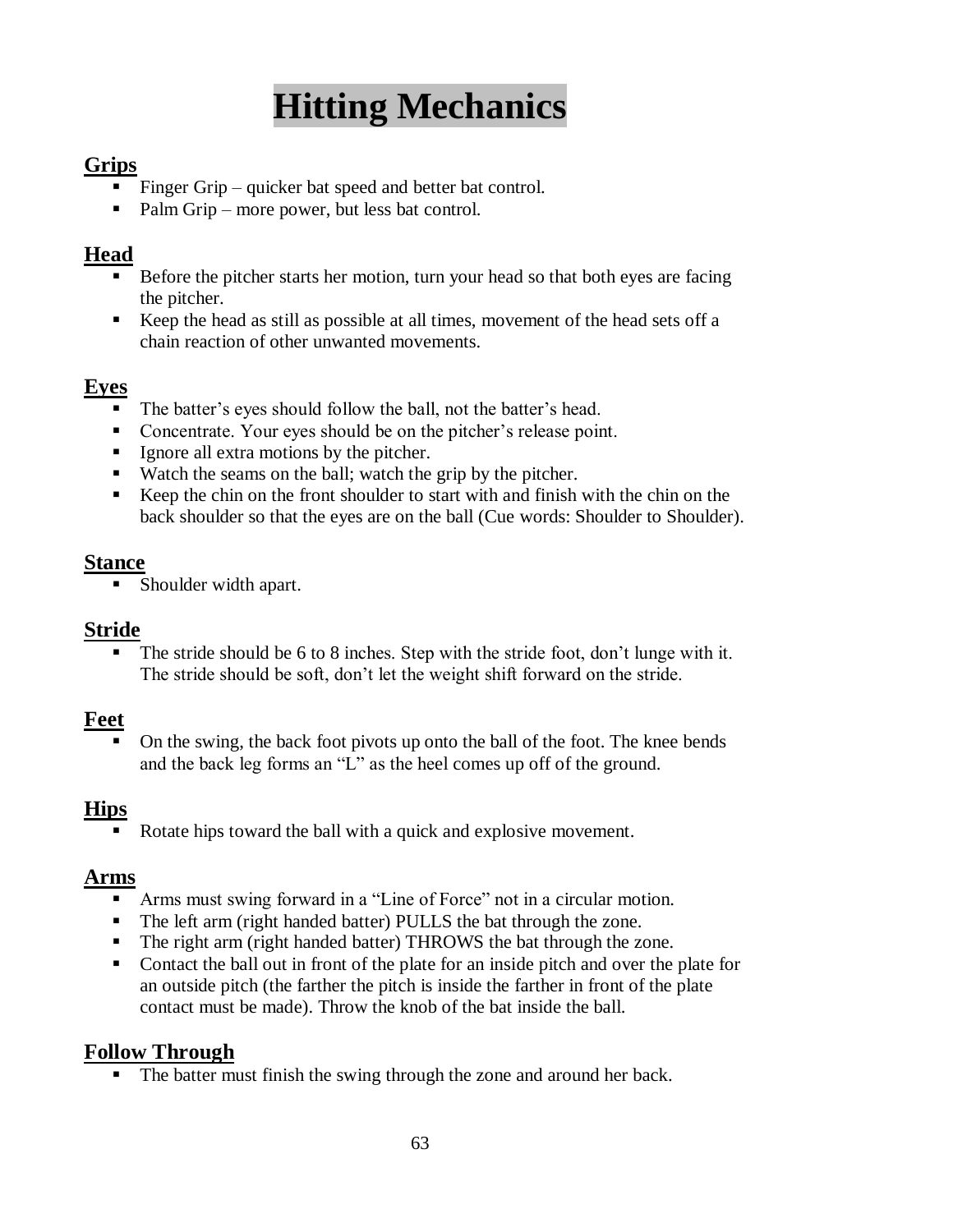# **Hitting Fundamentals**

## **Physical Factors**

#### **1. Stance**

- Comfortable and balanced.
- Assure proper plate coverage.

#### **2. Stride**

- Short and soft allowing the weight to stay back and to maintain balance and flexion.
- Keep the front side closed.

#### **3. Swing**

- Minimize motion maximize efficiency!
- Be quick with your hands, but not with your upper body.
- Assure proper contact point out in front.
- $\blacksquare$  Hit the ball where it is pitched.

#### **4. Vision**

- Assure proper head position "shoulder to shoulder".
- See the ball out of the pitcher's hand.
- Track the ball with both of your eyes.
- Start with a broad focus when the ball is released and change to a fine focus as the ball approaches the plate.
- Don't over swing!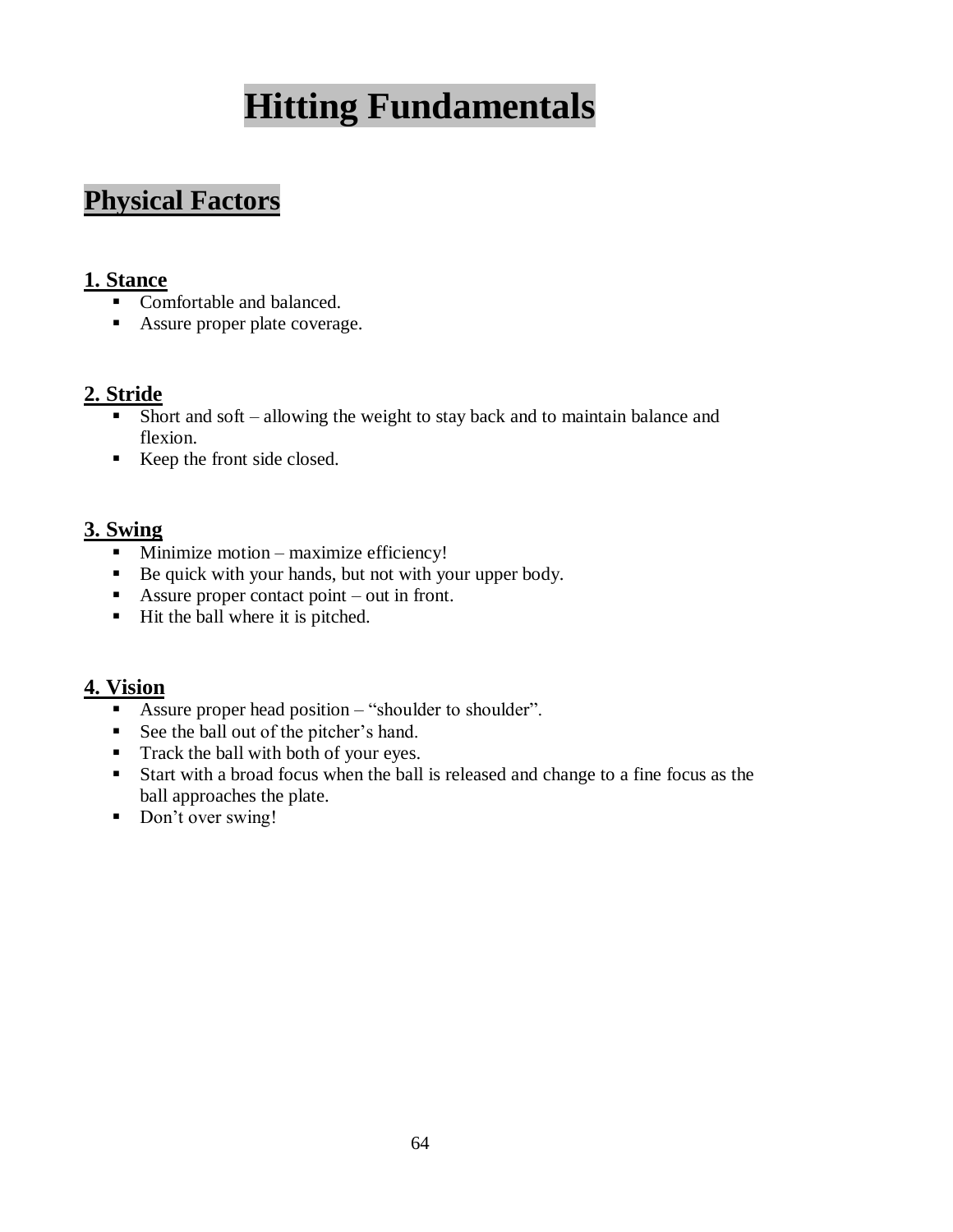# **Hitting Fundamentals**

## **Common Coaching Errors**

#### **Practice**

- Not allowing enough time to hit in practice everyday.
- Telling the hitter too many things at one time.
- Not watching hitters during practice resulting in bad habits and a lack of confidence.
- Not making batting practice a challenge  $(1 \text{ hitter}, 14 \text{ fields}) = BORING!!$
- Jumping to step 5 before mastering steps1-4.
- Ignoring your best athletes.
- The failure to insist on proper mechanics.

## **Teaching Techniques**

#### **Practice**

- Break down the swing in groups.
- 50-75 elbow in line of force.
- $\blacksquare$  25-50 stepping with the stride foot.
- 25-50 stepping with stride foot and pivoting on the back foot.
- 20-25 pulling with the front arm (left arm for right handed batters).
- 20-25 throwing with the back arm (right arm for right handed batters).
- 20-25 quick and aggressive swings.

#### **Stations**

- Tees into fence with a partner setting the balls on the tee.
- Tee on the field: inside/outside pitches, a partner setting the ball on the tee and 2 players shagging the ball in the outfield.
- Soft toss and hit into a fence or net with a hitter and someone tossing.
- Soft toss with colored balls.
- Using the power bat attached to a fence or pole.
- Use a small bat and work on pulling the front arm through.
- Use a small bat and work on throwing the back arm out towards the pitcher.
- Maximum effort swings.
- **Swinging with a weighted bat.**
- Live hitting with a pitcher, catcher and fielders.
- Machine on the field with a feeder and a fielder.
- Machine in a cage with a feeder.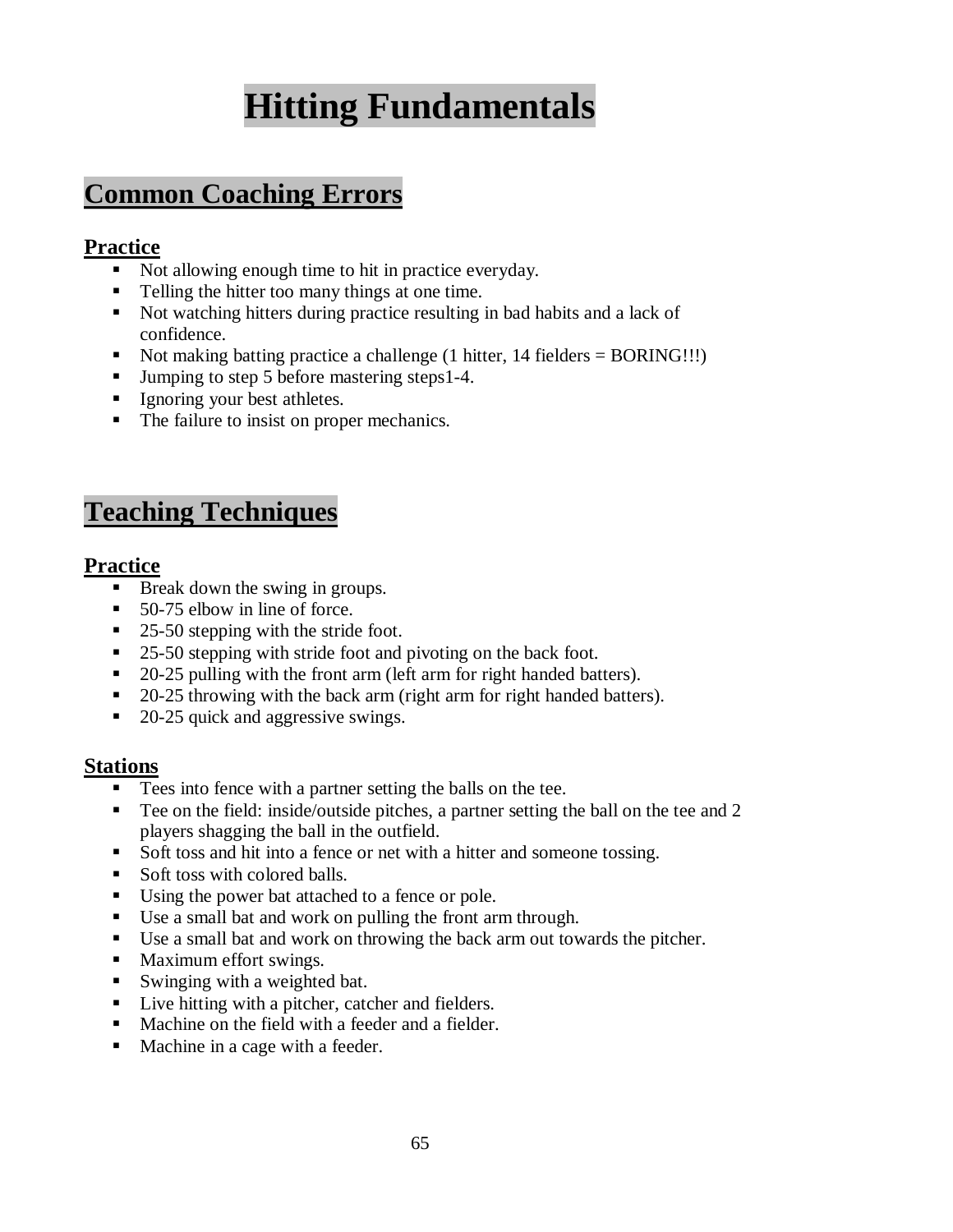# **Hitting Drills**

## **Mechanic Drills**

#### **Hip Turn Drill**

 Place the bat behind your back (at waist level) and hook your arms around both ends of the bat. Pivot back foot and throw hips through the pitch by rotating the bat through the zone.

#### **Back Foot Drill**

- **Pivot on the back foot and throw the knob of the bat at the ball.**
- Put a tennis ball or softball behind the heel of the player's foot. If the player pivots, the heel should kick the ball away from her foot. If the player lets her weight go forward, the heel of the foot will come up off of the ground and go over the top of the ball making the ball stay in the same place.

#### **Stride Drill**

 The hitter assumes her regular hitting stance and isolates the stride by taking a low, quick and soft stride forward. The coach should make sure that the hitter is not moving her weight too far forward during the stride because this causes the hips to be thrown forward.

#### **Concentration Stride Drill**

 A coach or players stands out in front of the batter with both hands behind her back. The coach or player has a ball in one hand behind her back. If she brings her right hand out in front of her body without the ball the batter holds her position, but if she brings her hand out in front of her with the ball in it, the batter takes her stride.

#### **Stride Box Drill**

 The batter stands inside a stride box, which is a box that is about six inches high and as long as the batters stance is plus her stride. If the batter's beginning stance is 18" and her stride is 6" then the stride box is 24" long. The batter swings the bat over and over inside the stride box to work on the proper stride. The stride box limits the stride of the batter, so that the batter cannot over stride.

#### **Stride Chain Drill**

 The purpose of this drill is the same as the stride box; it limits the batter's stride. The stride chain is a piece of plastic link (or light weight metal) chain that is the length of the batter's stance plus the length of her stride. One end of the stride chain is clipped to the right ankle and the other end of the stride chain is clipped around the left ankle.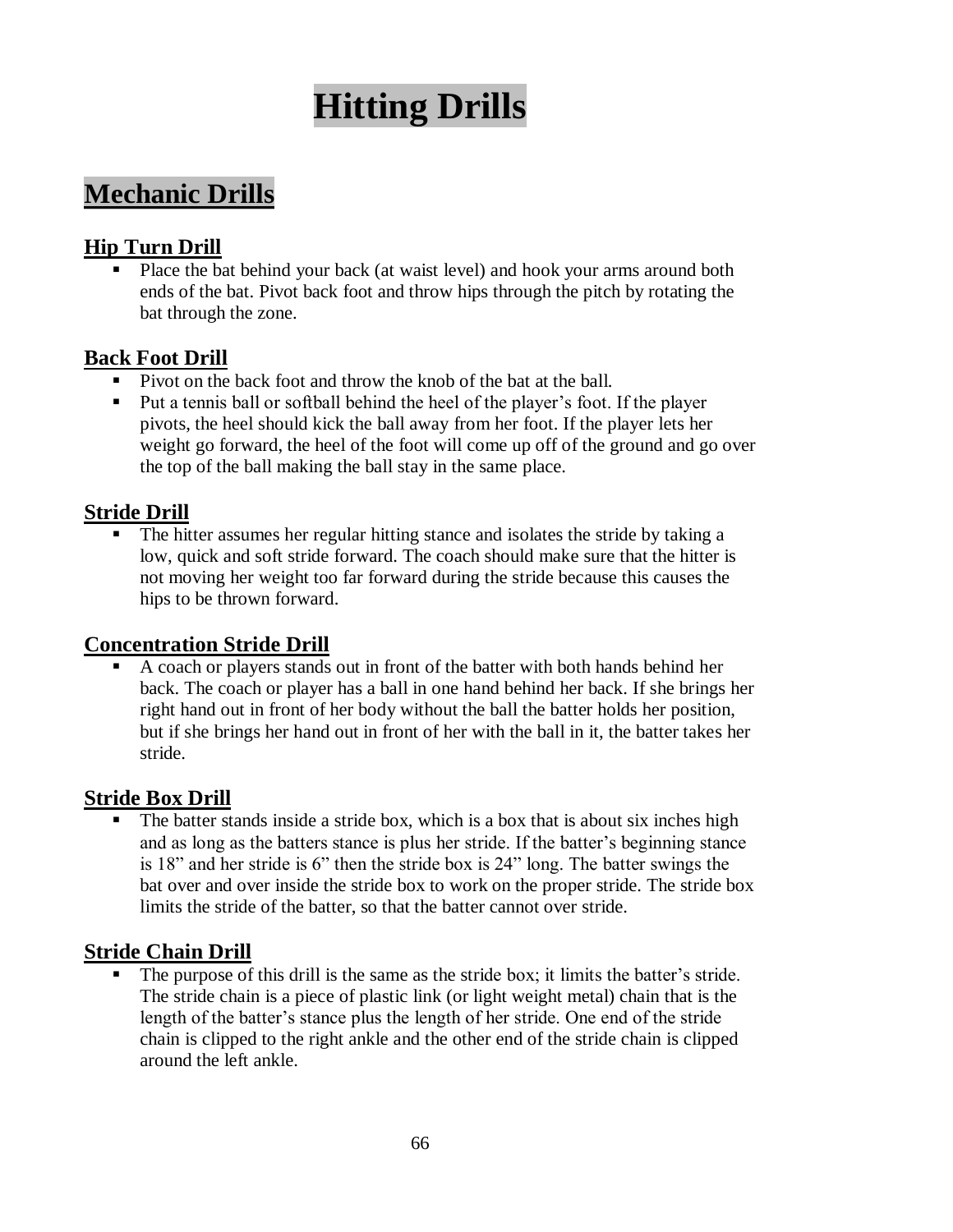### **One Knee Hitting Drill**

 The hitter stands 12-15 feet away from a net or fence. The hitter's right knee is on the ground and the left knee is bent at approximately a 90 degree angle (right handed batter). The hitter's partner tosses the balls out in front of her so that she can hit the balls into the target.

#### **Snap Back Drill**

 The hitter swings the bat as quickly as possible and then snaps the bat back to the starting position as quickly as possible. The hitter repeats it a number of times in a row. The hitter is working on quick hands and a good pivot. This can also be used as a conditioning drill.

#### **Weighted Bat Drill**

 The hitter swings a heavy bat while working on the proper mechanics. The bat should be heavy enough to overload the hitter, but not so heavy that she must change her mechanics in order to swing the bat.

### **Fence Drills**

#### **Self Toss**

- The hitter stands 3 feet away from the fence or net and tosses a ball up in front of herself and hits it hard into the target. The hitter should concentrate on the contact point and exploding the power directly through the ball and keeping the head down.
- Put a cone, tee or a rubber plate out front where the player should toss the ball. This gives the hitter a visual target as to where she should make her toss.

#### **Soft Toss with a Partner**

- The hitter stands 3 feet away from the fence or net, her partner squats over to the side and in front of her.
- The partner tosses the ball straight up and in front into the hitter's zone as the hitter drives the ball into the target as quick as possible.
- Just as in the self toss drill, put a cone, tee or a rubber plate out in front of the hitter as a target.

#### **Colored Soft Toss with a Partner**

 This is the same drill as the soft toss with a partner, but the hitter's partner tosses balls with red and green dots painted on them. The hitter strides on every pitch, but only hits the balls that have a green dot painted on them. This drill teaches the hitter to be selective with her pitch selection.

#### **Soft Toss Snap Backs**

 This is the same as the soft toss drill, but the hitter's partner tosses balls to the contact spot in rapid succession so that the hitter never stops swinging. Start with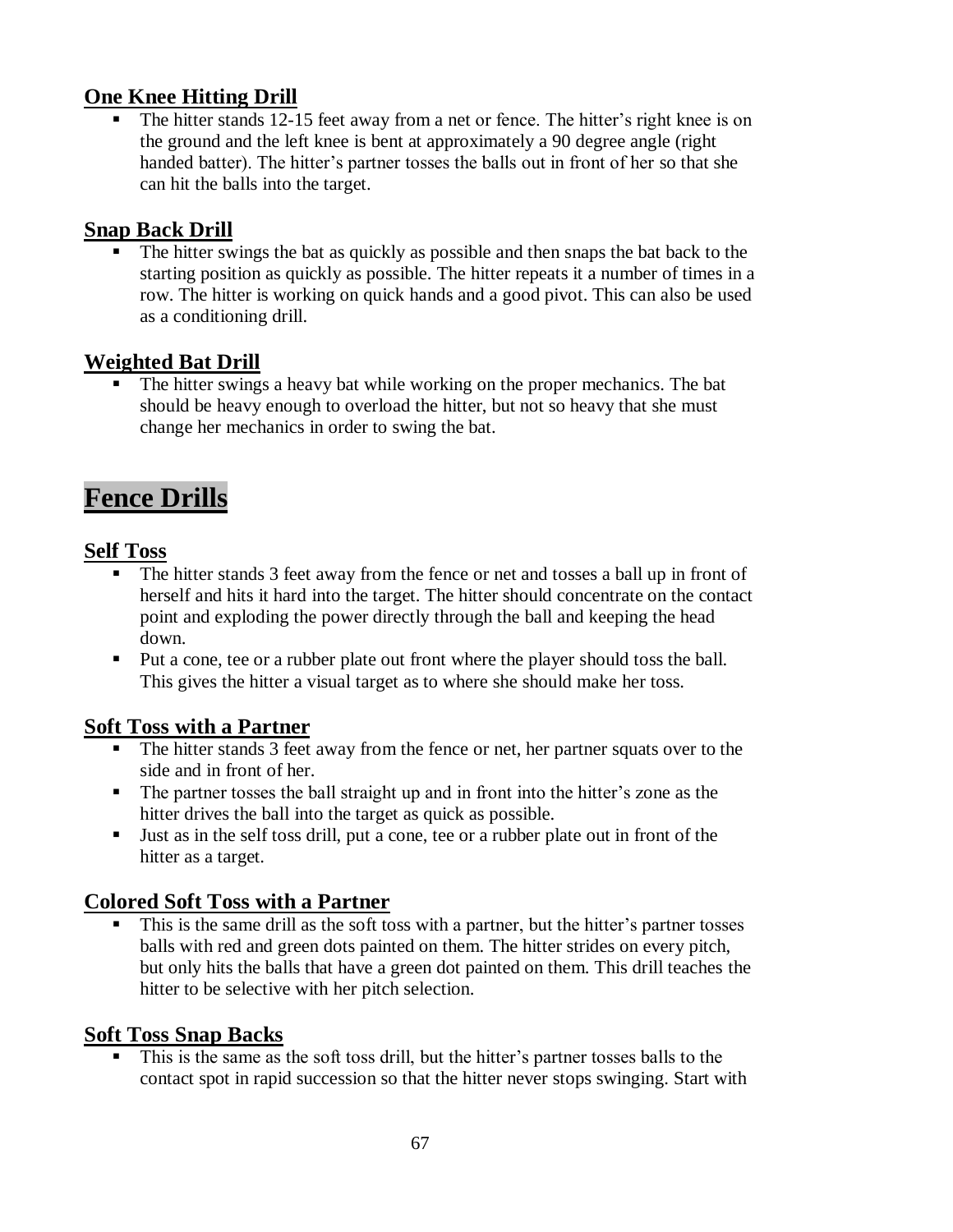10 in a row and then increase the number of repetitions. This drill is used to develop quick hands, a short stride and endurance.

## **Tee Drills**

#### **Two Tees**

 Set one tee four feet out in front of the hitter's tee. The hitter tries to drive the ball from her tee and have it drive through the ball on the second tee. Place the hitter's tee so that the ball is right where the contact should be made in relation to the plate.

#### **Target Tee**

 Put a target on a fence out in front of the hitter. The hitter tries to drive the ball into the target. The target should be placed 15-20 feet out in front of the tee in line drive territory.

#### **Double Tee**

 One tee is lined up for an inside pitch and the other for an outside pitch. The hitter alternates hitting inside and outside pitches.

#### **Advanced Tee Drill**

 Hit one ball off of the tee and then close your eyes and hit the next one off of the tee. Alternate hitting balls with the eyes open and the eyes closed.

## **Pitching Machine Drills**

#### **Tracking**

 Using a pitching machine, the hitter tracks the ball all the way from the machine to the backstop or to a catcher.

#### **Game Like Hitting Practice**

 A pitcher or other player at the machine gives an offensive signal to the hitter. The hitter must execute (hit and run, bunt, hit away etc.) as if in a game.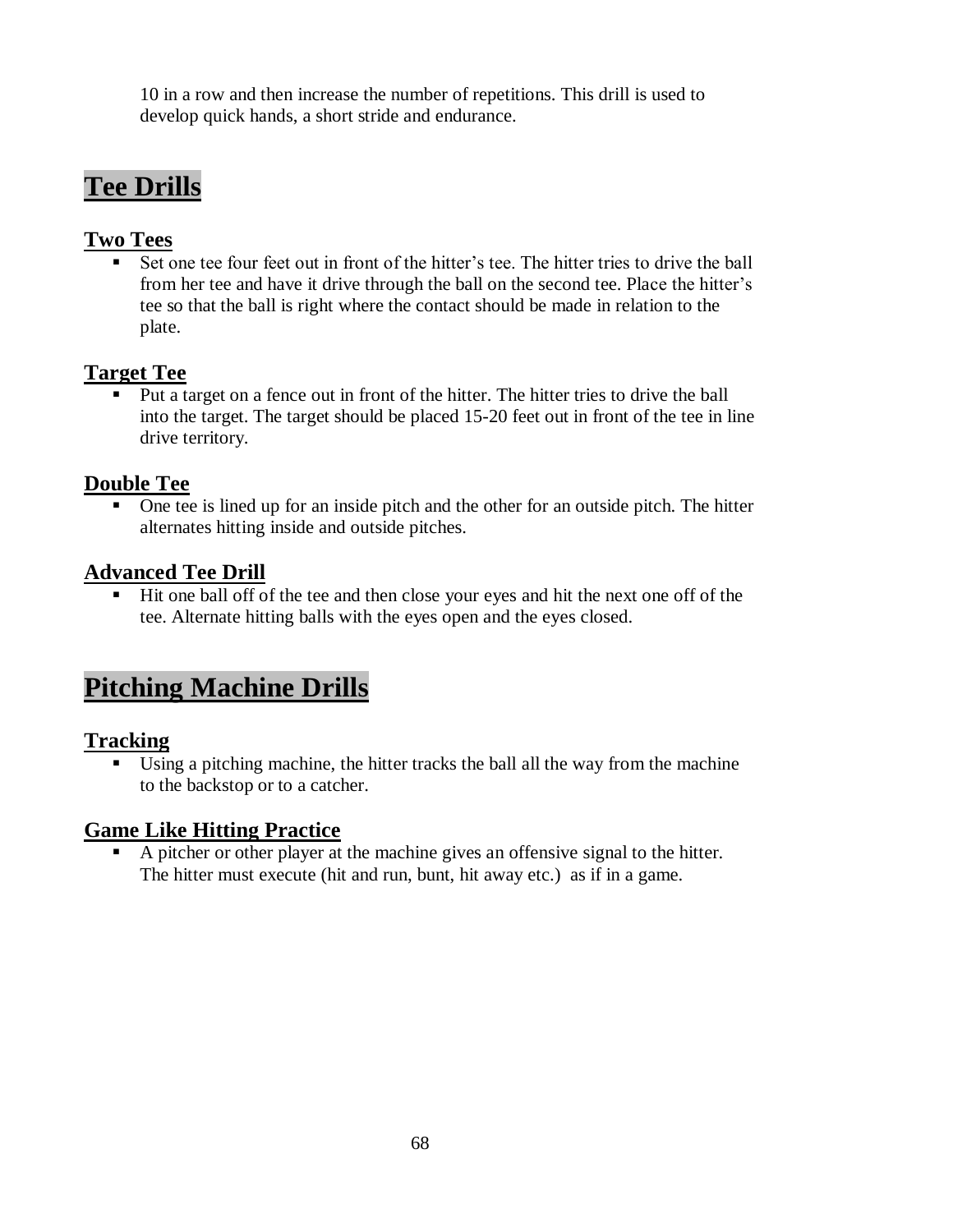# **Bunting**

## **Sacrifice Bunt Mechanics**

#### **Used to advance the lead runner**

- The batter gets into the box with her front foot slightly behind the back foot (toe to heel).
- The batter pivots on both feet until they point toward the pitcher with the bat held high.
- The eyes should look over the top of the angled bat.
- The batter turns just before the pitcher begins her wind up.
- The batter bunts strikes only!
- The runner takes a lead; when the bunt goes down, she goes to the next base. If the bunt goes up or is not hit, she returns to the base.
- You must convince the batter that her job is to "sacrifice herself" so her teammate can advance.

## **Sacrifice Bunt Drills**

#### **1. Basic Bunting**

- Have players pair up, 1 player is the bunter and the other player is the tosser.
- The tosser throws the bunter ten balls to bunt. The bunter works on her bunting mechanics and getting the bunts down.
- After the bunter bunts the 10 balls, the bunter and tosser switch positions.

#### **2. Bunting Accuracy**

- A rope is place (or a line is drawn in the dirt) 15 feet from home plate and in a semicircle stretching from one foul line to the other.
- The pitcher (or a machine) and a catcher are at their defensive positions and all the hitters are lined up at home.
- The pitcher has a bucket of balls to pitch or to put into the machine.
- Each hitter bunts the ball and tries to keep it inside the semicircle.
- The hitter gets two chances to put the bunt down. If the first or second strike is bunted the hitter runs to first base. If the hitter misses both strikes, she must run all the bases before returning to the end of the line.
- Contest: Each batter gets one strike to bunt. If the hitter puts the bunt down within the set boundaries she gets back in line, if she doesn't she must shag the balls for the pitcher. Each round make the boundaries a little smaller than the round before until you get a winner(s).



*"Basic Bunting"*

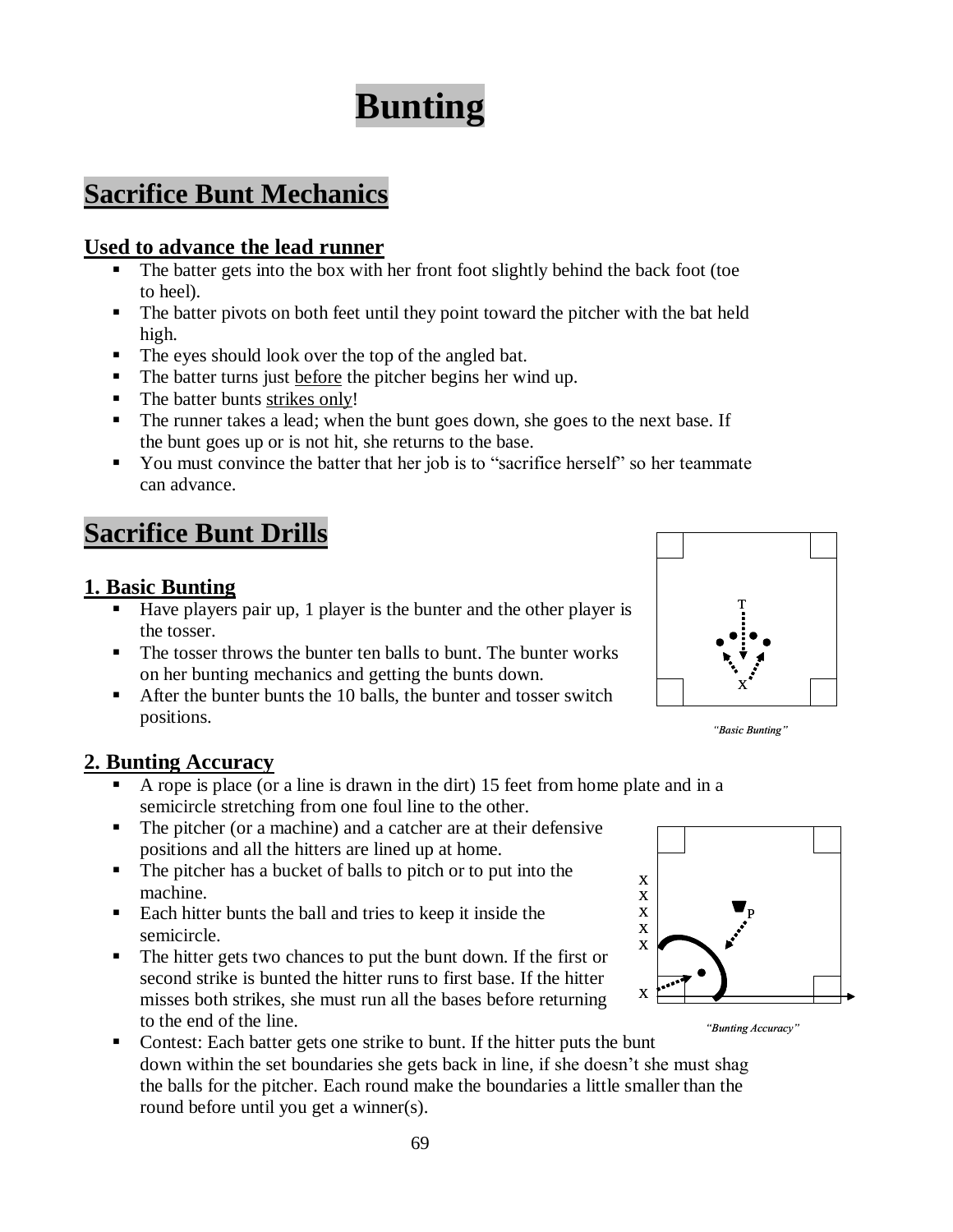#### **3. Bunting Technique**

- Two pitchers and two catchers (or pitching machines).
- One pitcher pitches toward home plate, while the other pitcher pitches toward second base. The hitter at home, bunts the ball and runs through the bag at first base. At the same time, the hitter at second bunts the ball and runs through the bag at third base. After running through their respective bases, the runners jog to the end of the opposite line.

## **Bunt and Run/Squeeze Bunt**

#### **Used to make sure the runner gets to the next base; puts pressure on the defense.**

- The same mechanics as the sacrifice bunt with the following exceptions:
	- o Turn later, but not too late.
	- o The hitter must bunt the next pitch regardless if it is a ball or a strike.
	- o The hitter must get it down on the ground.
	- o The runner runs on the pitch; similar to a steal or a hit and run.
	- $\circ$  Bunt and run with runners at 1<sup>st</sup> or 1<sup>st</sup> & 2<sup>nd</sup>.
	- $\circ$  Squeeze with a runner on 3<sup>rd</sup> or 2<sup>nd</sup> & 3<sup>rd</sup>.

## **Drag Bunt**

#### **Used to get a base hit; surprise the defense (right handed batter)**

- Start in the back of the box.
- Bunt strikes only usually low strikes.
- Drop the bat until it is parallel to the ground and about waist level.
- Move the right hand up the bat and take the left hand off of the bat.
- The knob of the bat rest in the bend of the elbow.
- As the bat is dropped, a big crossover step is taken with the right foot.
- The bat must remain parallel to the ground with the left side toward the pitcher.
- $\blacksquare$  The first step must be slightly toward 1<sup>st</sup> base, but not out of the batters box or on home plate.
- If runners are on, they advance as if it were a sacrifice bunt.
- The hitter must be moving forward upon contact.
- Common errors: letting the bat drop too low, not using a big crossover step and moving the bat in front of the body instead of keeping it behind the body.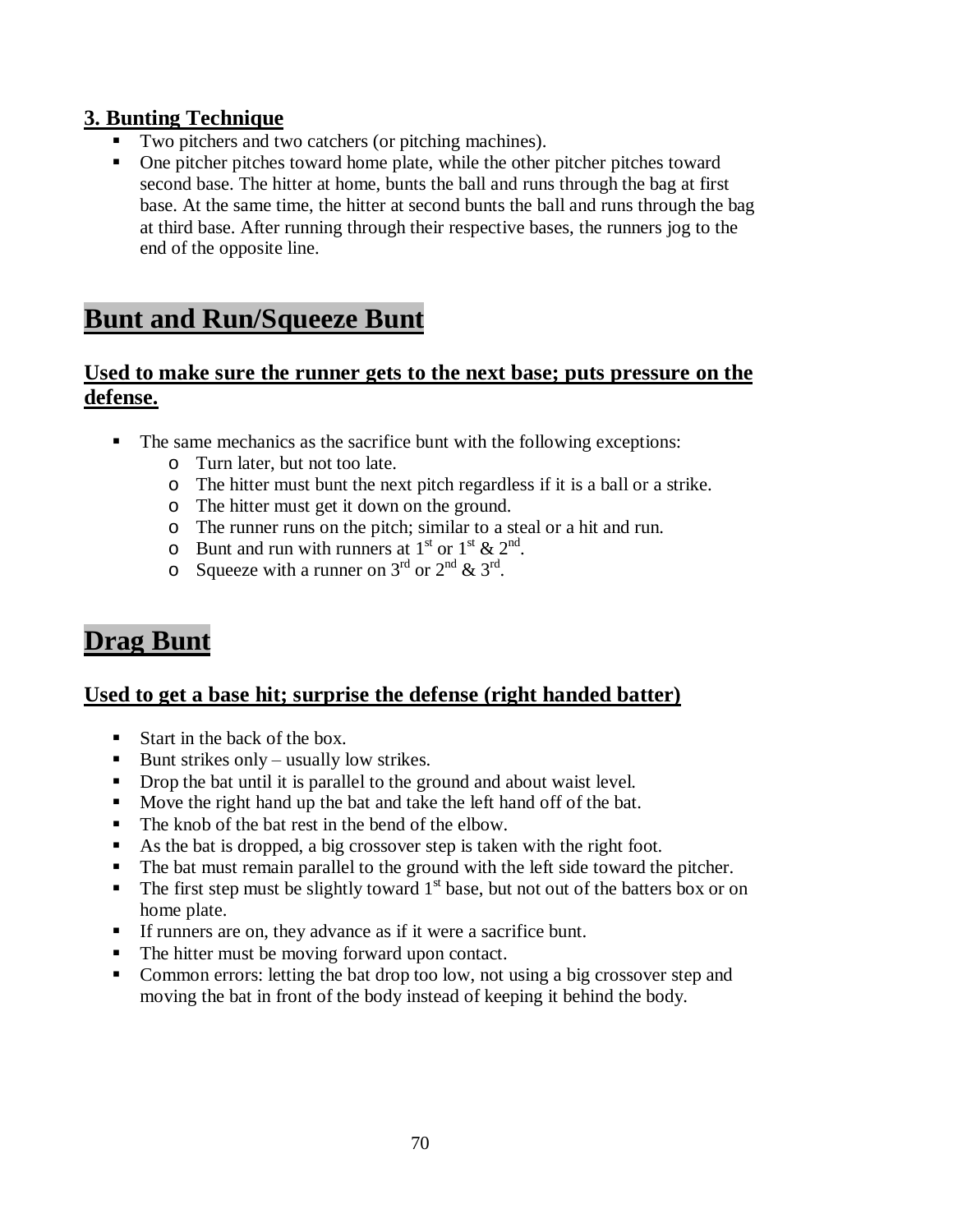# **Left Handed Running Slap**

## **Teaching Progression**

### **Philosophy**

- On base average is the most important thing not the batting average.
	- o The player must have average to above average speed.
	- o Forget about their batting average.
	- o You want them to hit a weak to medium ground ball to the left side of the infield.
- This puts pressure on the defense
	- o It gives the hitter a running start.
	- $\circ$  It puts pressure on the 1<sup>st</sup> baseman who is trying to out run the runner back to the bag.
	- o It puts pressure on the shortstop who has to make a very quick play.

#### **Mechanics of the Swing**

- Inside out swing
	- o Start against a barrier to work on the swing.
	- o Keep the hands inside the ball and high in the strike zone.
	- o Keep the front side of the body closed.
	- o Follow through with the right hand.
- Footwork
	- o The left foot takes an aggressive crossover step.
		- $\blacksquare$  The step should be on the front line of the batter's box.
		- Make sure to keep the front side closed so that you can have good coverage over the outside corner of the plate.
	- o The first step is a short jab step with the right foot
		- This is used as a timing device and helps open up the right foot so that you can crossover with the left foot.
		- Take a crossover step directly at the pitcher (don't bail out)
- **Batting Tee** 
	- o The hands are high in the zone and ahead of the ball (in front of the tee).
	- o Proper bat angle this puts the bat angled towards the left side of the infield. The hands come forward with the left foot (hit with the wrist and the forearm).
- Pitching Machine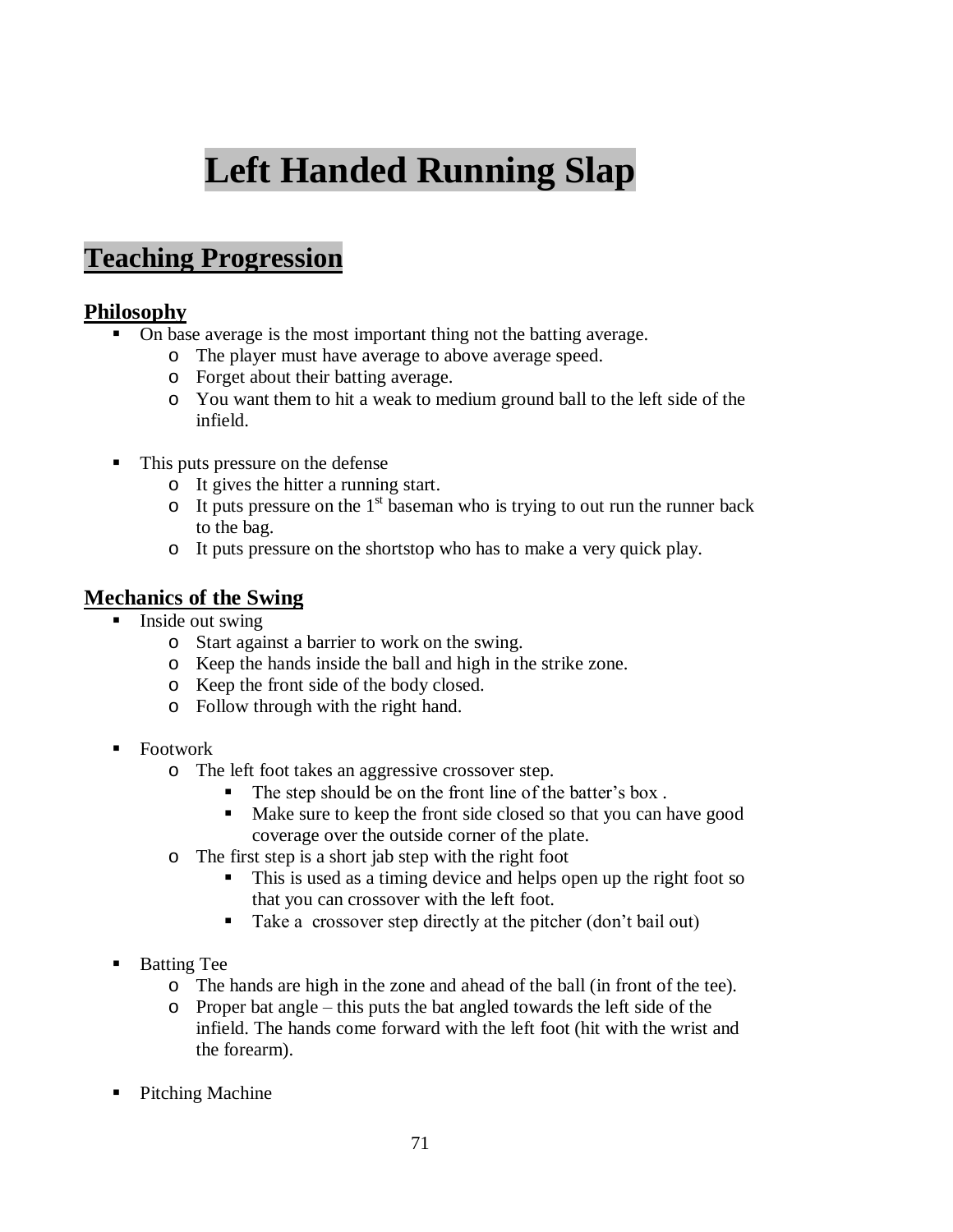- o Catch the ball in a stationary position.
	- With a glove on the left hand, catch the ball behind you.
- o Catch the ball on the first step.
	- Catch the ball behind your body as the left foot lands on the ground.
- o Catch the ball running through the batter's box.
	- Run first, hit second.
	- Catch strikes only if it is not a strike get the glove out of the way (do not catch the ball) and continue to take a couple of steps.
- o Drag Bunt
	- Move towards the pitcher.
	- Open the front hip up and keep the shoulder down.
- o Slap
	- The hand position should be the same on the drag and on the slap.
	- Lead with the knob of the bat and the hands high in the strike zone.
	- Keep the bat in the right hand on the follow through to get the momentum headed towards  $1<sup>st</sup>$  base.
- Conclusion
	- o The slap gets runners on base.
	- o It leads to runs.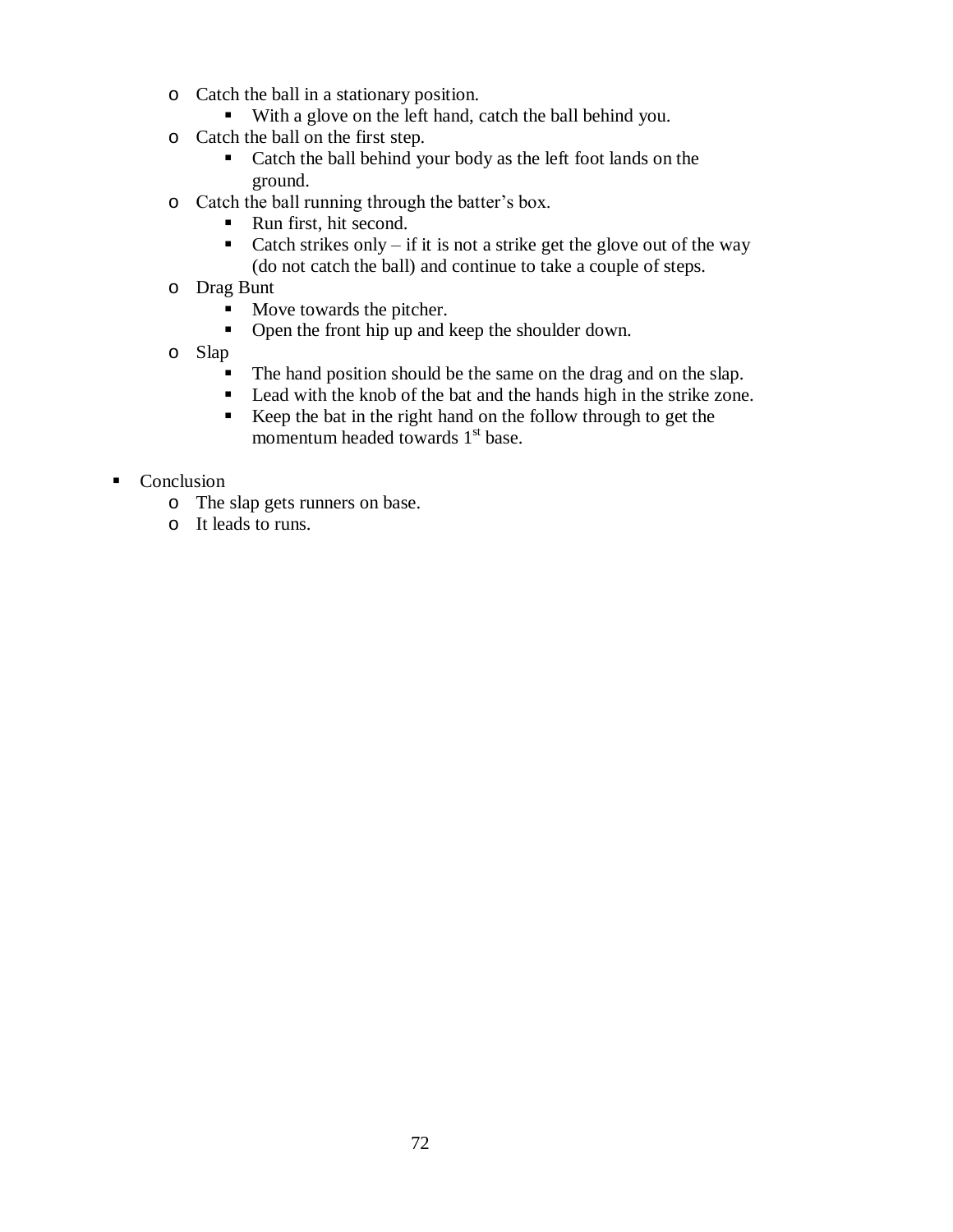## **Base Running**

## **Running Skills**

#### **1. Running Skills**

- Arms at a 90 degree angle
- Pick knees up
- Run in a straight line
- **Lean forward**

#### **2. Home to 1st**

- Run "through the bag"
- Straighten up about 5' past the bag
- Lean just before reaching the bag
- Stay low out of the box with the back foot
- Do not leap on  $1<sup>st</sup>$  base
- Dive at  $1<sup>st</sup>$  only when avoiding a tag
- Coaching cues:
	- a. "Through the Bag" ball hit to the infield
	- b. "Round the Bag" base hit or an error if the ball goes to the OF
	- c. "2,  $2$ " extra base hit

#### **3. Running to 2nd**

- Always dive on any infield hit or error
- Be prepared to break up the double play
- On an extra base hit, look at the  $3<sup>rd</sup>$  base coach before getting to  $2<sup>nd</sup>$  base
- Know where the ball is

### **4. Running from 2nd**

- Score on a base hit
- Always dive at  $3<sup>rd</sup>$  on any infield hit
- **Listen and watch the 3<sup>rd</sup> base coach**
- Coaching Cues:
	- a. "Hit It" slide or dive
	- b. "Right There" stand up
	- c. "All the way . . . get back" ball was cut or there was a perfect throw to the plate
	- d. "All the way" score
- On deck batter must help the base runner at home

#### **5. Base Running Tips**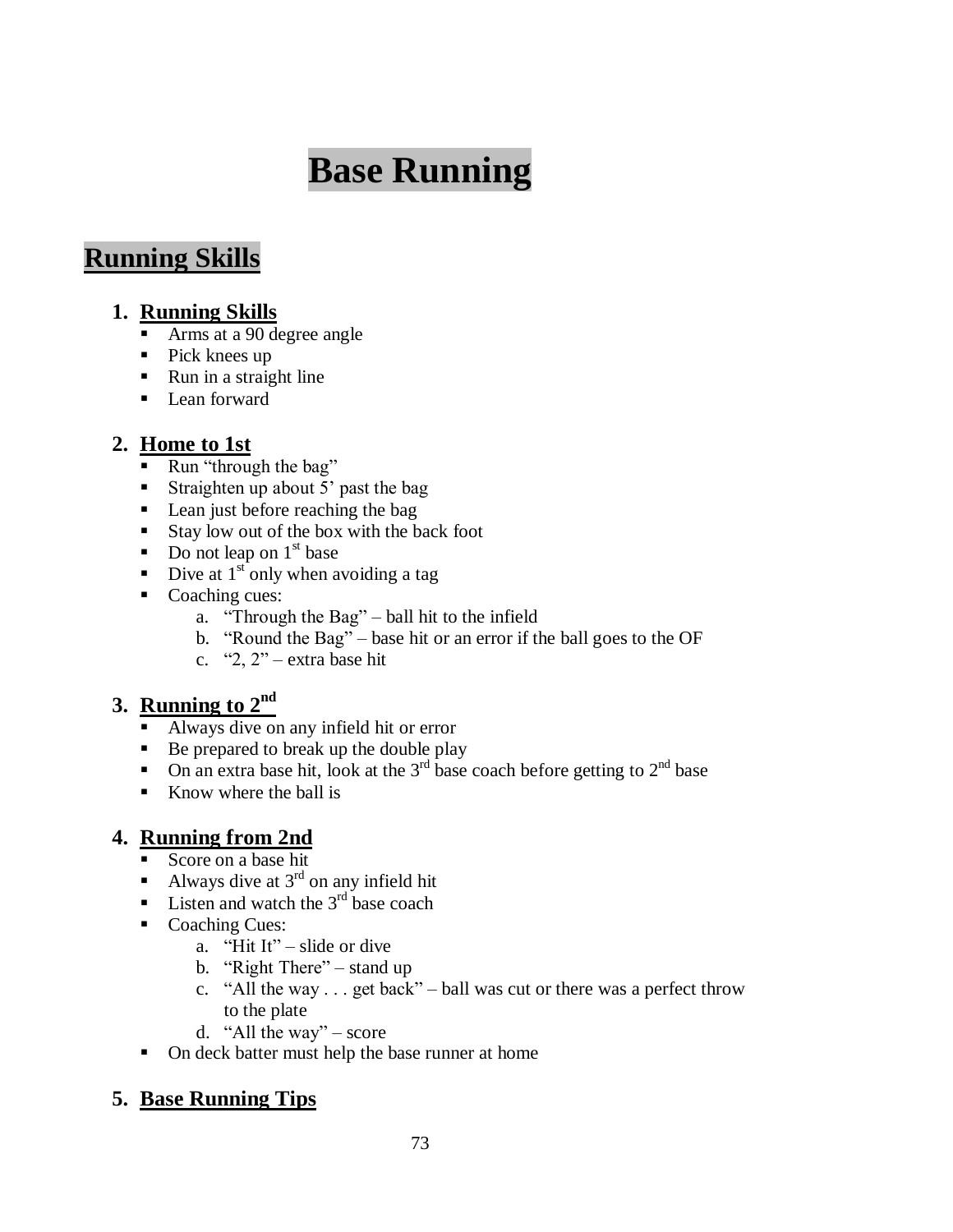- Aggressive base running will win games for you.
- Take chances in preseason; find out what your team in capable of.
- Never run into the tag. Stop, fall down, run out of the baseline or out to the outfield.
- Always slide or dive on close plays.
- Know the number of outs, the inning, the score and the importance of your run.
- Always tag up on fly balls and either advance or fake a run to force a throw from the outfielder.
- Take an aggressive lead on every pitch. If you don't have to dive back into the bag, you haven't gone far enough.
- On a sacrifice bunt, run when you see the ball do down.
- On a hit and run, steal and a squeeze, run on the pitch.
- On a bunt, if  $3<sup>rd</sup>$  base is open, go all the way.
- $\blacksquare$  On a single to the outfield, be ready to take  $2<sup>nd</sup>$  on any bobbled ball by the outfielder.
- Find the ball immediately.
- $\blacksquare$  On 3<sup>rd</sup> base, lead off and run in foul territory in case the batted ball hits you.
- With a runner on  $2<sup>nd</sup>$ , advance on infield balls that are hit to the right side of the infield and hold on balls hit to the left side of the infield (if you have good speed you may advance to third after the  $3<sup>rd</sup>$  baseman or shortstop makes the throw to  $1<sup>st</sup>$  base).
- On a suicide squeeze, the batter should be ready to advance to  $2<sup>nd</sup>$  on the play to home.
- Don't get doubled off on a line drive.
- Be ready to advance on all pass balls.
- When diving, learn and perfect the "fade away". This can win many close games for you.
- Always touch the base, as the infielder may drop the ball on the tag.
- Never give up or assume that you're going to be out!
- Always put pressure on the defense. Force them to make the perfect play.

#### **6. Head First Diving Progression**

- Reasons to dive head first:
	- a. Less injuries occur
	- b. The base runner can see the defensive player
	- c. The base runner can see the base
	- d. A greater chance of being safe because of the "fade away" dive
	- e. Diving is fun and exciting –it gives your team a "spark"
- Progression Teach on cardboard boxes with baby powder
	- a. Remove any staples and secure it to the grass
	- b. Each player stands 2 to 3 feet away from the cardboard
	- c. Take 1 step, get down low, throw arms out and dive
	- d. Move back 10 feet, run to cardboard and dive
- On infield dirt dive back to the bag
	- a. Take a lead from the base and use a crossover step and dive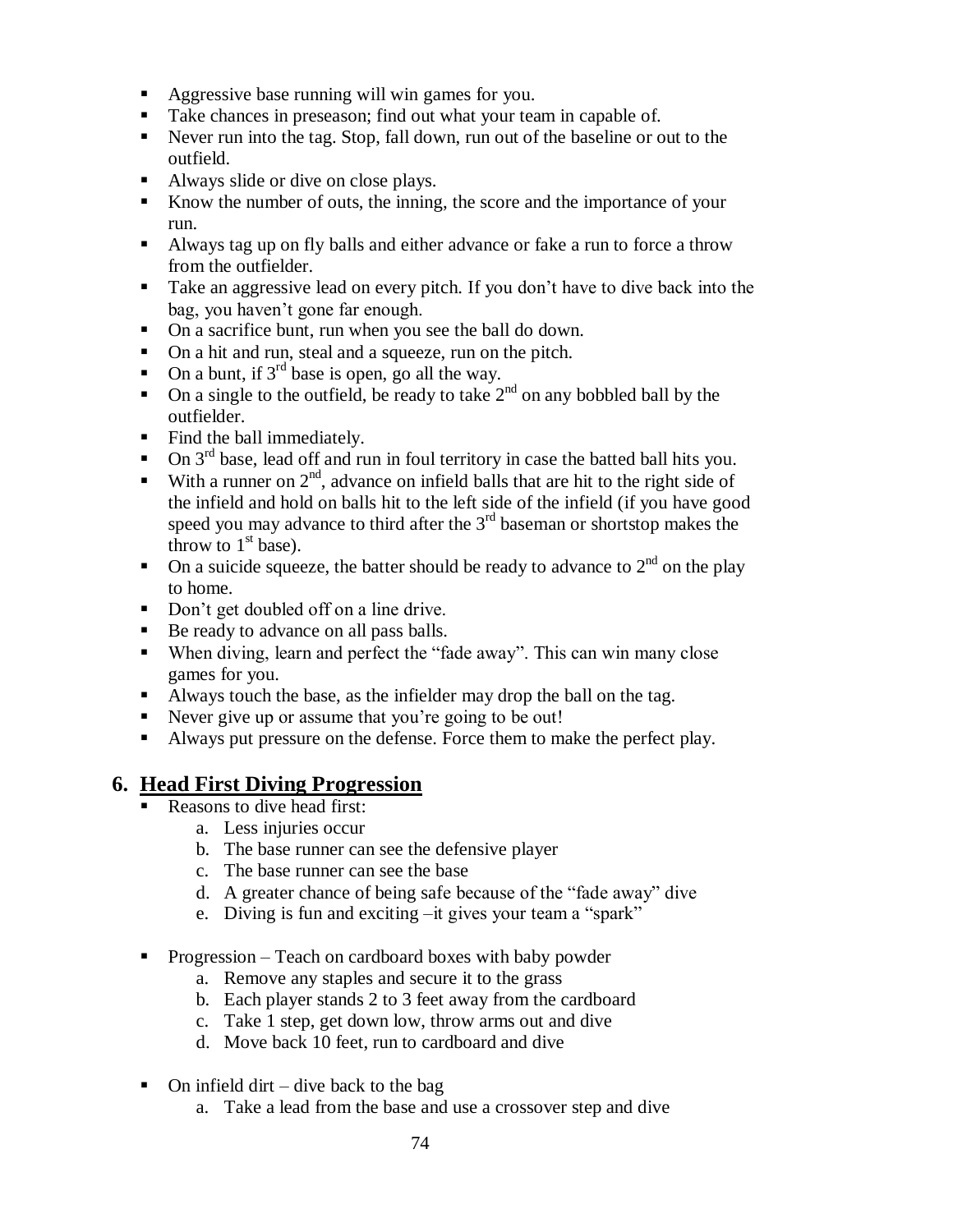- b. After the lead, the position should be with the weight low and balanced and ready to go either way
- c. When diving back to the bag, take a big crossover step, get low and dive back to the bag
- d. Throw both arms out, keep hands closed in a fist position to prevent finger injuries
- Incorporate diving into all base running drills everyday Coaching Tips
	- a. Players should hit forearms and upper thighs
	- b. Kick legs up
	- c. Make hands into fists
	- d. Keep eyes open
- Common Errors
	- a. Dragging toes
	- b. Slowing down
	- c. Taking a two foot take off
	- d. Breaking natural stride when approaching the base
	- e. Staying too high, instead of getting low
	- f. Diving too close to the base

#### **7. Feet First Sliding Progression**

- Take cleats off or wear tennis. Cleats tend to stick in the cardboard, which causes players to roll their ankle or knee
- Sit on grass with one leg bent behind the other
- Use cardboard with powder
- Take a few steps and slide on the cardboard
- Make sure player is leaning/sitting back
- Continue to increase the distance
- Use the same technique to slide under the balls
- You can also teach either the sliding or diving on wet grass instead of cardboard and powder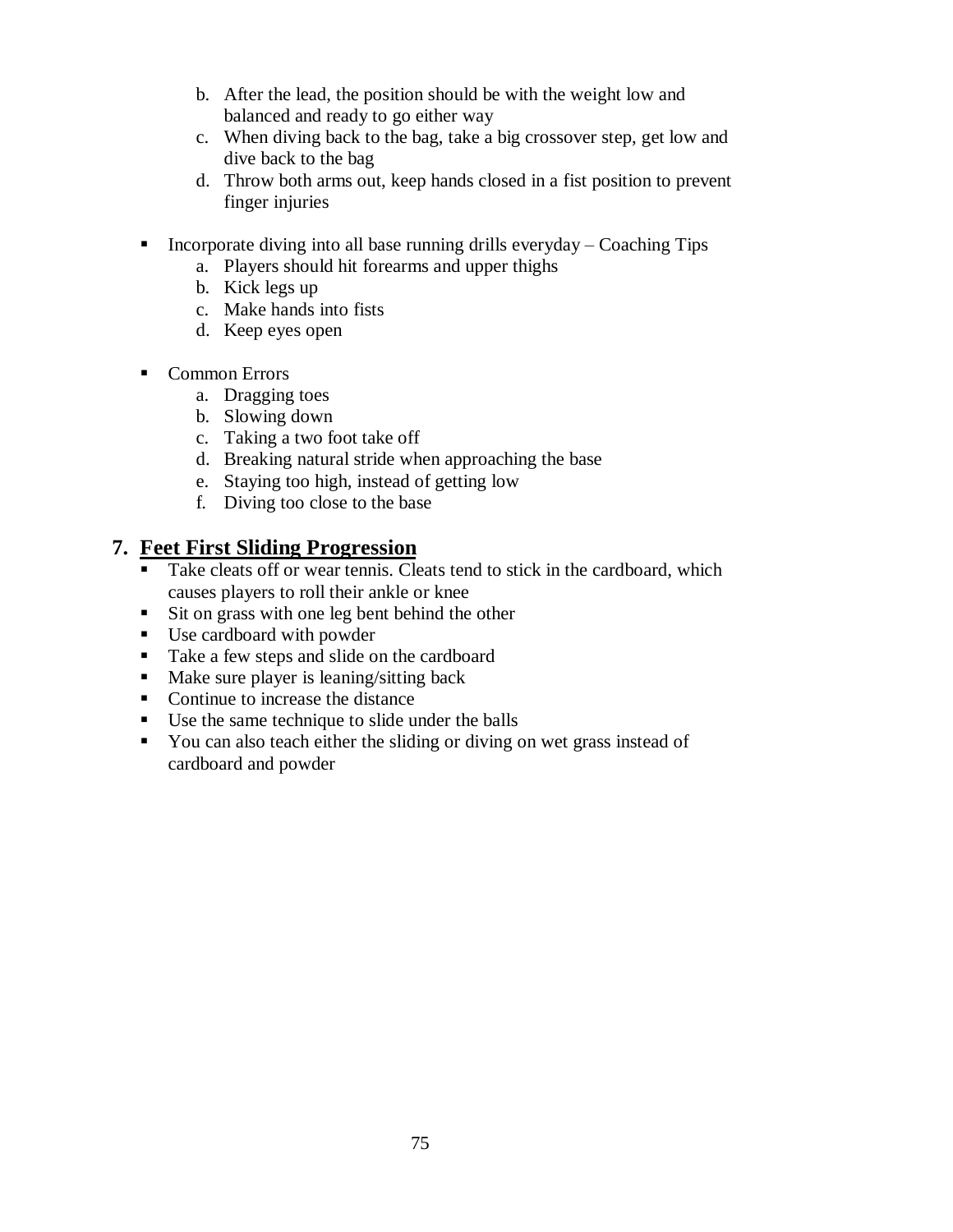# **Base Running**

## **Base Running Drills**

### **1. Four Corner Running**

- Divide team into four groups
- Send each group to a different base
- $\blacksquare$  On the signal, the 1<sup>st</sup> runner at each line runs through the bag and then goes to the back of that next line. Repeat until all players have gone through the bag. Then everyone rounds the bag and dives bag, then they round and go to the next base. The last rotation has the players going to two bases ahead as if they hit a double.

#### **2. Team Relay**

- Divide the team into two groups
- $\blacksquare$  One group stays at home and the other group goes to  $2^{nd}$
- On the signal, the  $1<sup>st</sup>$  person in each line runs 2 bases ahead
- When their teammate crosses 2 bases ahead, the next runner goes
- The team that has all of their players finish first wins

#### **3. Tagging Up at 3rd**

- Three players line up at  $3^{rd}$  one player on the base and the other two on rubber basses that are set up in foul territory even with  $3<sup>rd</sup>$  base
- The coach hits a fly ball to left field
- The players tags up and try to score

#### **4. 3 Corner Relay**

- $\blacksquare$  Divide team into three groups
- The groups go to  $1<sup>st</sup>$ ,  $3<sup>rd</sup>$  and home
- On the signal, runners at home swing a bat, take it with them down the line and run through the bag
- Runners at  $1<sup>st</sup>$  run to  $3<sup>rd</sup>$  and dive
- Runners at  $3<sup>rd</sup>$  take a lead, return to the bag to tag up and then goes home
- All three runners go at the same time
- Runners rotate to the end of the next line

#### **5. Tee Ball with Defense**

- Batter/base runner hits the ball off of the tee with the defense in place
- You can put only the left side of the infield, only the right side of the infield or the entire infield

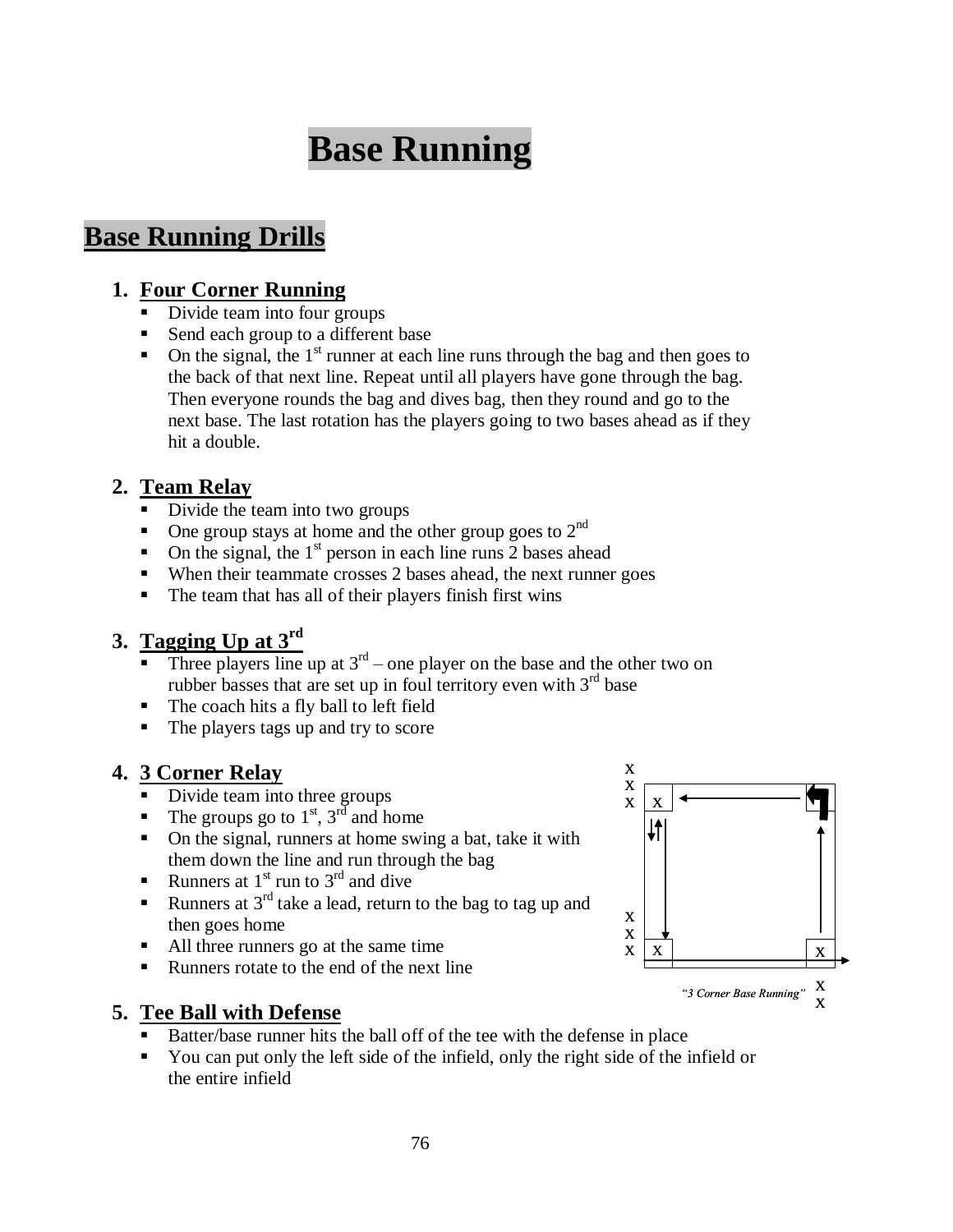## **Team Strategies**

## **Bunt Defenses**

### 1. **Cone Defense with Runner at 1st Base**

- The bunt is fielded by  $1<sup>st</sup>$ ,  $3<sup>rd</sup>$ , P & C
- $\sim 2^{nd}$  & SS creep in toward the infield to guard against a slap bunt or slow roller
- When the bunt goes down,  $2^{nd}$  & SS sprint to cover  $1^{\text{st}}$  &  $2^{\text{nd}}$
- If the bunt is fielded by the  $1<sup>st</sup>$  baseman, the 3<sup>rd</sup> baseman retreats back to cover 3<sup>rd</sup>
- If the bunt is fielded by the  $3<sup>rd</sup>$  baseman, the  $1<sup>st</sup>$  baseman covers  $3<sup>rd</sup>$  (anytime there is a runner at  $2<sup>nd</sup>$ , the SS is responsible for covering  $3<sup>rd</sup>$ )
- **LF** backs up  $3^{rd}$ , CF backs up the possible throw to  $2<sup>nd</sup>$ , then gets in line for a throw from  $1^{st}$  to  $2^{nd}$ , RF backs up  $1^{st}$  base
- This defense is a must anytime there is a runner at  $3<sup>rd</sup>$  and there is a possibility of a squeeze bunt



### 2. **One Back Defense with Runner at 1st Base**

- The bunt is fielded by  $3^{rd}$ , P & C
- The P must cover the  $1<sup>st</sup>$  base line
- $\blacksquare$  1<sup>st</sup> covers 1<sup>st</sup>, 2<sup>nd</sup> covers 2<sup>nd</sup>, SS covers 3<sup>rd</sup>
- Again,  $2<sup>nd</sup>$  and SS must creep in to prevent the slap from getting past them before they sprint to cover  $2^{nd}$  and  $3^{rd}$
- The is a good defense if the  $#3$ , 4 or 5 batters are up or a batter that may pull the ball
- $\blacksquare$  This also allows the 1<sup>st</sup> baseman to cover her own bag
- You must have a good fielding pitcher to use this defense
- **•** Outfielders never cover the bases, they always back up the bases

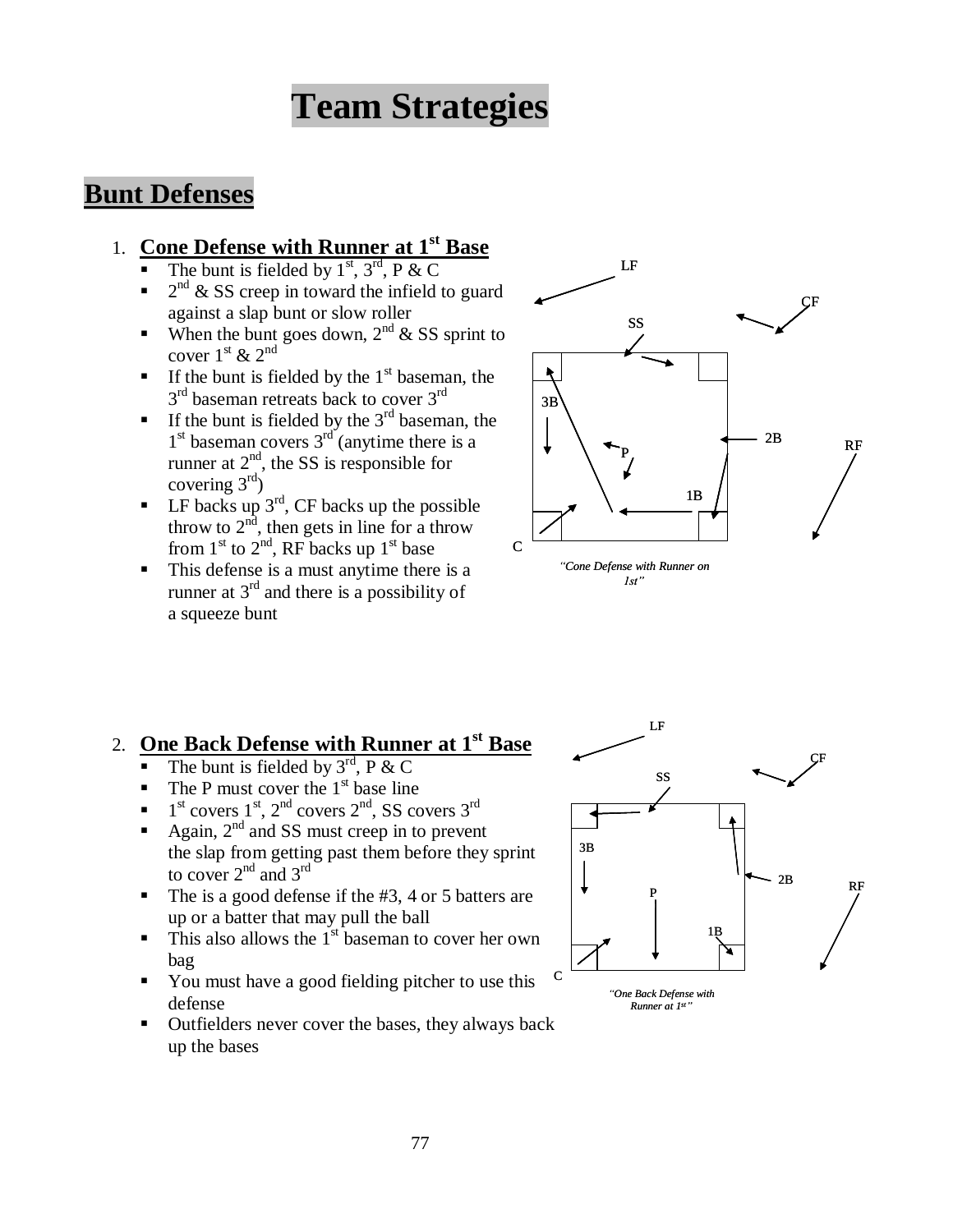#### 3. **Bunt Defense with a Slapper up to Bat**

- The bunt/slap is fielded by SS,  $2<sup>nd</sup>$ ,  $3<sup>rd</sup>$ ,  $P \& C$
- $\blacksquare$  The SS moves in front of the base line, the 3<sup>rd</sup> baseman moves in and the  $2<sup>nd</sup>$  baseman moves in where the  $1<sup>st</sup>$  baseman would normally be on a bunt during cone defense
- $\blacksquare$  The 1<sup>st</sup> baseman plays back next to the bag so that she is not trying to out run the slapper back to the bag for the play at  $1<sup>st</sup>$  base. She also helps on balls hit over the  $P/2^{nd}$  baseman and any pop ups behind them
- The left fielder moves in and plays in short left field. She moves closer to the foul line and

is responsible for balls hit over the SS head

- The center fielder moves in and is responsible for balls that are hit up the middle and in short right field and short left center
- The right fielder moves in and is responsible for balls at deep  $2<sup>nd</sup>$ , right field, and over the 1<sup>st</sup> baseman's head
- If the P,  $2^{nd}$  baseman,  $1^{st}$  baseman or right fielder fields the ball the SS is responsible for covering  $2<sup>nd</sup>$  base. If the ball is hit anywhere else the  $2<sup>nd</sup>$  baseman is responsible for covering 2<sup>nd</sup> base



*"Bunt Defense with a Slapper up to Bat"*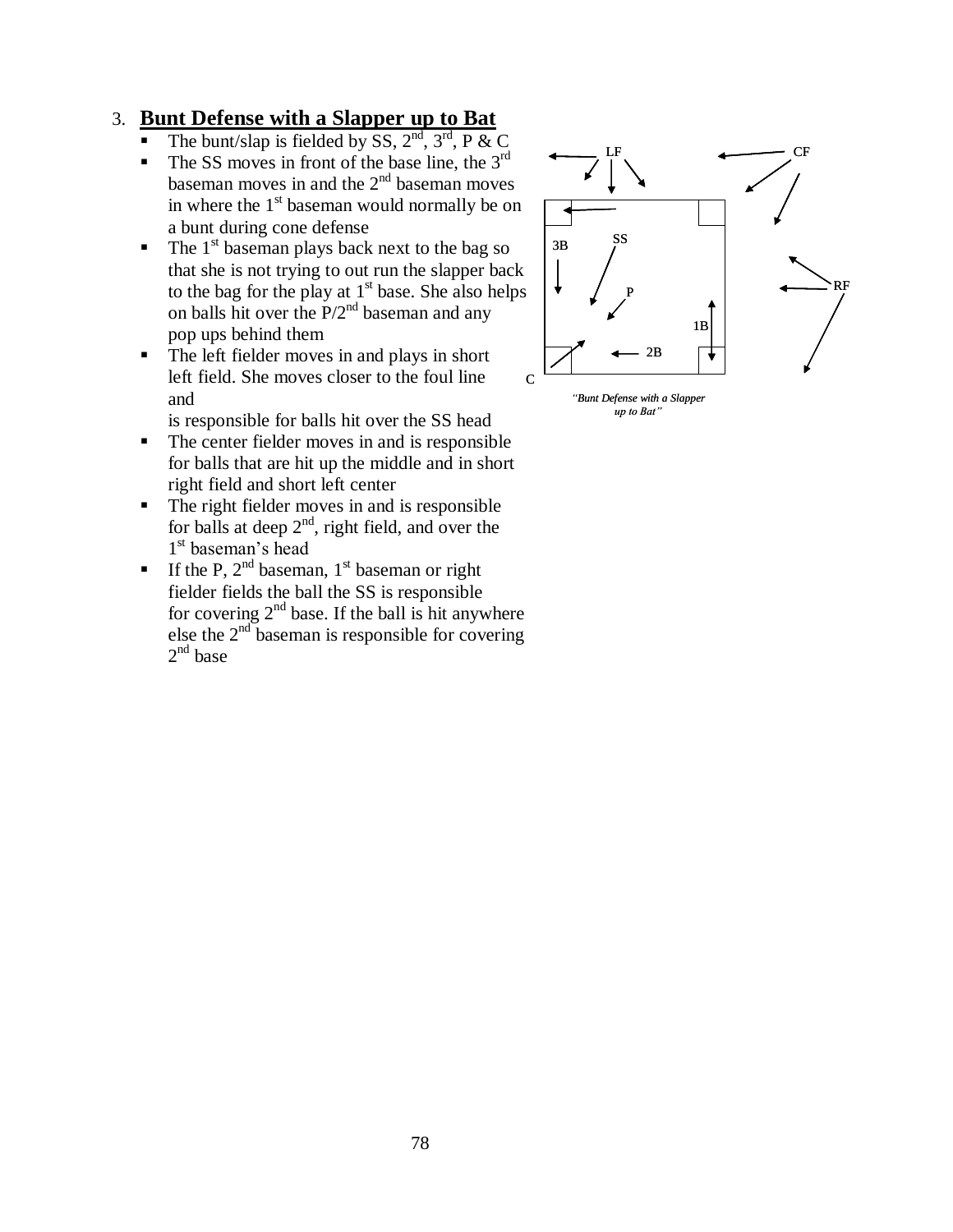# **Outfield Game Plan**

#### **1. General Information**

- Four places a ball can be hit to every outfielder
	- o In front of her
	- o To the right of her for extra bases
	- o To the left of her for extra bases
	- o Over her head for extra bases or a home run
- Any ball that is not hit in front of you will automatically be thrown to the relay who is either the SS or  $2<sup>nd</sup>$  baseman
- Any ground ball hit in front of you should be thrown two bases ahead of the led runner
	- $\circ$  Situation #1 no one on or runner on 3<sup>rd</sup>; ball is thrown to 2<sup>nd</sup>
	- o Situation #2 runner on 1<sup>st</sup> or 1<sup>st</sup> & 3<sup>rd</sup>; the ball is thrown to 3<sup>rd</sup>
	- o Situation #3 runner on  $2^{nd}$  or  $2^{nd}$  &  $3^{rd}$  or bases loaded; the ball is thrown home
- Anytime there is a base hit to the outfield with a runner at  $3<sup>rd</sup>$ , the run will score, so don't make a foolish throw to the plate allowing the batter to advance to  $2<sup>nd</sup>$  and get into scoring position.
- There are two different types of plays for the outfielders:
	- o **"Play it Safe"** don't take a chance on a diving catch and make sure to keep the ball in front of you on a ground ball. It is better to give up a base hit rather than a triple or homerun. The coach should indicate whether she wants you to "Play it Safe" or not.
	- o **"Do or Die"** our opponents will win if we give up a base hit or we fail to throw the runner out at the plate (even if the catch is out of your range). The coach will indicate if the situation is a "Do or Die" situation or not.

### **2. Key Points to the Outfield Game Plan**

- You must hit the relay person (SS or  $2<sup>nd</sup>$  baseman)
- You must hit the cutoff person  $(1<sup>st</sup>$  or P)
- Your throws must hit the dirt, as these throws are faster than air balls
- The outfield is the last line of defense, keep the ball in front of you
- Don't back up too close
- Never be a spectator!!!

#### **3. Backing Up**

- The center fielder backs up LF  $\&$  RF on balls that are hit in front of them
- When balls are hit down the line, the CF goes opposite to back up a throw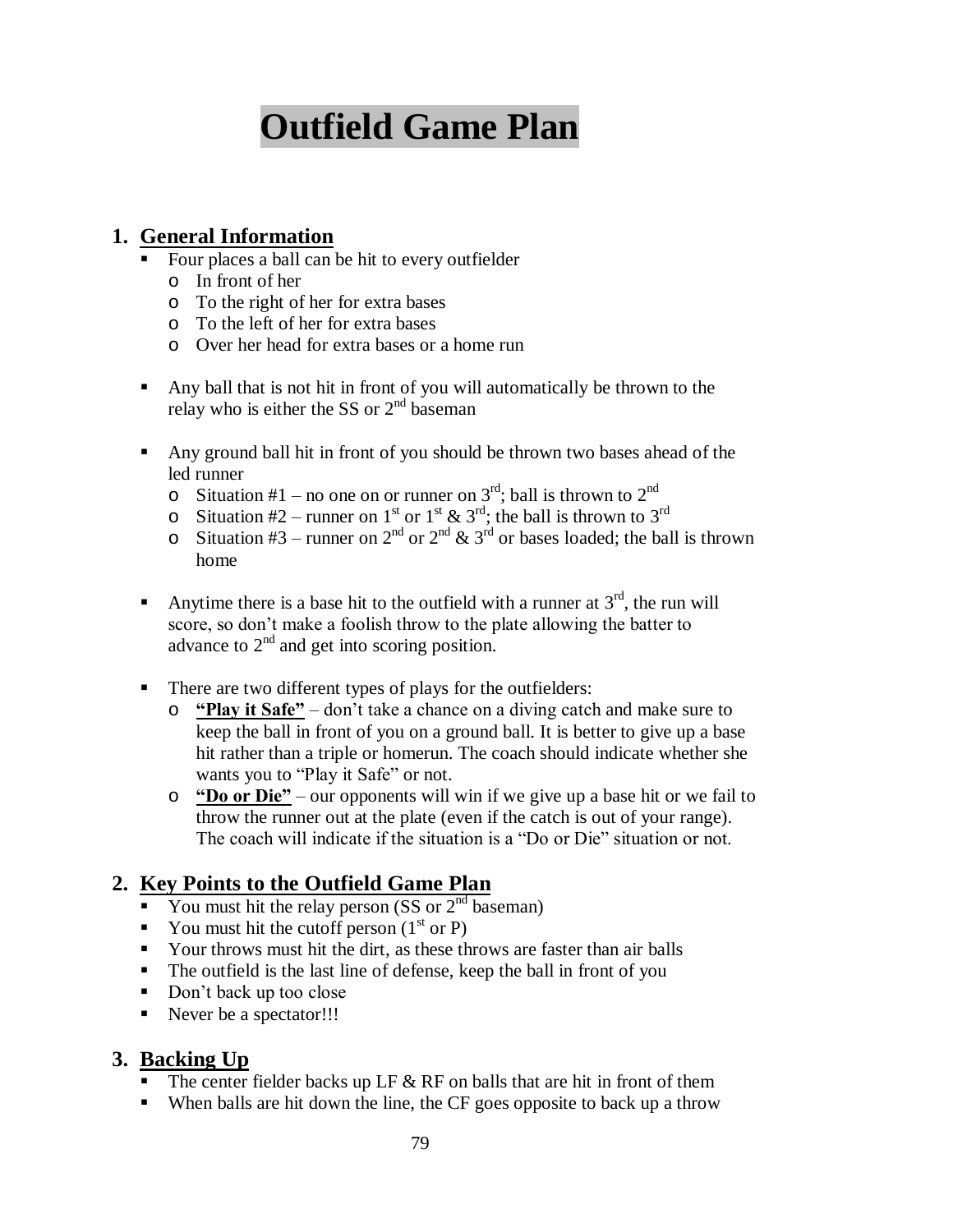- Balls hit to LF, CF backs up and RF goes opposite
- $\blacksquare$  Balls hit to RF, CF backs up and LF goes opposite
- After the initial play, each outfielder must move quickly to back up the next possible throw/play
- Always anticipate and react **before** an errant throw occurs
- If the catcher tells the cutoff to "Cut 2" the RF and LF must be in good back up position and the CF must be ready for a throw from the cutoff

### **4. Backing Up Double Plays**

- Positions:
	- $\circ$  RF- 1<sup>st</sup> base
	- $C = C^{\text{nd}}$  base
	- $\circ$  LF 3<sup>rd</sup> base
- $\blacksquare$  Ball hit to 3<sup>rd</sup> or SS in the hole:
	- $\circ$  LF backs up the play and them moves to back up 3<sup>rd</sup> base
	- $\circ$  CF backs up the possible throw to  $2<sup>nd</sup>$  into right center field
	- $\circ$  RF backs up 1<sup>st</sup> base on a possible double play
- Ball hit to  $2<sup>nd</sup>$  or SS up the middle on a double play:
	- $\circ$  LF backs up DP throw to 2<sup>nd</sup> then moves to 3<sup>rd</sup>
	- $\circ$  CF backs up ball hit to  $2^{nd}$ , then moves back in line with the next possible throw if the runner at  $2<sup>nd</sup>$  is safe
	- $\circ$  RF backs up the throw from 2<sup>nd</sup> to 1<sup>st</sup>
- Ball hit to  $1<sup>st</sup>$  on DP or to  $2<sup>nd</sup>$  in the hole:
	- $\circ$  LF backs up 3<sup>rd</sup> for the possible throw from 1<sup>st</sup> to 3<sup>rd</sup>
	- $\circ$  CF backs up the possible DP throw to  $2<sup>nd</sup>$ , then moves back to CF for the next possible throw
	- $\circ$  RF backs up hit ball and then moves to back up 1<sup>st</sup>

### **5. Fly Balls**

- Fly balls hit within the outfielder's "throwing range":
	- o Throw one base ahead of the lead runner
	- o If the runners occupy  $1^{st}$  & 3rd bases, and both runners hold, the outfielder should get the ball in as quickly as possible to the cutoff player
- Fly balls hit out of the outfielder's "throwing range":
	- $\circ$  With a runner at 3<sup>rd</sup> only, you must throw the ball home
	- $\circ$  With runners at 1<sup>st</sup> & 3<sup>rd</sup> or 2<sup>nd</sup> & 3<sup>rd</sup>, throw the ball one base ahead of the back runner

#### **6. Rules for the Outfield Game Plan**

- On a base hit, the ball is thrown two bases ahead of the lead runner (except at  $3<sup>rd</sup>$ )
- On a fly ball, the ball is thrown one base ahead of the lead runner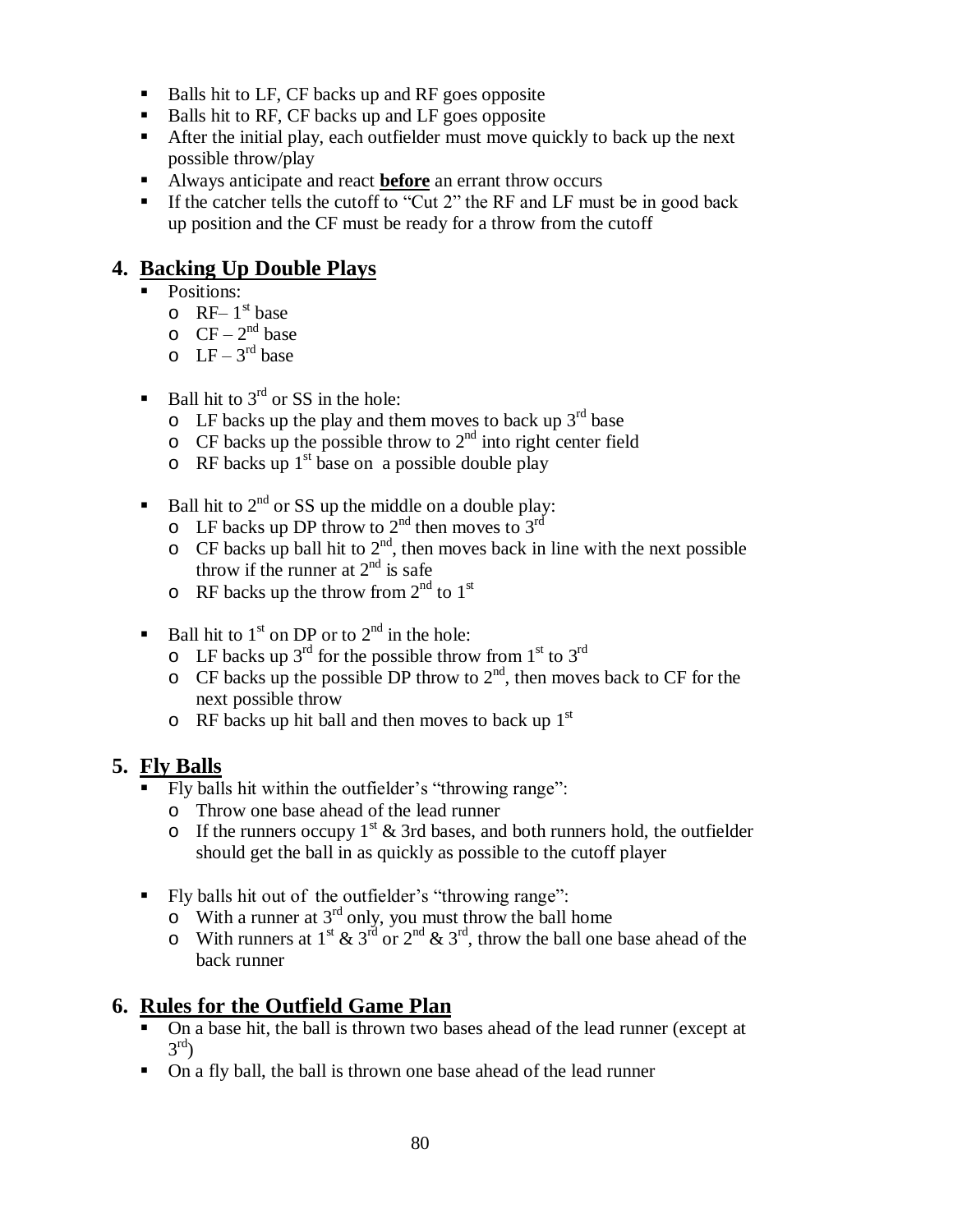#### **7. Push and Pull Hitters**

- Pull hitters tend to hit the ball down the left field line (right handed batter)
	- $\circ$  The entire team should move towards the 3<sup>rd</sup> base/LF foul line
	- o RF may move in some and should play behind the  $2<sup>nd</sup>$  baseman instead of near the RF line
- **Push hitters tend to be weak and hit the ball down the right field line (right)** handed batter)
	- $\circ$  The entire team should move towards the 1<sup>st</sup> base/RF foul line
	- o The LF may move in and play behind the SS instead of near the LF line
- Make adjustments according to the hitters
- Don't play batters 1-9 in the same position
- **Learn the hitters tendencies and take advantage of them**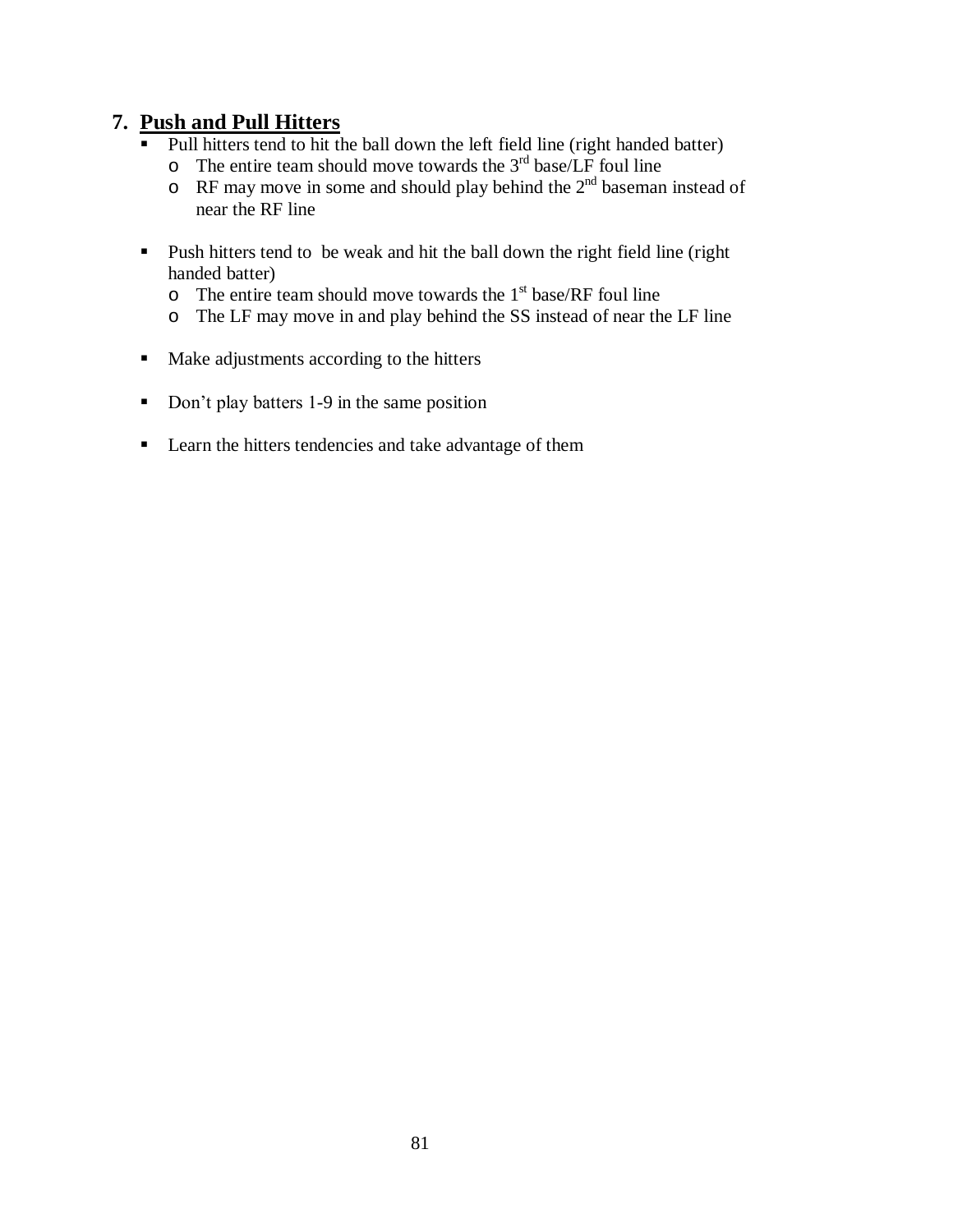# **Outfield Play**

## **Outfielder Must . . .**

#### **1. Know the opposing team**

- Do they slap and who are their slappers
- What players hit with power
- What players push the ball
- Do they like to bunt, steal, hit and run etc.

#### **2. Know your own team**

- Know other outfielders range
- Know other outfielders arms
- Know infielders range

#### **3. Hit the cutoff/relay**

#### **4. Back Up**

- Never get too close
- Always move laterally
- Get in line with where the throw is coming from
- Anticipate the second play or back up

#### **5. Communicate and Back Up**

 $\blacksquare$  Both with the infielders and the outfielders

#### **6. Know the Situation**

- Where the runners are
- Where the plays will probably be made

#### **7. Know the playing facilities and the playing conditions**

- Grass long or short, wet or dry
- Weather conditions sunny, windy etc.
- Dimensions of the field distance between foul and out of play, fence, sprinklers, holes etc.

#### **8. Important Qualities for an Outfielder**

- Accurate arm
- Quick feet
- Good judgment
- Confident and disciplined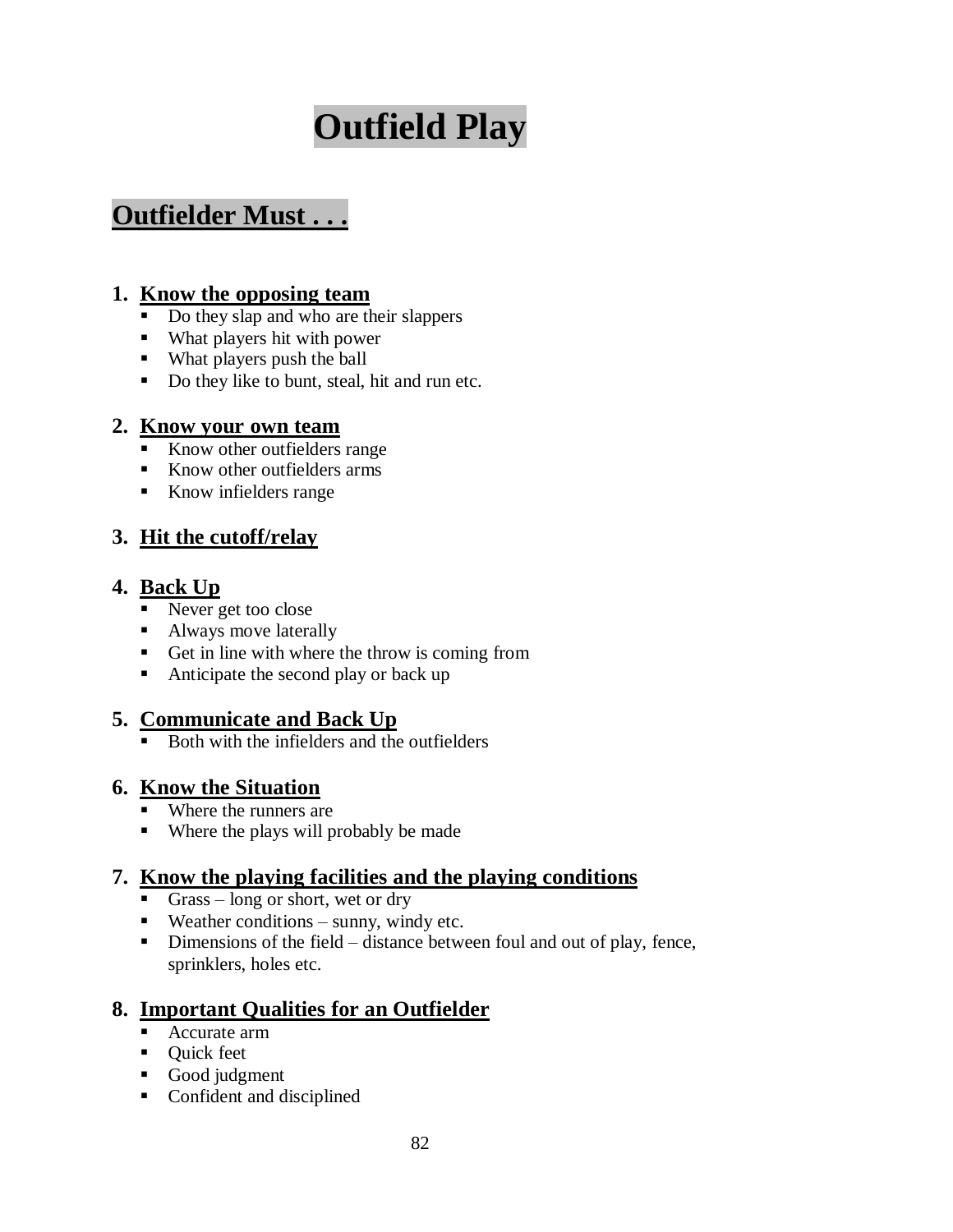#### **9. Basic Outfield Concepts**

- $\blacksquare$  Line the ball up, body to the target when catching/fielding
- Grip the ball across the seams (hold the ball out in the fingers, not in the palm of the hand)
- Pick the ball up out front
- Drop the arm down as you are going back and then throw over the top (not sidearm)

### **10.Catching a Fly Ball**

- $\overline{\phantom{a}}$  Set up properly every time
- $\blacksquare$  The glove foot is forward
- Catch the ball with the body opened up
- Catch the ball up above and forward on the throwing side
- Block the sun with the glove hand and wait for it to come out of the sun
- Try to pick up the angle that the ball enters the sun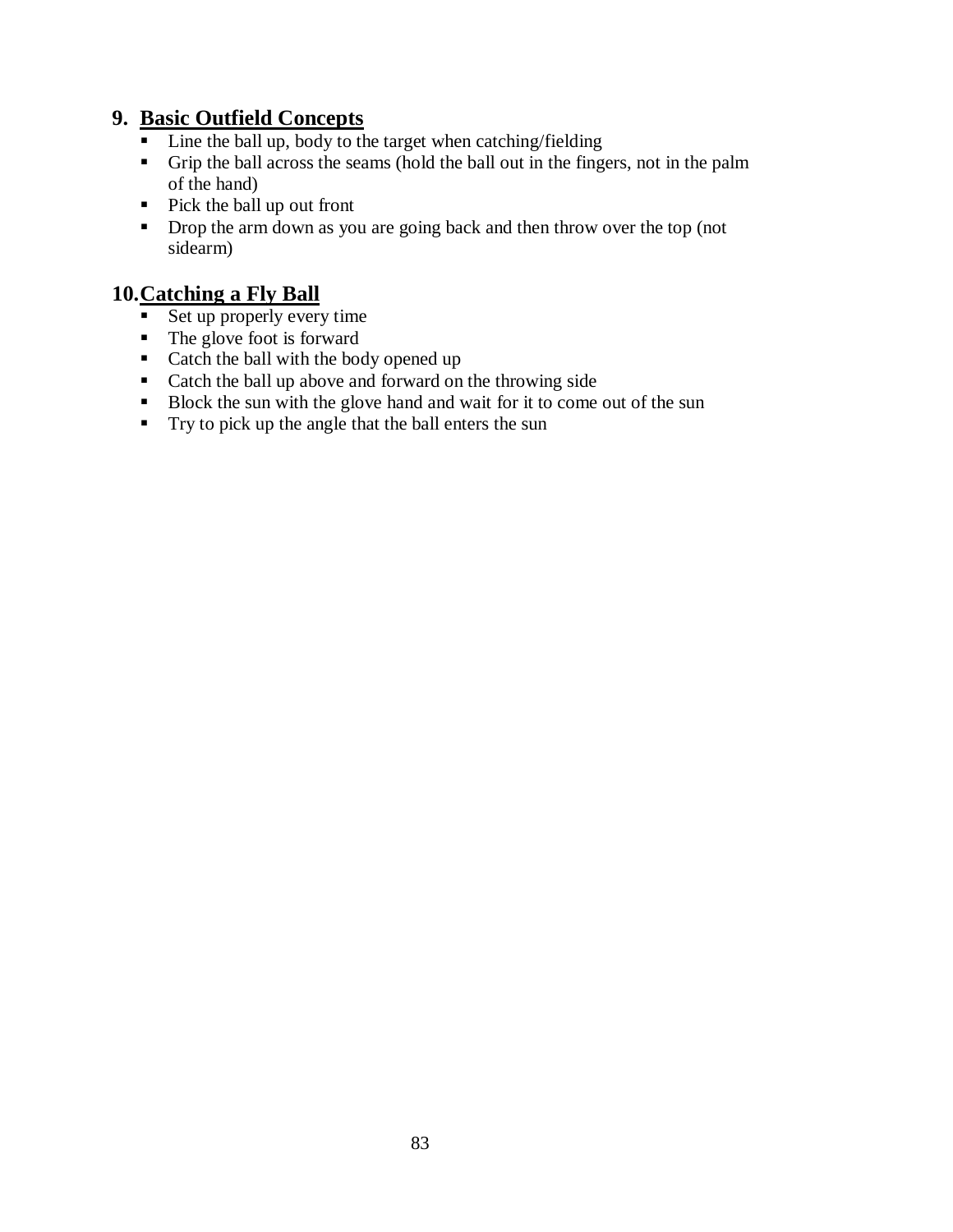## **Key Points for all Outfielders**

- 1. Pre-pitch preparation will keep you from making unnecessary mental mistakes.
- 2. Good communication is essential for all outfielders; that is, loudness, clarity and decisiveness.
- 3. Make all the routine plays. Play "simple catch".
- 4. All outfielders have responsibilities to back up bases.
- 5. Do not hold onto the ball in the outfield. Get it back into the infield immediately.
- 6. Call infielders off on all fly balls that you can reach. You have priority over the infielders.
- 7. Practice catching balls in the sun.
- 8. Be aware of field and weather conditions.
- 9. Learn to play the fences.
- 10. Freeze on line drives hit right at you.
- 11. Get into position to catch fly balls as quickly as possible.
- 12. Always use two hands whenever possible.
- 13. Try to catch all fly balls over your throwing shoulder.
- 14. Block hard hit balls that are right at you. If the ball gets by you it could mean that a run will score.
- 15. On throws to home, one bounce the ball well out in front of the catcher. This kind of throw is easier to field than short hops are, especially with a runner trying to score.
- 16. With runners on base, charge ground balls.
- 17. Note whether the batter is right handed or left handed as this distinction will determine how the ball will "fade" on you.
- 18. A general rule is to throw one base ahead of the runner on fly balls and two bases ahead of the runner on ground balls.
- 19. Take charge of your position.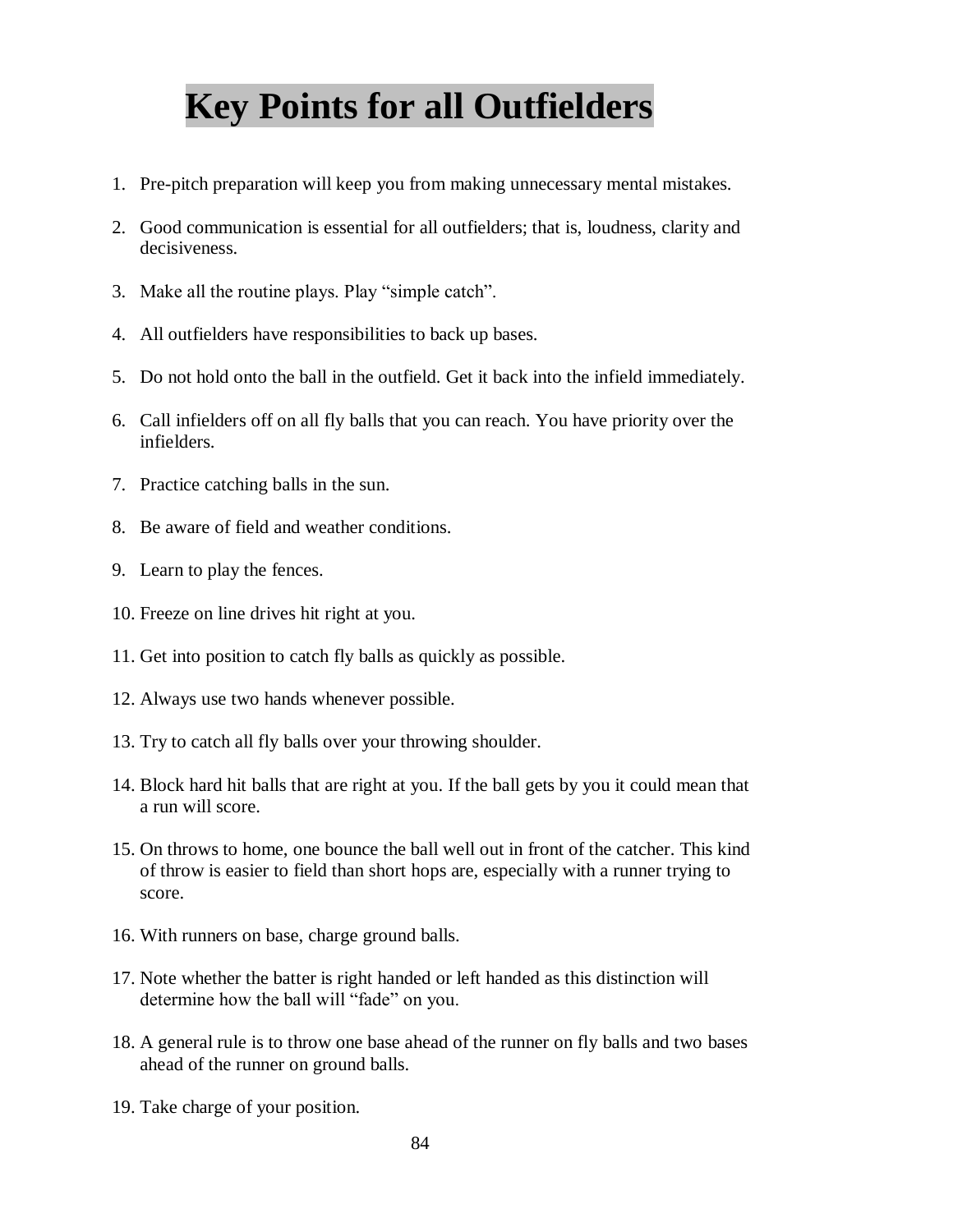# **Conditioning Drills**

## **Skills & Drills**

### **1. Rabbit Drill**

- Line the team up in a circle around the diamond; fastest to slowest
- On the coach's signal, each player takes off running trying to catch the person in front of them
- When a player is caught from behind she must drop out of the race
- The rest of the group continues until one player is left or there is a stalemate
- $\blacksquare$  The coach can change directions at any time

### **2. Up, Back, Side to Side**

- Players line up side by side along the foul line with the coach facing them
- The coach holds a ball up in her hand; the players mirror the ball
- The coach pulls the ball back towards her while players move forward quickly while calling "I got it" or "mine"
- When the coach calls "ball" the players fake a catch, plant their feet and fake a throw
- The coach then moves the ball away from her, the players pivot and run back. Again the coach says "ball" and the players do the same thing
- The coach then moves the ball to the right, players sprint to their left (mirror) and the same thing occurs
- Repeat the above to the opposite side
- Repeat entire drill everyone must call for the ball and move quickly

### **3. PCC 30 Second Drill**

- $\blacksquare$  5 players per group
- **1** player lines up on each base and 2 line up at home
- The  $1<sup>st</sup>$  player at home has the ball
- On the signal, the player with the ball at home throws it to  $1<sup>st</sup>$ ; she then runs to  $1<sup>st</sup>$
- The player at 1<sup>st</sup> receives the ball and throws it to  $2<sup>nd</sup>$ , she then runs to  $2<sup>nd</sup>$
- The player at  $2^{nd}$  receives the ball and throws it to  $3^{rd}$ , she then







*"Up, Back, Side to Side"*



*"PCC 30 Second Drill"*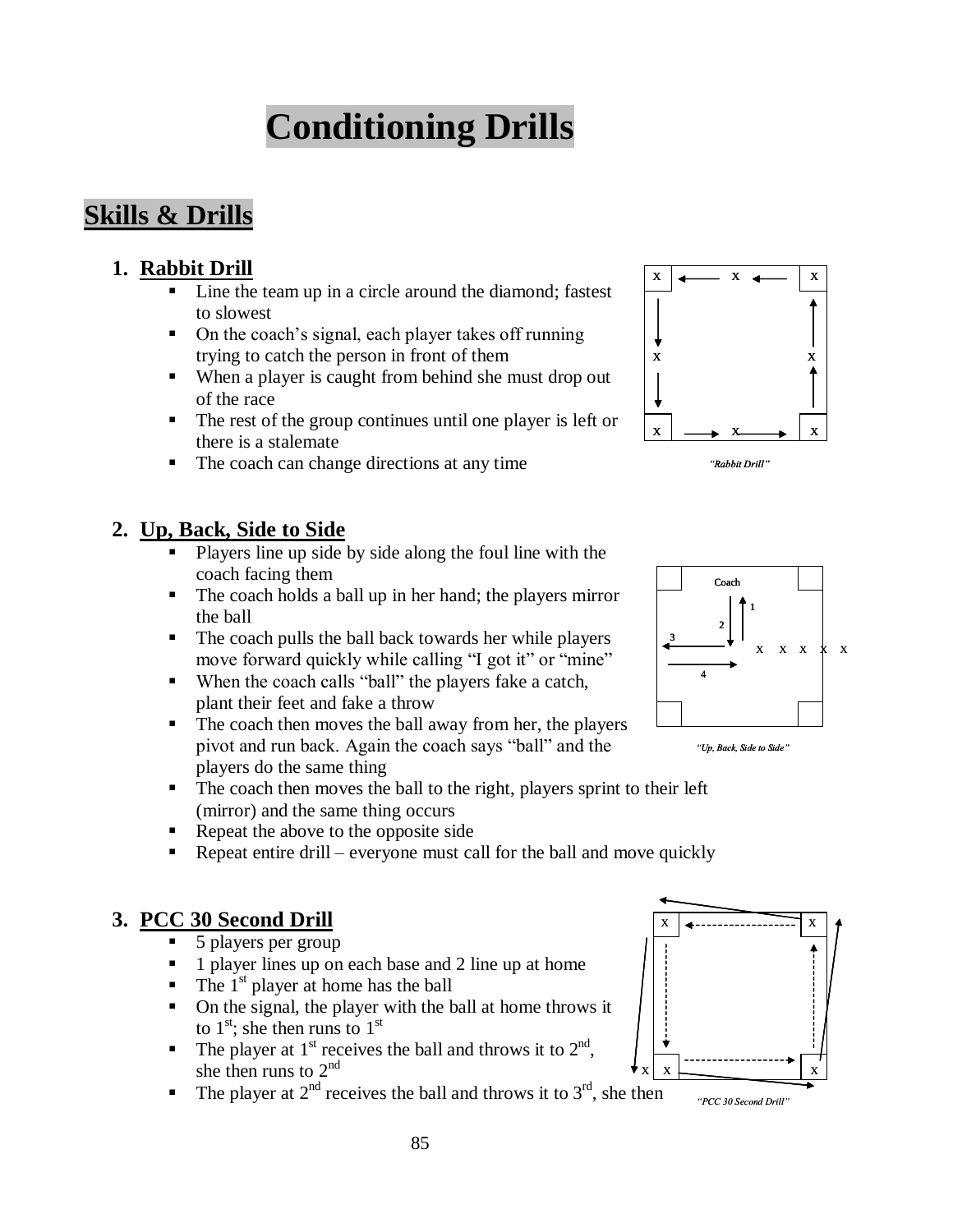runs to 3rd

- The players continue to do the above until all players are back in their original starting positions
- Time each group. You can use it as a competition also

#### **4. Infield Conditioner**

- The team lines up at SS (use a cone to mark the starting point)
- Place a rubber base approximately 10 feet in front of  $3<sup>rd</sup>$ base and outside the foul line
- One player plays  $3^{\text{rd}}$  base<br>• The coach at home has a
- The coach at home has a bucket of balls
- $\blacksquare$  The coach hits a ground ball to the 1<sup>st</sup> SS, she must field the ball, pivot and make a good throw to  $3<sup>rd</sup>$ ; she follows the ball to  $3^{rd}$  and becomes the new  $3^{rd}$  baseman
- The  $3^{rd}$  baseman runs the ball to the coach's bucket at home and returns to the end of the line at SS

#### **5. Indian Relay**

- $\blacksquare$  6 to 8 players per group
- Each group is lined up with one player behind the other
- **Players start to jog with equal distance between them**
- Upon the signal from the first person in line, the last player in the line moves out to the right and sprints to the front of the line
- The runner then slows to a jog, once that person gets to the front the last person in line sprints to the front of the line
- The sequence continues for as long as desired (for either a specific amount of time or a specific number of rounds)
- **Variation:** The first person in line has a ball. As the group jogs, the first player tosses the ball over her shoulder to the person behind her, the sequence continues until the last person in line receives the ball. After the last person receives the ball, she sprints to the front of the line and starts tossing the ball over her shoulder. The drill continues for as long as you want it to.

#### **6. Sprint Base Running**

- Line all players up at home plate
- The runner sprints to  $1<sup>st</sup>$  base, jogs to the outfield fence along the right field foul line, and then jogs back to  $1<sup>st</sup>$  base.
- As soon as the runner touches  $1<sup>st</sup>$  base, she sprints to  $2<sup>nd</sup>$ base (while the next runner from home sprints to  $1<sup>st</sup>$ ) jogs to the center field fence, and jogs back to  $2<sup>nd</sup>$
- As soon as the runner touches  $2<sup>nd</sup>$  base, the runner sprints to







*"Infield Conditioner"*

C

3rd

X X X SS

*"Indian Relay"*

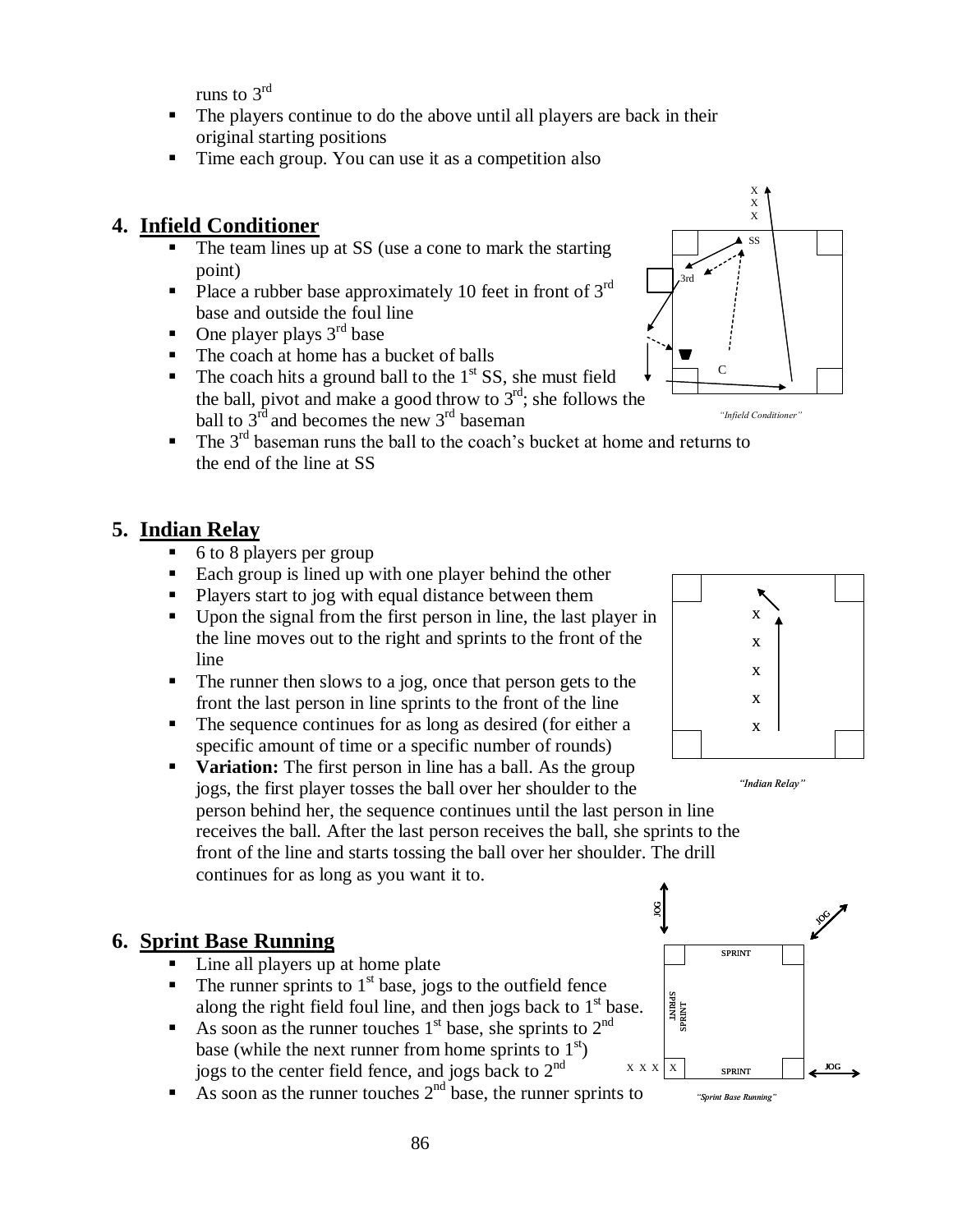$3<sup>rd</sup>$  base, jogs to the outfield fence along the left field foul line, jogs back to 3rd base and sprints home

#### **7. Throw and Hustle**

- Start with five outfielders in right field in a single file line
- Two infielders are at  $2<sup>nd</sup>$  base, two infielders are at 3<sup>rd</sup> base and one player is with the coach at or near the pitcher's mound
- The coach hits fly balls to an outfielder, who then catches the ball, sets up and throws to  $2<sup>nd</sup>$  base
- $\blacksquare$  The 2<sup>nd</sup> baseman simulates a tag, then squares and throws to  $3<sup>rd</sup>$  base. The  $3<sup>rd</sup>$  baseman then throws to the player near the coach
- After the outfielder throws to  $2<sup>nd</sup>$  base, she runs to centerfield and starts a new line there
- The person at  $2^{nd}$  base, throws to  $3^{rd}$  base and follows her throw and is now at the base



*"Throw and Hustle"*

 $\blacksquare$  The person at 3<sup>rd</sup> base follows her throw to the catcher and now becomes the coach's catcher. The catcher runs to  $2<sup>nd</sup>$  base and fills in at that position

- Repeat the drill in center and left field
- As soon as the  $2^{nd}$  baseman throws to  $3^{rd}$  base the coach hits to the next outfielder. The drill is continuous
- **Variation:** changing the number of players at each position. Changing the type of ball that is hit to the outfielder, for example ground balls, fly balls, line drives etc.

### **8. Picking Up balls Hit by the Outfielders**

- Use 5 cones or markers and 4 balls per group
- $\blacksquare$  Split your outfielders into 2 or 3 groups
- The first player starts at the first cone. When the coach says go the outfielder runs back to the first ball, picks it up correctly and throws it to an infielder, who is acting as her catcher. She then runs back to the first cone
- She then runs back to the second ball, throws it to her catcher and runs back to the first cone. The drill continues until the outfielder picks up the ball that is farthest away from her, throws it to her catcher and then runs all the way back to her starting cone



The next set of outfielders get the balls set up and repeat the drill

**Variations:** If they make a bad throw they must start the drill all over again. Use it as a relay contest, you may also include your infielders in this drill. You can also set up 4 or 5 bunts for the infielders/catchers to pick up. They must hustle back to their starting defensive position after each throw to a base before picking up the next bunt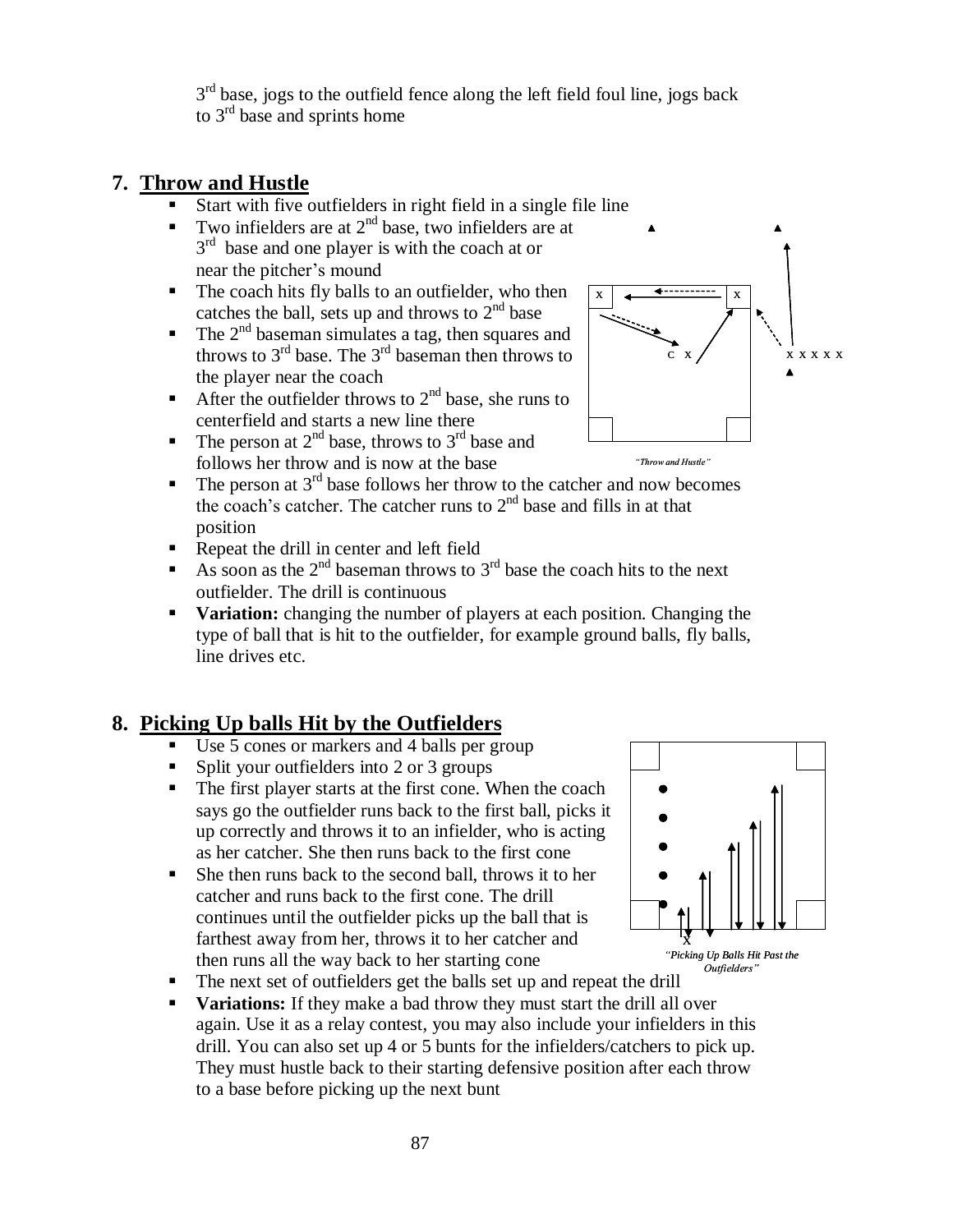#### **9. Figure 8 Fielding**

- There should be a fielder, a tosser and a catcher between each base
- Run around the bases in a figure 8 and field the balls in the middle
- I Jog to the base and spring to the middle
- Ground ball, line drives and fly ball



#### **10.Work Up Game**

- Use this game when you don't have enough players to play a game with two complete teams
- $\blacksquare$  Split your players up into 3 teams
- $\blacksquare$  1 team is on offense and the other two teams play defense together
- Each team plays all of their offensive innings in a row
- Set a specific amount of time  $(8-10 \text{ minutes})$  or specific # of innings for each offensive team to play
- Each time the offensive team makes the third out they clear the bases and start a new offensive inning
- The quicker they hustle up to bat and on and off the bases, the more at bats they will get
- After team #1 bats with team #2  $\&$  #3 playing defense together, then the teams change. Team #2 plays offense while teams #1 & #3 play defense together. The last rotation will have team #3 playing offense and teams #1 & #2 playing defense together
- This game allows you to scrimmage when you don't have enough players for two teams. This is also a good conditioning drill for the offensive players. It also allows you to move players around in different defensive positions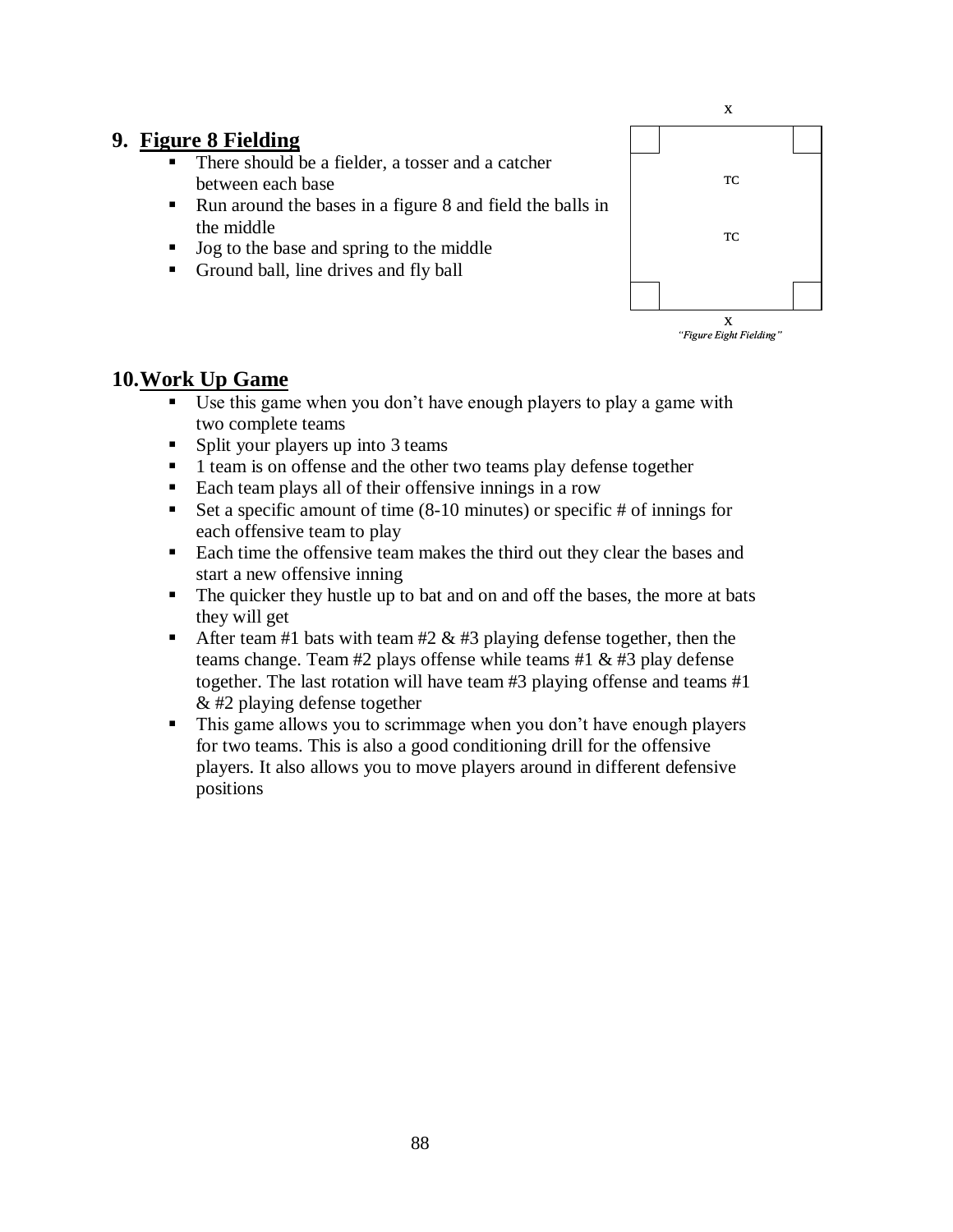| Date:                 | Time: | <b>Practice #:</b> |
|-----------------------|-------|--------------------|
| <b>Announcements:</b> |       |                    |
| Equipment:            |       |                    |

| <b>SKILLS</b> | <b>DRILLS &amp; EXPLANATION</b> |
|---------------|---------------------------------|
|               |                                 |
|               |                                 |
|               |                                 |
|               |                                 |
|               |                                 |
|               |                                 |
|               |                                 |
|               |                                 |
|               |                                 |
|               |                                 |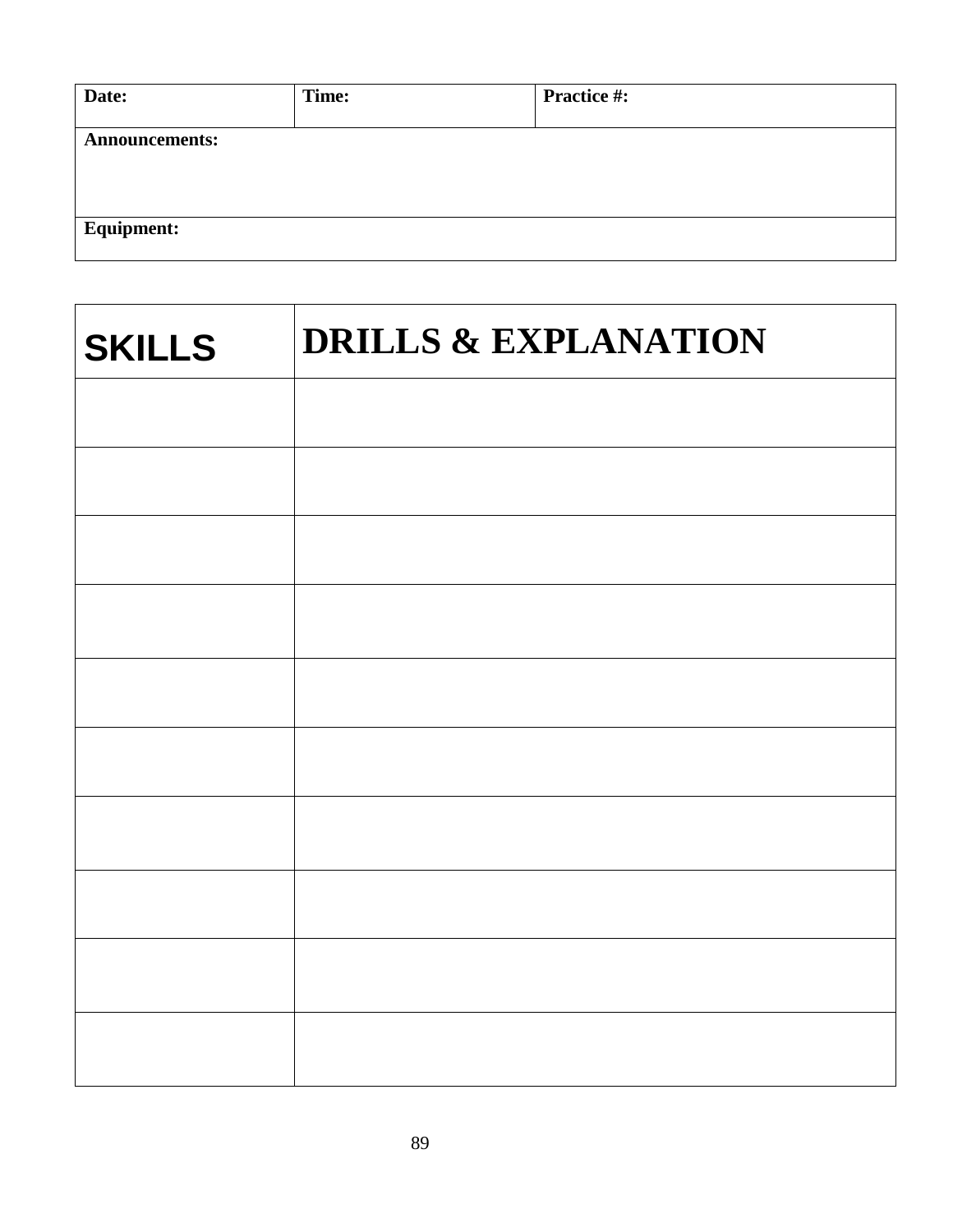| <b>Date:</b> 2/10/03            | <b>Time:</b> $2:00-4:00$    | <b>Practice #: 2</b>                         |
|---------------------------------|-----------------------------|----------------------------------------------|
|                                 |                             |                                              |
| Announcements:                  | 1) Next Practice – day $\&$ | 2) What paperwork etc. needs to be turned in |
|                                 | time                        |                                              |
| 3) Game Schedule                | 4) Uniforms                 |                                              |
|                                 |                             |                                              |
| <b>Equipment:</b> balls, bases, | Tees, fungo bats            |                                              |
|                                 |                             |                                              |

| <b>SKILLS</b>   | <b>DRILLS &amp; EXPLANATION</b>                                                                                                                                  |
|-----------------|------------------------------------------------------------------------------------------------------------------------------------------------------------------|
| 1. Stretch      | 1. Assign each player a stretch to lead                                                                                                                          |
| 2. Throwing     | 2. Warm up arms: a. review throwing mechanics<br>b. make them run if they don't pick ball up $w/2$ hands                                                         |
| 3. Fielding     | 3. Fielding ground balls with partners<br>a. Pick up with partner $X$ - - - - - - > X<br>b. straight on, glove side, hand side                                   |
|                 | Fielding ground balls at positions<br>a. Double Fungo drill<br>H <sub>2</sub> X <sub>2</sub>                                                                     |
| 4. Outfield     | 4. Outfield skills – a. work on throwing overhand (from knees $&$ standing)<br>b. work on footwork to set-up correctly to catch fly ball<br>c. work on positions |
| 5. Team Defense | 5. Defensive Skills<br>a. work on positions<br>b. team defenses and situations                                                                                   |
| 6. Hitting      | 6. Hitting Mechanics<br>everyone in a group, go over hitting mechanics<br>a.<br>b. hit off of tees $&$ soft toss                                                 |
|                 |                                                                                                                                                                  |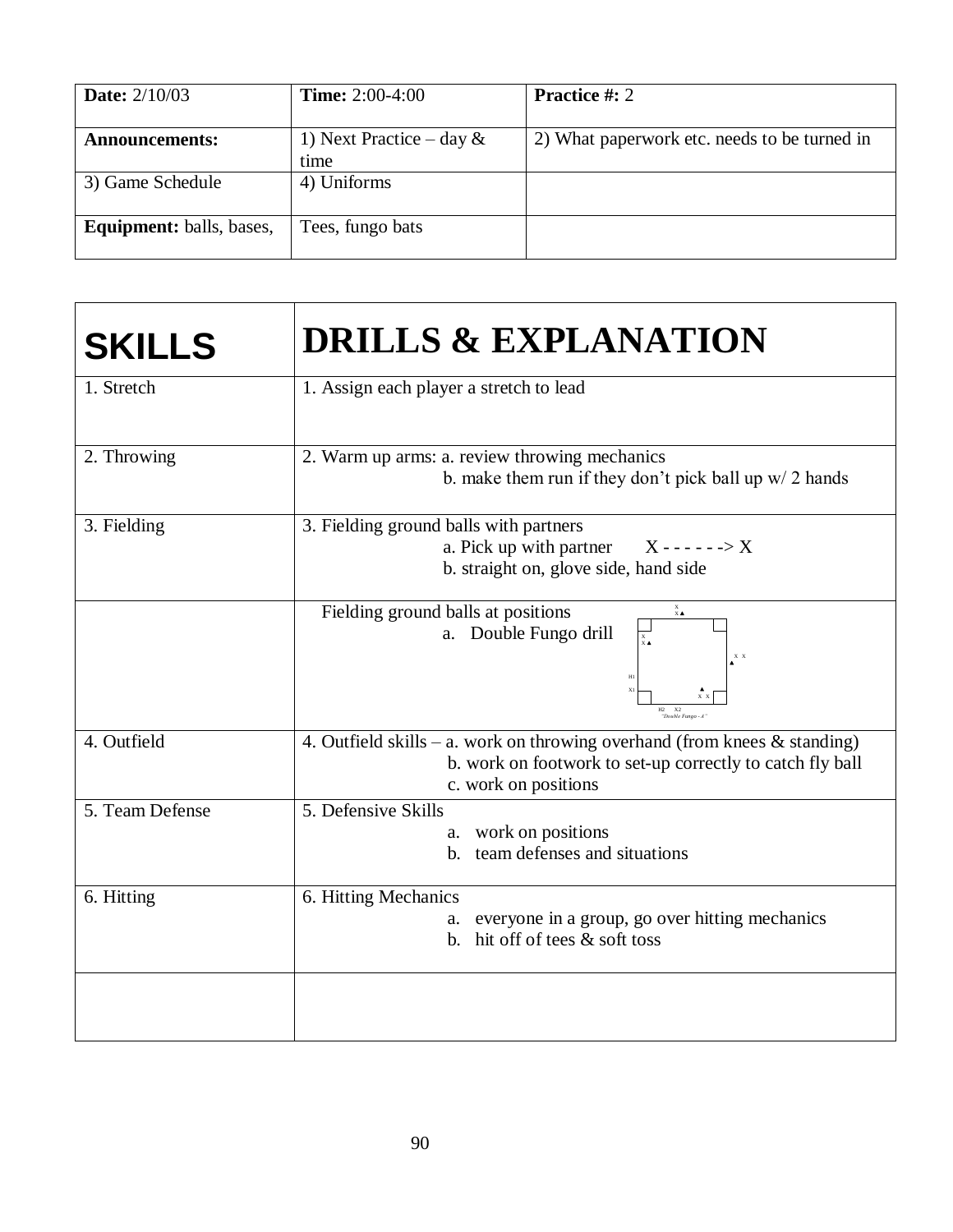# **BASIC COACHING**

#### **1) Important basics about coaching (teaching)**

- a) You are a teacher first and foremost, regardless of your profession.
- b) You are a **Role Model**, regardless of what some people may say about the role of coaches and athletes. You make a huge impression on your players.
- c) We need better role models; the state of youth sports is in disarray. There is so much violence in sports from the youth level to the professional level. We see examples of parent, player, and coach violence in the news on a regular basis.
- d) There are different types of learners, a good coach can teach all types of learners. For example, some students are audio learners. These types of learners get more out of a lectures and verbal explanations. Visual learners learn better by seeing demonstrations and diagrams.
- e) The sign of a great coach is someone who can teach one thing in a variety different of ways.

#### **2) Be Prepared**

- a) Be organized; make use of your valuable practice time.
- b) Have a written plan for practice; be logical about your teaching progression and the progression of practice. Don't teach step 2 and 3 if they can't perform step 1. Make sure your practice plan is designed so that the players don't get warmed up, stand around, then have to do some kind of explosive exercise again. Once they have warmed up keep them moving, once they have cooled down then do things that are appropriate for them at that point.
- c) Get a notebook or clipboard to keep practices and important papers organized and together. Make notes on practice plans about what worked well, what needed improvement, etc. for future reference.

#### **3) Expectations and rules**

a) Have a set of expectations, goals etc. both for the individuals and for the team. Make sure to set both short term and long term goals. Have players set goals for themselves and for the team.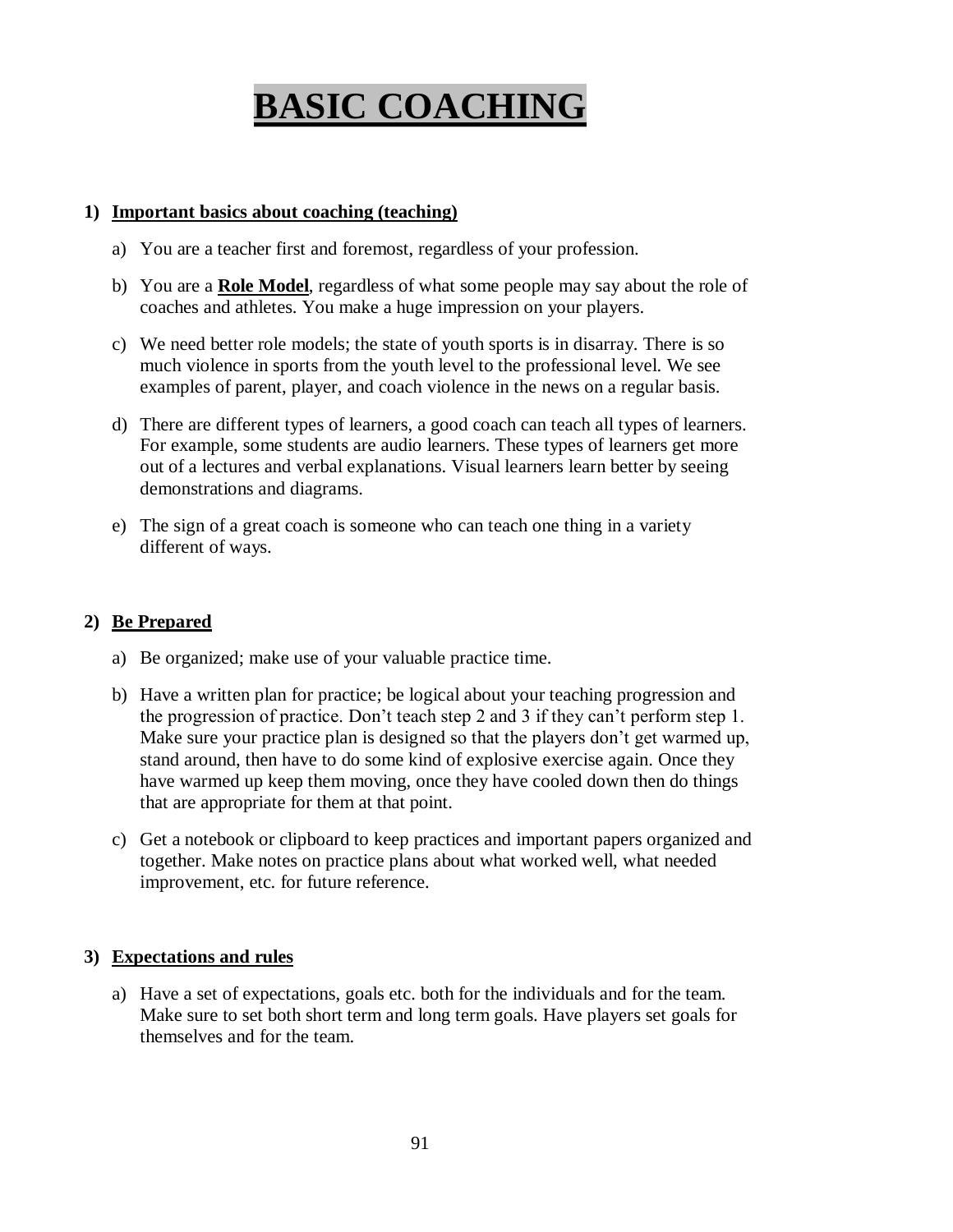- b) Have a set of rules and penalties; make sure you can live with them. How will you handle players missing practice, being late, cursing etc. Make sure the players clearly understand your rules.
- c) Only make rules that are very important to you and the success of the team.
- d) Follow the rules yourself. If you don't allow the players to curse then you shouldn't curse either.

#### **4) Don't try to do it all yourself**

- a) Try to get others to help you, if you don't you will get burned out from trying to do everything yourself.
- b) If you have money to hire someone great if not try to get volunteers. Ask parents, older players or ex players, etc. Make sure they are clear of their roles and responsibilities.
- c) Get people to help you with on the field stuff such as practice, and off the field stuff such as fundraising, paperwork, finances etc.

#### **BASIC SKILLS**

- 1) Throwing is the most important skill in softball, regardless of age.
- 2) Don't tell any player, boy or girl, that they "throw like a girl", this is an old stereotype that is an insult.
- 3) Things have changed over the years, but some girls still throw "incorrectly" not "like a girl". Make sure to correct them.
- 4) When teaching any skill, make sure to explain, demonstrate and then have them try it.
- 5) Isolate skills and then put them back together. Don't be afraid to go back to basics when things go wrong.
- 6) After you have taught them the skills, you must continue to emphasize proper mechanics. Don't let them get lazy and sloppy.
- 7) When teaching a specific skill, try to make it fun and challenging. Find as many ways as you can to teach a skill.
- 8) Make sure the players have the proper equipment. The equipment should be appropriate for their age, size, and skill level.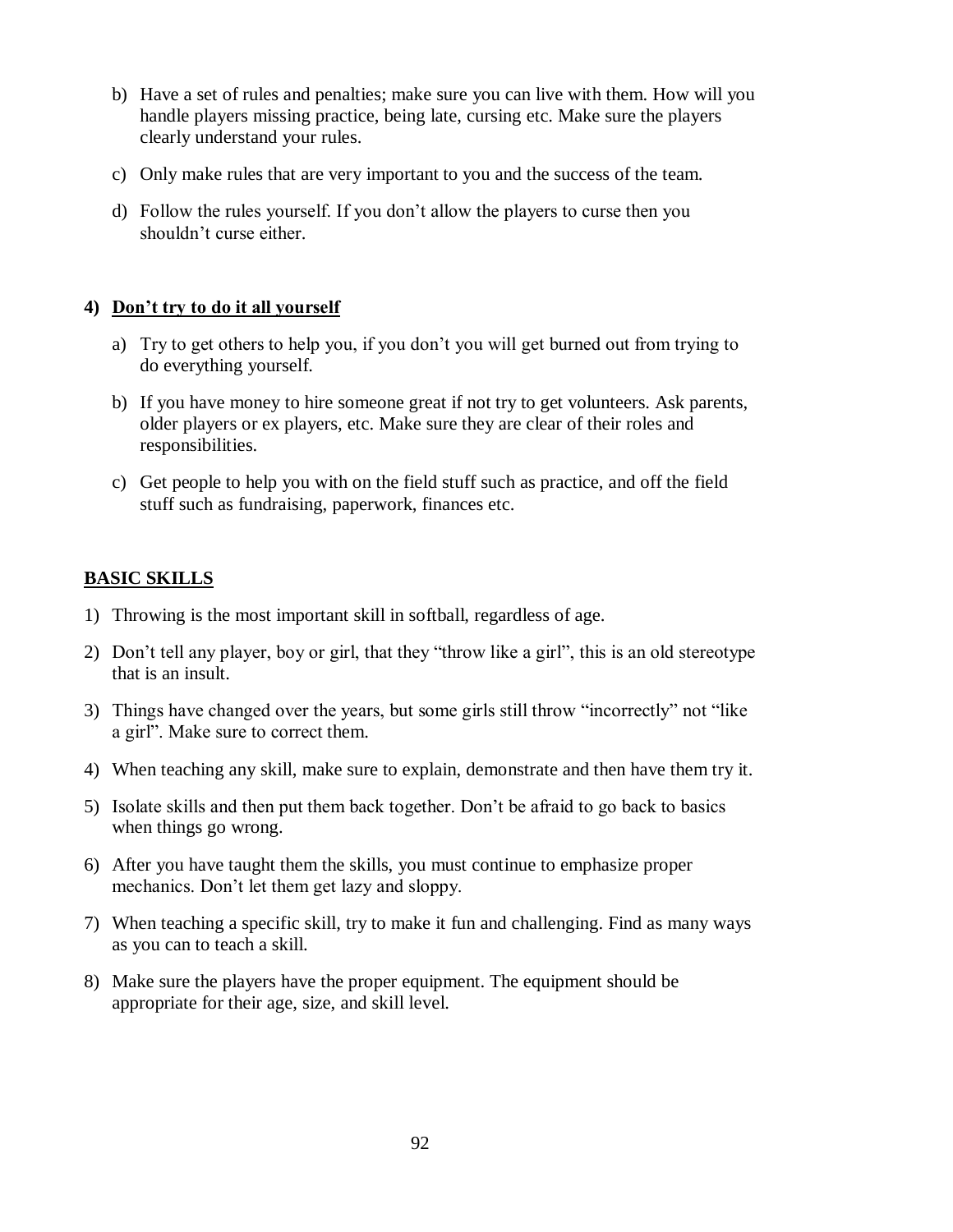# **Coaching Tips**

## **1 st Base Coach**

#### **Verbal Cues to the Batter/Base Runner**

- If the ball is hit or bunted to an infielder: **"Through the Bag"**
	- $\circ$  Runner runs to 1<sup>st</sup> base, running outside the field and leans through the bag at  $1<sup>st</sup>$  base, don't jump or lunge
- On a single: **"Round the Bag"**
	- $\circ$  Runner rounds 1<sup>st</sup> base taking a lead, looks at the ball
	- o If the outfielder fumbles the ball or the ball gets by her, the runner goes
	- $\circ$  If the outfielder makes a good pick up and throws to  $2<sup>nd</sup>$ , the runner gets back to 1<sup>st</sup> base
- On a double or more: **"2, 2, 2"**
	- $\circ$  The runner goes directly to  $2<sup>nd</sup>$  without hesitation
	- $\circ$  The runner needs to make a good turn at 1<sup>st</sup> so that her hips are facing  $2<sup>nd</sup>$  base when she hits the bag at  $1<sup>st</sup>$
	- $\circ$  The runner picks up the 3<sup>rd</sup> base coach about 2/3 of the way to 2<sup>nd</sup>
- Relay signals to the runner at  $1<sup>st</sup>$  base
- Alert the runners to situations: # of outs, pick off attempts etc.

## **3 rd Base Coach**

#### **Verbal Cues to the Batter/Base Runner**

- This coach gives the signals for the offensive strategies
- The coach should pick up the runner just before she reaches  $2<sup>nd</sup>$  base
- This coach alerts runners at  $2^{nd}$  &  $3^{rd}$  to the situation: tag up, run, suicides etc.
- The coach should change their position in the coaching box according to the play:
	- $\sim$  Face oncoming runner if she is to stop at 3<sup>rd</sup> base
	- o Point to the bag if you want the runner to stand up
	- o Get down on one knee and tell her to hit it if you want her to slide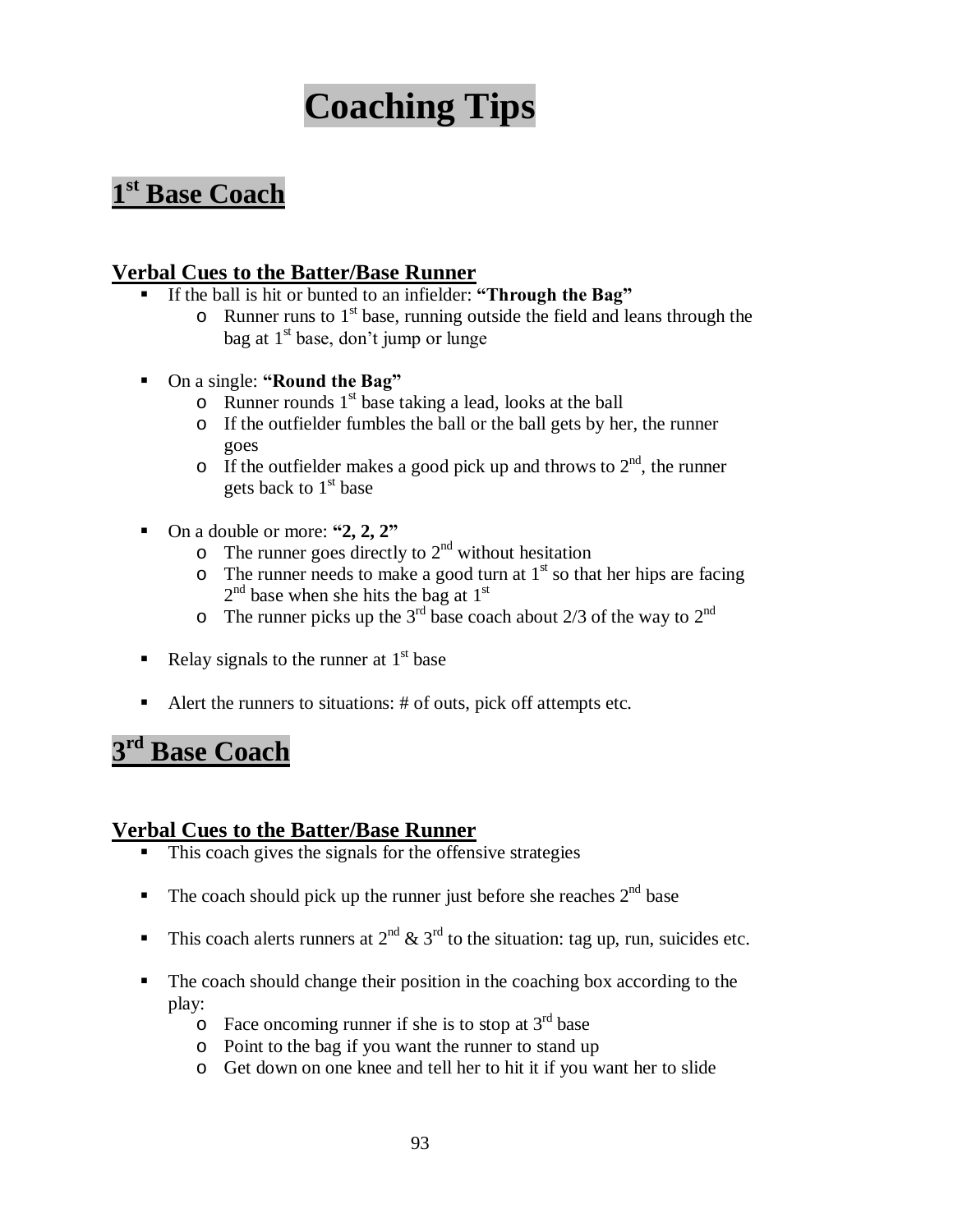- o Point to the inside or the outside of the bag if you want her to slide away from the play
- $\circ$  Go down the line if the runner is to make a turn at 3<sup>rd</sup> base
- o Watch the ball if the runner might be out at home, stay in front of her and have her stop and dive back into  $3<sup>rd</sup>$  base
- $\circ$  Once the runner gets past the 3<sup>rd</sup> base coach, she must go home
- $\circ$  The coach runs back to 3<sup>rd</sup> to pick up the next runner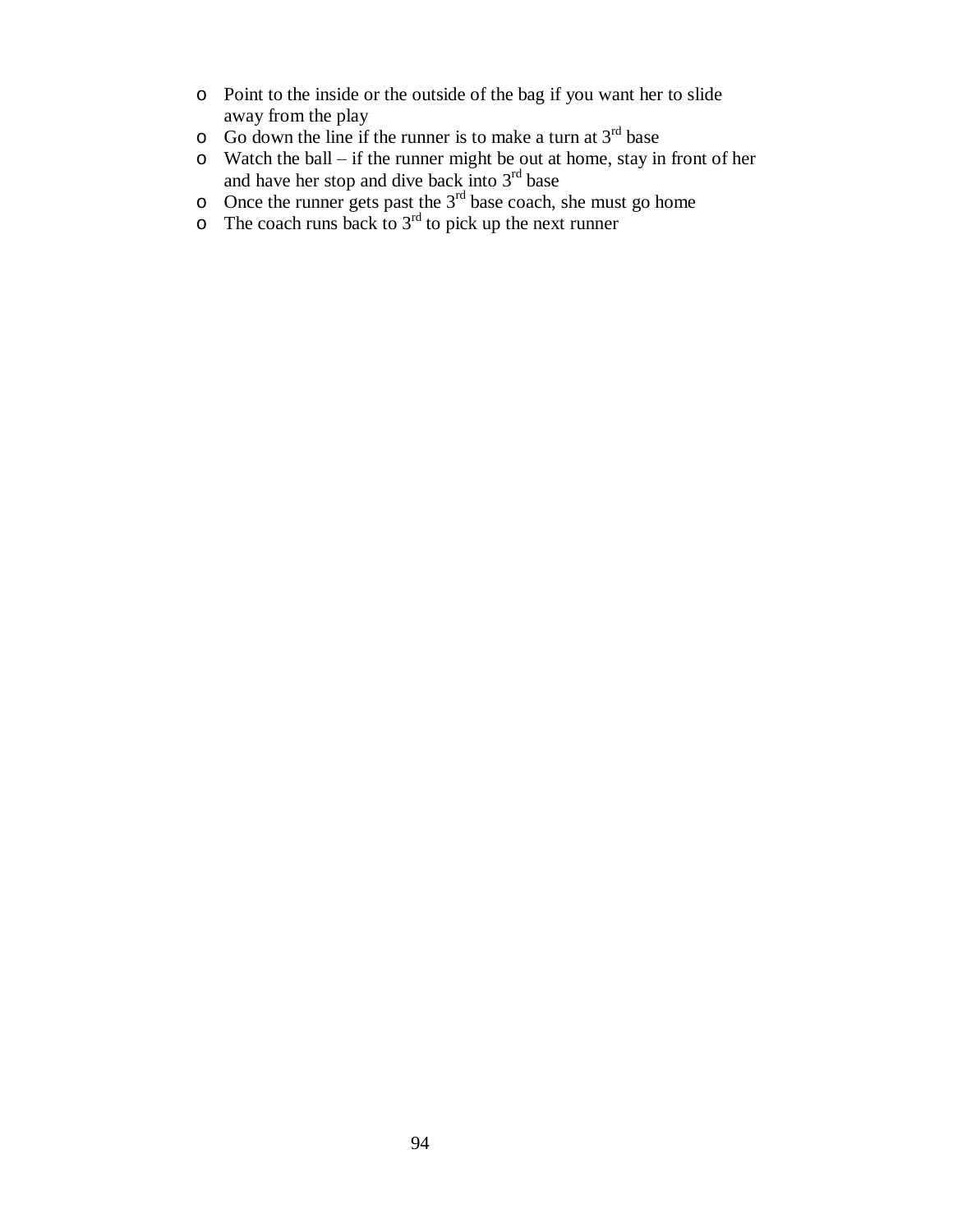## **"Ideal" Batting Order**

## **Position in the batting order and their characteristics**

#### **Lead Off batter**

 This batter runs well, has excellent knowledge of the strike zone, is a good bunter and has the ability to get on base in a number of different ways and makes things happen. This type of player can put pressure on the defense from the opening pitch of the ball game and is usually a "singles" type hitter that can spray the ball to all fields and rarely strikes out.

#### **#2 Hitter**

 Preferably a left handed player, this batter runs well, is an excellent bunter, has good bat control with the ability to make productive outs (executing) and exhibits a great deal of patience at the plate. This batter often ends up in the hole (behind in the count), as a result of taking strikes, in order to allow the lead off hitter the opportunity to steal bases. Having a left handed hitter in this spot makes it more difficult for the catcher to throw the base stealer out at  $2^{nd}$ base.

#### **#3 Hitter**

This player is the team's best hitter, although not as powerful as the  $#4$  or  $#5$ hitter. This player is the one you want at bat with the "game on the line" – someone who can deliver in the "clutch". This hitter often has the team's highest batting average.

#### **#4 Hitter**

Referred to as the "clean up hitter", this player's job is to clean up the bases, usually with power. The first two hitters "set the table" for the #3, 4  $\&$  5 hitters, who clean up or drive in the runs. This hitter is not as consistent as the #3 hitter, but exhibits more power.

#### **#5 Hitter**

This player is another power hitter with similar qualities as the #4 hitter.

#### **#6 Hitter**

 Similar to the lead off hitter, this individual is often called upon to "get something started". A left handed batter with more power than the lead off hitter is sometimes used here.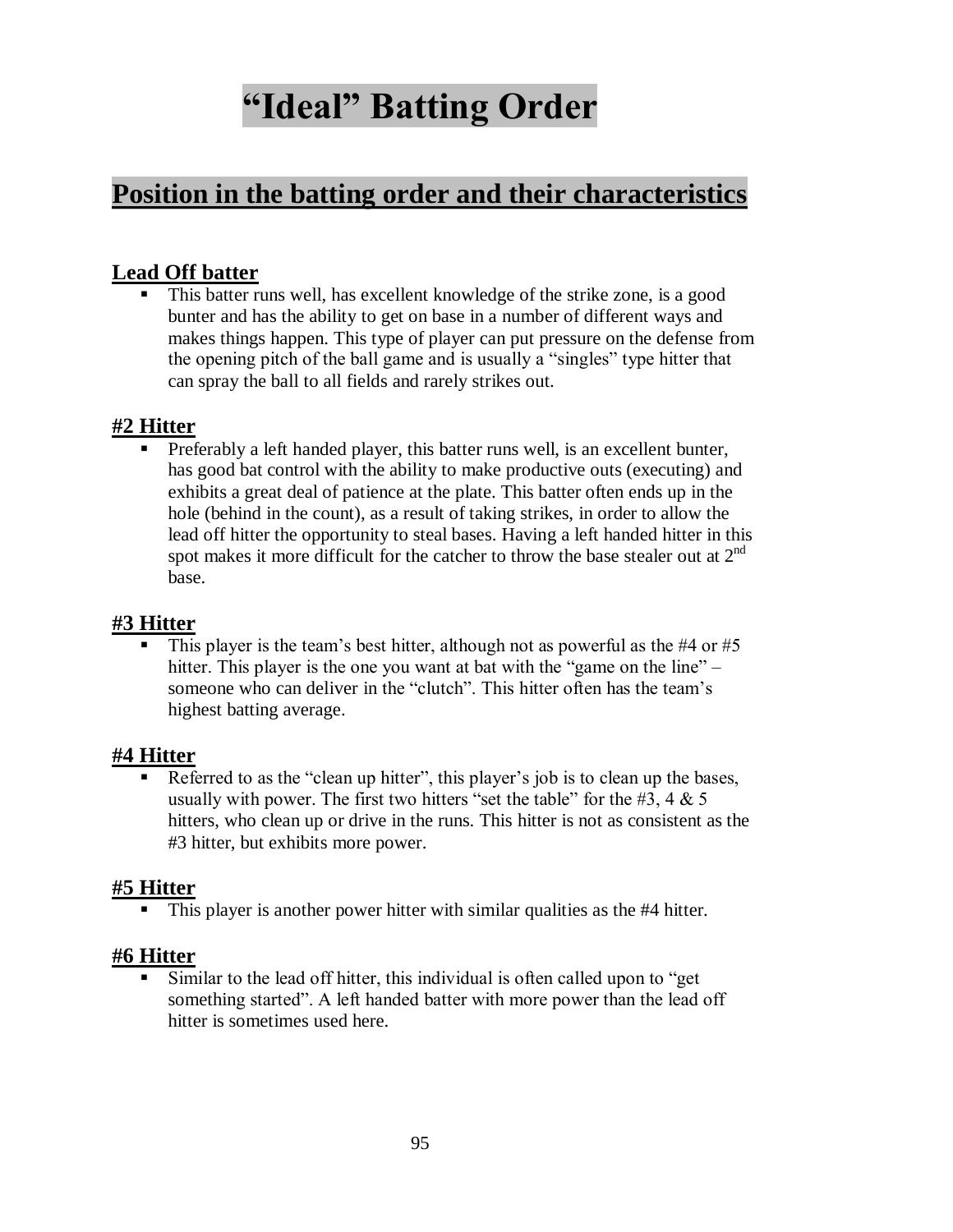### **#7, #8 & #9 Hitters**

Although these batters are usually the weaker hitters on the team, they are frequently at bat in critical situations. As are all hitters, they are vital to the team's overall success when placed strategically in the line up. They must be able to bunt and execute. Place the fastest runner in the #9 spot as it can be a real plus to have "blue chip" runners coming up back to back - #9 then #1.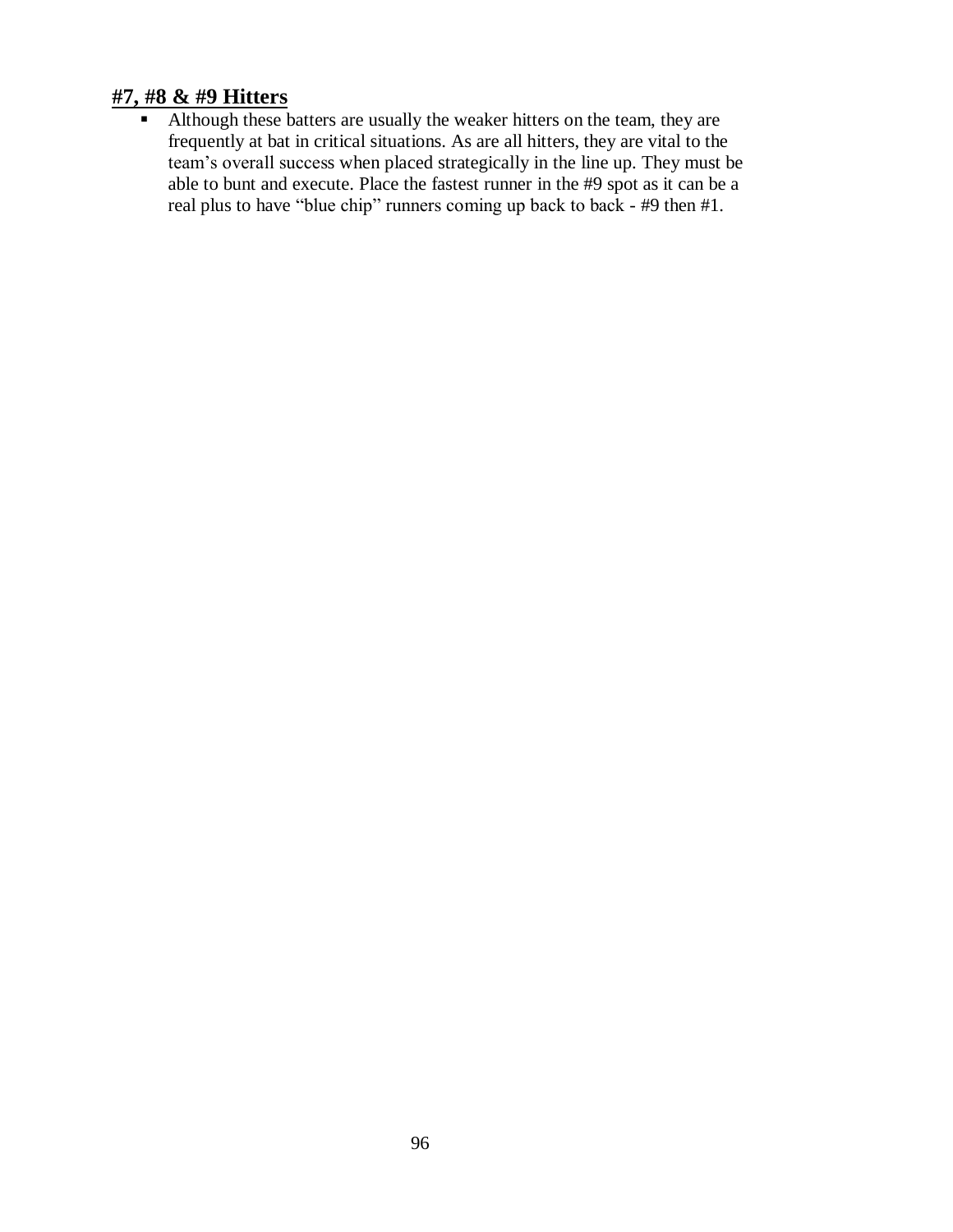Mechanics **New SITUATIONS** (CONTINUED) Short Stride \* Stay Low Points to Remember 1<sup>st</sup> Base Coach Line of Force Home to 2nd \_\_\_\_ Quick Bat \_\_\_\_ "2" Stand Up \_\_\_\_ Stay Relaxed \_\_\_\_ "2" Hit it Tees – Fence \_\_\_\_ Weighted Bat \_\_\_\_ Score \_\_\_\_ Maximum Effort Tee/Swing Rite *OTHER BASE RUNNING* 

Letting a Bat a Letting a Bat and Dive Back to Bag and Touching the Bases \_\_\_\_ Grip - Finger Home to 1st \_\_\_\_ Steals, Double Steals  $\frac{1}{\sqrt{2}}$  Through the Bag  $\frac{1}{\sqrt{2}}$  Delayed Steals The Pivot on Back Foot \* Get Out of the Box The Pivot on Back Foot \* Get Out of the Box The 2<sup>nd</sup> Only Left Arm Pulls \* Stay in Lane Passed Ball/Wild Pitch Right Arm Throws \* Run thru the Bag Don't Run Into Tag \_\_\_\_ "Shoulder to Shoulder" \_\_\_\_ Round and Get Back \_\_\_\_ Full Count, 1 Out \_\_\_\_ Weight Back \_\_\_\_ Round and Dive Back \_\_\_\_ Full Count 2 Outs Follow Through Through Round and Go Game Situations  $\overline{\phantom{1}}$ Stations  $\overline{\phantom{1}}$ Pick up 3<sup>rd</sup> Base Coach  $2<sup>nd</sup>$  to Home \_\_\_\_ Self Toss \_\_\_\_ Stop and Find the Ball \_\_\_\_ Partner Toss \_\_\_\_ Round and Get Back

## *SITUATIONS TEAM OFFENSE*

97  $\frac{1}{3}$  Low Pitch  $\frac{1}{3}$  1<sup>st</sup> & 3<sup>rd</sup> Hitting Lacked Music High Pitch and Steals and Steals and Mechanics and Mechanics and Mechanics and Mechanics and Mechanics and Mechanics and Mechanics and Mechanics and Mechanics and Mechanics and Mechanics and Mechanics and Mech \_\_\_\_ Inside Pitch \_\_\_\_ Hit & Run \_\_\_\_ Situations \_\_\_\_\_ Outside Pitch \_\_\_\_\_\_ Bunts Bunting Bunting Bunting Bunting Bunting Bunting Bunting Bunting Bunting Bunting Bunting Bunting Bunting Bunting Bunting Bunting Bunting Bunting Bunting Bunting Bunting Bunting Bunting Bunti \_\_\_\_ Off Machine \_\_\_\_ Squeezes \_\_\_\_ Sacrifice Bunt \_\_\_\_ With Signals \_\_\_\_ Break up DP \_\_\_\_ Squeeze Bunt \_\_\_\_ Live Pitching \_\_\_\_ Dive Around the Tag \_\_\_\_ Drag Bunt \_\_\_\_ Lead Offs \_\_\_\_ Bunt & Run **SLAPPERS** Lead Off & Return Other Offensive Skills \_\_\_\_ Drag Bunt \* Standing \_\_\_\_ Hit & Run  $\frac{\text{Slap}}{\text{Hit Away}}$  \* Diving Back  $\frac{\text{Slap Bunt}}{\text{Rules}}$   $\frac{\text{Slap Bunt}}{\text{1st} \& \text{3}^{\text{rd}}}$ Hit Away **Rules Rules**  \* When the Pitcher has \_\_\_\_Special Plays The Ball in the Circle \* Running into an Infielder \* Making a Move/Turn at  $1<sup>st</sup>$  towards  $2<sup>nd</sup>$  \* Taking Your Lead in Foul Territory \* Running in the Base Path \* Making Contact w/ the 3<sup>rd</sup> Base Coach

## *HITTING BASE RUNNING OTHER BASE RUNNING*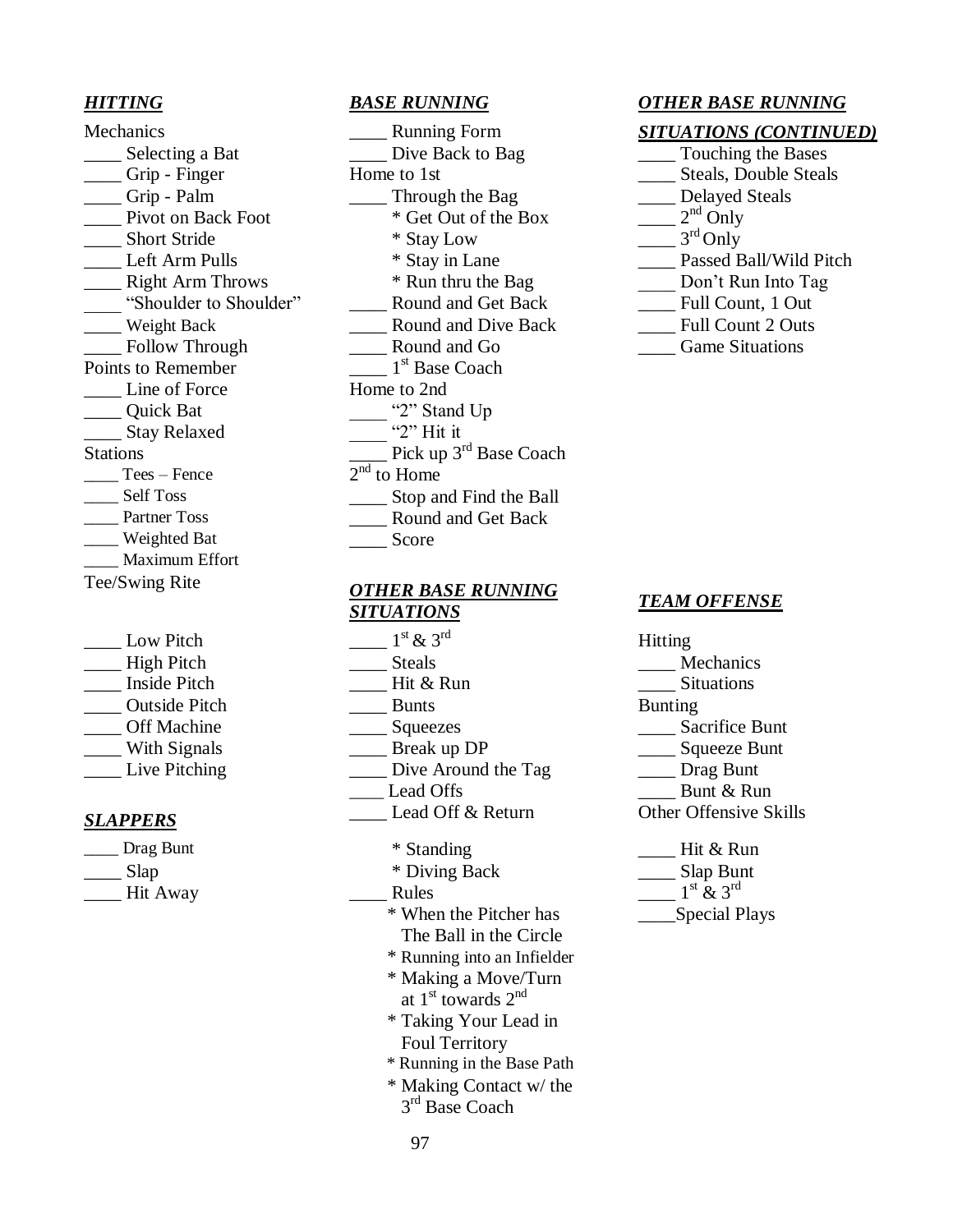Line Drives \_\_\_\_\_\_ Rick Offs<br>
Rise Cound Balls The Relays. Cound Balls  $\frac{1}{\sqrt{1-\lambda}}$  Pop Fly Responsibilities  $\frac{1}{\lambda}$  Intentional Walks  $\frac{1}{\lambda}$  St<sup>at</sup> Plays  $\frac{1}{\text{Signals}} \times \frac{3^{\text{rd}} \text{Stuations}}{3^{\text{trains}}}$   $\frac{1}{\text{Soor Dies}}$   $\frac{1}{\text{Soor Dies}}$   $\frac{1}{\text{Soor Slines}}$   $\frac{1}{\text{Soor Slines}}$ \_\_\_\_ Signals & Targets \_\_\_\_ Do or Dies \_\_\_\_ Game Situations \_\_\_\_ Cut Offs \_\_\_\_ Steals \_\_\_\_ Backing Up \_\_\_\_ Push & Pull Defense \_\_\_\_Charting Pitches \_\_\_\_ "Winning Run" Situation \_\_\_\_ Fielding-Slow Hit Balls \_\_\_\_ Pop Flies \_\_\_\_ Fielding-Bunts & Squeezes \_\_\_\_ Rundowns Fielding-Come backers Fielding-Double Plays *CATCHER OUTFIELD THROWING* \_\_\_\_ DP Footwork \_\_\_\_ Fielding Bunts  $\rule{1em}{0.15mm}$  Pop Flies  $\Box$  Blocking the Plate  $\frac{1}{\sqrt{2}}$  Tag Plays Double Steals \_\_\_\_ Steals<br> Delayed Steals  $\frac{1}{s}$  1<sup>st</sup> & 3<sup>rd</sup> Plays Foul Tips  $\frac{1}{\sqrt{2}}$  Swinging 3<sup>rd</sup> Strike \_\_\_\_ Throws from the Outfield \_\_\_\_ Pitching Strategy \_\_\_\_ Working w/ the Pitcher

Let not Rules and South Company and Tag Plays and South Company and South South States and South States and South States and South States and South States and South States and South States and South States and South States \_\_\_\_ Signs \_\_\_\_ Force Plays \_\_\_\_ Pop Flies Pitch Outs Fake & Go Behind Flies Between IF/OF Drop Flies to the Outfield Double Plays  $\Box$  Off Speed  $\Box$  Bunt Defenses  $\Box$  1<sup>st</sup> & 3<sup>rd</sup> Plays \_\_\_\_ Rise \_\_\_\_ Ground Balls \_\_\_\_ Relays, Cutoffs \_\_\_\_ Curve \_\_\_\_ Bad Hops \_\_\_\_ Push & Pull Defense \_\_\_\_ Delayed Steals \_\_\_\_ Squeeze Defense \_\_\_\_ Special Plays

| Targets                     | <b>Breaking Back on Balls</b>   | Give a Target w/ Both Hands  |
|-----------------------------|---------------------------------|------------------------------|
| <b>Framing Pitches</b>      | <b>Ground Balls</b>             | Follow Ball w/Your Eyes      |
| <b>Calling Pitches</b>      | <b>Bouncing Balls</b>           | Move Feet to the Ball        |
| <b>Signs</b>                | Rounding the Ball               | Grip Ball as you take it out |
| <b>Quick Throws</b>         | <b>Throwing Range</b>           | of your Glove                |
| <b>Bad Hops</b>             | <b>Lines Drives</b>             | Point Glove at Your Target   |
| <b>Pitch Outs</b>           | Long Runs                       | Pull Glove Down & Rotate     |
| <b>Intentional Walks</b>    | Playing the Ball in the Sun     | Shoulders                    |
| Pick Offs                   | Sliding Under the Ball          | Snap Wrist                   |
| Block Balls – R, L & Center | Diving Catch                    | Follow Through               |
| DP Footwork                 | Throw to Bases                  |                              |
| <b>Fielding Bunts</b>       | <b>QB</b> Drills w/ CF          |                              |
| Pop Flies                   | Playing it Safe                 |                              |
| <b>Blocking the Plate</b>   | Do or Die Catch                 |                              |
| Tag Plays                   | Do or Die Throw                 |                              |
| Double Steals               | Relays to SS & 2B               |                              |
| <b>Steals</b>               | -w/ $\&$ w/o Runners            |                              |
| <b>Delayed Steals</b>       | <b>Back up Responsibilities</b> |                              |

#### *PITCHER INFIELD TEAM DEFENSE*

\_\_\_\_ Covering H, 1st \_\_\_\_ Double Plays \_\_\_\_ Intentional Walk Defense

- 
- 
- 
- 
- Bad Hops The Lines Drives The Point Glove at Your Target
	- -
	-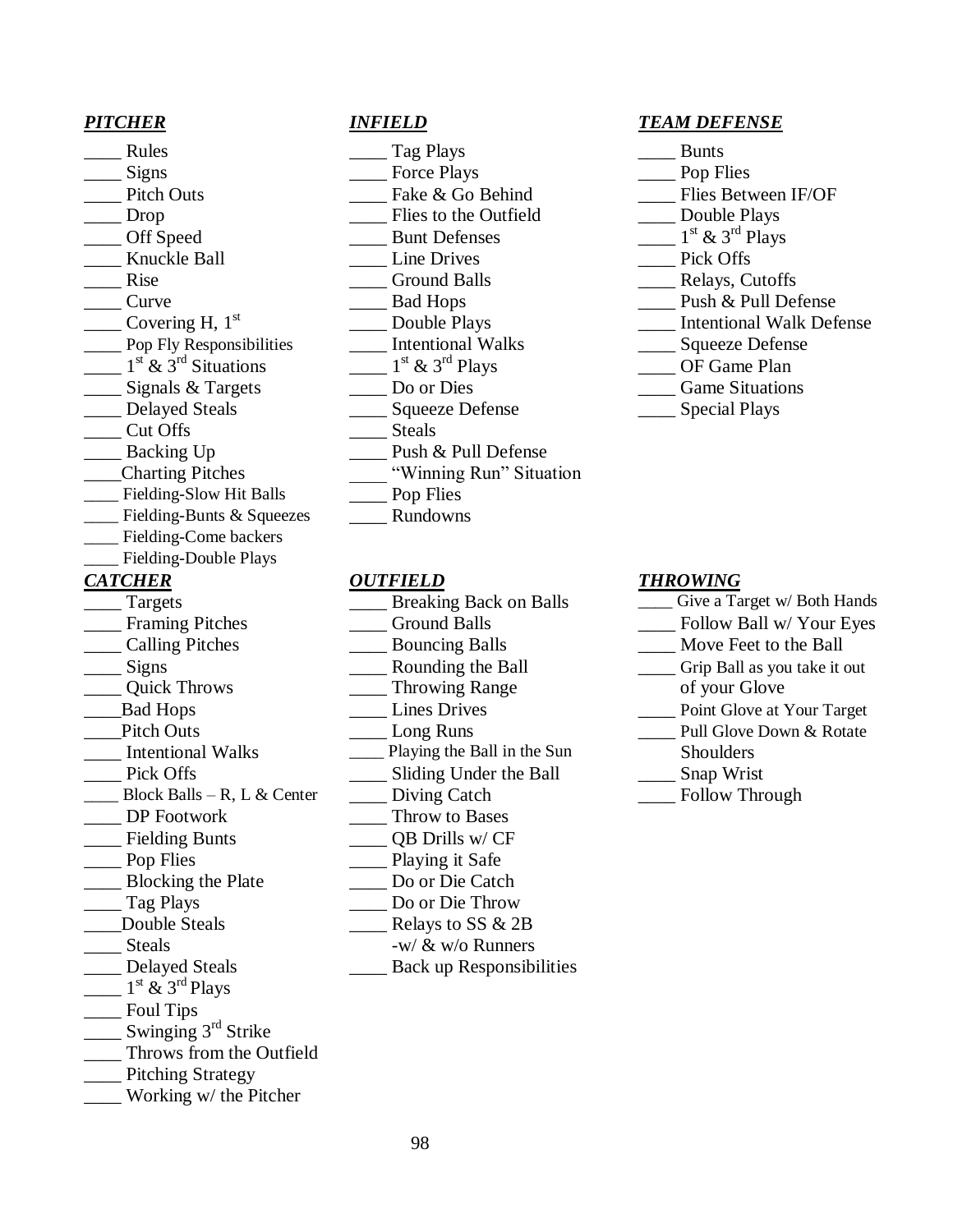# **COACHES SCORECARD**

|                         |                             | <u>US. DATE</u> |     |             |
|-------------------------|-----------------------------|-----------------|-----|-------------|
|                         |                             |                 |     |             |
|                         | ORDER $\ $ NAME $\ $ #/pos. |                 | PB- | SB-<br>SBA- |
| $\mathbf{1}$            |                             |                 |     |             |
| $\boldsymbol{2}$        |                             |                 |     |             |
| $\overline{\mathbf{3}}$ |                             |                 |     |             |
| $\overline{\mathbf{4}}$ |                             |                 |     |             |
| 5                       |                             |                 |     |             |
| 6                       |                             |                 |     |             |
| $\overline{7}$          |                             |                 |     |             |
| 8                       |                             |                 |     |             |
| 9                       |                             |                 |     |             |
| 10                      |                             |                 |     |             |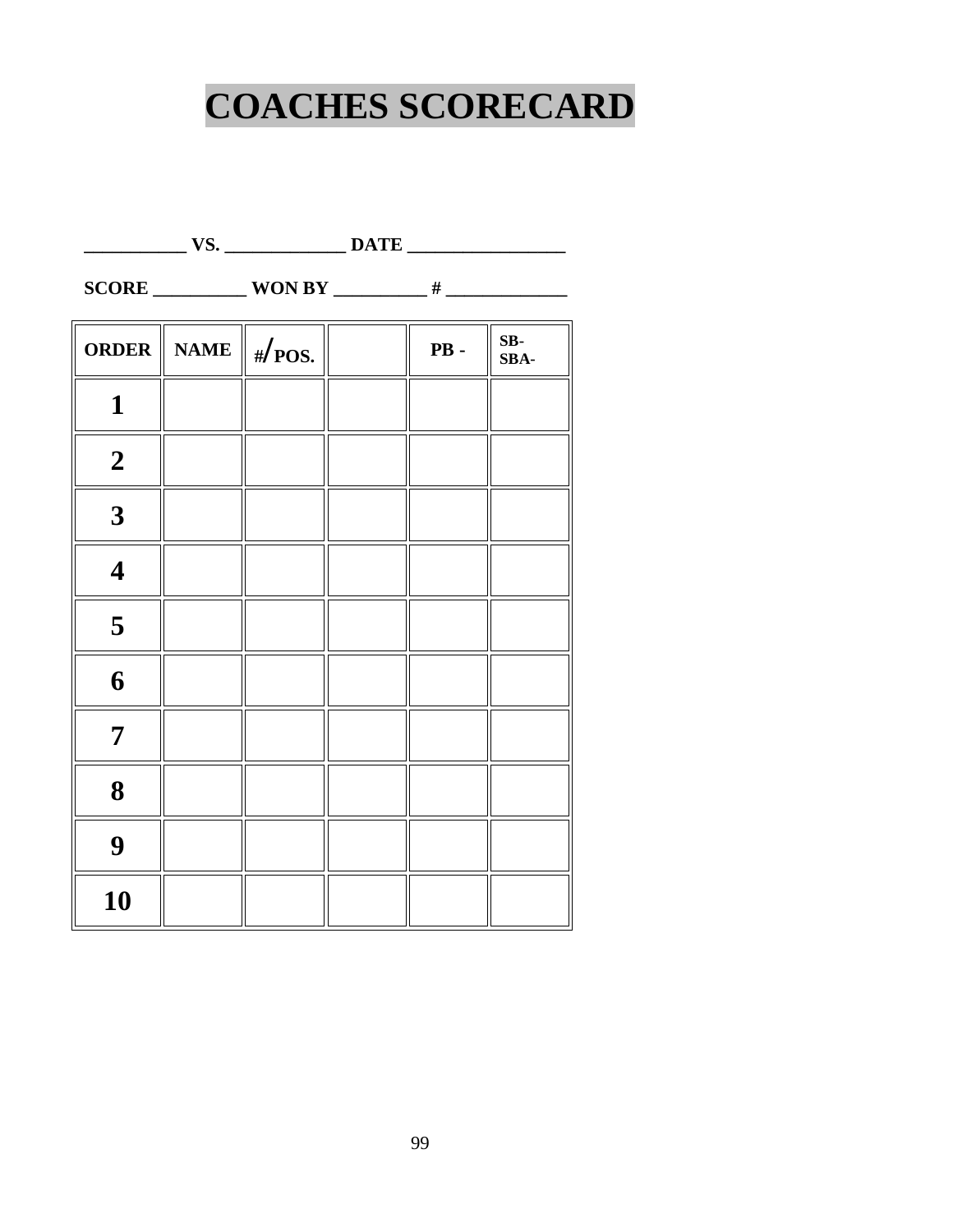# **COACHES OFFENSIVE SCORECARD**

| OFFENSE      |                  |    |             |                |            |  |  |  |
|--------------|------------------|----|-------------|----------------|------------|--|--|--|
| <b>RBI'S</b> | 2B               | 3B | <b>HR</b>   | SB             | <b>SBA</b> |  |  |  |
|              |                  |    |             |                |            |  |  |  |
|              |                  |    |             |                |            |  |  |  |
|              |                  |    |             |                |            |  |  |  |
|              | COMMENTS         |    |             |                |            |  |  |  |
|              | <b>EXECUTION</b> |    |             | NON EXECUTIONS |            |  |  |  |
| <b>TYPE</b>  | <b>NAMES</b>     |    | <b>TYPE</b> | <b>NAMES</b>   |            |  |  |  |
|              |                  |    |             |                |            |  |  |  |
|              |                  |    |             |                |            |  |  |  |
|              |                  |    |             |                |            |  |  |  |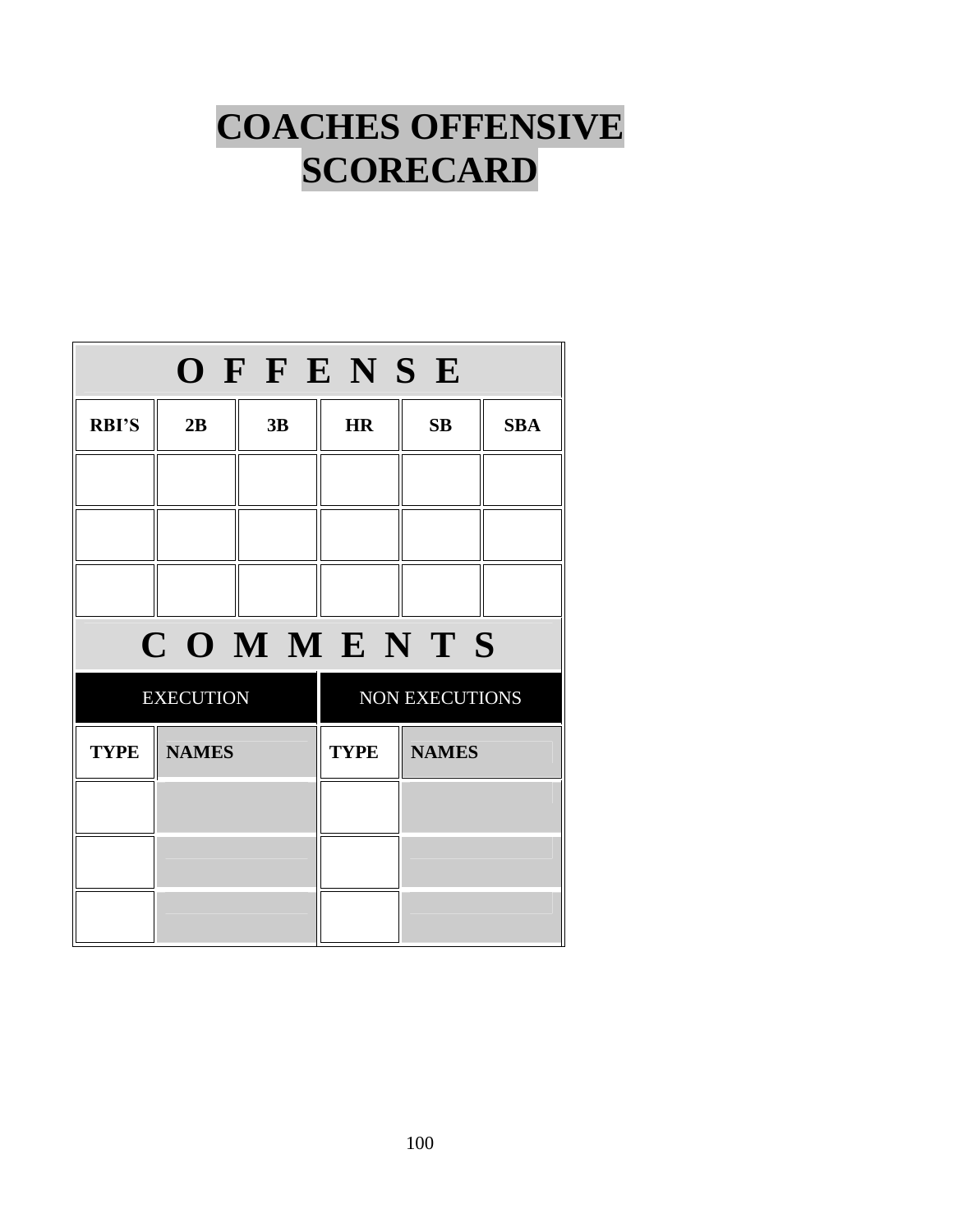# **COACHES DEFENSIVE SCORECARD**

|                                        | DEFENSE |  |  |  |  |
|----------------------------------------|---------|--|--|--|--|
| <b>THINGS TO PRACTICE</b>              |         |  |  |  |  |
| <b>Bunt Defenses:</b><br>Double Plays: |         |  |  |  |  |
| Backing Up:<br>Fly Balls:              |         |  |  |  |  |
| Relays:<br>Pitch Outs:                 |         |  |  |  |  |
| Pick offs:<br>Do or Dies:              |         |  |  |  |  |
| Calling for Balls:<br>Tricks:          |         |  |  |  |  |
| Catcher:<br>Hustle:                    |         |  |  |  |  |
| Outfield:                              |         |  |  |  |  |
| Infield:                               |         |  |  |  |  |
| Defense:                               |         |  |  |  |  |